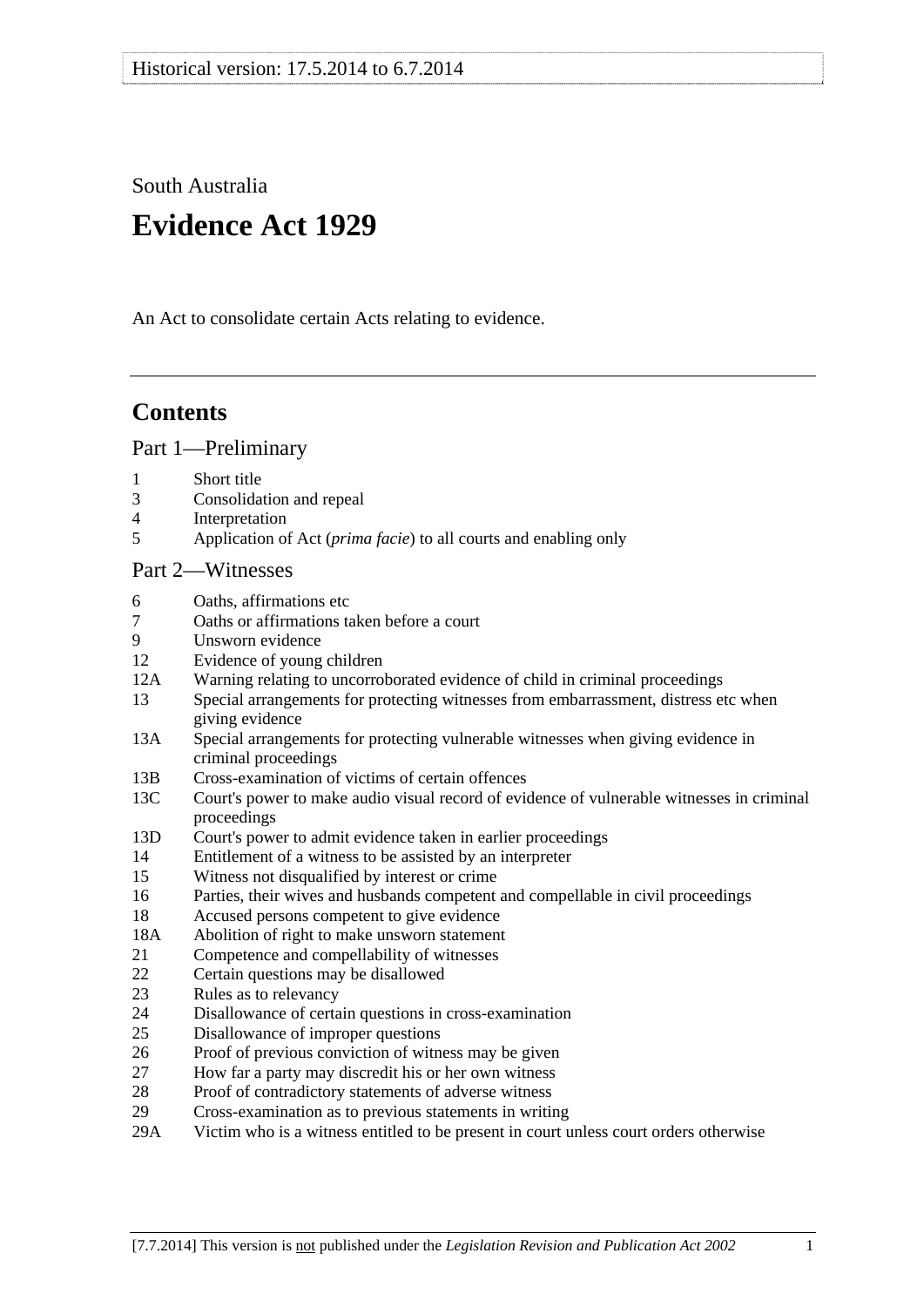## [Part 3—Miscellaneous rules of evidence](#page-24-0)

#### [Division 1—Miscellaneous rules of evidence in general cases](#page-24-0)

- [30 As to comparison of disputed writing](#page-24-0)
- [31 Attesting witness need not be called in certain cases](#page-24-0)
- [33 Disclosure in action for defamation](#page-24-0)
- [34 Admissions by accused persons](#page-24-0)
- [34A Proof of commission of offence](#page-24-0)
- [34C Admissibility of documentary evidence as to facts in issue](#page-24-0)
- [34CA Statement of protected witness](#page-26-0)
- [34CB Direction relating to delay where defendant forensically disadvantaged](#page-26-0)
- [34D Weight to be attached to evidence](#page-27-0)
- [34E Proof of instrument to validity of which attestation is necessary](#page-27-0)
- [34F Presumptions as to documents twenty years old](#page-27-0)
- [34G Interpretation and savings](#page-27-0)
- [34H Evidence of access or non-access](#page-28-0)
- [34J Special provision for taking evidence where witness is seriously ill](#page-28-0)
- [34K Admissibility of depositions at trial](#page-28-0)
- [34KA Admissibility of evidence of out of court statements by unavailable witnesses](#page-28-0)
- [34KB Credibility](#page-30-0)
- [34KC Stopping the case where evidence is unconvincing](#page-30-0)
- [34KD Court's general discretion to exclude evidence](#page-31-0)

#### [Division 2—Miscellaneous rules of evidence in sexual cases](#page-31-0)

- [34L Evidence in sexual cases generally](#page-31-0)
- [34M Evidence relating to complaint in sexual cases](#page-32-0)
- [34N Directions relating to consent in certain sexual cases](#page-33-0)

#### [Division 3—Admissibility of evidence showing discreditable conduct or disposition](#page-34-0)

- [34O Application of Division](#page-34-0)
- [34P Evidence of discreditable conduct](#page-34-0)
- [34Q Use of evidence for other purposes](#page-35-0)
- [34R Trial directions](#page-35-0)
- [34S Certain matters excluded from consideration of admissibility](#page-35-0)
- [34T Severance](#page-35-0)
- [Part 4—Public Acts and documents](#page-36-0)
- [35 Judicial notice of legislative instruments](#page-36-0)
- [36 Proof of votes and proceedings of Parliament](#page-36-0)
- [37 Evidentiary value of official publications](#page-36-0)
- [37A Proof of Gazette](#page-36-0)
- [37B Proof of printing by Government Printer](#page-36-0)
- [37C Proof of Imperial orders-in-Council](#page-37-0)
- [38 Foreign and Colonial Acts of State, judgments etc provable by copies](#page-37-0)
- [39 Public documents provable by examined or certified copy](#page-37-0)
- [40 Proof of documents by examined or certified copies](#page-38-0)
- [41 Certifying a false document](#page-38-0)
- [42 Proof of conviction or acquittal of an indictable offence](#page-38-0)
- [43 Proof of convictions and orders of courts of summary jurisdiction](#page-38-0)
- [43A Proof of identity of person convicted in another State](#page-39-0)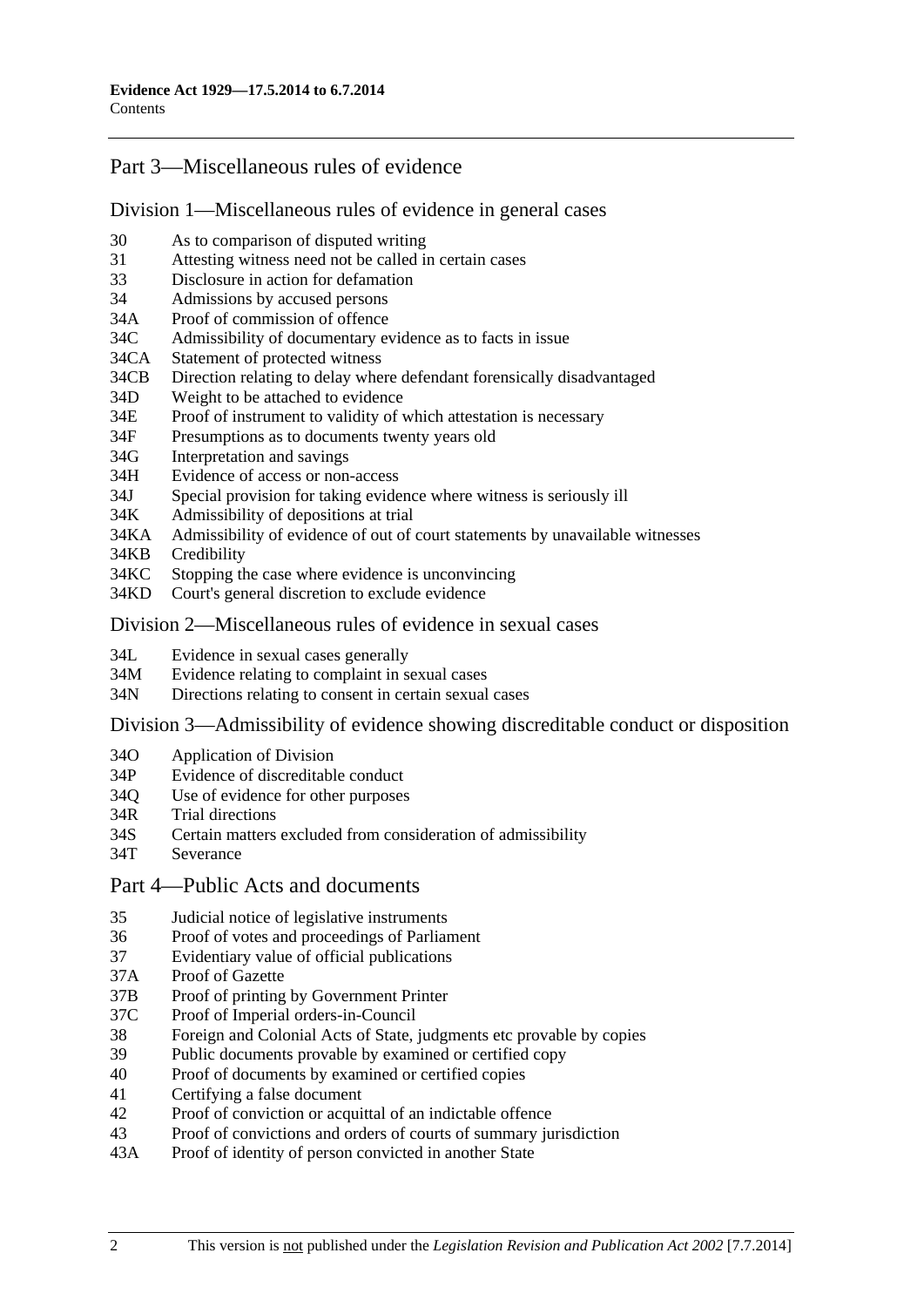- [44 Registers of British vessels and certificates of registry admissible as](#page-39-0) *prima facie* evidence of their contents
- [45 Documents relating to transportation of persons or goods](#page-39-0)
- [45A Admission of business records in evidence](#page-40-0)
- [45B Admission of certain documents in evidence](#page-41-0)
- [45C Modification of best evidence rule](#page-41-0)

### [Part 5—Banking records](#page-44-0)

- [46 Interpretation](#page-44-0)
- [47 Admission of banking record in evidence](#page-44-0)
- [48 Evidence of non-existence of account may be given by affidavit](#page-44-0)
- [49 Power to order inspection of banking records etc](#page-45-0)
- [50 Bank not compellable to produce records except under order](#page-46-0)
- [51 Costs occasioned by default of bank](#page-46-0)

### [Part 6—Telegraphic messages](#page-48-0)

- [53 Party may give notice of intention to adduce telegraphic message in evidence](#page-48-0)
- [54 And thereupon may produce message received with evidence that same received from](#page-48-0)  [telegraph station](#page-48-0)
- [55 After notice, sending a message may be proved by production of copy message and](#page-48-0)  [evidence of payment of fees for transmission](#page-48-0)
- [56 Certain documents may be transmitted by electric telegraph under restriction](#page-49-0)
- [57 Copies so transmitted to be as valid and effectual as originals](#page-50-0)
- [58 Penalty for false certificate of sending message](#page-50-0)
- [59 Signing false certificate upon copy](#page-50-0)

#### [Part 6A—Computer evidence](#page-52-0)

- [59A Interpretation](#page-52-0)
- [59B Admissibility of computer output](#page-52-0)
- [59C Regulations](#page-53-0)

## [Part 6B—Obtaining evidence from outside a court's territorial jurisdiction](#page-54-0)

- [59D Interpretation](#page-54-0)
- [59E Taking of evidence outside the State](#page-54-0)
- [59F Power of South Australian Court to take evidence on request](#page-55-0)
- [59G Depositions to be signed](#page-55-0)
- [59H Transmission of request](#page-55-0)
- [59I Saving provision](#page-56-0)

## [Part 6C—Use of audio and audio visual links](#page-58-0)

#### [Division 1—Preliminary](#page-58-0)

- [59IA Interpretation](#page-58-0)
- [59IB Transitional](#page-58-0)
- [59IC Application of Part](#page-58-0)

## [Division 2—Use of interstate audio or audio visual link in proceedings before South](#page-59-0)  [Australian courts](#page-59-0)

- [59ID Application of this Division](#page-59-0)
- [59IE State courts may take evidence and submissions from outside State](#page-59-0)
- [59IF Expenses](#page-59-0)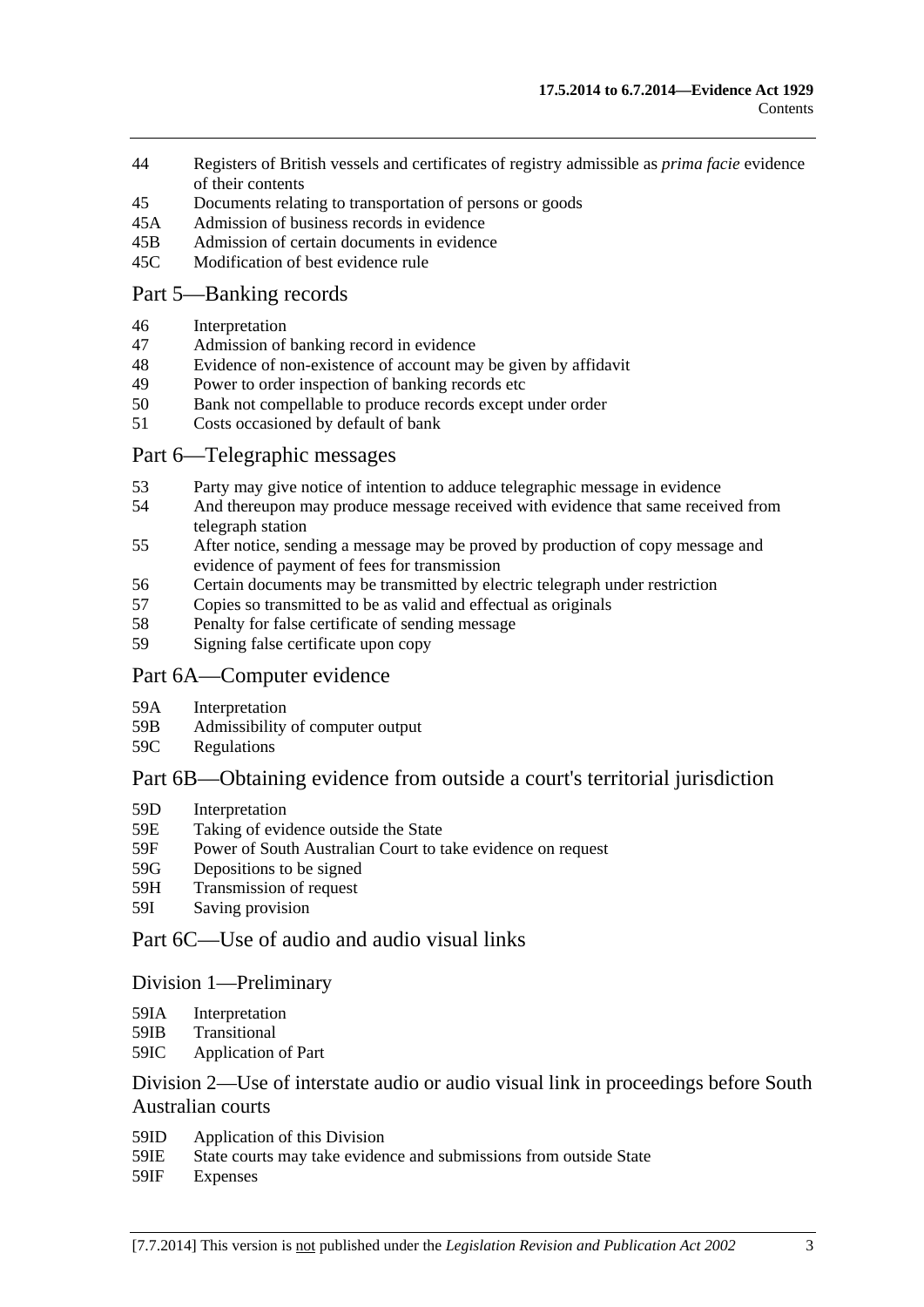#### [59IG Counsel entitled to practise](#page-59-0)

[Division 3—Use of interstate audio or audio visual link in proceedings in](#page-60-0)  [participating States](#page-60-0)

- [59IH Application of Division](#page-60-0)
- [59II Recognised courts may take evidence or receive submissions from persons in South](#page-60-0)  [Australia](#page-60-0)
- [59IJ Powers of recognised courts](#page-60-0)
- [59IK Orders made by recognised court](#page-60-0)
- [59IL Enforcement of order](#page-60-0)
- [59IM Privileges, protection and immunity of participants in proceedings in courts of](#page-61-0)  [participating States](#page-61-0)
- [59IN Recognised court may administer oath in South Australia](#page-61-0)
- [59IO Assistance to recognised court](#page-61-0)
- [59IP Contempt of recognised courts](#page-61-0)

#### [Division 4—Use of audio visual link or audio link generally](#page-62-0)

- [59IQ Appearance etc by audio visual link or audio link](#page-62-0)
- [59IR Communication between lawyer and client](#page-63-0)
- [Part 7—General provisions](#page-66-0)

#### [Division 1—Power to dispense with formal proof](#page-66-0)

- [59J Court's power to dispense with formal proof](#page-66-0)
- [Division 2—Notice of action](#page-66-0)
- [60 Sufficiency of notice of action](#page-66-0)

#### [Division 3—Facilitation of proof of certain matters](#page-66-0)

- [62 Proof of "public place" in certain cases](#page-66-0)
- [62A Proof of place being within municipality etc](#page-66-0)
- [63 Proof of foreign law](#page-67-0)
- [63A Evidence as to foreign law](#page-67-0)
- [64 Proof of matters of history, science etc](#page-67-0)
- [65 Reference by court to books, official certificates etc](#page-67-0)
- [65A Proof of age](#page-68-0)

#### [Division 4—Taking affidavits etc outside the State](#page-68-0)

- [66 Taking of affidavits out of the State](#page-68-0)
- [66A Taking of affidavits out of the State by sailors, soldiers and airmen](#page-69-0)
- [67 Extension of provisions relating to affidavits to attestation etc of other documents](#page-70-0)

#### [Division 5—Admission of official documents in evidence](#page-70-0)

[67A Admissibility of documents without proof of seal etc](#page-70-0)

#### [Division 6—Power of foreign authority to take evidence](#page-71-0)

[67AB Taking of evidence in this State by foreign authorities](#page-71-0) 

#### [Division 7—Select Committee evidence](#page-71-0)

[67B Evidence before the Parliamentary Select Committee of Inquiry into Prostitution](#page-71-0)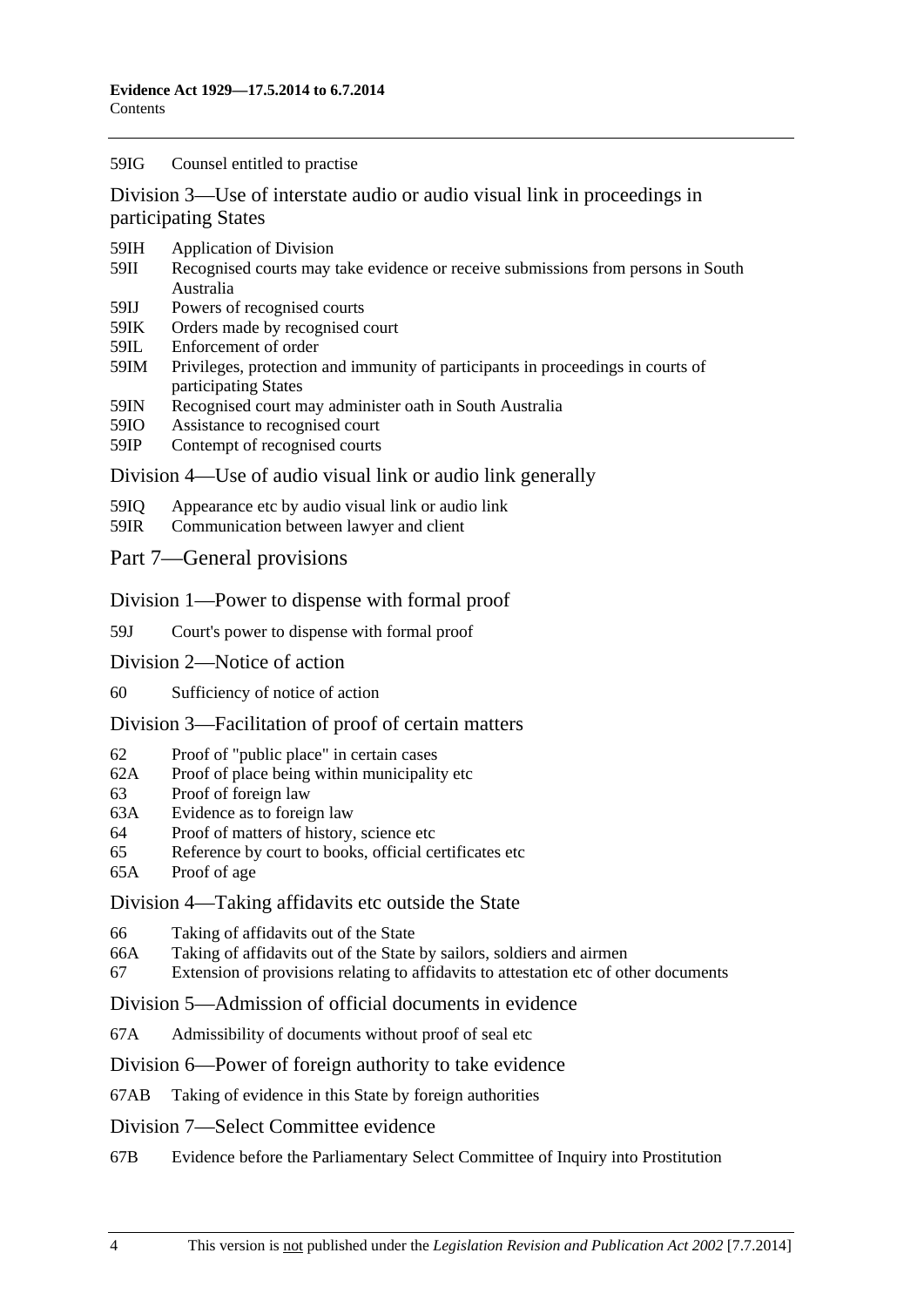[Division 8—Evidence of settlement negotiations](#page-72-0) 

[67C Exclusion of evidence of settlement negotiations](#page-72-0) 

[Division 9—Protected communications](#page-73-0) 

- [67D Interpretation](#page-73-0)
- [67E Certain communications to be protected by public interest immunity](#page-73-0)
- [67F Evidence of protected communications](#page-74-0)

#### [Division 10—Sensitive material](#page-75-0)

- [67G Interpretation and application](#page-75-0)
- [67H Meaning of sensitive material](#page-77-0)
- [67I Procedures for giving restricted access to sensitive material](#page-77-0)
- [67J Improper dissemination of sensitive material](#page-78-0)

### [Part 8—Publication of evidence](#page-80-0)

[Division 1—Preliminary](#page-80-0)

[68 Interpretation](#page-80-0) 

[Division 2—Orders for clearing court or suppressing publication of evidence etc](#page-80-0) 

- [69 Order for clearing the court](#page-80-0)
- [69A Suppression orders](#page-81-0)
- [69AB Review of suppression orders](#page-83-0)
- [69AC Appeal against suppression order etc](#page-84-0)
- [69B Appeals](#page-84-0)
- [70 Disobedience to orders under this Division](#page-85-0)
- [71 Attorney-General to provide annual report](#page-85-0)
- [Division 3—Sexual cases](#page-86-0)
- [71A Restriction on reporting on sexual offences](#page-86-0)

[Division 4—Cases generally](#page-88-0) 

- [71B Publishers required to report result of certain proceedings](#page-88-0)
- [71C Restriction on reporting of proceedings following acquittals](#page-89-0)
- [Part 9—Miscellaneous](#page-90-0)

[73 Regulations](#page-90-0)

[Schedule 1—Acts repealed or amended](#page-92-0) 

[Schedule 4—Affidavit about proof of identity of person convicted in another](#page-93-0)  [State or Territory](#page-93-0)

[Legislative history](#page-94-0) 

[Appendix—Divisional penalties and expiation fees](#page-106-0)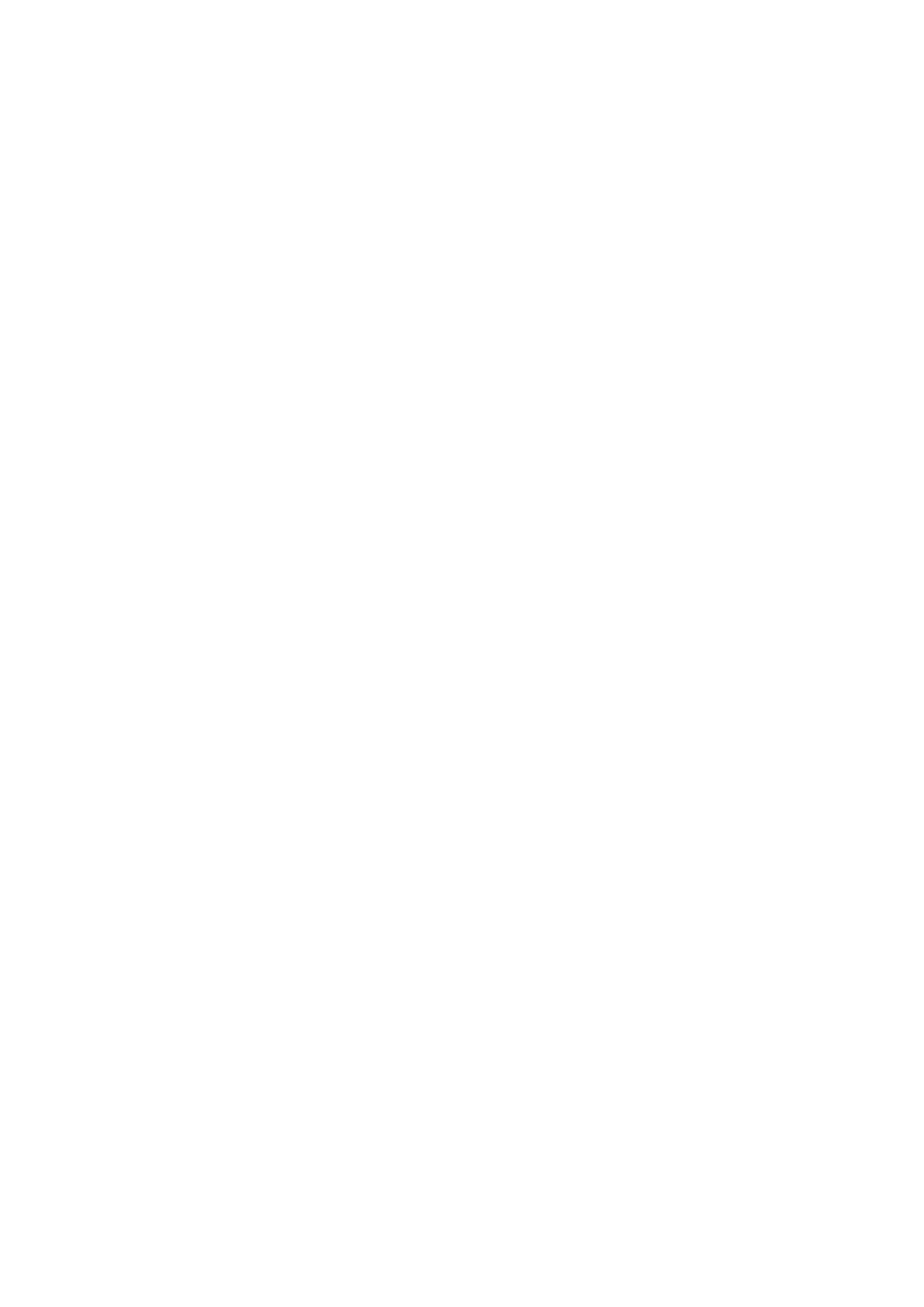## <span id="page-6-0"></span>**The Parliament of South Australia enacts as follows:**

# **Part 1—Preliminary**

### **1—Short title**

This Act may be cited as the *Evidence Act 1929*.

## **3—Consolidation and repeal**

This Act is a consolidation of certain provisions contained in the Acts mentioned in [Schedule 1,](#page-92-0) and the said Acts are hereby repealed to the extent expressed in the said Schedule.

## **4—Interpretation**

In this Act, unless some other intention is expressed, or implied by the context—

*child* means a person under the age of 18 years;

*court* includes a tribunal, authority or person invested by law with judicial or quasijudicial powers, or with authority to make any inquiry or to receive evidence;

*domestic partner* means a person who is a domestic partner within the meaning of the *[Family Relationships Act 1975](http://www.legislation.sa.gov.au/index.aspx?action=legref&type=act&legtitle=Family%20Relationships%20Act%201975)*, whether declared as such under that Act or not;

*judge* includes the member or members of any court having authority to admit evidence;

*legal proceeding* or *proceeding* includes any action, trial, inquiry, cause, or matter, whether civil or criminal, in which evidence is or may be given and includes an arbitration;

*mental disability* includes an intellectual disability;

*serious offence against the person* means—

- (a) attempted murder; or
- (b) attempted manslaughter; or
- (c) a sexual offence; or
- $(d)$
- (i) an offence of stalking under section 19AA of the *[Criminal Law](http://www.legislation.sa.gov.au/index.aspx?action=legref&type=act&legtitle=Criminal%20Law%20Consolidation%20Act%201935)  [Consolidation Act 1935](http://www.legislation.sa.gov.au/index.aspx?action=legref&type=act&legtitle=Criminal%20Law%20Consolidation%20Act%201935)*; or
- (ii) an offence of causing serious harm under section 23 of the *[Criminal](http://www.legislation.sa.gov.au/index.aspx?action=legref&type=act&legtitle=Criminal%20Law%20Consolidation%20Act%201935)  [Law Consolidation Act 1935](http://www.legislation.sa.gov.au/index.aspx?action=legref&type=act&legtitle=Criminal%20Law%20Consolidation%20Act%201935)*; or
- (iii) an offence involving an unlawful threat to kill or endanger life; or
- (iv) an offence involving abduction; or
- (v) an offence involving blackmail; or
- (vi) an attempt to commit, or assault with intent to commit, any of the offences in the preceding subparagraphs;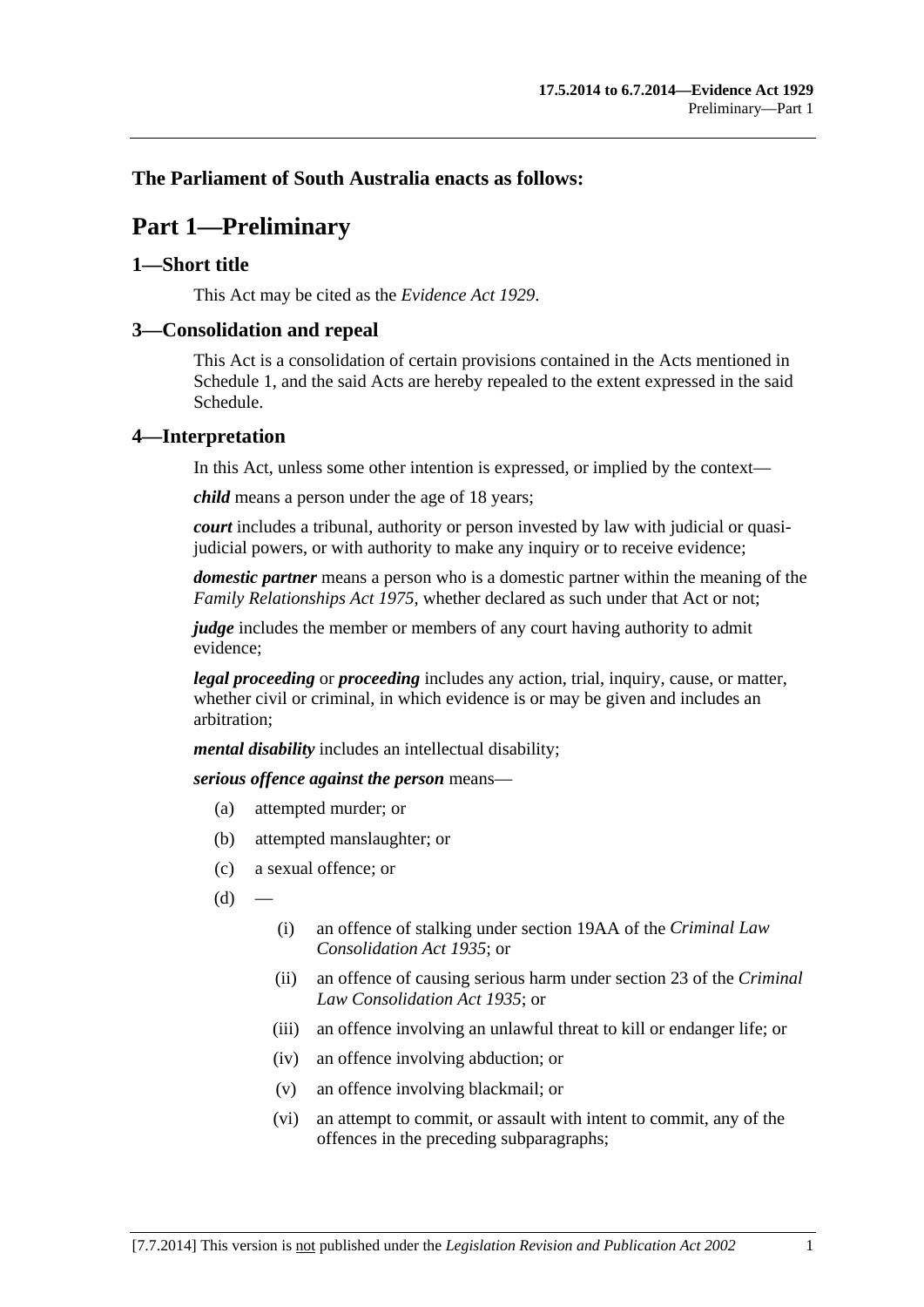#### *sexual offence* means—

- (a) rape; or
- (ab) compelled sexual manipulation; or
- (b) indecent assault; or
- (c) any offence involving unlawful sexual intercourse or an act of gross indecency; or
- (d) incest; or
- (da) any offence involving sexual exploitation or abuse of a child, or exploitation of a child as an object of prurient interest; or
- (e) any attempt to commit, or assault with intent to commit, any of the foregoing offences;

*spouse*—a person is the spouse of another if they are legally married;

*statement* includes a statement however made;

*sworn evidence* means evidence given under the obligation of an oath or an affirmation; and *unsworn evidence* has a corresponding meaning;

*electric telegraph* means any system of telecommunication operated by the Australian Telecommunication Commission or any other authority approved by proclamation;

*telegraphic message* means any message or other communication transmitted, or intended for transmission, or purporting to have been transmitted, by electric telegraph;

*telegraph station* means a station established or used by the Australian Telecommunication Commission or other authority approved by proclamation for the receipt or transmission of telegraphic messages;

*vulnerable witness* means—

- (a) a witness who is under 16 years of age; or
- (b) a witness who suffers from a mental disability; or
- (c) a witness who is the alleged victim of an offence to which the proceedings relate—
	- (i) where the offence is a serious offence against the person; or
	- (ii) in any other case—where, because of the circumstances of the witness or the circumstances of the case, the witness would, in the opinion of the court, be specially disadvantaged if not treated as a vulnerable witness; or
- (d) a witness who—
	- (i) has been subjected to threats of violence or retribution in connection with the proceedings; or
	- (ii) has reasonable grounds to fear violence or retribution in connection with the proceedings; or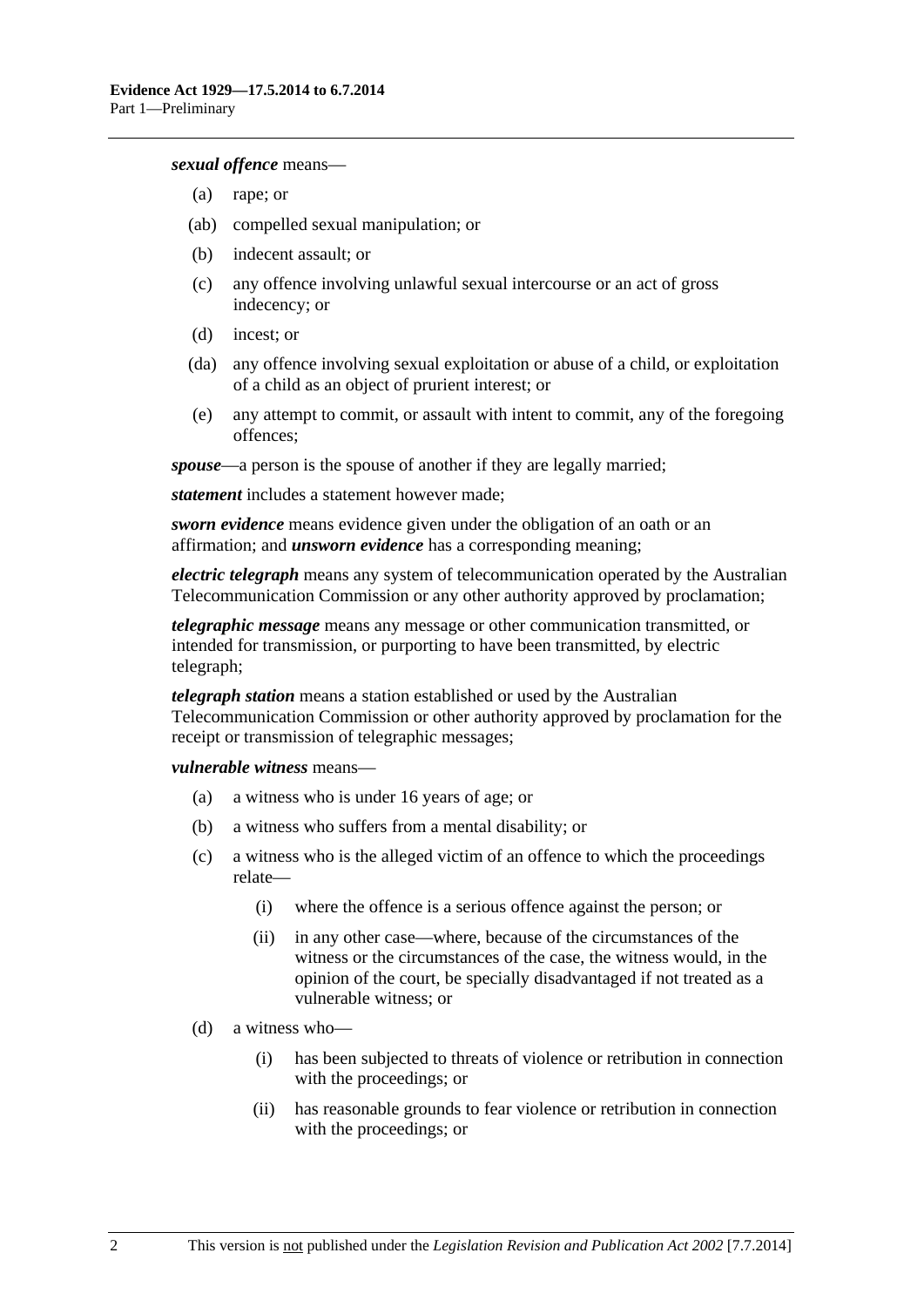<span id="page-8-0"></span> (e) in the case of proceedings for a serious and organised crime offence (within the meaning of the *[Criminal Law Consolidation Act 1935](http://www.legislation.sa.gov.au/index.aspx?action=legref&type=act&legtitle=Criminal%20Law%20Consolidation%20Act%201935)*)—a person who will only consent to being a witness in the proceedings if he or she is treated as a vulnerable witness for the purposes of the proceedings;

*young child* means a child of or under the age of 12 years.

**Note—** 

For definition of divisional penalties (and divisional expiation fees) see Appendix.

## **5—Application of Act (***prima facie***) to all courts and enabling only**

The provisions of this Act, unless an intention to the contrary is expressed, or appears or is implied by the context—

- (a) apply to every proceeding before any court whatever; and
- (b) are in addition to, and not in derogation of, any rules of evidence, or power, or right, or duty in relation to procedure or evidence, whether existing at common law, or provided for by any law, at any time, in force in the State.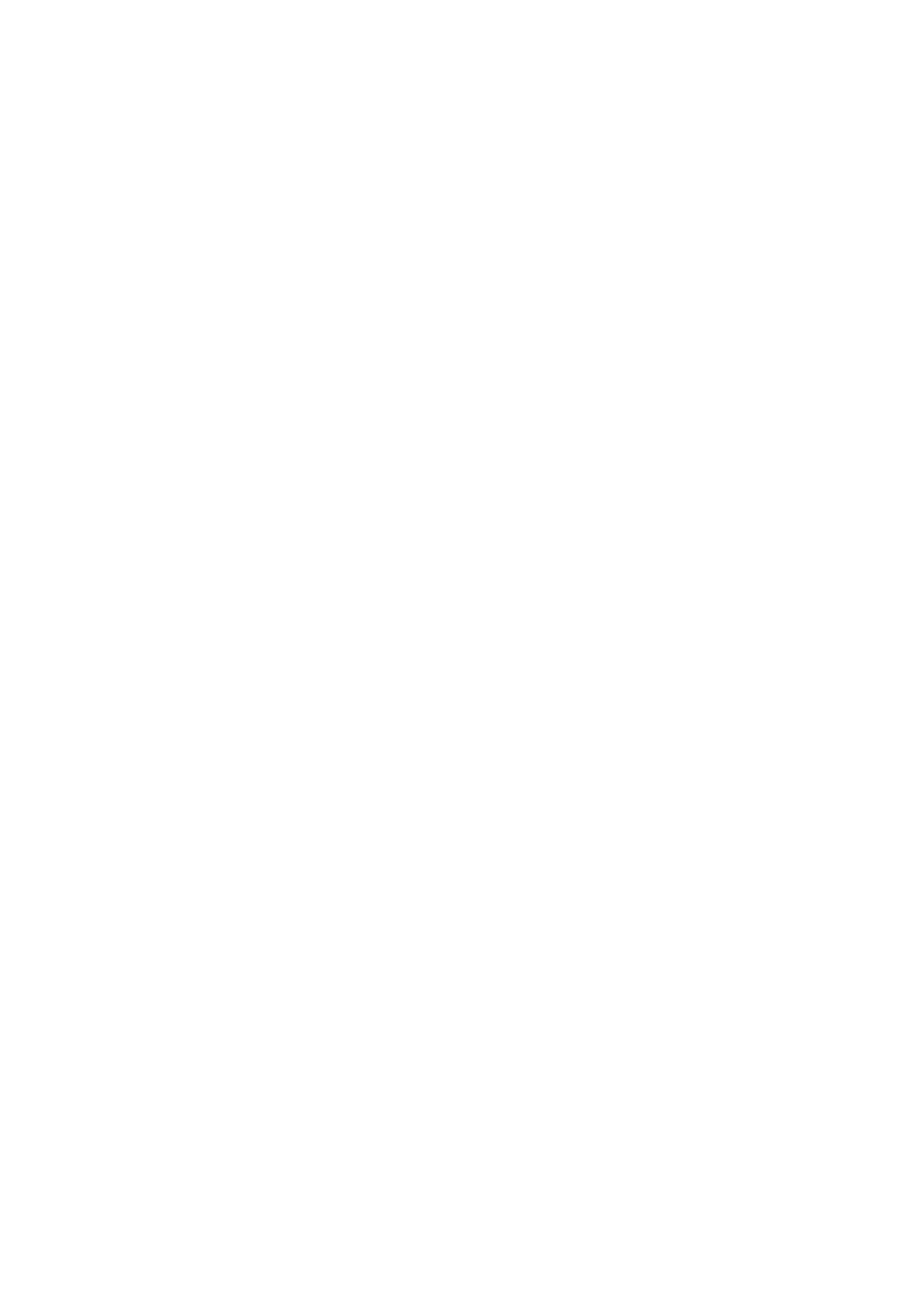# <span id="page-10-0"></span>**Part 2—Witnesses**

## **6—Oaths, affirmations etc**

- (1) An oath shall be administered and taken as follows:
	- (a) the person taking the oath shall hold a copy of the Bible (being a book that contains the New Testament, the Old Testament or both) in his hand and, after the oath has been tendered to him, shall say "I swear"; or
	- (b) in any other manner and form which the person taking the oath declares to be binding on his conscience; or
	- (c) in any other manner or form authorised or permitted by law.
- (2) Where an oath has been lawfully administered and taken, the fact that the person taking the oath had no religious belief, or that the oath was not taken so as to be binding on his conscience, shall not affect, at law, the validity or effect of the oath.
- (3) A person is permitted, and should be offered the choice, to make an affirmation instead of an oath in all circumstances in which, and for all purposes for which, an oath is required or permitted by law.
- (4) An affirmation is to be administered to a person by asking the person "Do you solemnly and truly affirm" followed by the words of the appropriate oath (omitting any words of imprecation or calling to witness) after which the person must say "I do solemnly and truly affirm".
- (5) Every affirmation has, at law, the same force and effect as an oath.
- (6) No oath or affirmation is invalid by reason of a procedural or formal error or deficiency.

## **7—Oaths or affirmations taken before a court**

- (1) Every court has authority to administer an oath or an affirmation.
- (2) Where an oath or affirmation is to be taken before a court, or in connection with proceedings before a court, it may be administered by—
	- (a) the court itself; or
	- (b) an officer of the court; or
	- (c) any person authorised by the court to administer the oath or affirmation; or
	- (d) any other person authorised by law to administer the oath or affirmation.

## **9—Unsworn evidence**

- (1) A person is presumed to be capable of giving sworn evidence in any proceedings unless the judge determines that the person does not have sufficient understanding of the obligation to be truthful entailed in giving sworn evidence.
- (2) If the judge determines that a person does not have sufficient understanding of the obligation to be truthful entailed in giving sworn evidence, the judge may permit the person to give unsworn evidence provided that—
	- (a) the judge—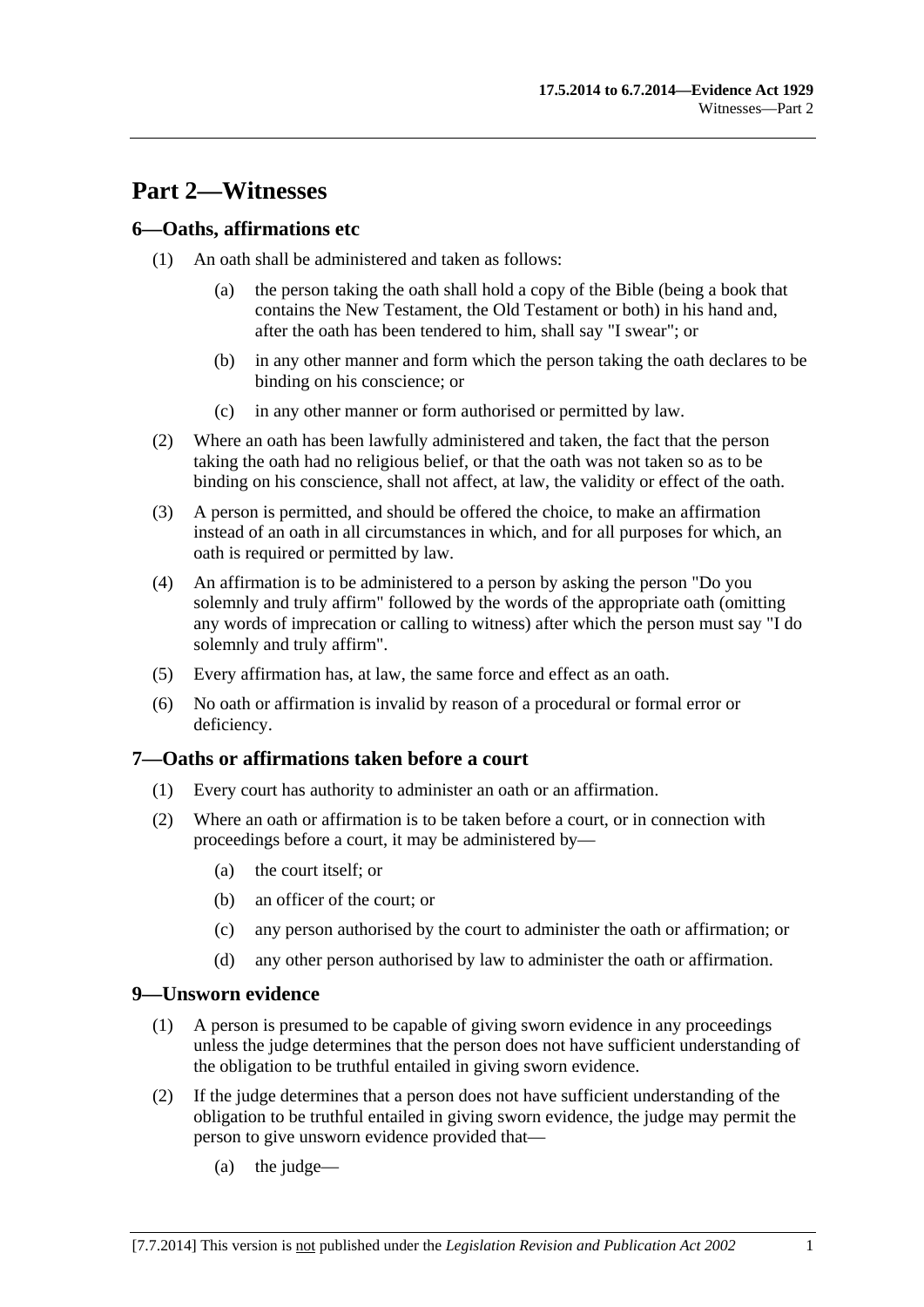- (i) is satisfied that the person understands the difference between the truth and a lie; and
- (ii) tells the person that it is important to tell the truth; and
- (b) the person indicates that he or she will tell the truth.
- <span id="page-11-0"></span> (3) In determining a question under this section, the judge is not bound by the rules of evidence, but may inform himself or herself as the judge thinks fit.
- (4) If unsworn evidence is given under this section in a criminal trial, the judge—
	- (a) must explain to the jury the reason the evidence is unsworn; and
	- (b) may, and if a party so requests must, warn the jury of the need for caution in determining whether to accept the evidence and the weight to be given to it.
- (5) A justice to whom it appears that a person who desires to lay a complaint or information does not have sufficient understanding of the obligation to be truthful entailed in giving sworn evidence may ascertain by inquiry the subject matter of the complaint or information and reduce it into the appropriate form, and any action or proceedings may be taken on the complaint or information in all respects as if the complainant or informant had deposed to the truth of the contents on oath or affirmation.

## **12—Evidence of young children**

- (4) A young child who is called as a witness is, while giving evidence, entitled to have present in the court, and within reasonable proximity, a person of his or her choice to provide emotional support (but the person must not interfere in the proceedings).
- (5) Unless the court otherwise allows, a witness or prospective witness in the proceedings cannot be chosen under [subsection \(4\)](#page-11-0) to provide emotional support for a young child.

## **12A—Warning relating to uncorroborated evidence of child in criminal proceedings**

- (1) In a criminal trial, a judge must not warn the jury that it is unsafe to convict on a child's uncorroborated evidence unless—
	- (a) the warning is warranted because there are, in the circumstances of the particular case, cogent reasons, apart from the fact that the witness is a child, to doubt the reliability of the child's evidence; and
	- (b) a party asks that the warning be given.
- (2) In giving any such warning, the judge is not to make any suggestion that the evidence of children is inherently less credible or reliable, or requires more careful scrutiny, than the evidence of adults.

## **13—Special arrangements for protecting witnesses from embarrassment, distress etc when giving evidence**

- (1) Subject to this section, if—
	- (a) it is desirable to make special arrangements for taking evidence from a witness in a trial in order to protect the witness from embarrassment or distress, to protect the witness from being intimidated by the atmosphere of the courtroom or for any other proper reason; and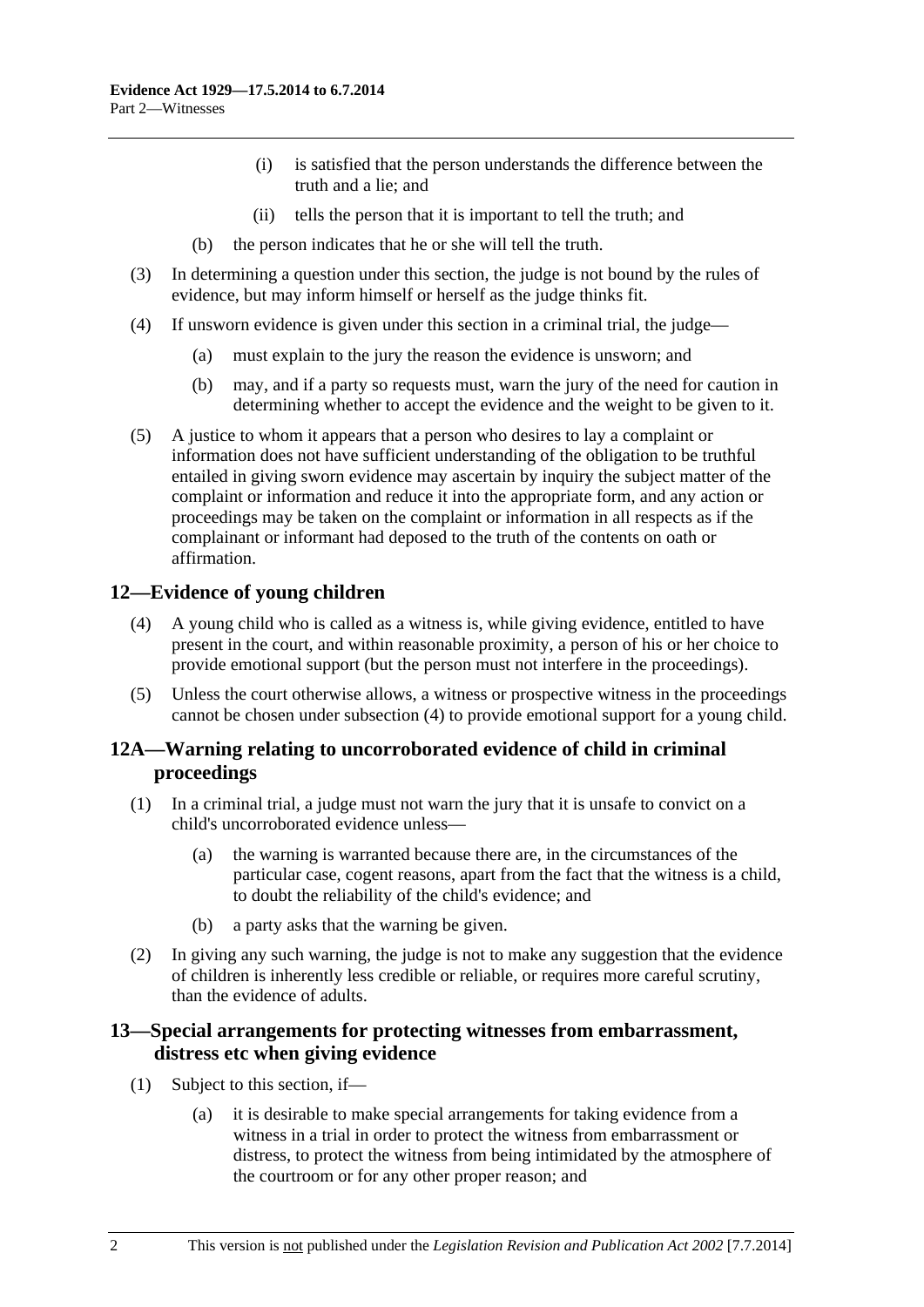- (b) the facilities necessary for the special arrangements are readily available to the court and it is otherwise practicable to make the special arrangements; and
- (c) the special arrangements can be made without prejudice to any party to the proceedings,

the court should, on its own initiative, order that special arrangements be made for taking the evidence of the witness.

- (2) Without limiting the kind of order that may be made under this section, the court may make 1 or more of the following orders:
	- (a) an order that the evidence be given outside the trial court and transmitted to the trial court by means of closed circuit television;
	- (b) an order that the evidence be taken outside the trial court, and that an audio visual record of the evidence be made and replayed in the trial court;
	- (c) an order that a screen, partition or one-way glass be placed to obscure the view of a party to whom the evidence relates or some other person;
	- (d) an order that a defendant be excluded from the place where the evidence is taken, or otherwise be prevented from directly seeing and hearing the witness while giving evidence;
	- (e) an order that the witness be accompanied by a relative or friend for the purpose of providing emotional support;
	- (f) if the witness suffers from a physical or mental disability—an order that the evidence be taken in a particular way (to be specified by the court) that will, in the court's opinion, facilitate the taking of evidence from the witness or minimise the witness's embarrassment or distress.
- (3) The court may, if of the opinion that expert evidence would assist the court to determine the special arrangements that should be made for taking the evidence of the witness, receive such evidence and, if the native language of the witness is not English and the witness is not reasonably fluent in English, evidence about any additional difficulty that may be caused by the witness giving evidence through an interpreter.
- (4) Special arrangements made under this section may relate to the witness's evidence as a whole or to particular aspects of the witness's evidence, such as cross-examination and re-examination.
- (5) An order must not be made under this section if the effect of the order would be—
	- (a) to relieve a witness from the obligation to give sworn evidence; or
	- (b) to relieve a witness from the obligation to submit to cross-examination; or
	- (c) to prevent the judge, jury or defendant from observing the witness's demeanour in giving evidence (but the observation may be direct or by live transmission of the witness's voice and image or by replay of a recording of the witness's voice and image); or
	- (d) to prevent the defendant from instructing counsel while the witness is giving evidence.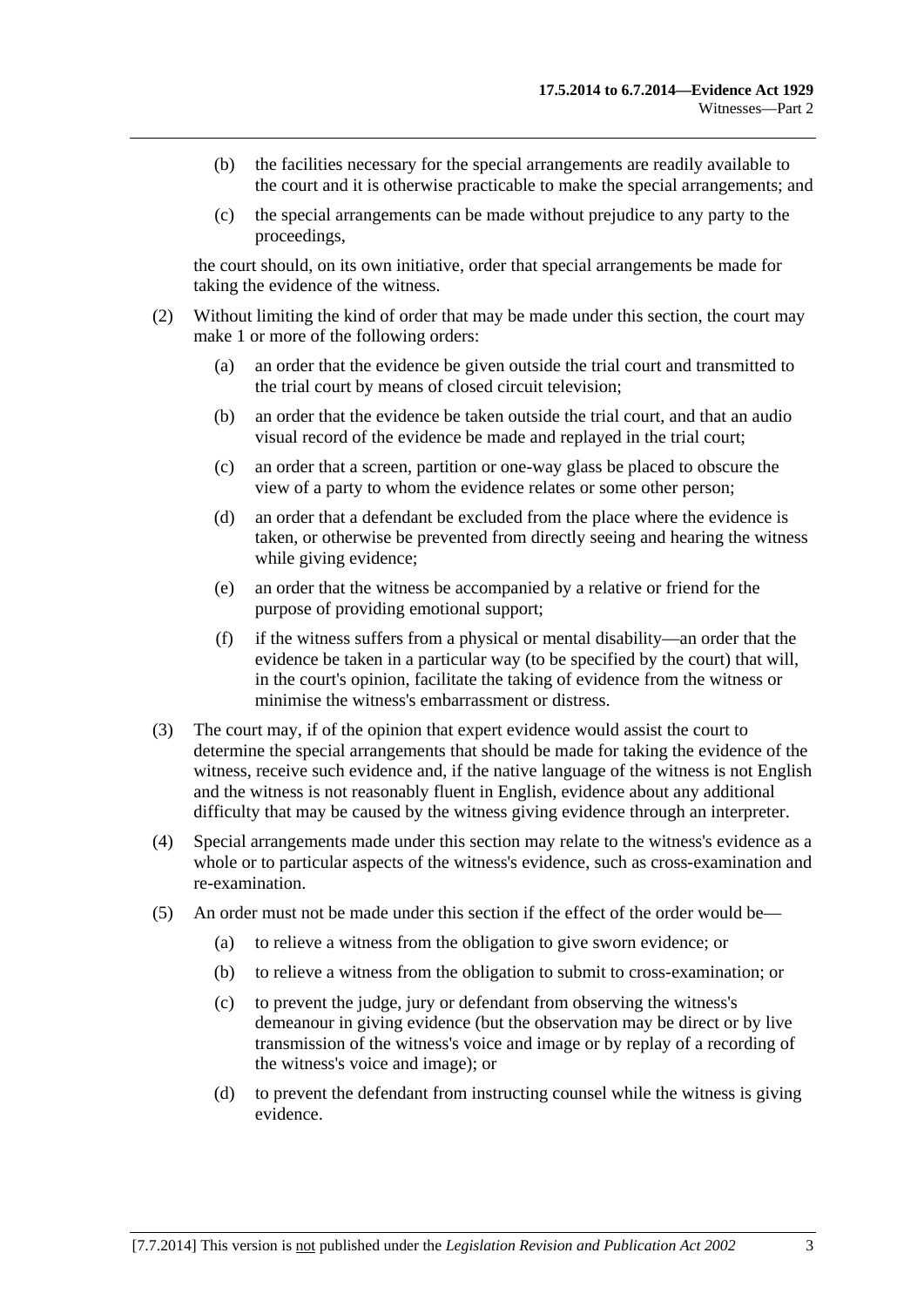- <span id="page-13-0"></span> (6) If a witness is accompanied by a relative or friend for the purpose of providing emotional support, that person must be visible to the judge and jury (if any) while the witness is giving evidence and, if, in consequence of an order under this section, a party is prevented from seeing that person directly while the witness gives evidence, the court must ensure that the party is able to observe that person either—
	- (a) by direct transmission of images of the witness together with that person while the witness is giving evidence; or
	- (b) by the later replay of a recording of images of the witness together with that person made while the witness was giving evidence.
- (7) If, in a criminal trial, a court makes special arrangements for taking the evidence of a witness, the judge must warn the jury not to draw from that fact any inference adverse to the defendant, and not to allow the special arrangements to influence the weight to be given to the evidence.
- (8) An order under this section may be made, varied or revoked on the court's own initiative, or on the application of a party or witness.

## **13A—Special arrangements for protecting vulnerable witnesses when giving evidence in criminal proceedings**

- (1) Subject to this section, if—
	- (a) a vulnerable witness is to give evidence in criminal proceedings; and
	- (b) the facilities necessary for the special arrangements are readily available to the court and it is otherwise practicable to make the special arrangements; and
	- (c) the special arrangements can be made without prejudice to any party to the proceedings,

the court must, on application under this section, order that special arrangements be made for taking the evidence of the witness.

- (2) Without limiting the kind of order that may be made under this section, the court may make 1 or more of the following orders:
	- (a) an order that the evidence be given outside the trial court and transmitted to the trial court by means of closed circuit television;
	- (b) an order that the evidence be taken outside the trial court, and that an audio visual record of the evidence be made and replayed in the trial court;
	- (c) an order that a screen, partition or one-way glass be placed to obscure the view of a party to whom the evidence relates or some other person;
	- (d) an order that a defendant be excluded from the place where the evidence is taken, or otherwise be prevented from directly seeing and hearing the vulnerable witness while giving evidence;
	- (e) an order that the vulnerable witness be accompanied by a relative or friend for the purpose of providing emotional support;
	- (f) if the vulnerable witness suffers from a physical or mental disability—an order that the evidence be taken in a particular way (to be specified by the court) that will, in the court's opinion, facilitate the taking of evidence from the witness or minimise the witness's embarrassment or distress.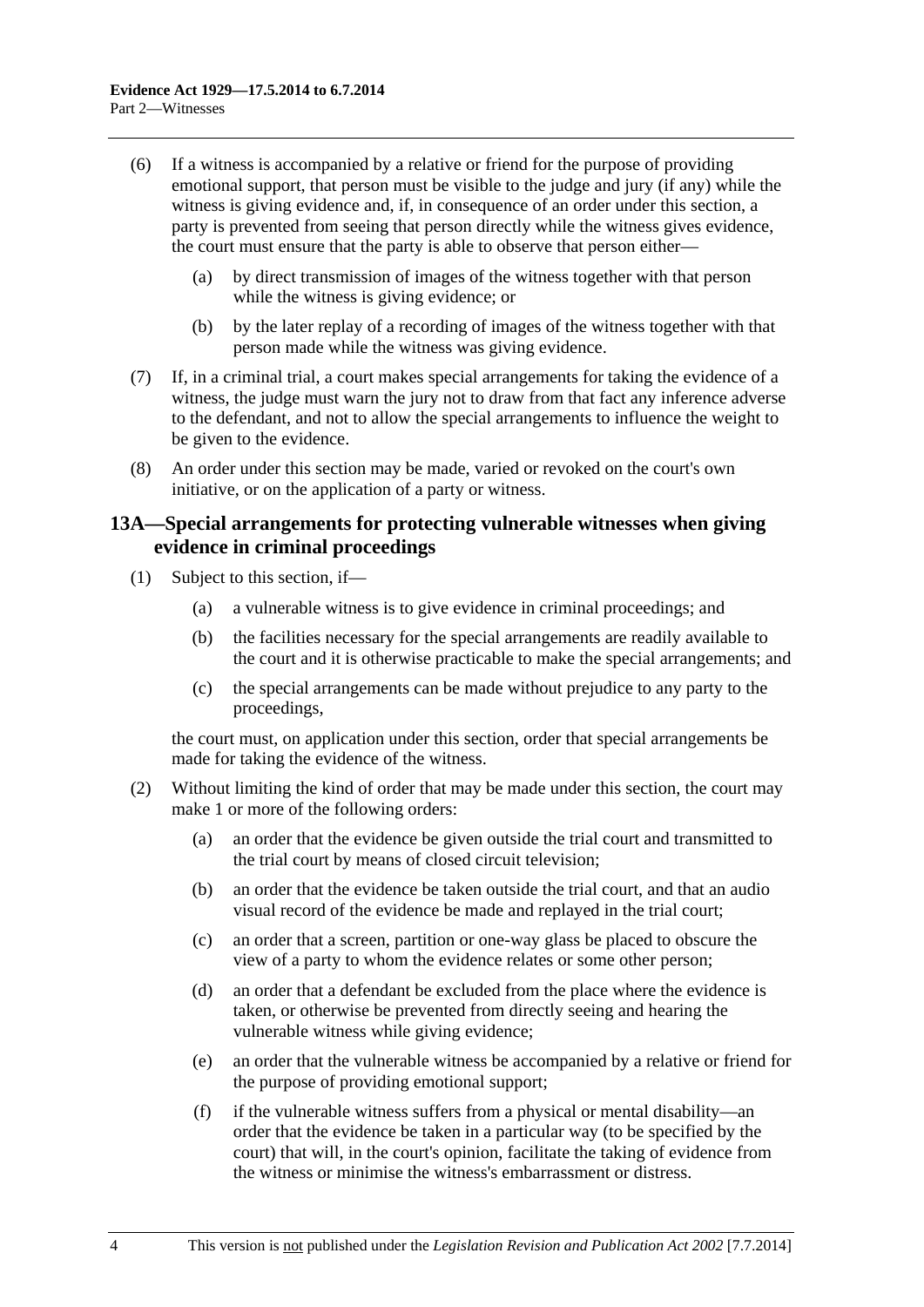- (3) Special arrangements made under this section may relate to the vulnerable witness's evidence as a whole or to particular aspects of the witness's evidence, such as cross-examination and re-examination.
- (4) An order must not be made under this section if the effect of the order would be—
	- (a) to relieve a vulnerable witness from the obligation to give sworn evidence; or
	- (b) to relieve a vulnerable witness from the obligation to submit to cross-examination; or
	- (c) to prevent the judge, jury or defendant from observing the vulnerable witness's demeanour in giving evidence (but the observation may be direct or by live transmission of the witness's voice and image or by replay of a recording of the witness's voice and image); or
	- (d) to prevent the defendant from instructing counsel while the vulnerable witness is giving evidence.
- (5) If a vulnerable witness is accompanied by a relative or friend for the purpose of providing emotional support, that person must be visible to the judge and jury (if any) while the witness is giving evidence and, if, in consequence of an order under this section, a party is prevented from seeing that person directly while the witness gives evidence, the court must ensure that the party is able to observe that person either—
	- (a) by direct transmission of images of the witness together with that person while the witness is giving evidence; or
	- (b) by the later replay of a recording of images of the witness together with that person made while the witness was giving evidence.
- (6) An application for an order under this section must—
	- (a) be made in writing by the party calling the vulnerable witness to give evidence; and
	- $(b)$  be filed in the court before the commencement of the trial; and
	- (c) within 14 days of being filed in the court—be served on the other party to the proceedings (the *respondent*); and
	- (d) specify the nature of the vulnerability of the witness, the special arrangements sought and the reasons for the arrangements; and
	- (e) otherwise be made in accordance with the rules of court.
- (7) The respondent may, if of the opinion that the witness on whose behalf the application has been made is not in fact a vulnerable witness, within 14 days of being served with the application (the *prescribed period*), file an answering document in the court objecting to the application on that ground.
- (8) If an objection to the application is filed within the prescribed period, the court must determine the application before the commencement of the trial—
	- (a) in the absence of the applicant and respondent; or
	- (b) by conducting a hearing in a room closed to the public.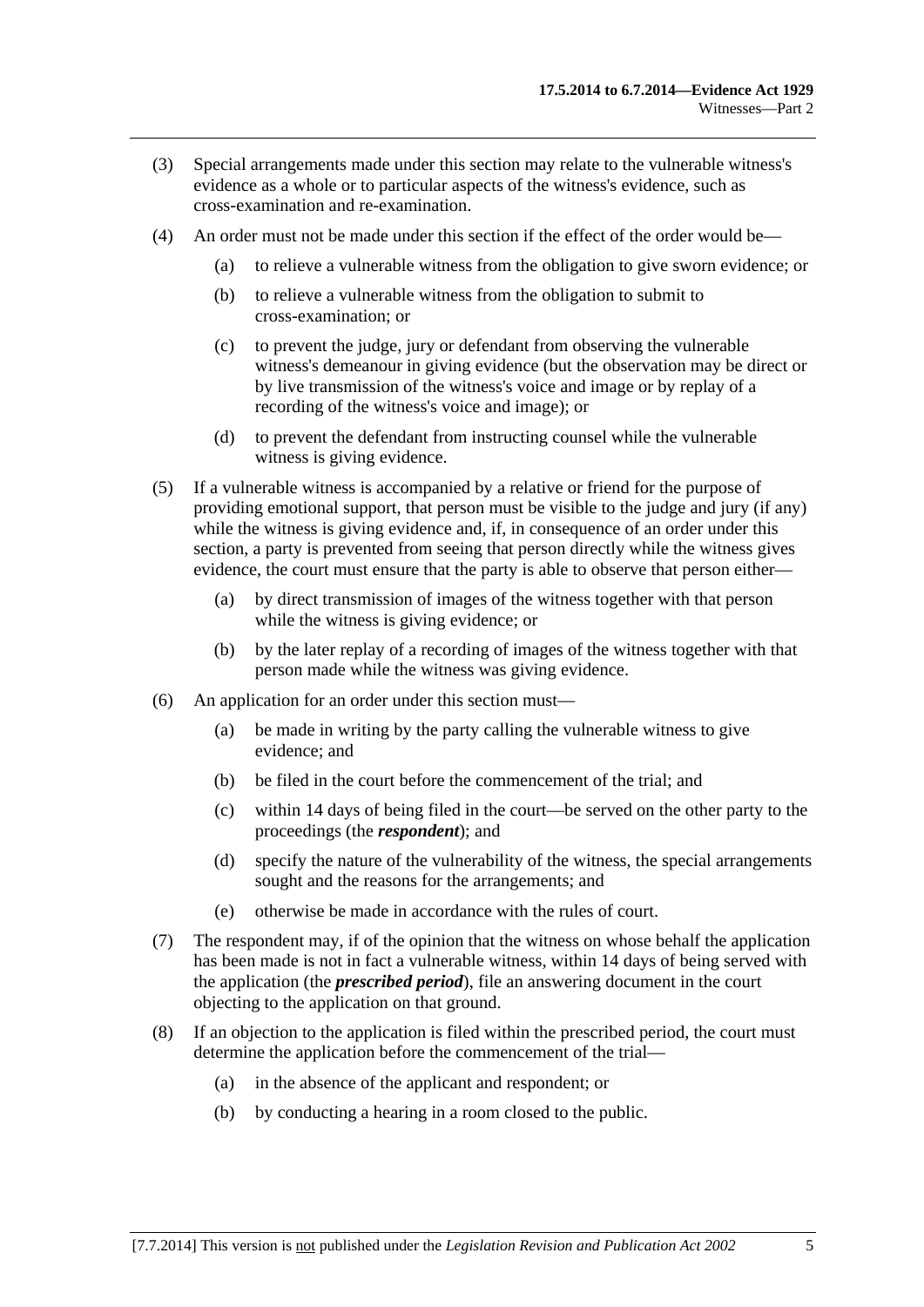- <span id="page-15-0"></span> (9) The court may, if of the opinion that expert evidence would assist the court to determine the special arrangements that should be made for taking the evidence of the vulnerable witness, receive such evidence and, if the native language of the witness is not English and the witness is not reasonably fluent in English, evidence about any additional difficulty that may be caused by the witness giving evidence through an interpreter.
- (10) If no objection to the application is filed within the prescribed period, the court may order that appropriate special arrangements be made for taking the evidence of the vulnerable witness at the trial.
- (11) The court—
	- (a) may dispense with special arrangements for taking the evidence of a vulnerable witness in criminal proceedings if—
		- (i) the witness is an adult; and
		- (ii) the court is satisfied that—
			- (A) the facilities necessary for the special arrangements are not readily available to the court; and
			- (B) taking into account the following matters, it is not reasonably practicable to make the facilities available:
				- the cost, inconvenience and delay involved in procuring the necessary facilities or in adjourning to some other place where the necessary facilities are available;
				- the urgency of the proceedings; and
	- (b) must give reasons for its decision.
- (12) If, in a criminal trial, a court makes special arrangements for taking the evidence of a vulnerable witness, the judge must warn the jury not to draw from that fact any inference adverse to the defendant, and not to allow the special arrangements to influence the weight to be given to the evidence.
- (13) An order under this section may be made, varied or revoked on the court's own initiative, or on the application of a party to the proceedings.

#### **13B—Cross-examination of victims of certain offences**

- (1) A defendant is not to be permitted to cross-examine a witness who is the alleged victim of an offence to which this section applies—
	- (a) in a criminal trial unless the cross-examination is by counsel;
	- (b) in civil proceedings relating to the offence unless—
		- (i) the cross-examination is by counsel; or
		- (ii) if the defendant is not legally represented in the proceedings—to be undertaken—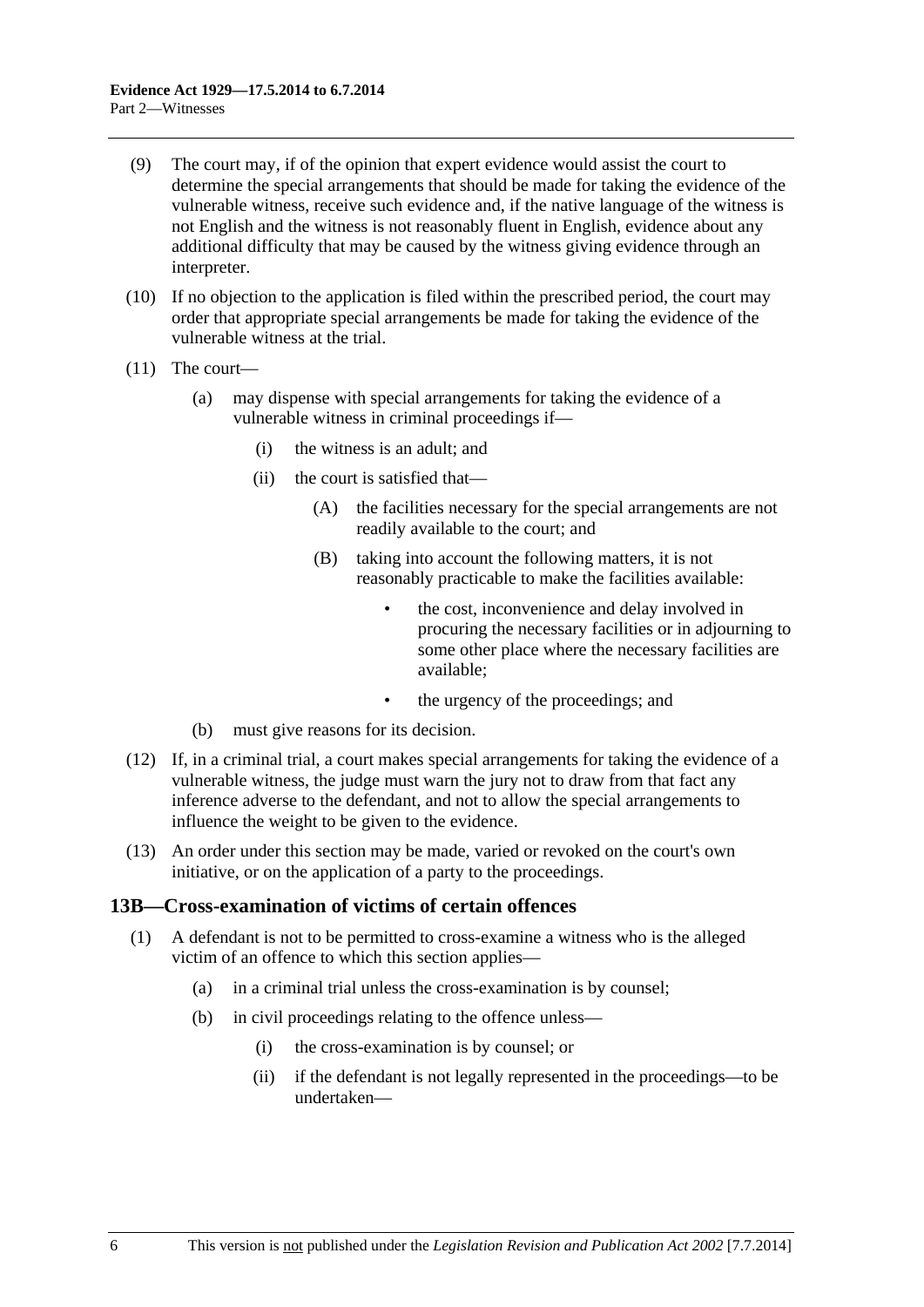- (A) by the defendant submitting to the judge, in the manner required by the judge, the questions the defendant proposes the witness be asked in cross-examination and the judge (or the judge's delegate) asking the witness those of the questions submitted that are determined by the judge to be allowable in cross-examination; or
- (B) as otherwise directed by the judge.
- <span id="page-16-0"></span> (3) If a defendant is not legally represented in a criminal trial that will involve the taking of evidence from any such witness, the court must ensure that the defendant—
	- (a) has been warned of the limitation on the right of cross-examination imposed by this section; and
	- (b) has been informed—
		- (i) that he or she may be entitled to legal assistance under the *[Legal](http://www.legislation.sa.gov.au/index.aspx?action=legref&type=act&legtitle=Legal%20Services%20Commission%20Act%201977)  [Services Commission Act 1977](http://www.legislation.sa.gov.au/index.aspx?action=legref&type=act&legtitle=Legal%20Services%20Commission%20Act%201977)*;
		- (ii) in any case—of his or her rights under the *[Criminal Law \(Legal](http://www.legislation.sa.gov.au/index.aspx?action=legref&type=act&legtitle=Criminal%20Law%20(Legal%20Representation)%20Act%202001)  [Representation\) Act 2001](http://www.legislation.sa.gov.au/index.aspx?action=legref&type=act&legtitle=Criminal%20Law%20(Legal%20Representation)%20Act%202001)* to obtain the assistance of counsel for the purpose of cross-examining the witness; and
	- (c) has had a reasonable opportunity to obtain the assistance of counsel before the evidence is taken.
- (4) If, in a criminal trial, an unrepresented defendant obtains the assistance of counsel for the purpose of cross-examining such a witness, the judge must—
	- (a) explain to the jury the limitation imposed by this section on the defendant's right to personally cross-examine the witness; and
	- (b) warn the jury that no adverse inference may be drawn against the defendant from the requirement for the unrepresented defendant to obtain the assistance of counsel to cross-examine the witness.
- (5) In this section—

*offence to which this section applies* means—

- (a) a serious offence against the person; or
- (b) an offence of contravening or failing to comply with an intervention order under the *[Intervention Orders \(Prevention of Abuse\) Act 2009](http://www.legislation.sa.gov.au/index.aspx?action=legref&type=act&legtitle=Intervention%20Orders%20(Prevention%20of%20Abuse)%20Act%202009)*; or
- (c) an offence of contravening or failing to comply with a restraining order under the *[Summary Procedure Act 1921](http://www.legislation.sa.gov.au/index.aspx?action=legref&type=act&legtitle=Summary%20Procedure%20Act%201921)*.

## **13C—Court's power to make audio visual record of evidence of vulnerable witnesses in criminal proceedings**

- (1) If a vulnerable witness is to give evidence in criminal proceedings, the following provisions apply:
	- (a) in the case of a vulnerable witness who is a child of or under the age of 16 years and who is the alleged victim of a sexual offence—the court must order that an audio visual record be made of the witness's evidence before the court (unless an order has already been made in respect of the witness's evidence under section  $13A(2)(b)$ ;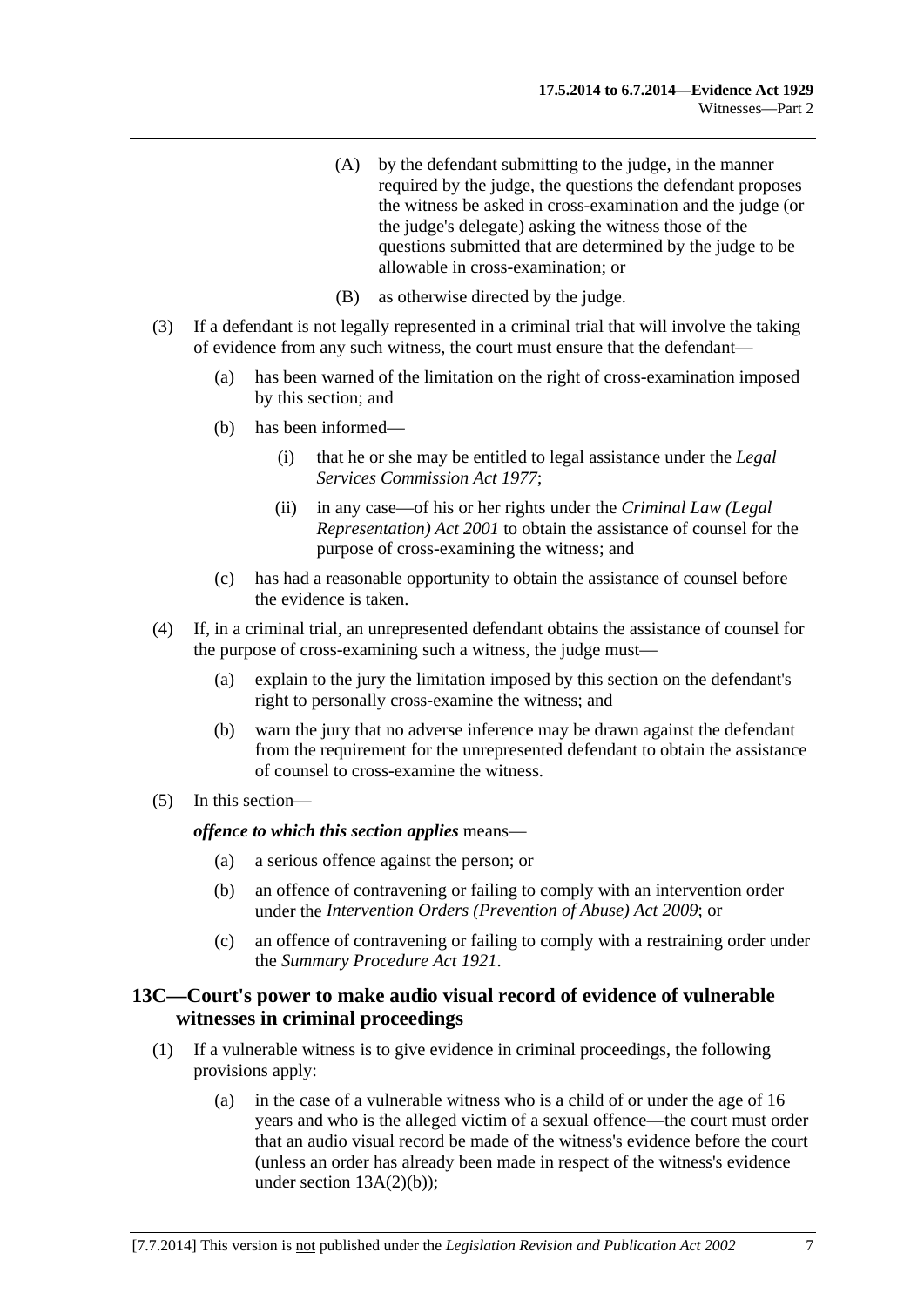- <span id="page-17-0"></span> (b) in the case of any other vulnerable witness—the court may, on application by the prosecution, order that an audio visual record be made of the witness's evidence before the court if—
	- (i) the facilities necessary for making an audio visual record of the evidence are readily available to the court; and
	- (ii) it is otherwise practicable to make such a record.
- (2) Subject to [subsection \(3\),](#page-17-0) an audio visual record of evidence (whether made by order under this section or section  $13A(2)(b)$  is to be kept in the custody of the court.
- (2a) Rules of court may be made regulating access to, and responsibility for, an audio visual record in the custody of the court.
- (3) The court (or a superior court) may authorise a person to take custody of the audio visual record of evidence, or to have some other form of access to it, if satisfied that the custody or access is reasonably necessary for the purposes of related proceedings that have been commenced or are in contemplation.
- (4) Despite any other law, access to an audio visual record of evidence is not to be allowed except as provided by this section.

## **13D—Court's power to admit evidence taken in earlier proceedings**

- (1) If, on application by a party to civil or criminal proceedings before a court, the court is satisfied that—
	- (a) evidence given by a witness in earlier criminal proceedings is relevant to the proceedings before the court; and
	- (b) the witness—
		- (i) has died; or
		- (ii) has become too ill or infirm to give evidence; or
		- (iii) has not, after diligent search, been found; or
		- (iv) is a vulnerable witness,

the court in the later proceedings has a discretion to admit an official record of the evidence.

- (2) An *official record* of evidence is a record made at the direction or with the approval of the court before which the evidence was taken and, if an audio or audio visual record of the evidence was taken at the direction or with the approval of the court, in addition to a written transcript, the official record of evidence includes the audio or audio visual record.
- (3) Before the court admits an official record into evidence in proceedings under this section, the record must be edited—
	- (a) as agreed between the parties to those proceedings so as to exclude material that is not relevant to those proceedings; and
	- (b) so as to exclude evidence that is inadmissible in those proceedings for any other reason.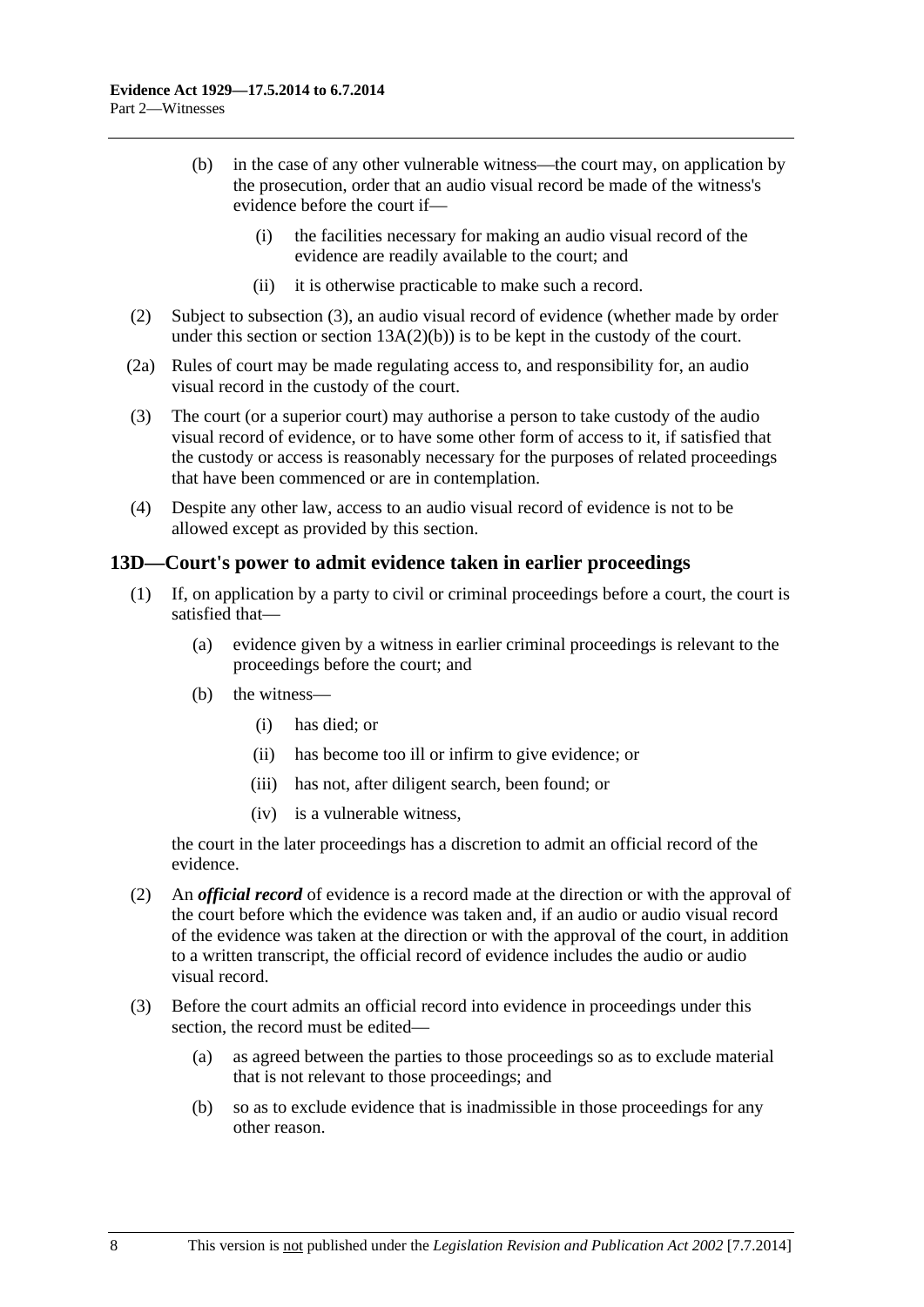<span id="page-18-0"></span> (4) If the court admits an official record into evidence under this section, it may relieve the witness, wholly or in part, from an obligation to give evidence in the later proceedings.

## **14—Entitlement of a witness to be assisted by an interpreter**

- (1) Where—
	- (a) the native language of a witness who is to give oral evidence in any proceedings is not English; and
	- (b) the witness is not reasonably fluent in English,

the witness is entitled to give that evidence through an interpreter.

- (1a) A person may only act as an interpreter—
	- (a) if the person takes an oath or makes an affirmation to interpret accurately; and
	- (b) in a case where a party to the proceeding disputes the person's ability or impartiality as an interpreter, if the judge is satisfied as to the person's ability and impartiality.
- (2) An affidavit or other written deposition in a language other than English shall be received in evidence in the same circumstances as an affidavit or other written deposition in English if it has annexed to it—
	- (a) a translation of its contents into English; and
	- (b) an affidavit by the translator to the effect that the translation accurately reproduces in English the contents of the original.

## **15—Witness not disqualified by interest or crime**

No person shall be excluded from giving evidence on the ground—

- (a) that he has or may have an interest in the matter in question or in the event of the proceeding, or
- (b) that he has previously been convicted of any crime or offence.

## **16—Parties, their wives and husbands competent and compellable in civil proceedings**

In any proceeding not being a criminal proceeding the parties thereto and the persons on whose behalf such proceeding is brought or defended, and the husbands and wives of such parties or persons respectively, shall, subject to the provisions of this Act, be competent and compellable to give evidence on behalf of either or any of the parties to such proceeding.

## **18—Accused persons competent to give evidence**

- (1) Every person charged with an offence shall be a competent witness for the defence at every stage of the proceedings, whether the person so charged is charged solely or jointly with any other person: Provided as follows:
	- (a) a person so charged shall not be called as a witness in pursuance of this Act except upon his own application;
	- (b) the failure of any person charged with an offence to give evidence shall not be made the subject of any comment by the prosecution;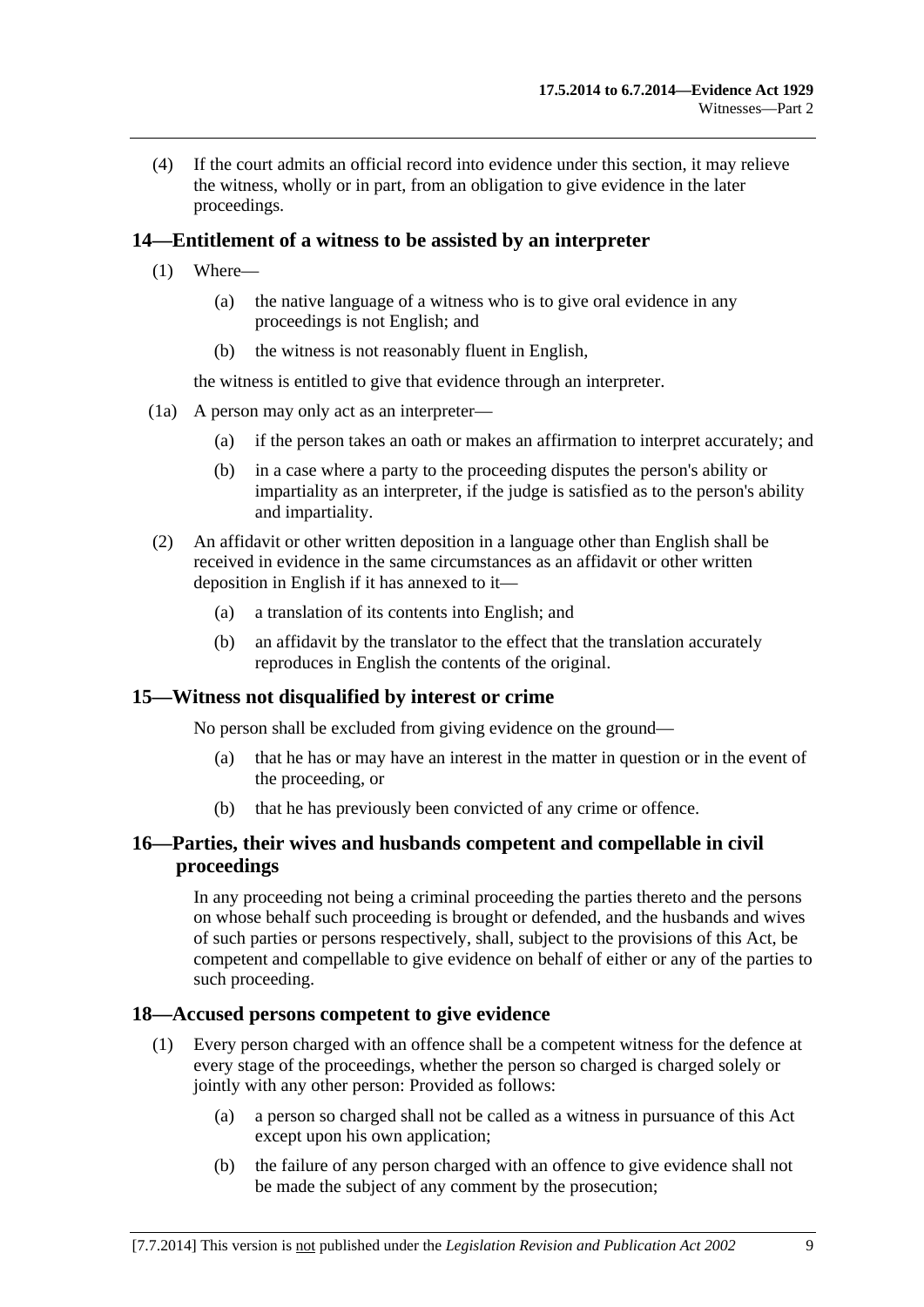- <span id="page-19-0"></span> (c) a person charged and being a witness in pursuance of this Act may be asked any question in cross-examination notwithstanding that it would tend to criminate him as to the offence charged;
- (d) a person charged and called as a witness in pursuance of this Act shall not be asked, and if asked, shall not be required to answer, any question tending to show that he has committed or been convicted of or been charged with any offence other than that wherewith he is then charged, or is of bad character, unless—
	- (i) the evidence to be elicited by the question is admissible as tending to show that he is guilty or not guilty of the offence with which he is charged; or
	- (ii) he has personally or by his advocate asked questions of the witnesses for the prosecution with a view to establish his own good character or has given evidence of his good character; or
	- (iii) he forfeits the protection of this paragraph by virtue of [subsection \(2\);](#page-19-0) or
	- (iv) he has given evidence against any other person charged with the same offence;
- (e) every person called as a witness in pursuance of this Act shall, unless otherwise ordered by the court, give his evidence from the witness box or other place from which the other witnesses give their evidence;
- (f) nothing herein contained shall affect the provisions of section 110 of the *[Justices Act 1921](http://www.legislation.sa.gov.au/index.aspx?action=legref&type=act&legtitle=Justices%20Act%201921)*.
- (2) A defendant forfeits the protection of subsection  $(1)(d)$  if—
	- (a) the nature or conduct of the defence is such as to involve imputations on the character of the prosecutor or a witness for the prosecution; and
	- (b) the imputations are not such as would necessarily arise from a proper presentation of the defence.
- (3) Notwithstanding the provisions of [subsection \(2\)](#page-19-0), a defendant does not forfeit the protection of [subsection \(1\)\(d\)](#page-19-0) by reason of imputations on the character of the prosecutor or a witness for the prosecution arising from evidence of the conduct of the prosecutor or witness—
	- (a) in the events or circumstances on which the charge is based; or
	- (b) in the investigation of those events or circumstances, or in assembling evidence in support of the charge; or
	- (c) in the course of the trial, or proceedings preliminary to the trial.

## **18A—Abolition of right to make unsworn statement**

A person charged with an offence is not entitled to make at the trial for the offence any unsworn statement of fact in defence of the charge (except in the course of giving unsworn evidence under [section 9](#page-10-0)).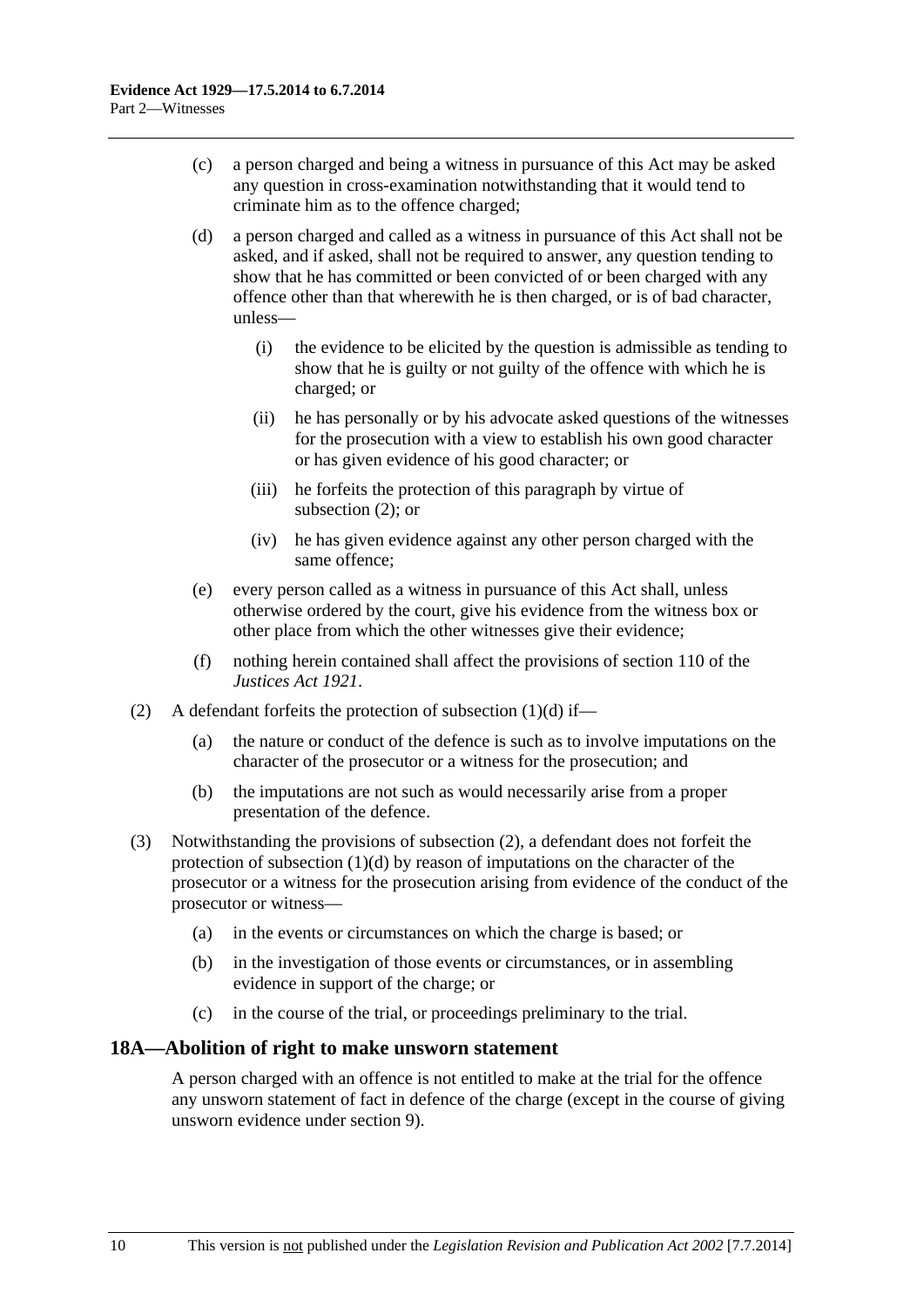## <span id="page-20-0"></span>**21—Competence and compellability of witnesses**

- (1) A close relative of a person charged with an offence shall be competent and compellable to give evidence for the defence and shall, subject to this section, be competent and compellable to give evidence for the prosecution.
- (2) Where a person is charged with an offence and a close relative of the accused is a prospective witness against the accused in any proceedings related to the charge (including proceedings for the grant, variation or revocation of bail, or an appeal at which fresh evidence is to be taken) the prospective witness may apply to the court for an exemption from the obligation to give evidence against the accused in those proceedings.
- (3) Where it appears to a court to which an application is made under subsection  $(2)$ 
	- (a) that, if the prospective witness were to give evidence, or evidence of a particular kind, against the accused, there would be a substantial risk of—
		- (i) serious harm to the relationship between the prospective witness and the accused; or
		- (ii) serious harm of a material, emotional or psychological nature to the prospective witness; and
	- (b) that, having regard to the nature and gravity of the alleged offence and the importance to the proceedings of the evidence that the prospective witness is in a position to give, there is insufficient justification for exposing the prospective witness to that risk,

the court may exempt the prospective witness, wholly or in part, from the obligation to give evidence against the accused in the proceedings before the court.

- (3a) If the prospective witness is a young child, or is mentally impaired, the court should consider whether to grant an exemption under [subsection \(3\)](#page-20-0) even though no application for exemption has been made and, if of opinion that such an exemption should be granted, may proceed to grant the exemption accordingly.
- (4) Where a court is constituted of a judge and jury—
	- (a) an application for an exemption under this section shall be heard and determined by the judge in the absence of the jury; and
	- (b) the fact that a prospective witness has applied for, or been granted or refused, an exemption under this section shall not be made the subject of any question put to a witness in the presence of the jury or of any comment to the jury by counsel or the presiding judge.
- (5) The judge presiding at proceedings in which a close relative of an accused person is called as a witness against the accused must satisfy himself or herself that the prospective witness—
	- (a) is aware of his or her right to apply for an exemption under this section; or
	- (b) is incapable, by reason of age or mental impairment, of understanding his or her right to apply for an exemption under this section.
- (6) This section does not operate to make a person who has himself been charged with an offence compellable to give evidence in proceedings related to that charge.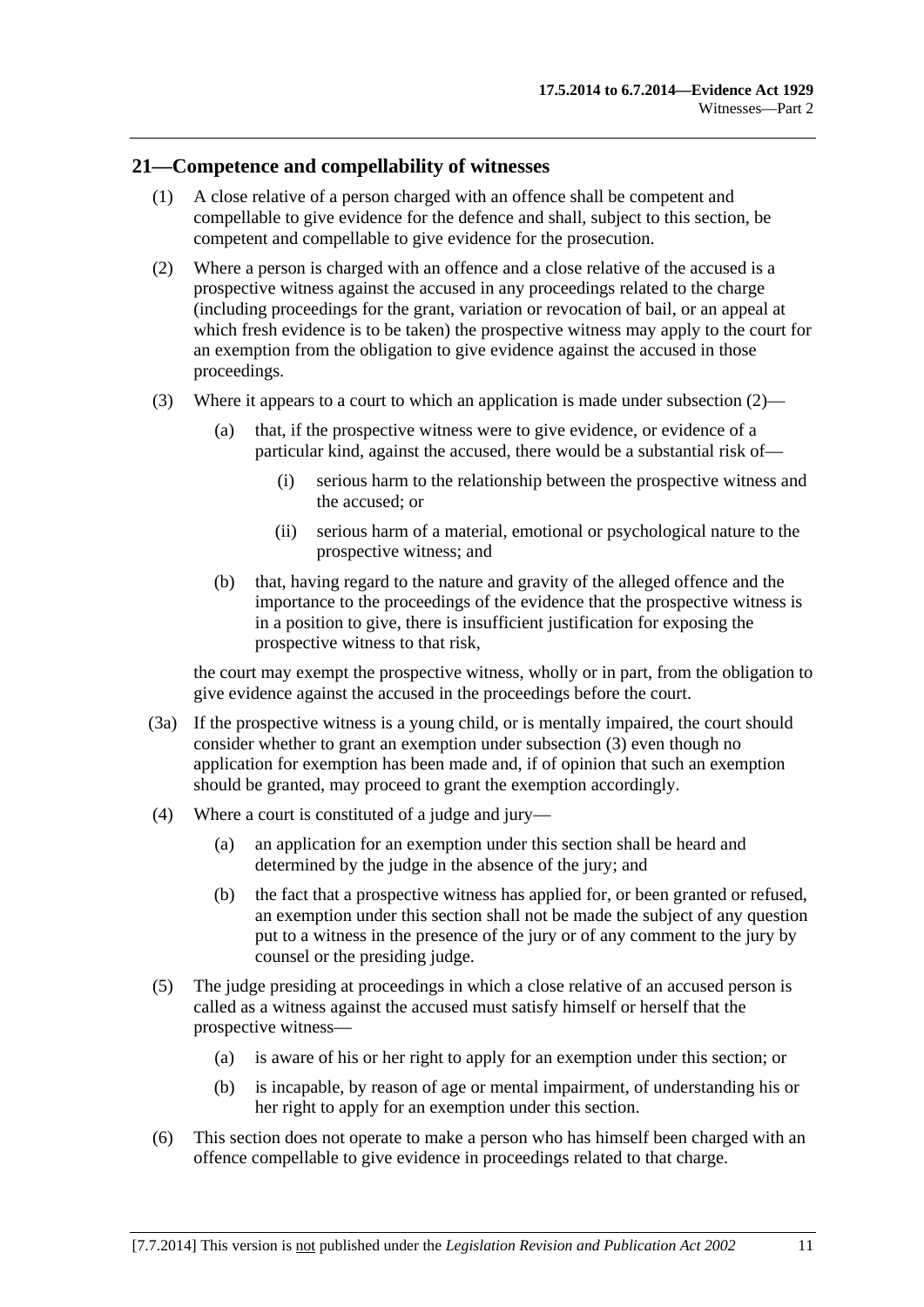<span id="page-21-0"></span>(7) In this section—

*close relative* of an accused person means a spouse, domestic partner, parent or child.

#### **22—Certain questions may be disallowed**

In any proceeding in any court, whether civil or criminal, the judge may disallow any questions put in cross-examination of any party or other witness which may appear to him to be vexatious and not relevant to any matter proper to be inquired into in the proceeding.

### **23—Rules as to relevancy**

In deciding whether a question affecting the credibility of a witness is relevant, or ought to be allowed, the judge shall have regard to the following considerations:

- (a) such questions are proper if they are of such a nature that the truth of the imputation conveyed by them would seriously affect the opinion of the court as to the credibility of the witness on the matter to which he testifies;
- (b) such questions are improper if the imputation which they convey relates to matters so remote in time, or of such a character, that the truth of the imputation would not affect, or would affect only in a slight degree, the opinion of the court as to the credibility of the witness on the matter to which he testifies;
- (c) such questions are improper if there is a great disproportion between the importance of the imputation made against the witness's character and the importance of his evidence.

#### **24—Disallowance of certain questions in cross-examination**

- (1) If any question put to a witness upon cross-examination relates to a matter not relevant to the proceeding, except in so far as it affects the credit of the witness by injuring his character, it shall be the duty of the court to decide whether or not the witness shall be compelled to answer it, and the court may, if it thinks fit, inform the witness that he is not obliged to answer it.
- (2) In exercising this discretion the court shall have regard to the considerations referred to in [section 23](#page-21-0).

## **25—Disallowance of improper questions**

- (1) A question is an *improper question* if—
	- (a) the question is misleading or confusing; or
	- (b) the question is apparently based on a stereotype, including a sexual, racial, ethnic or cultural stereotype or a stereotype based on age or physical or mental disability; or
	- (c) the question is unnecessarily repetitive, offensive or oppressive, or is 1 of a series of questions that is unnecessarily repetitive, offensive or oppressive; or
	- (d) the question is put in a humiliating, insulting or otherwise inappropriate manner or tone.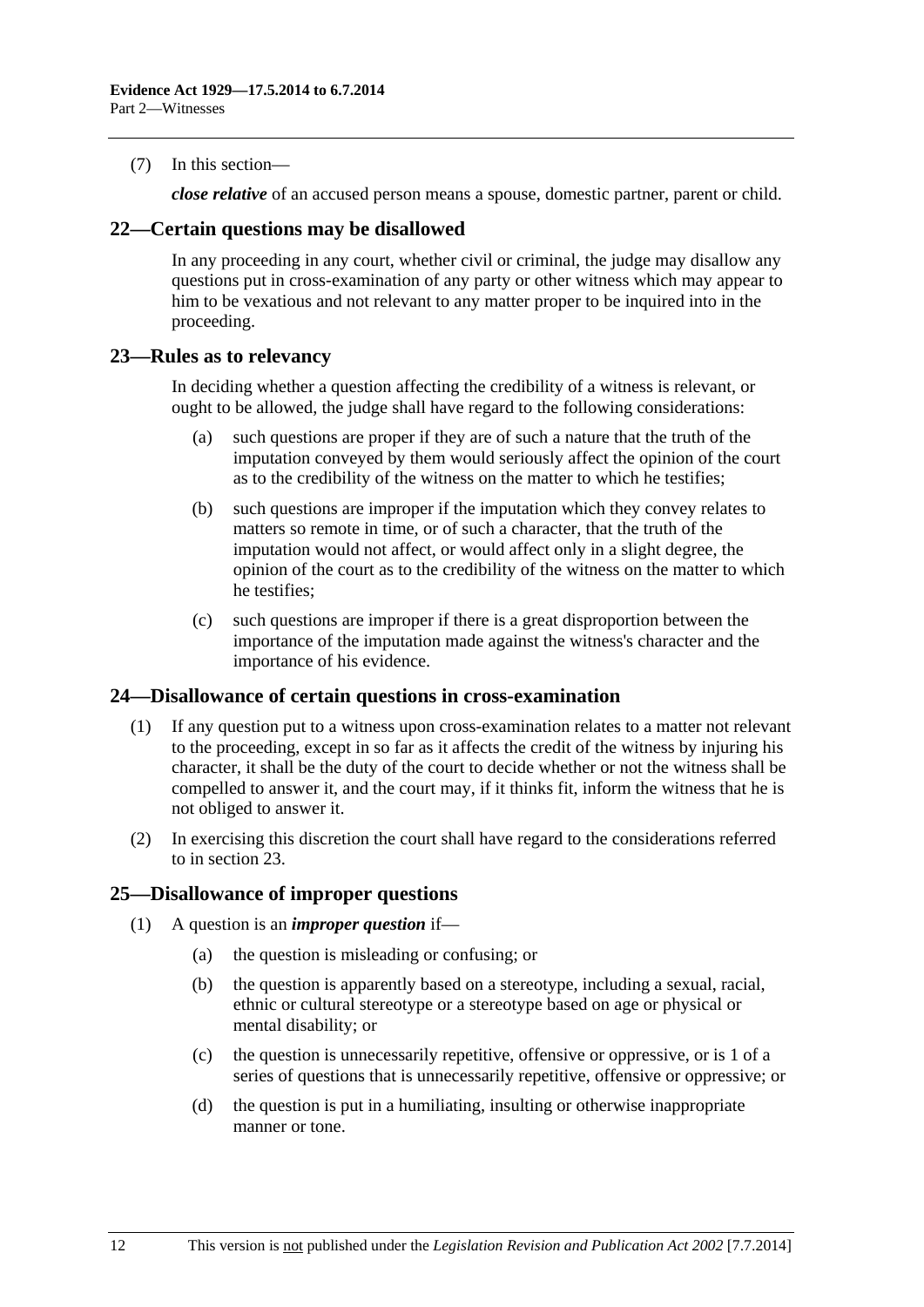- <span id="page-22-0"></span> (2) A question is not, however, improper only because—
	- (a) it challenges the truthfulness of the witness, or the consistency or accuracy of statements made by the witness; or
	- (b) it deals with matters the witness would find distasteful or intrudes on the witness's privacy.
- (3) If an improper question is put to a witness in cross-examination, the court must—
	- (a) disallow the question; and
	- (b) inform the witness that the question need not be answered.
- (4) In determining whether a question is improper, the court may take into account—
	- (a) the age, personality and educational level of the witness; and
	- (b) any mental or physical disabilities to which the witness is subject; and
	- (c) the witness's ethnic and cultural background; and
	- (d) any other characteristics of the witness that may be relevant; and
	- (e) the context in which the question is put, including—
		- (i) the nature of the proceedings and, if the proceedings are criminal proceedings, the nature of the offence to which they relate; and
		- (ii) the relationship (if any) between the witness and a party to the proceedings; and
	- (f) any other relevant factor.
- (5) The failure to exercise the discretion in relation to a question does not affect the admissibility of any answer given in response to the question.

#### **26—Proof of previous conviction of witness may be given**

A witness may, subject to any other provisions of this Act, be questioned as to whether he has been convicted of any offence, and upon being so questioned, if he either denies or does not admit the fact, or refuses to answer, it shall be lawful for the cross-examining party to prove such conviction.

#### **27—How far a party may discredit his or her own witness**

A party producing a witness shall not be allowed to impeach his credit by general evidence of bad character; but if the judge is of opinion that the witness is adverse, the party may—

- (a) contradict the witness by other evidence; or
- (b) with the permission of the judge, prove that the witness has made, at any other time, a statement inconsistent with his present testimony: Provided that, before giving such last-mentioned proof, the circumstances of the supposed statement sufficient to designate the particular occasion, must be mentioned to the witness, and he must be asked whether or not he has made the statement.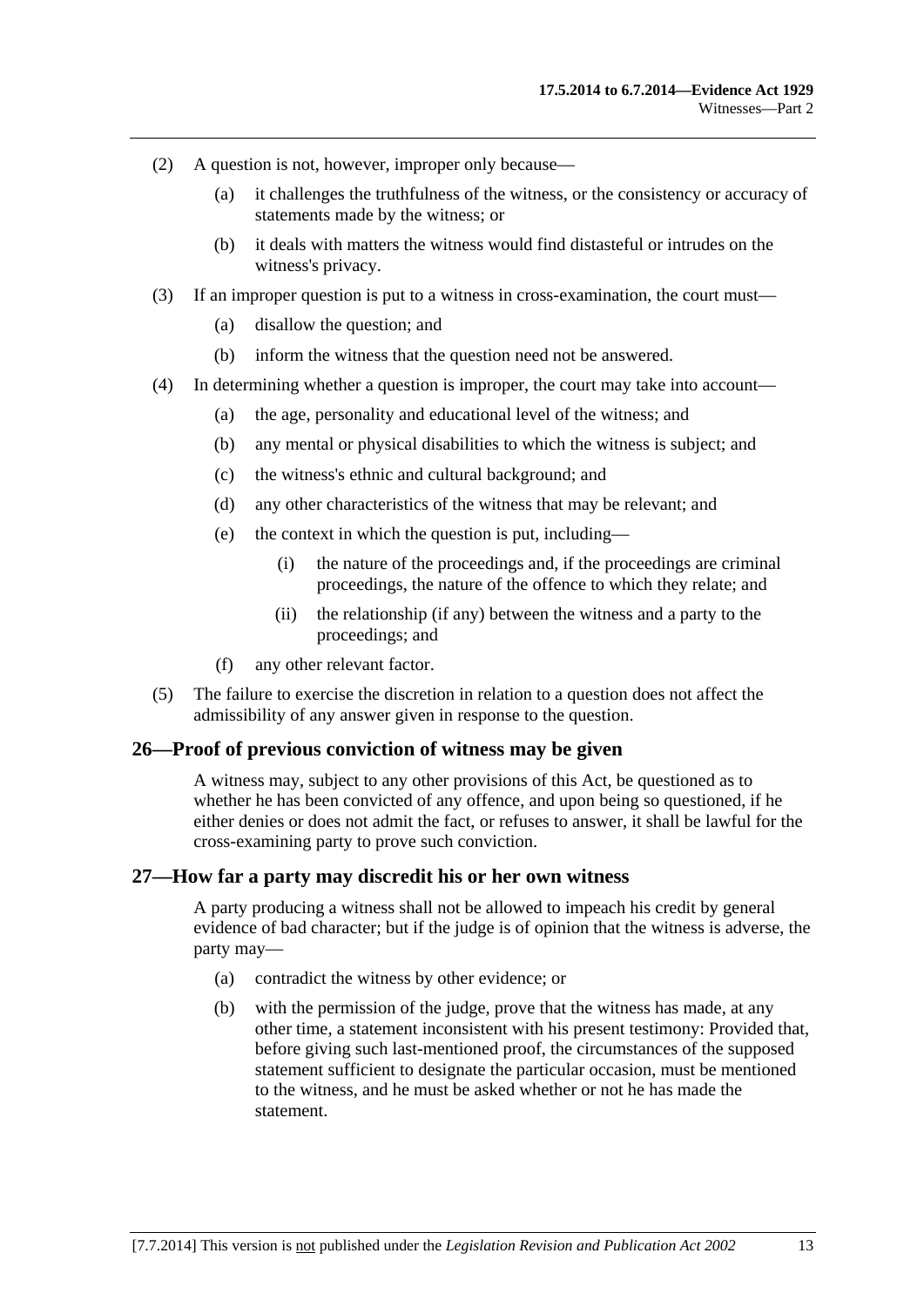## <span id="page-23-0"></span>**28—Proof of contradictory statements of adverse witness**

If any witness, upon cross-examination as to a former statement made by him, relative to the subject matter of the cause, and inconsistent with his present testimony, does not distinctly admit that he has made the statement, proof may be given that he did in fact make it; but before such proof can be given, the circumstances of the supposed statement, sufficient to designate the particular occasion, must be mentioned to the witness, and he must be asked whether or not he has made the statement.

#### **29—Cross-examination as to previous statements in writing**

A witness may be cross-examined as to previous statements made by him in writing, or reduced into writing, relative to the subject matter of the cause, without the writing being shown to him; but if it is intended to contradict the witness by the writing, his attention must, before such contradictory proof can be given, be called to those parts of the writing which are to be used for the purpose of so contradicting him: Provided always, that the judge, at any time during the trial, may require the production of the writing for his inspection; and may thereupon make such use of it, for the purposes of the trial, as he thinks fit.

## **29A—Victim who is a witness entitled to be present in court unless court orders otherwise**

- (1) A court in a criminal proceeding may only order a victim of the offence who is a witness in the proceeding to leave the courtroom until required to give evidence if the court considers it appropriate to do so, whether to ensure a fair trial or for any other reason.
- (2) Nothing in this section prevents a court from ordering a victim who is a witness in the proceeding to leave the courtroom at any time after giving evidence if the court considers it appropriate to do so.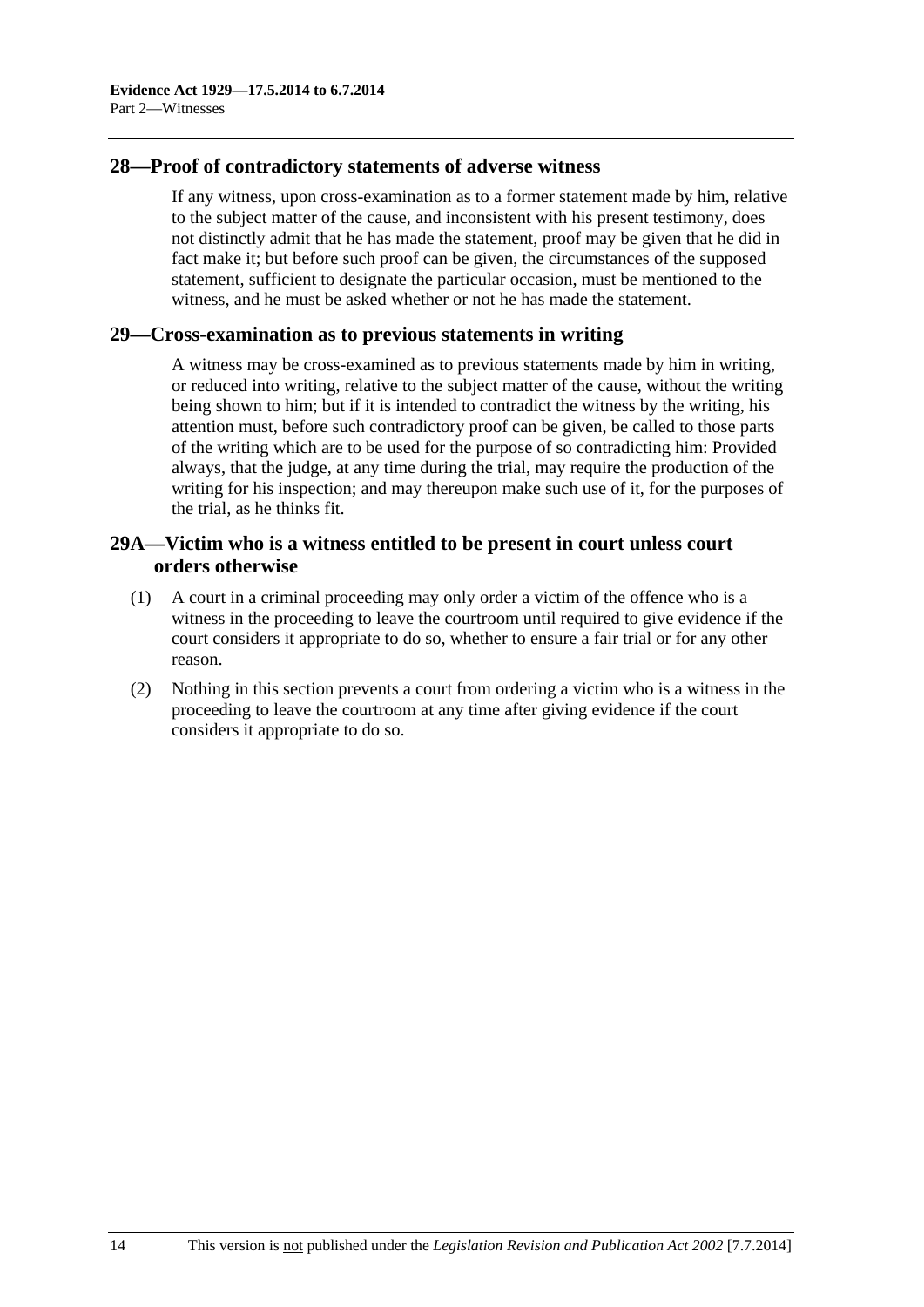# <span id="page-24-0"></span>**Part 3—Miscellaneous rules of evidence**

## **Division 1—Miscellaneous rules of evidence in general cases**

## **30—As to comparison of disputed writing**

Comparison of a disputed writing with any writing proved to the satisfaction of the judge to be genuine shall be permitted to be made by witnesses; and such writings, and the evidence of witnesses respecting the same, may be submitted to the court as evidence of the genuineness or otherwise of the writing in dispute.

## **31—Attesting witness need not be called in certain cases**

It shall not be necessary to prove, by the attesting witness, any instrument to the validity of which attestation is not requisite; and such instrument may be proved by admission or otherwise, as if there had been no attesting witness thereto.

## **33—Disclosure in action for defamation**

- (1) A person who is required to answer a question, or to disclose or produce a document or thing, in civil proceedings for defamation is not excused from answering the question or disclosing or producing the document or thing on the ground that the answer to the question or the disclosure or production of the document or thing might tend to incriminate the person of an offence.
- (2) However, any answer given to a question, or document or thing disclosed or produced, by a natural person in compliance with the requirement is not admissible in evidence against the person in any other action or proceedings.

## **34—Admissions by accused persons**

A person may admit on his trial any fact alleged or sought to be proved against him, and such admission shall be sufficient proof of the fact without other evidence: Provided that the admission shall be made by the accused either personally or by his counsel or solicitor in his presence, or, in the case of a body corporate, by its counsel or solicitor.

## **34A—Proof of commission of offence**

Where a person has been convicted of an offence or found by a court exercising criminal jurisdiction to have committed an offence and the commission of the offence is in issue or relevant to an issue in a civil proceeding, the conviction or finding is evidence of the commission of the offence and admissible in the proceeding against the person or a party claiming through or under the person.

## **34C—Admissibility of documentary evidence as to facts in issue**

- (1) In any civil proceedings where direct oral evidence of a fact would be admissible, any statement made by a person in a document and tending to establish that fact shall, on production of the original document, be admissible as evidence of that fact if the following conditions are satisfied, that is to say—
	- (a) if the maker of the statement either—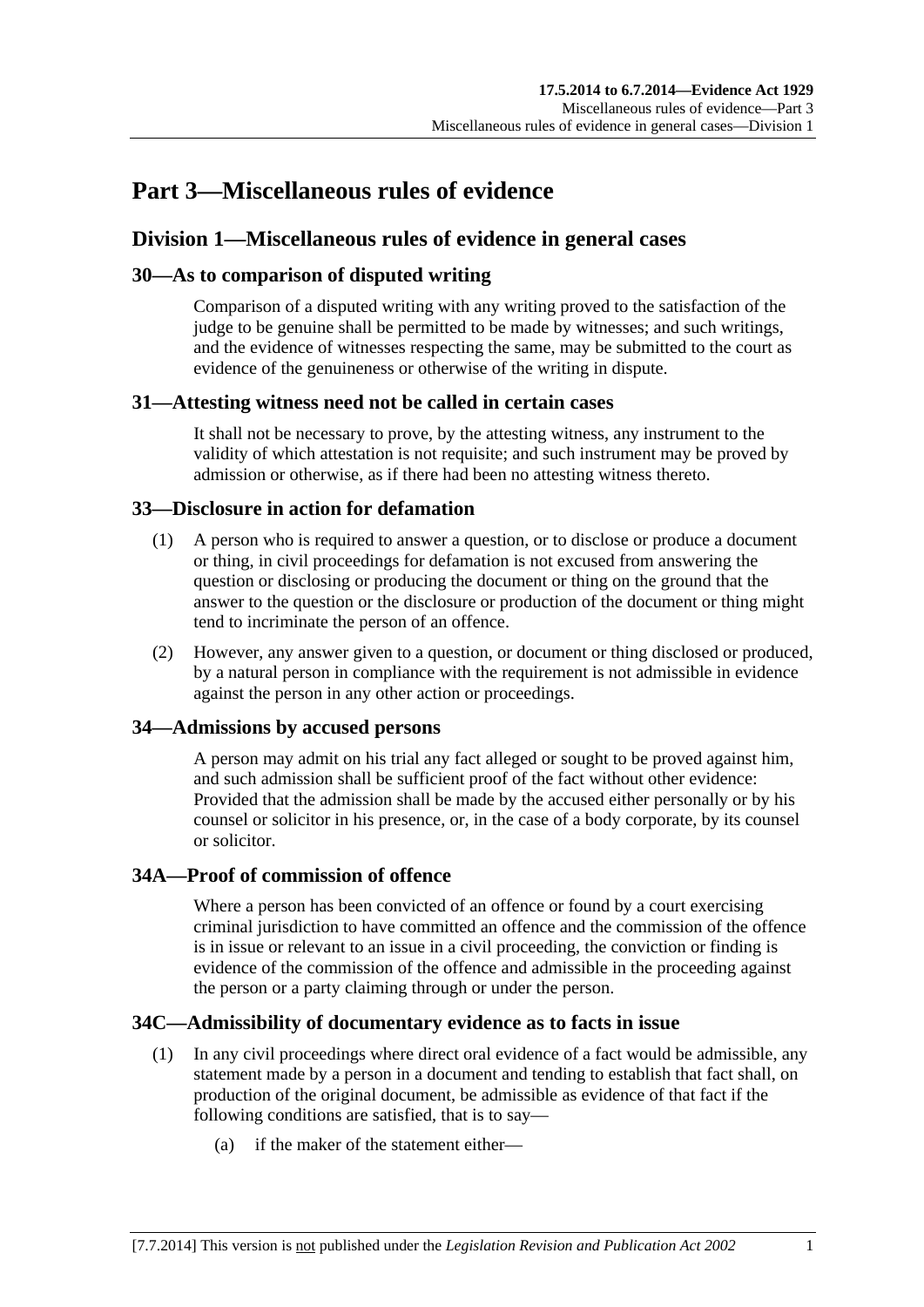- (i) had personal knowledge of the matters dealt with by the statement; or
- (ii) where the document in question is or forms part of a record purporting to be a continuous record, made the statement (in so far as the matters dealt with thereby are not within his personal knowledge) in the performance of a duty to record information supplied to him by a person who had, or might reasonably be supposed to have, personal knowledge of those matters; and
- (b) if the maker of the statement is called as a witness in the proceedings.
- (1a) However, the condition that the maker of the statement shall be called as a witness need not be satisfied if he is dead, or unfit by reason of his bodily or mental condition to attend as a witness, or if he is beyond the seas and it is not reasonably practicable to secure his attendance, or if all reasonable efforts to find him have been made without success.
- (2) In any civil proceedings, the court may at any stage of the proceedings, if having regard to all the circumstances of the case it is satisfied that undue delay or expense would otherwise be caused, order that such a statement as is mentioned in [subsection \(1\)](#page-24-0) of this section shall be admissible as evidence or may, without any such order having been made, admit such a statement in evidence—
	- (a) notwithstanding that the maker of the statement is available but is not called as a witness;
	- (b) notwithstanding that the original document is not produced, if in lieu thereof there is produced a copy of the original document or of the material part thereof certified to be a true copy in such manner as may be specified in the order or as the court may approve, as the case may be.
- (3) Nothing in this section shall render admissible as evidence any statement made by a person interested at a time when proceedings were pending or anticipated involving a dispute as to any fact which the statement might tend to establish.
- (4) For the purposes of this section, a statement in a document shall not be deemed to have been made by a person unless the document or the material part thereof was written, made or produced by him with his own hand, or was signed or initialled by him or otherwise recognised by him in writing as one for the accuracy of which he is responsible.
- (5) For the purpose of deciding whether or not a statement is admissible as evidence by virtue of the foregoing provisions, the court may draw any reasonable inference from the form or contents of the document in which the statement is contained, or from any other circumstances, and may, in deciding whether or not a person is fit to attend as a witness, act on a certificate purporting to be the certificate of a legally qualified medical practitioner and where the proceedings are with a jury, the court may in its discretion reject the statement notwithstanding that the requirements of this section are satisfied with respect thereto, if for any reason it appears to it to be inexpedient in the interests of justice that the statement should be admitted.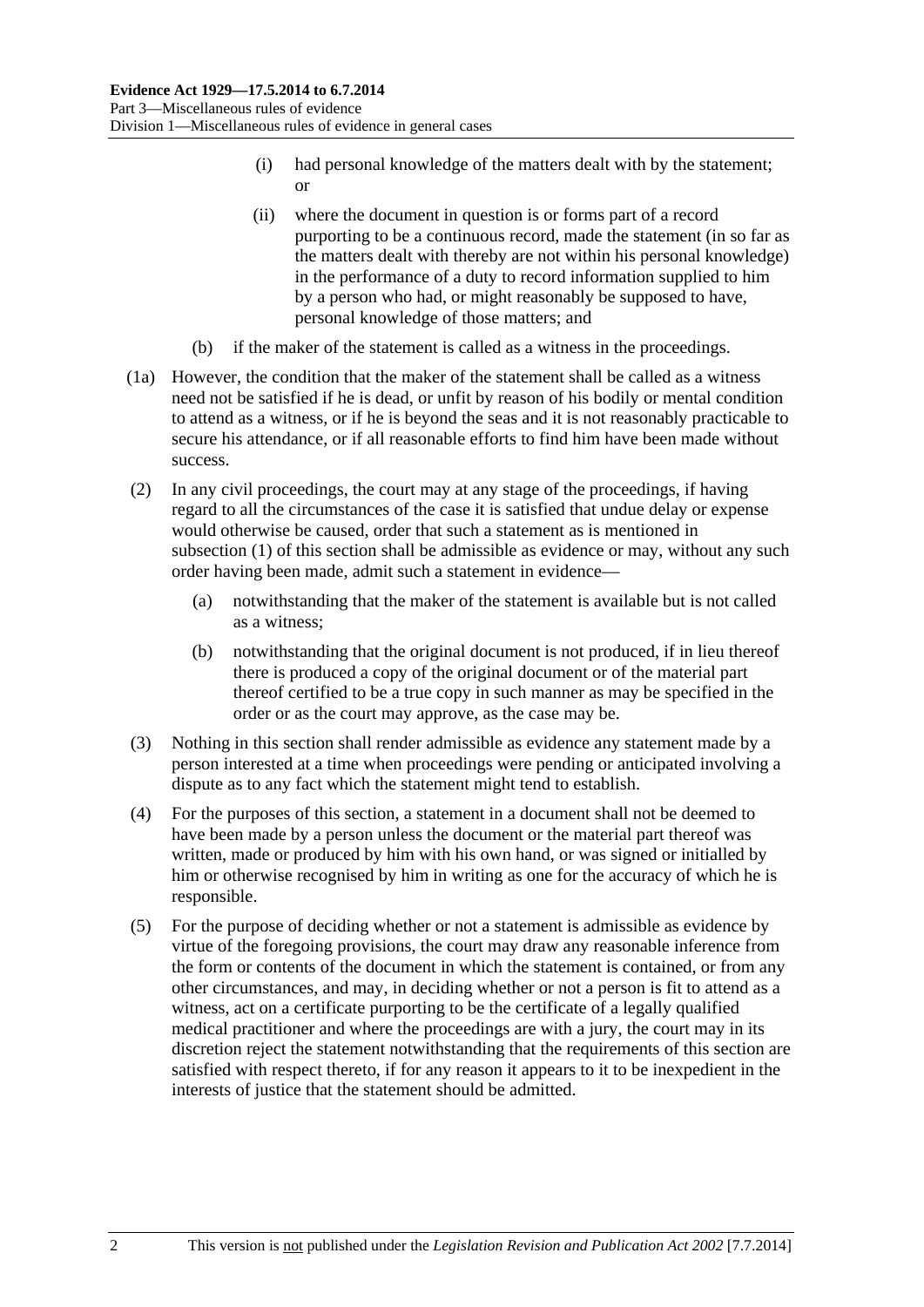## <span id="page-26-0"></span>**34CA—Statement of protected witness**

- (1) A court may admit evidence of the nature and contents of a statement made outside the court by a protected witness from the person to whom the statement was made if—
	- (a) the court, having regard to the circumstances in which the statement was made and any other relevant factors, is satisfied that the statement has sufficient probative value to justify its admission; and
	- $(b)$
- (i) the protected witness has been called, or is available to be called, as a witness in the proceedings; and
- (ii) the court gives permission for the protected witness to be cross-examined on matters arising from the evidence.
- (2) A court may only give permission to allow a protected witness to be cross-examined on such matters if satisfied that the cross-examination is likely to elicit material of substantial probative value or material that would substantially reduce the credibility of the evidence.
- (3) Evidence that is admitted in a trial under this section of the nature and contents of a statement made outside the court by a protected witness may be used to prove the truth of the facts asserted in the statement.
- (4) In a criminal trial, the judge must, if evidence of the nature and contents of a statement made outside the court by a protected witness has been admitted but the protected person has not, for some reason, been cross-examined on matters arising from the evidence, warn the jury that the evidence should be scrutinised with particular care because it has not been tested in the usual way.
- (5) In this section—

#### *protected witness* means—

- (a) a young child; or
- (b) a person who suffers from a mental disability that adversely affects the person's capacity to give a coherent account of the person's experiences or to respond rationally to questions.

## **34CB—Direction relating to delay where defendant forensically disadvantaged**

 (1) A rule of law or practice obliging a judge in a trial of a charge of an offence to give a warning of a kind known as a *Longman* warning is abolished.

**Note—** 

See *Longman v The Queen* (1989) 168 CLR 79

- (2) If, in a trial of a charge of an offence, the court is of the opinion that the period of time that has elapsed between the alleged offending and the trial has resulted in a significant forensic disadvantage to the defendant, the judge must—
	- (a) explain to the jury the nature of the forensic disadvantage; and
	- (b) direct that the jury must take the forensic disadvantage into account when scrutinising the evidence.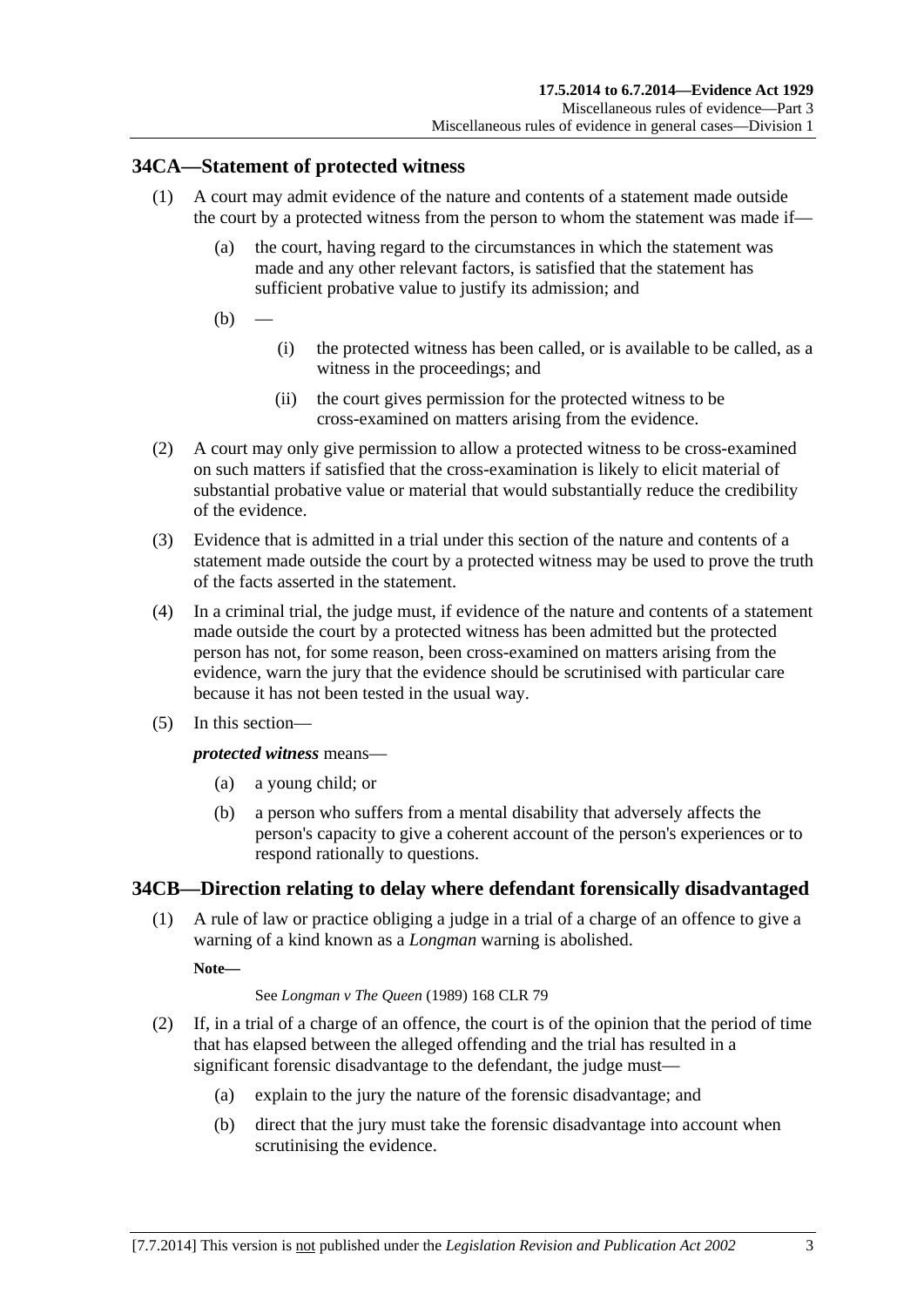- <span id="page-27-0"></span> (3) An explanation or direction under [subsection \(2\)](#page-26-0) may not take the form of a warning and—
	- (a) must be specific to the circumstances of the particular case; and
	- (b) must not include the phrase "dangerous or unsafe to convict" or similar words or phrases.

### **34D—Weight to be attached to evidence**

- (1) In estimating the weight, if any, to be attached to a statement rendered admissible as evidence by this Act, regard shall be had to all the circumstances from which any inference can reasonably be drawn as to the accuracy or otherwise of the statement, and in particular to the question whether or not the statement was made contemporaneously with the occurrence or existence of the facts stated, and to the question whether or not the maker of the statement had any incentive to conceal or misrepresent facts.
- (2) For the purpose of any rule of law or practice requiring evidence to be corroborated or regulating the manner in which uncorroborated evidence is to be treated, a statement rendered admissible as evidence by this Act shall not be treated as corroboration of evidence given by the maker of the statement.

### **34E—Proof of instrument to validity of which attestation is necessary**

Subject as hereinafter provided, in any proceedings, whether civil or criminal, an instrument to the validity of which attestation is requisite may, instead of being proved by an attesting witness, be proved in the manner in which it might be proved if no attesting witness were alive: Provided that nothing in this section shall apply to the proof of wills or other testamentary documents.

#### **34F—Presumptions as to documents twenty years old**

In any proceedings, whether civil or criminal, there shall, in the case of a document proved, or purporting, to be not less than twenty years old, be made any presumption which immediately before the commencement of this Act would have been made in the case of a document of like character proved, or purporting, to be not less than thirty years old.

#### **34G—Interpretation and savings**

(1) In [sections 34C](#page-24-0) to [34F](#page-27-0) (inclusive) of this Act—

*document* includes books, maps, plans, drawings and photographs;

*statement* includes any representation of fact, whether made in words or otherwise;

*proceedings* includes arbitrations and references, and *court* shall be construed accordingly.

- (2) Nothing in [sections 34C](#page-24-0) to [34F](#page-27-0) (inclusive) of this Act shall—
	- (a) prejudice the admissibility of any evidence which would apart from the provisions of those sections be admissible; or
	- (b) enable documentary evidence to be given as to any declaration relating to a matter of pedigree, if that declaration would not have been admissible as evidence if those sections had not been enacted.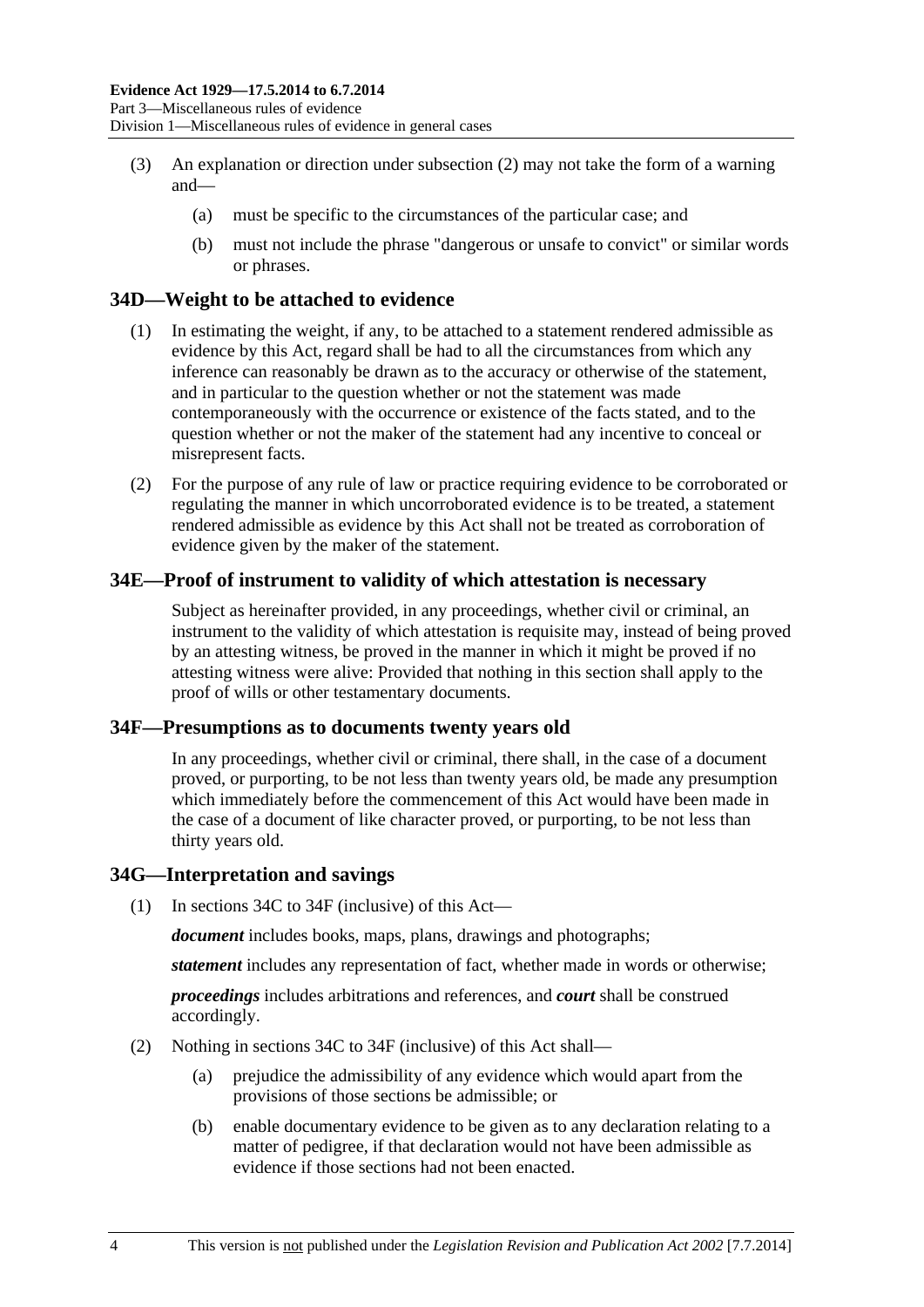### <span id="page-28-0"></span>**34H—Evidence of access or non-access**

In any proceedings a husband or wife may give evidence proving or tending to prove that he or she did or did not have sexual relations with his or her spouse, notwithstanding that any such evidence would prove or tend to prove that any child born to the wife during marriage was illegitimate.

## **34J—Special provision for taking evidence where witness is seriously ill**

- (1) Where a person who may be in a position to give information in relation to an indictable offence is dangerously ill and, in the opinion of a medical practitioner, unlikely to recover from the illness, a magistrate or justice may take a statement from that person.
- (2) The statement is to be a sworn statement unless the magistrate or justice determines that the person making the statement does not have sufficient understanding of the obligation to be truthful entailed in giving sworn evidence.
- (3) Where a person is subsequently charged with an indictable offence to which the statement is relevant, the statement is admissible in evidence at the preliminary examination or trial of the charge if it is established—
	- (a) that the person from whom the statement was taken is dead or unable to give evidence because of illness or infirmity; and
	- (b) that the prosecutor or defendant (as the case requires) had reasonable notice of the proposal to take evidence and a reasonable opportunity to attend and cross-examine the person.

## **34K—Admissibility of depositions at trial**

- (1) Where—
	- (a) a statement from a witness is filed or tendered for the purpose of the preliminary examination of a charge of an indictable offence or oral evidence is taken from a witness at a preliminary examination; and
	- (b) the witness subsequently dies or becomes so ill or infirm that he or she cannot give evidence at the trial,

the record of the witness's evidence at the preliminary examination may, with the permission of the court of trial, be read as evidence at the trial.

 (2) Permission to admit evidence for the prosecution under this section will not be granted if the court considers that admission of the evidence without the opportunity of crossexamination would, in the circumstances of the case, be unfair to the defendant.

## **34KA—Admissibility of evidence of out of court statements by unavailable witnesses**

- (1) Subject to this section, in prescribed proceedings, a statement not made in oral evidence in the proceedings (an *out of court statement*) is admissible as evidence of any matter stated if—
	- (a) oral evidence given in the proceedings by the person who made the out of court statement would be admissible as evidence of that matter; and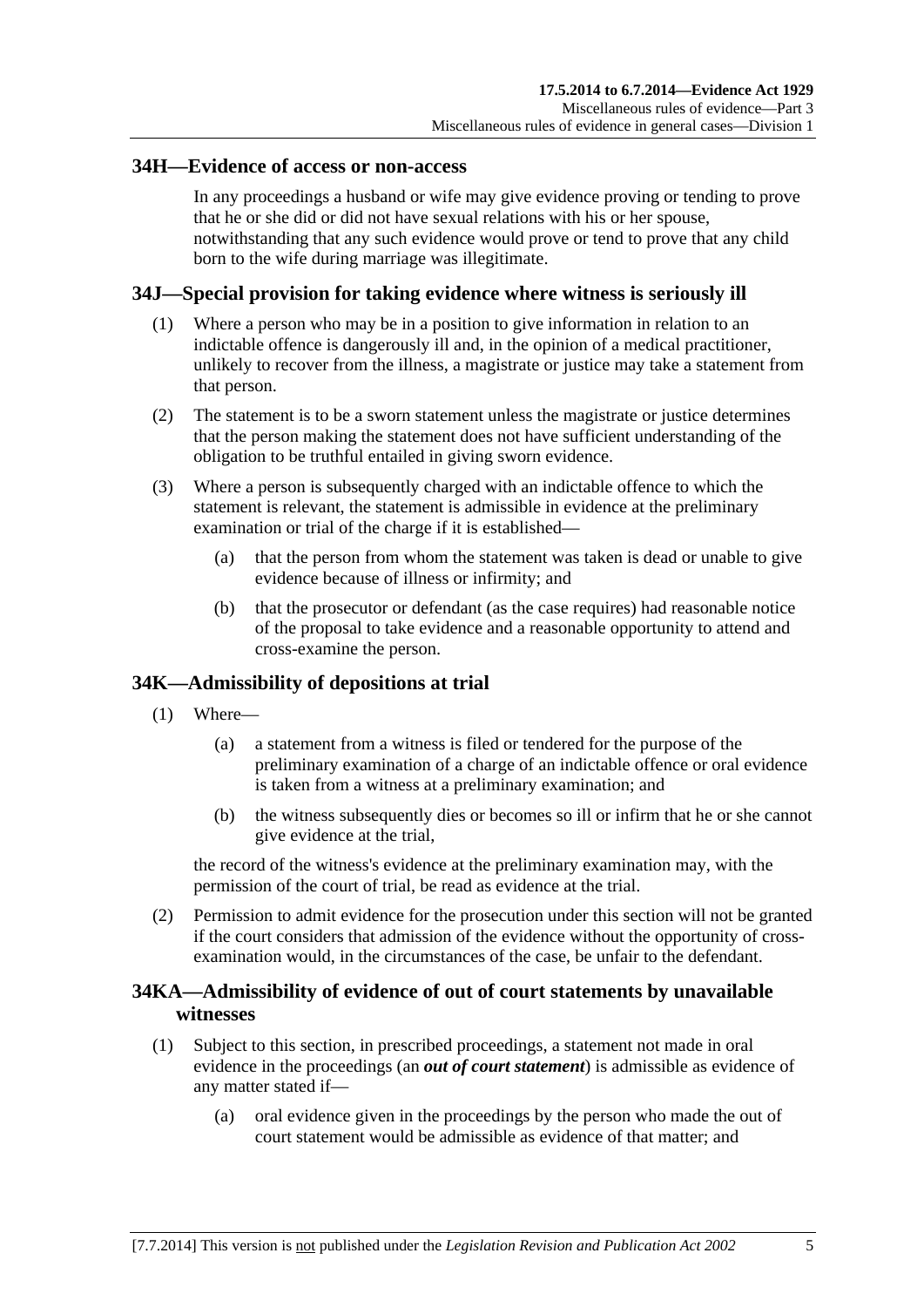- <span id="page-29-0"></span> (b) the person who made the out of court statement (the *relevant person*) is identified to the court's satisfaction; and
- (c) any 1 of the conditions specified in [subsection \(2\)](#page-29-0) is satisfied.
- (2) The conditions are as follows:
	- (a) that the relevant person is dead;
	- (b) that the relevant person is unfit to be a witness because of a bodily or mental condition;
	- (c) that the relevant person is outside of the State and it is not reasonably practicable to secure his or her attendance;
	- (d) that the relevant person cannot be found although such steps as it is reasonably practicable to take to find him or her have been taken;
	- (e) that through fear the relevant person does not give (or does not continue to give) oral evidence in the proceedings, either at all or in connection with the subject matter of the out of court statement, and the court gives leave for the out of court statement to be given in evidence.
- (3) For the purposes of [subsection \(2\)\(e\)](#page-29-0) *fear* is to be widely construed and includes, for example, fear of the death or injury of another person or of financial loss.
- (4) Leave may be given under [subsection \(2\)\(e\)](#page-29-0) only if the court considers that the out of court statement ought to be admitted in the interests of justice, having regard to—
	- (a) any information (whether or not given in evidence, or of a kind that could be given in evidence) suggesting threats have been made to the witness, whether directly or indirectly; and
	- (b) the statement's contents; and
	- (c) any risk that its admission or exclusion will result in unfairness to a defendant in the proceedings (and in particular to how difficult it will be to challenge the statement if the relevant person does not give oral evidence and the defendant is not able to cross-examine the person); and
	- (d) any other measures that could be taken by the court in relation to the relevant person; and
	- (e) any other relevant circumstances.
- (5) A condition set out in any paragraph of [subsection \(2\)](#page-29-0) which is in fact satisfied is to be treated as not satisfied if it is shown that the circumstances described in that paragraph are caused—
	- (a) by the person in support of whose case it is sought to give the out of court statement in evidence; or
	- (b) by a person acting on his or her behalf, in order to prevent the relevant person giving oral evidence in the proceedings (whether at all or in connection with the subject matter of the out of court statement).
- (6) Nothing in this section makes an out of court statement admissible as evidence if it was made by a person who was not competent at the time when he or she made the statement.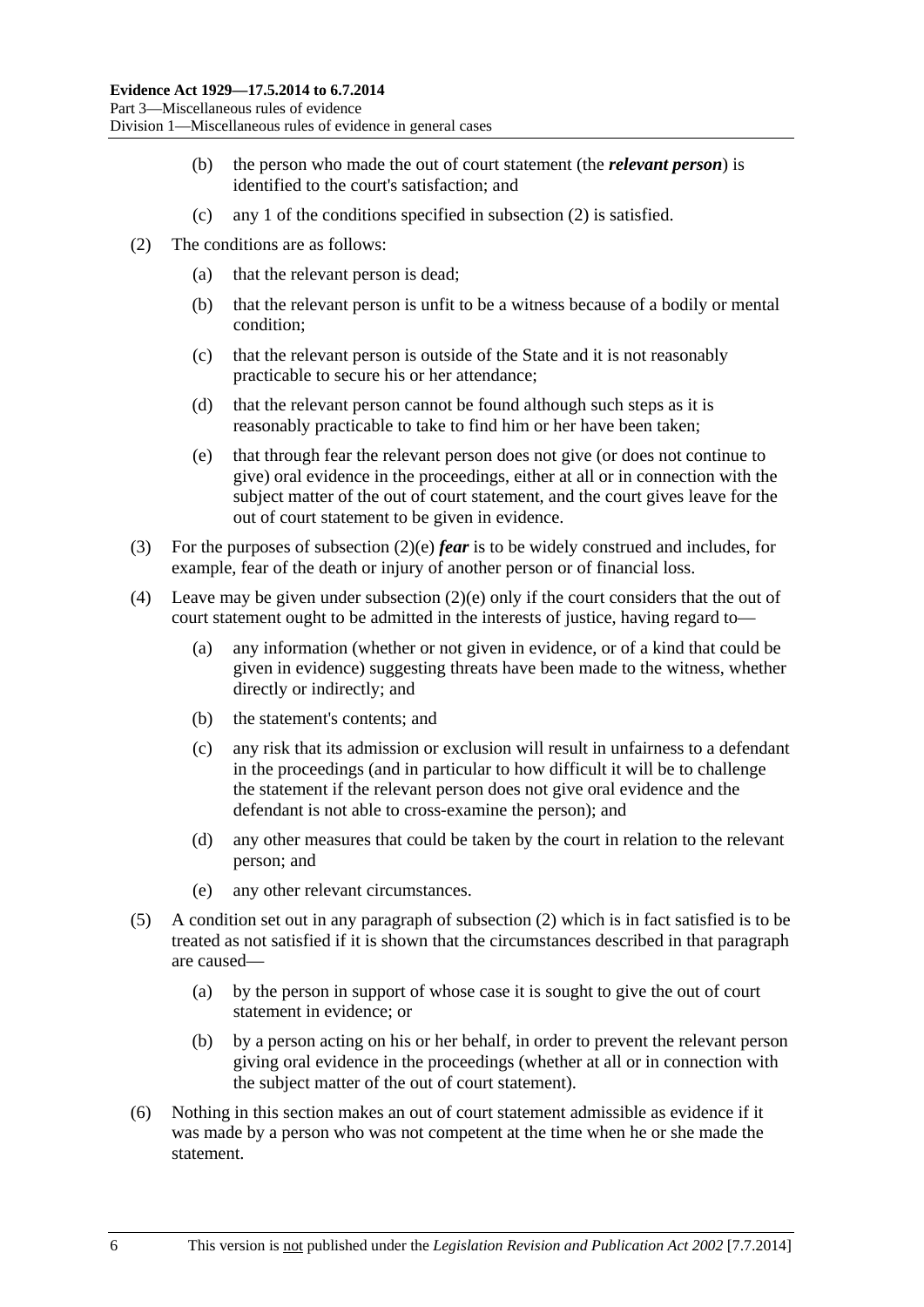- <span id="page-30-0"></span> (7) This section is in addition to, and does not derogate from, any other power of a court to admit an out of court statement into evidence.
- (8) In this section—

*prescribed proceedings* means—

- (a) proceedings for a criminal offence; or
- (b) proceedings under the *[Serious and Organised Crime \(Control\) Act 2008](http://www.legislation.sa.gov.au/index.aspx?action=legref&type=act&legtitle=Serious%20and%20Organised%20Crime%20(Control)%20Act%202008)*.

### **34KB—Credibility**

- (1) This section applies if in prescribed proceedings—
	- (a) a statement not made in oral evidence in the proceedings (an *out of court statement*) is admitted as evidence of a matter stated; and
	- (b) the maker of the out of court statement does not give oral evidence in connection with the subject matter of the statement.
- (2) In a case to which this section applies—
	- (a) any evidence which (if the person who made the out of court statement had given such evidence) would have been admissible as relevant to the reliability of the statement and the person's credibility as a witness is so admissible in the proceedings; and
	- (b) evidence may, with the court's leave, be given of any matter which (if the person who made the out of court statement had given such evidence) could have been put to the person in cross-examination as relevant to the reliability of the statement and the person's credibility as a witness but of which evidence could not have been adduced by the cross-examining party; and
	- (c) evidence tending to prove that the person who made the out of court statement made (at whatever time) any other statement inconsistent with the statement admitted as evidence is admissible for the purpose of showing that the person contradicted himself or herself.
- (3) If as a result of evidence admitted under this section an allegation is made against the maker of a statement, the court may permit a party to lead additional evidence of such description as the court may specify for the purposes of denying or answering the allegation.
- (4) In this section—

*prescribed proceedings* means—

- (a) proceedings for a criminal offence; or
- (b) proceedings under the *[Serious and Organised Crime \(Control\) Act 2008](http://www.legislation.sa.gov.au/index.aspx?action=legref&type=act&legtitle=Serious%20and%20Organised%20Crime%20(Control)%20Act%202008)*.

#### **34KC—Stopping the case where evidence is unconvincing**

- (1) If on a defendant's trial before a judge and jury for an offence the judge is satisfied at any time after the close of the case for the prosecution that—
	- (a) the case against the defendant is based wholly or partly on a statement not made in oral evidence in the proceedings (an *out of court statement*); and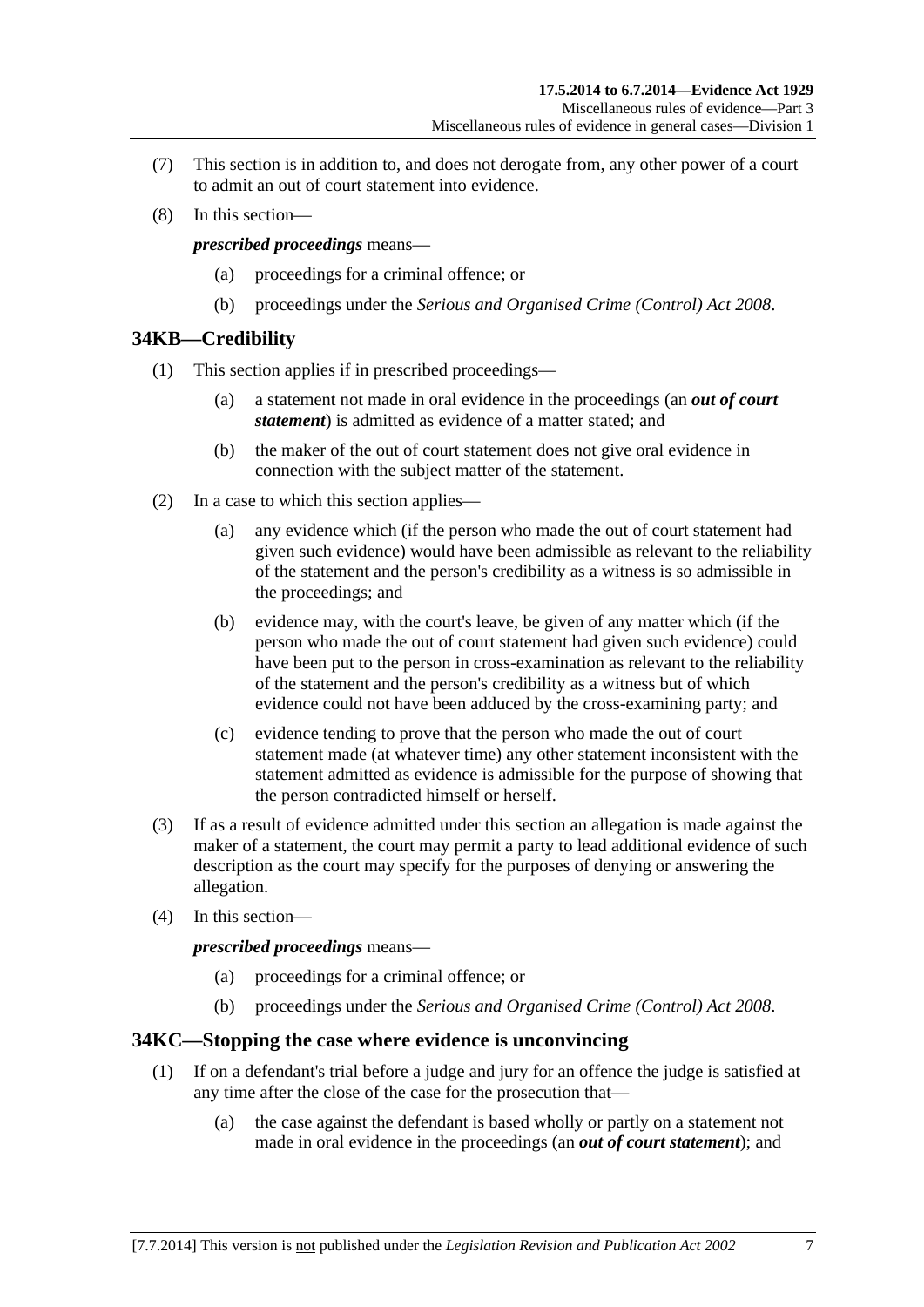<span id="page-31-0"></span> (b) the evidence provided by the out of court statement is so unconvincing that, considering its importance to the case against the defendant, a conviction of the offence would be unsafe,

the judge must either direct the jury to acquit the defendant of the offence or, if it considers that there ought to be a retrial, discharge the jury.

- (2) Where—
	- (a) a jury is directed under [subsection \(1\)](#page-30-0) to acquit a defendant of an offence; and
	- (b) the circumstances are such that, apart from this subsection, the defendant could if acquitted of that offence be found guilty of another offence,

the defendant may not be found guilty of that other offence if the judge is satisfied as mentioned in [subsection \(1\)](#page-30-0) in respect of it.

 (3) This section does not prejudice any other power a judge may have to direct a jury to acquit a person of an offence or to discharge a jury.

### **34KD—Court's general discretion to exclude evidence**

- (1) In prescribed proceedings the court may refuse to admit a statement as evidence of a matter stated if—
	- (a) the statement was made otherwise than in oral evidence in the proceedings; and
	- (b) the court is satisfied that the case for excluding the statement, taking account of the danger that to admit it would result in undue waste of time, substantially outweighs the case for admitting it, taking account of the value of the evidence.
- (2) Nothing in this section derogates from any other power of a court to exclude evidence at its discretion (whether by preventing questions from being put or otherwise).
- (3) In this section—

#### *prescribed proceedings* means—

- (a) proceedings for a criminal offence; or
- (b) proceedings under the *[Serious and Organised Crime \(Control\) Act 2008](http://www.legislation.sa.gov.au/index.aspx?action=legref&type=act&legtitle=Serious%20and%20Organised%20Crime%20(Control)%20Act%202008)*.

## **Division 2—Miscellaneous rules of evidence in sexual cases**

#### **34L—Evidence in sexual cases generally**

- (1) In proceedings in which a person is charged with a sexual offence, no question may be asked or evidence admitted—
	- (a) as to the sexual reputation of the alleged victim of the offence; or
	- (b) except with the permission of the judge—as to the alleged victim's sexual activities before or after the events of and surrounding the alleged offence (other than recent sexual activities with the accused).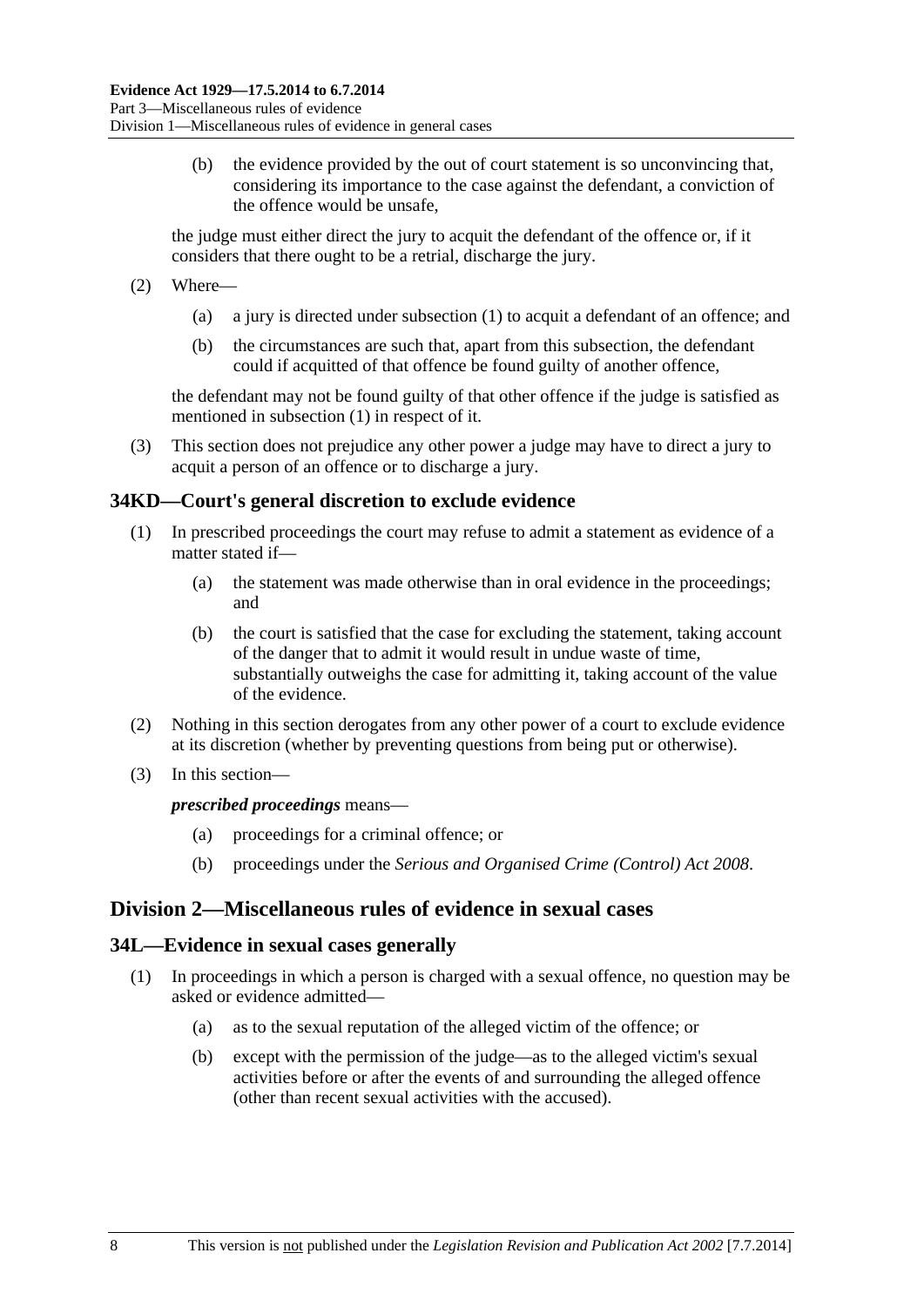- <span id="page-32-0"></span>(2) In deciding whether permission should be granted under subsection  $(1)(b)$ , the judge must give effect to the principle that alleged victims of sexual offences should not be subjected to unnecessary distress, humiliation or embarrassment through the asking of questions or admission of evidence of the kind referred to in that subsection, and must not grant permission unless satisfied that the evidence in respect of which permission is sought—
	- (a) is of substantial probative value; or
	- (b) would, in the circumstances, be likely materially to impair confidence in the reliability of the evidence of the alleged victim,

and that its admission is required in the interests of justice.

- (3) Permission must not be granted under [subsection \(1\)\(b\)](#page-31-0) authorising the asking of questions or the admission of evidence the purpose of which is only to raise inferences from some general disposition of the alleged victim.
- (4) An application for permission under subsection  $(1)(b)$  must be heard and determined in the absence of the jury (if any).
- (5) In a trial of a charge of a sexual offence, the judge is not required by any rule of law or practice to warn the jury that it is unsafe to convict the accused on the uncorroborated evidence of the alleged victim of the offence.
- (6) [Subsection \(5\)](#page-32-0) does not affect the operation of any provision of this or any other Act requiring that the evidence of a witness be corroborated.
- (7) In this section—

*evidence* includes an allegation or statement made by way of an unsworn statement;

*sexual activities* includes sexual experience or lack of sexual experience.

#### **34M—Evidence relating to complaint in sexual cases**

 (1) This section abolishes the common law relating to recent complaint in sexual cases. **Note—** 

See *Kilby v The Queen* (1973) 129 CLR 460; *Crofts v The Queen* (1996) 186 CLR 427

- (2) In a trial of a charge of a sexual offence, no suggestion or statement may be made to the jury that a failure to make, or a delay in making, a complaint of a sexual offence is of itself of probative value in relation to the alleged victim's credibility or consistency of conduct.
- (3) Despite any other rule of law or practice, evidence related to the making of an initial complaint of an alleged sexual offence is admissible in a trial of a charge of the sexual offence.

#### **Examples—**

Evidence may be given by any person about—

- when the complaint was made and to whom;
- the content of the complaint;
- how the complaint was solicited;
- why the complaint was made to a particular person at a particular time;
- why the alleged victim did not make the complaint at an earlier time.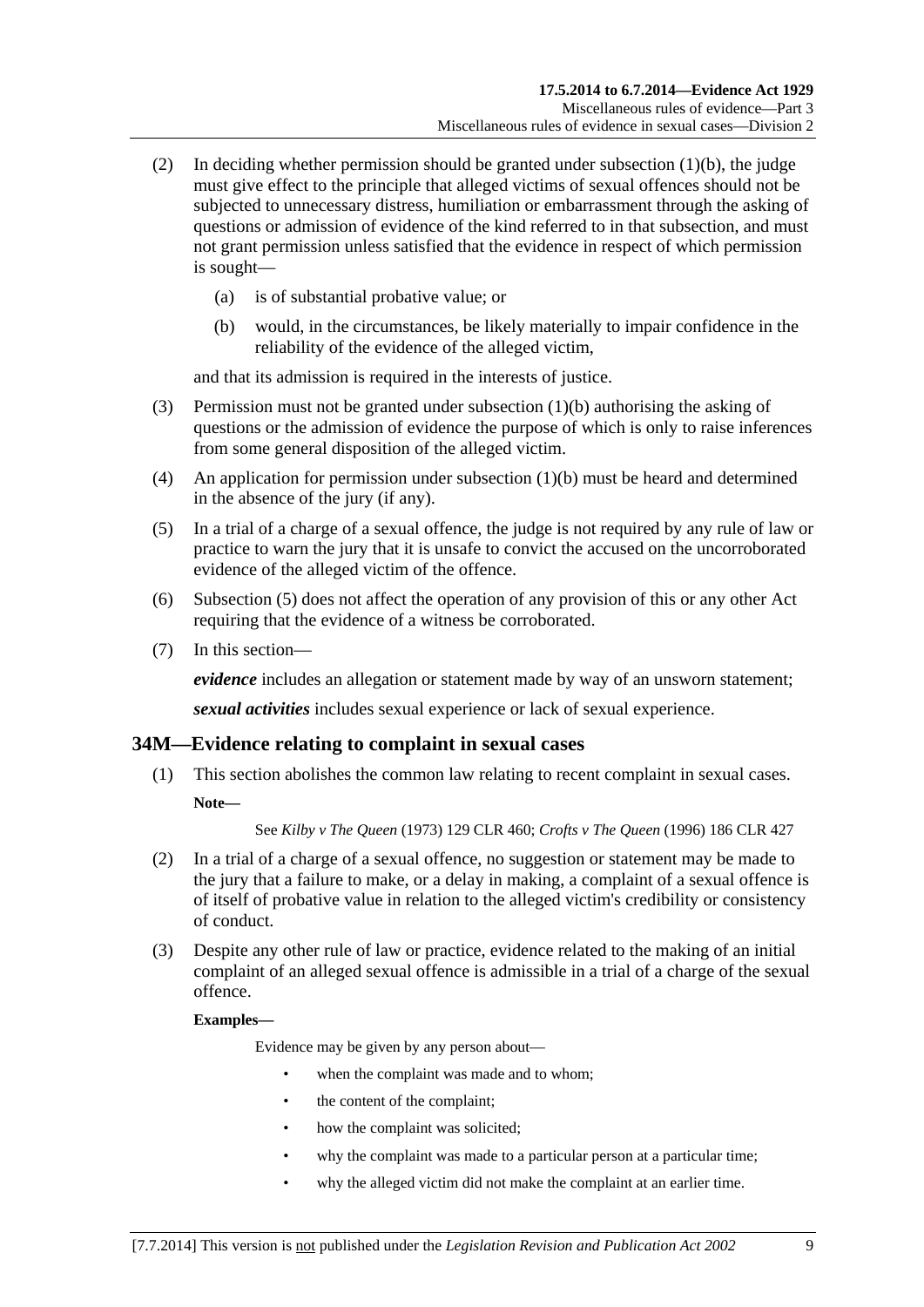- <span id="page-33-0"></span> (4) If evidence referred to in [subsection \(3\)](#page-32-0) is admitted in a trial, the judge must direct the jury that—
	- (a) it is admitted—
		- (i) to inform the jury as to how the allegation first came to light; and
		- (ii) as evidence of the consistency of conduct of the alleged victim; and
	- (b) it is not admitted as evidence of the truth of what was alleged; and
	- (c) there may be varied reasons why the alleged victim of a sexual offence has made a complaint of the offence at a particular time or to a particular person,

but that, otherwise, it is a matter for the jury to determine the significance (if any) of the evidence in the circumstances of the particular case.

- (5) It is not necessary that a particular form of words be used in giving the direction under [subsection \(4\).](#page-33-0)
- (6) In this section—

*complaint*, in relation to a sexual offence, includes a report or any other disclosure (whether to a police officer or otherwise);

*initial complaint*, in relation to a sexual offence, includes information provided by way of elaboration of the initial complaint (whether provided at the time of the initial complaint or at a later time).

#### **34N—Directions relating to consent in certain sexual cases**

- (1) In a trial of a charge of a sexual offence where a lack of consent of a person in relation to a particular sexual activity is in issue, the judge must direct the jury that the person is not to be regarded as having consented to the sexual activity the subject of the charge merely because—
	- (a) the person did not say or do anything to indicate that he or she did not freely and voluntarily agree to the sexual activity; or
	- (b) the person did not protest to or physically resist the sexual activity; or
	- (c) the person was not physically injured in the course of, or in connection with, the sexual activity; or
	- (d) 1 or more of the following circumstances apply:
		- (i) the person freely and voluntarily agreed to sexual activity of a different kind with the defendant;
		- (ii) the person had freely and voluntarily agreed to sexual activity (whether or not of the same kind) with the defendant on an earlier occasion;
		- (iii) the person had, on that or some other occasion, freely and voluntarily agreed to sexual activity (whether or not of the same kind) with another person.
- (2) The judge must, in a trial referred to in [subsection \(1\),](#page-33-0) give each of the directions referred to in that subsection as may be applicable in the circumstances of the particular case.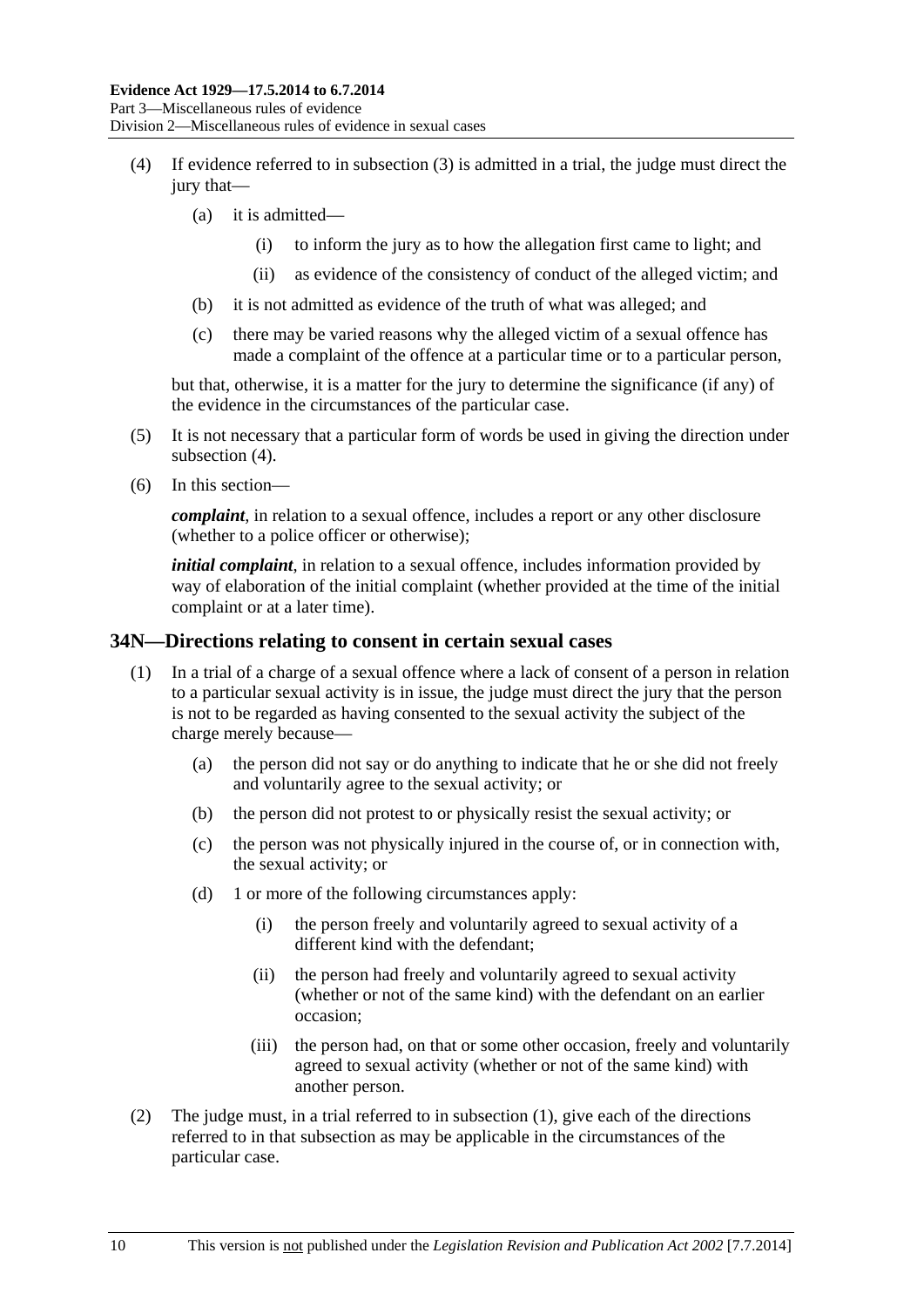<span id="page-34-0"></span>(3) In this section—

*consent*, in relation to a sexual activity, has the same meaning as in the *[Criminal Law](http://www.legislation.sa.gov.au/index.aspx?action=legref&type=act&legtitle=Criminal%20Law%20Consolidation%20Act%201935)  [Consolidation Act 1935](http://www.legislation.sa.gov.au/index.aspx?action=legref&type=act&legtitle=Criminal%20Law%20Consolidation%20Act%201935)*;

*sexual activity* includes sexual intercourse (within the meaning of the *[Criminal Law](http://www.legislation.sa.gov.au/index.aspx?action=legref&type=act&legtitle=Criminal%20Law%20Consolidation%20Act%201935)  [Consolidation Act 1935](http://www.legislation.sa.gov.au/index.aspx?action=legref&type=act&legtitle=Criminal%20Law%20Consolidation%20Act%201935)*).

## **Division 3—Admissibility of evidence showing discreditable conduct or disposition**

#### **34O—Application of Division**

- (1) This Division applies to the trial of a charge of an offence and prevails over any relevant common law rule of admissibility of evidence to the extent of any inconsistency.
- (2) This Division does not apply to—
	- (a) evidence adduced pursuant to [section 18;](#page-18-0) or
	- (b) evidence of the character, reputation, conduct or disposition of a person as a fact in issue.

### **34P—Evidence of discreditable conduct**

- (1) In the trial of a charge of an offence, evidence tending to suggest that a defendant has engaged in discreditable conduct, whether or not constituting an offence, other than conduct constituting the offence (*discreditable conduct evidence*)—
	- (a) cannot be used to suggest that the defendant is more likely to have committed the offence because he or she has engaged in discreditable conduct; and
	- (b) is inadmissible for that purpose (*impermissible use*); and
	- (c) subject to [subsection \(2\),](#page-34-0) is inadmissible for any other purpose.
- (2) Discreditable conduct evidence may be admitted for a use (the *permissible use*) other than the impermissible use if, and only if—
	- (a) the judge is satisfied that the probative value of the evidence admitted for a permissible use substantially outweighs any prejudicial effect it may have on the defendant; and
	- (b) in the case of evidence admitted for a permissible use that relies on a particular propensity or disposition of the defendant as circumstantial evidence of a fact in issue—the evidence has strong probative value having regard to the particular issue or issues arising at trial.
- (3) In the determination of the question in [subsection \(2\)\(a\),](#page-34-0) the judge must have regard to whether the permissible use is, and can be kept, sufficiently separate and distinct from the impermissible use so as to remove any appreciable risk of the evidence being used for that purpose.
- (4) Subject to [subsection \(5\),](#page-35-0) a party seeking to adduce evidence that relies on a particular propensity or disposition of the defendant as circumstantial evidence of a fact in issue under this section must give reasonable notice in writing to each other party in the proceedings in accordance with the rules of court.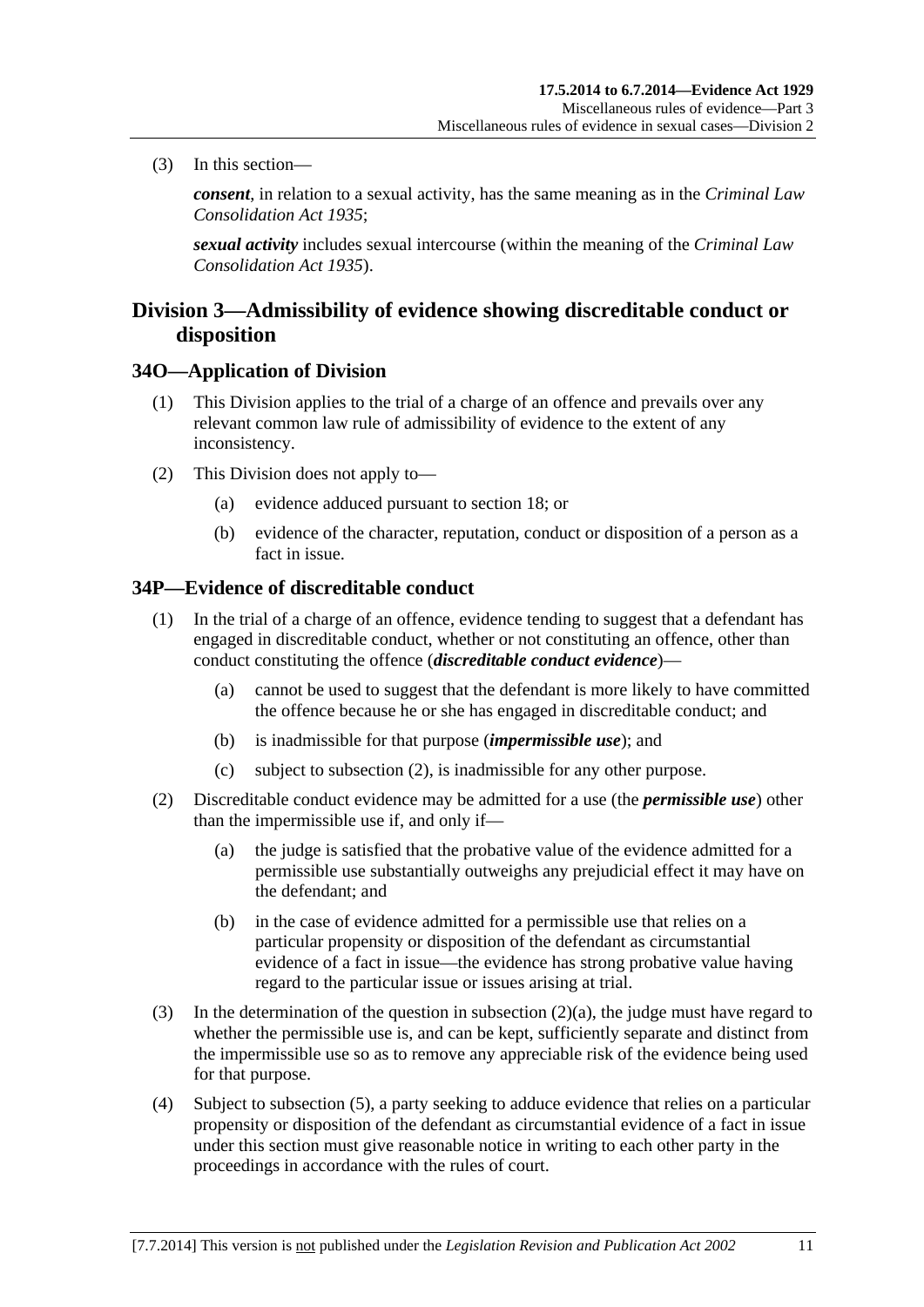<span id="page-35-0"></span>(5) The court may, if it thinks fit, dispense with the requirement in [subsection \(4\)](#page-34-0).

## **34Q—Use of evidence for other purposes**

Evidence that under this Division is not admissible for 1 use must not be used in that way even if it is relevant and admissible for another use.

## **34R—Trial directions**

- (1) If evidence is admitted under [section 34P](#page-34-0), the judge must (whether or not sitting with a jury) identify and explain the purpose for which the evidence may, and may not, be used.
- (2) If evidence is admitted under [section 34P](#page-34-0) and that evidence is essential to the process of reasoning leading to a finding of guilt, the evidence cannot be used unless on the whole of the evidence, the facts in proof of which the evidence was admitted are established beyond reasonable doubt, and the judge must (whether or not sitting with a jury) give a direction accordingly.

## **34S—Certain matters excluded from consideration of admissibility**

Evidence may not be excluded under this Division if the only grounds for excluding the evidence would be either (or both) of the following:

- (a) there is a reasonable explanation in relation to the evidence consistent with the innocence of the defendant;
- (b) the evidence may be the result of collusion or concoction.

#### **34T—Severance**

Where—

- (a) 2 or more defendants are charged in the same information; and
- (b) a party proposes to adduce discreditable conduct evidence; and
- (c) a defendant (the *applicant*) applies prior to or during a trial for a separate trial or for a charge to be severed from the information,

the court, when considering the application, must give strong weight to a real possibility that the applicant may be prejudiced by—

- (d) evidence proposed to be adduced by the prosecutor against another defendant which is not admissible against the applicant; or
- (e) evidence proposed to be adduced by another defendant which is not admissible against the applicant; or
- (f) the applicant's inability to adduce with respect to another defendant relevant evidence that would be admissible but for the operation of [section 34P.](#page-34-0)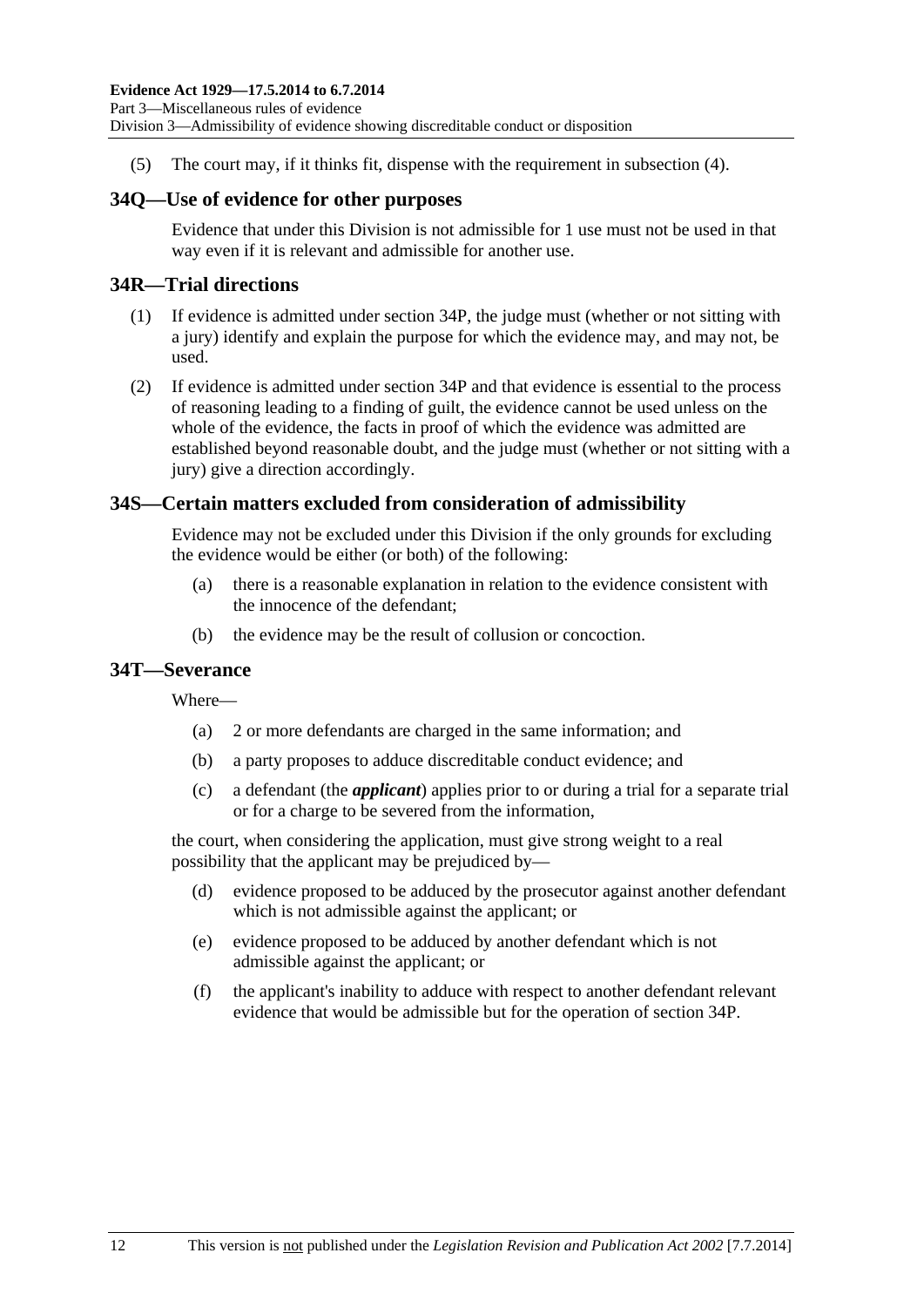# **Part 4—Public Acts and documents**

#### **35—Judicial notice of legislative instruments**

- (1) A court must take judicial notice of a legislative instrument.
- (2) In this section—

*legislative instrument* means—

- (a) an Act of this State, or an Act or ordinance of any other State or a Territory of the Commonwealth;
- (b) an Act of the Imperial Parliament that forms part of the law of this State or of any other State or a Territory of the Commonwealth;
- (c) a regulation, rule, by-law or other form of subordinate legislation made under the law of this State or of any other State or a Territory of the Commonwealth;
- (d) a proclamation, order or notice published in the Gazette or the corresponding official publication of some other State or a Territory of the Commonwealth;
- (e) an Act or other instrument of a kind referred to in a preceding paragraph as published or republished under—
	- (i) the *[Legislation Revision and Publication Act 2002](http://www.legislation.sa.gov.au/index.aspx?action=legref&type=act&legtitle=Legislation%20Revision%20and%20Publication%20Act%202002)*; or
	- (ii) a former Act, or provision of an Act, of this State that provided for the reprinting or consolidation of any such instruments; or
	- (iii) a corresponding Act or ordinance of any other State or a Territory of the Commonwealth.

#### **36—Proof of votes and proceedings of Parliament**

All documents purporting to be copies of the votes and proceedings or journals or minutes of either House of Parliament, or of papers presented to either House of Parliament, if purporting to be printed by the Government Printer, shall on their mere production be admitted as evidence thereof.

#### **37—Evidentiary value of official publications**

The Gazette or the corresponding official publication of some other State or a Territory of the Commonwealth is admissible in any legal proceedings as evidence of any legislative, judicial or administrative acts published or notified in it.

#### **37A—Proof of Gazette**

The mere production of a paper purporting to be the Gazette shall in all courts be evidence that the paper is the Gazette and was published on the day on which it bears date.

#### **37B—Proof of printing by Government Printer**

The mere production of a paper purporting to be printed by the Government Printer or by the authority of the Government of the State shall in all courts be evidence that the paper was printed by the Government Printer or by such authority.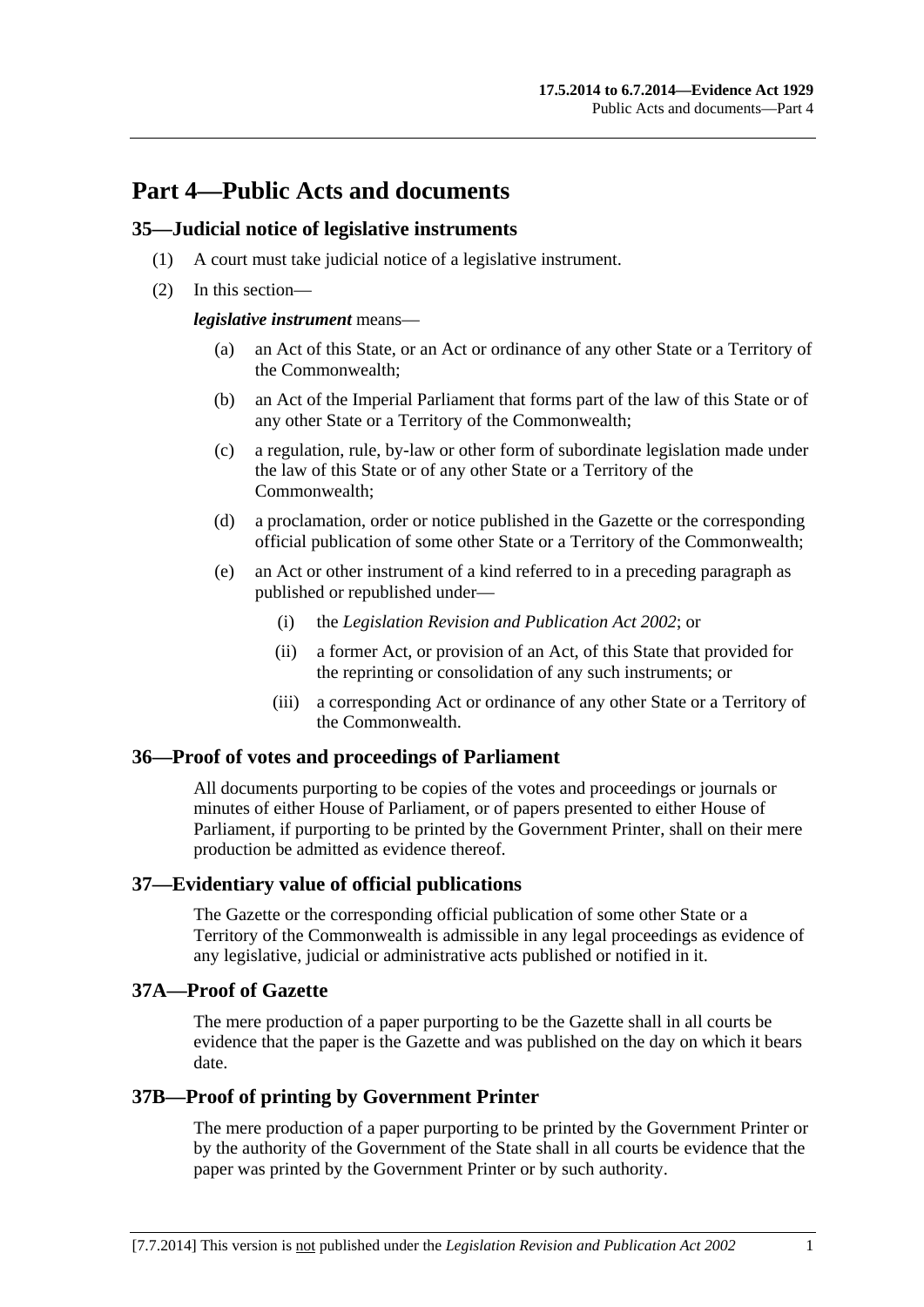# <span id="page-37-0"></span>**37C—Proof of Imperial orders-in-Council**

(1) In this section—

#### *Imperial order-in-Council* means—

- any letters patent or Imperial order-in-Council; or
- (b) any admiralty map or chart issued by, or under the authority of, the Government of Great Britain, or the United Kingdom.
- (2) Evidence of the making and contents of an Imperial order-in-Council may be given by production of a document purporting to be certified by the Secretary to the Attorney-General as a true copy of the Imperial order-in-Council.
- (3) A statement in a document produced in evidence under [subsection \(2\)](#page-37-0) of this section as to the date of publication of the Imperial order-in-Council shall be evidence that the Imperial order-in-Council was published on that date.

#### **38—Foreign and Colonial Acts of State, judgments etc provable by copies**

- (1) Evidence of any proclamation, treaty, or other act of State, of any foreign State, or in any part of His Majesty's Dominions outside the Commonwealth and other than the United Kingdom, may be given by the production of a document, purporting to be a copy thereof and—
	- (a) proved to be an examined copy thereof; or
	- (b) purporting to be sealed with the seal of the foreign State or of the said part of His Majesty's Dominions.
- (2) Evidence of any judgment, decree, order or other judicial proceeding of any court of justice in the United Kingdom or in any foreign State or part of His Majesty's Dominions outside the Commonwealth and other than the United Kingdom (including any affidavit, pleading, or other legal document filed or deposited in the court) may be given by the production of a document purporting to be a copy thereof; and
	- (a) proved to be an examined copy thereof; or
	- (b) purporting to be sealed with the seal of such court; or
	- (c) purporting to be signed by a judge of such court with a statement in writing attached by him to his signature that such court has no seal, and without proof of his judicial character, or of the truth of such statement.
- (3) If any such document as aforesaid purports to be sealed or signed as aforesaid it shall be admissible without proof of the seal or of the signature as the case may be.

#### **39—Public documents provable by examined or certified copy**

- (1) Whenever any book or other document is of such a public nature as to be admissible in evidence on its mere production from the proper custody, and no Act exists which renders its contents provable by means of a copy, any copy thereof or extract therefrom shall be admissible in evidence,
	- (a) if it is proved to be an examined copy or extract; or
	- (b) it purports to be signed and certified as a true copy or extract by the officer to whose custody the original is entrusted.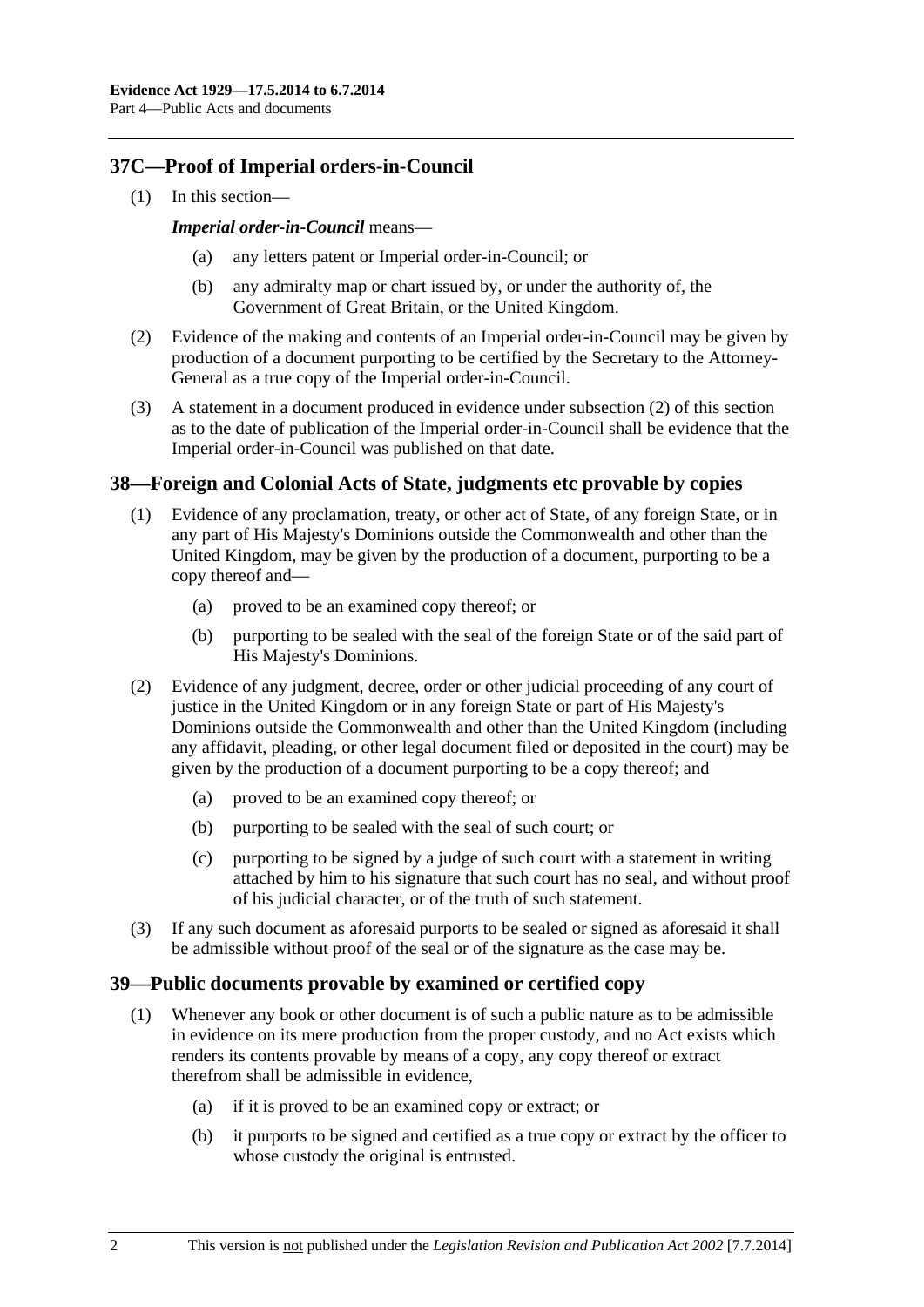(2) Every such officer is hereby required to furnish such certified copy or extract to any person applying for the same at a reasonable time, upon payment of a reasonable sum for the same, not exceeding five cents for every folio of ninety words.

## **40—Proof of documents by examined or certified copies**

Whenever any book, or other document, in the United Kingdom, or in any part of His Majesty's Dominions outside the Commonwealth and other than the United Kingdom, is provable (according to the law of England, or of the said part of His Majesty's Dominions) by means of a copy, any copy thereof or extract therefrom shall be admissible in evidence if it—

- (a) is proved to be an examined copy or extract; or
- (b) purports to be signed and certified as a true copy or extract by some officer who shall further certify that he is the officer to whose custody the original is entrusted.

#### **41—Certifying a false document**

If any officer authorised or required by this Act to furnish any certified copy or extract shall wilfully certify any document as being a true copy or extract, knowing that the same is not a true copy or extract, as the case may be, he shall be guilty of an offence, and be liable, on conviction, to imprisonment for any term not less than eighteen months or more than three years.

#### **42—Proof of conviction or acquittal of an indictable offence**

- (1) The information, trial, and conviction, or acquittal of any person for an indictable offence may be proved by a certificate purporting to be under the hand of the Registrar of the Supreme Court or the District Court or the associate or other officer having the custody of the records of the court where such conviction, or acquittal took place, or of the deputy of such associate or other officer.
- (2) The certificate may set forth the substance and effect of the record omitting the formal parts thereof.
- (3) A conviction for any offence committed in any other State or any Territory of the Commonwealth may be proved by a like certificate.
- (4) No proof shall be required of the handwriting or official position of any person certifying in pursuance of this section.
- (5) The mode of proof authorised by this section shall be in addition to and not to the exclusion of any other authorised mode of proof.

#### **43—Proof of convictions and orders of courts of summary jurisdiction**

- (1) Any conviction, order of dismissal or other order made by a court of summary jurisdiction may be proved in any court whatever by the production of a copy of such conviction, order of dismissal or other order, purporting to be certified by the clerk of the court by which such conviction, order of dismissal or other order was made, or by the deputy of such clerk.
- (2) No proof shall be required of the signature or official character of the person appearing to have signed any such copy as aforesaid.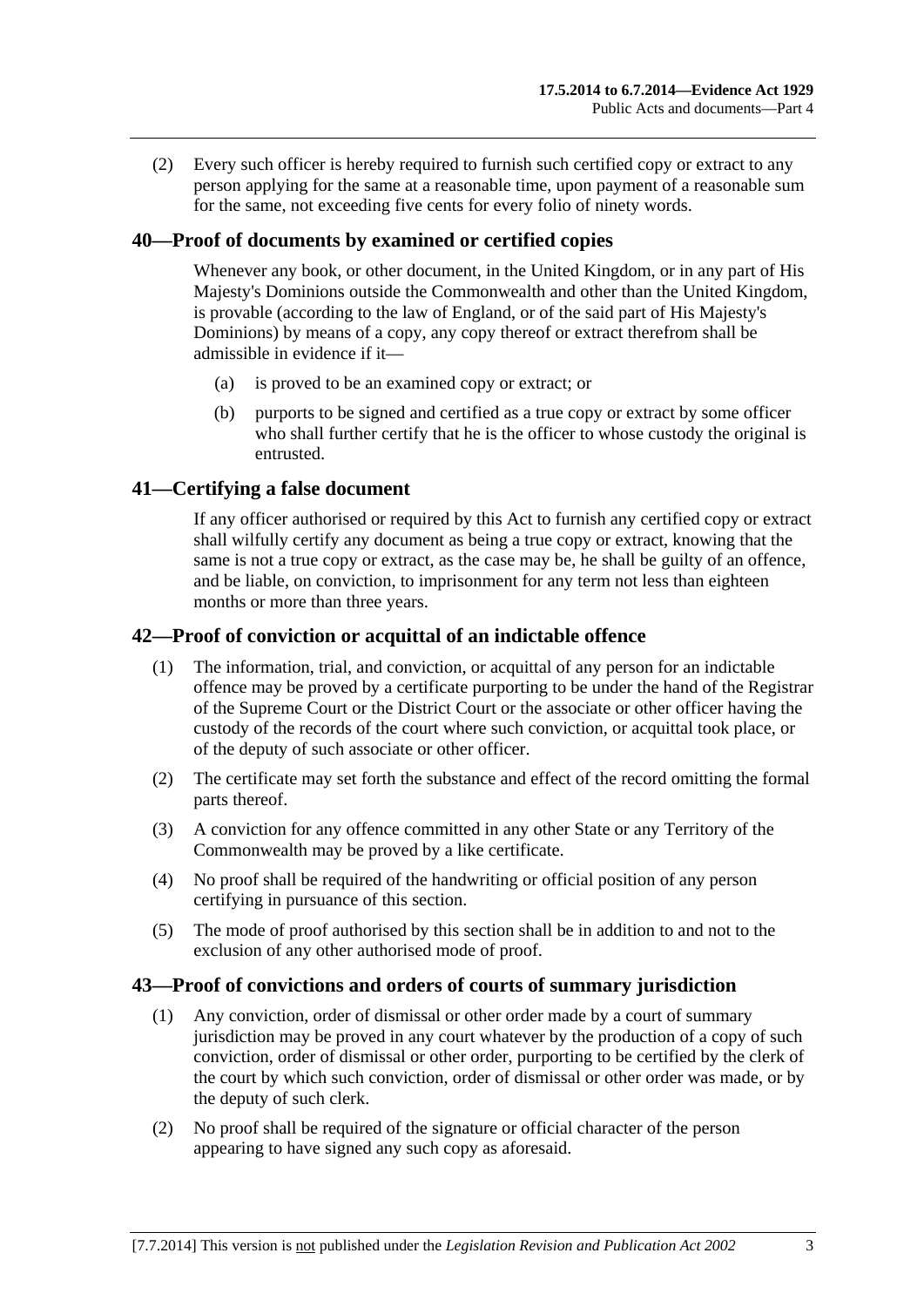- (3) This section shall apply to any conviction, order of dismissal or other order made before or after the commencement of this Act.
- (4) In this section the expression *court of summary jurisdiction* shall mean any court, by whatever name called, which in any State or Territory of the Commonwealth has jurisdiction to try offences summarily.

### **43A—Proof of identity of person convicted in another State**

For the purpose of proving the identity of any person alleged to have been convicted in any other State, or any Territory of the Commonwealth, an affidavit substantially in the form of [Schedule 4](#page-93-0) shall be admissible in evidence in all courts and shall be *prima facie* evidence that the person whose finger-prints are exhibited thereto—

- (a) is the person who in any document exhibited to the said affidavit and purporting to be a certificate of conviction or a certified copy of conviction, is referred to as having been convicted;
- (b) has been convicted of the offences mentioned in the said affidavit.

#### **44—Registers of British vessels and certificates of registry admissible as** *prima facie* **evidence of their contents**

- (1) Every register of vessels kept under any of the Acts of the Imperial Parliament relating to the registry of British vessels, may be proved either by the production of the original or by an examined copy thereof, or by a copy thereof purporting to be certified under the hand of the person having the charge of the original.
- (2) Every such register, or such copy of a register, and also every certificate of registry granted under any of the said Acts relating to the registry of British vessels, and purporting to be signed as required by law, shall be received in evidence as *prima facie* proof of all the matters contained or recited in such register when the register or such copy thereof as aforesaid is produced, and of all matters contained or recited in or endorsed on such certificate of registry when the said certificate is produced.

#### **45—Documents relating to transportation of persons or goods**

- (1) An apparently genuine document purporting to be a document of a prescribed nature and to relate to the transportation or shipment of any person or goods, from one place to another—
	- (a) shall be admissible in evidence on production without further proof; and
	- (b) shall be evidence of any fact stated, or referred to, in the document, or to be inferred from the document, and where the document relates to the shipment of goods, shall be evidence that the ownership of goods referred to in the document is in the consignee named in the document or his assignee.
- (2) Evidence of the description of any package or property, or of any inscription or mark upon any package or property shall be admissible (without production of the original inscription or mark) for the purpose of raising an inference as to the identity of the package or property with that referred to in a document admissible in evidence under this section.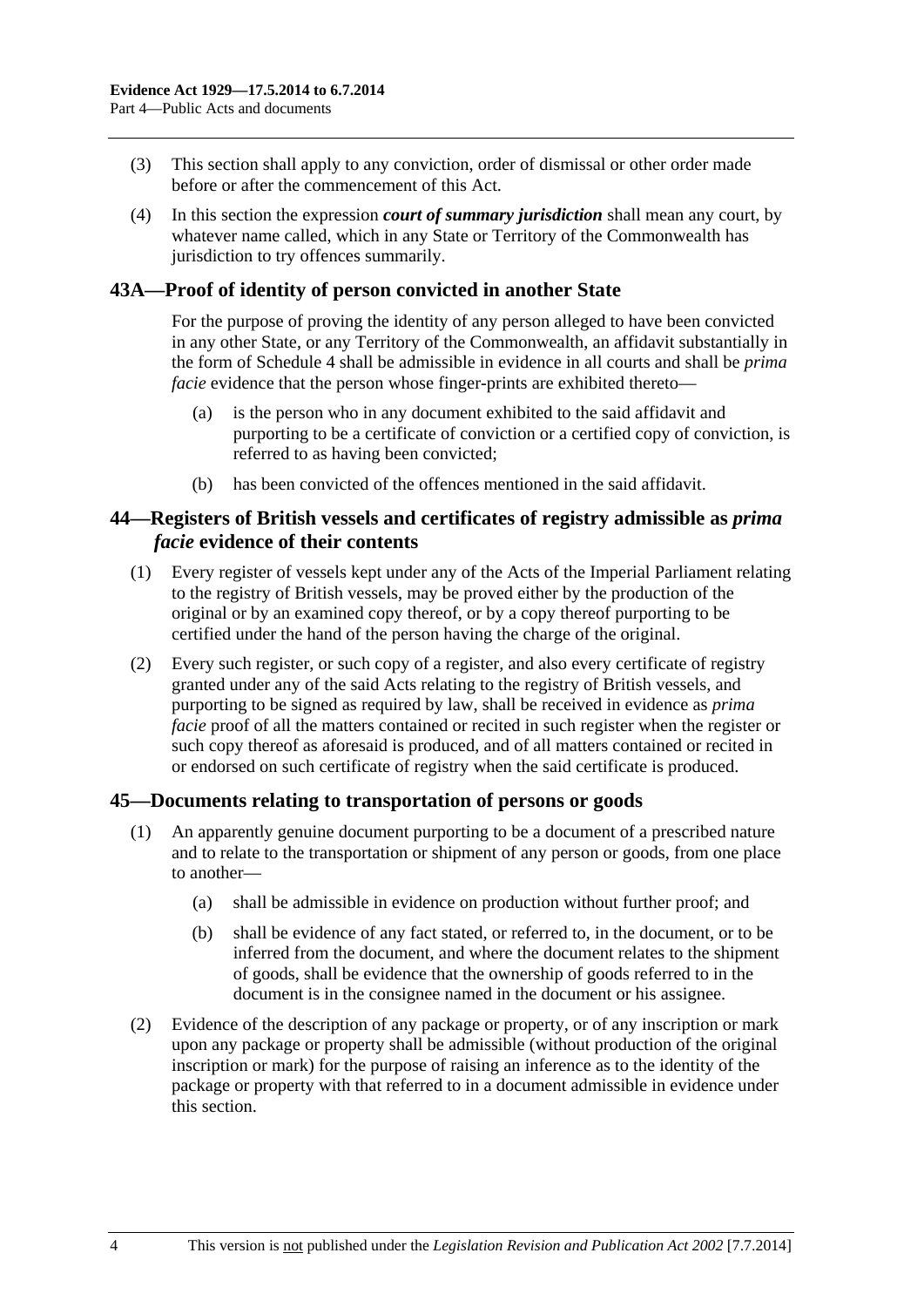- (3) For the purpose of determining the evidentiary weight, if any, of a document admitted in evidence under this section, consideration shall be given to the source from which the document is produced, the safeguards (if any) that have been taken to ensure its accuracy and any other relevant matters.
- (4) In this section—

#### *document of a prescribed nature* means—

- (a) bill of lading, manifest, shipping receipt, consignment note, way-bill, delivery sheet, register or order, invoice, ticket, passenger list or register, and any document of a like nature; or
- (b) any reproduction of any such document by photographic, photostatic, lithographic or other like process;

*shipment* means carriage by any means by air, land or water.

#### **45A—Admission of business records in evidence**

- (1) An apparently genuine document purporting to be a business record—
	- (a) shall be admissible in evidence without further proof; and
	- (b) shall be evidence of any fact stated in the record, or any fact that may be inferred from the record (whether the inference arises wholly from the matter contained in the record, or from that matter in conjunction with other evidence).
- (2) A document shall not be admitted in evidence under this section if the court is of the opinion—
	- (a) that the person by whom, or at whose direction, the document was prepared can and should be called by the party tendering the document to give evidence of the matters contained in the document; or
	- (b) that the evidentiary weight of the document is slight and is outweighed by the prejudice that might result to any of the parties from the admission of the document in evidence; or
	- (c) that it would be otherwise contrary to the interests of justice to admit the document in evidence.
- (3) For the purpose of determining the evidentiary weight, if any, of a document admitted in evidence under this section, consideration shall be given to the source from which the document is produced, the safeguards (if any) that have been taken to ensure its accuracy, and any other relevant matters.
- (4) In this section—

*business* means business, occupation, trade or calling and includes the business of any governmental or local governmental body or instrumentality;

#### *business record* means—

 (a) any book of account or other document prepared or used in the ordinary course of a business for the purpose of recording any matter relating to the business; or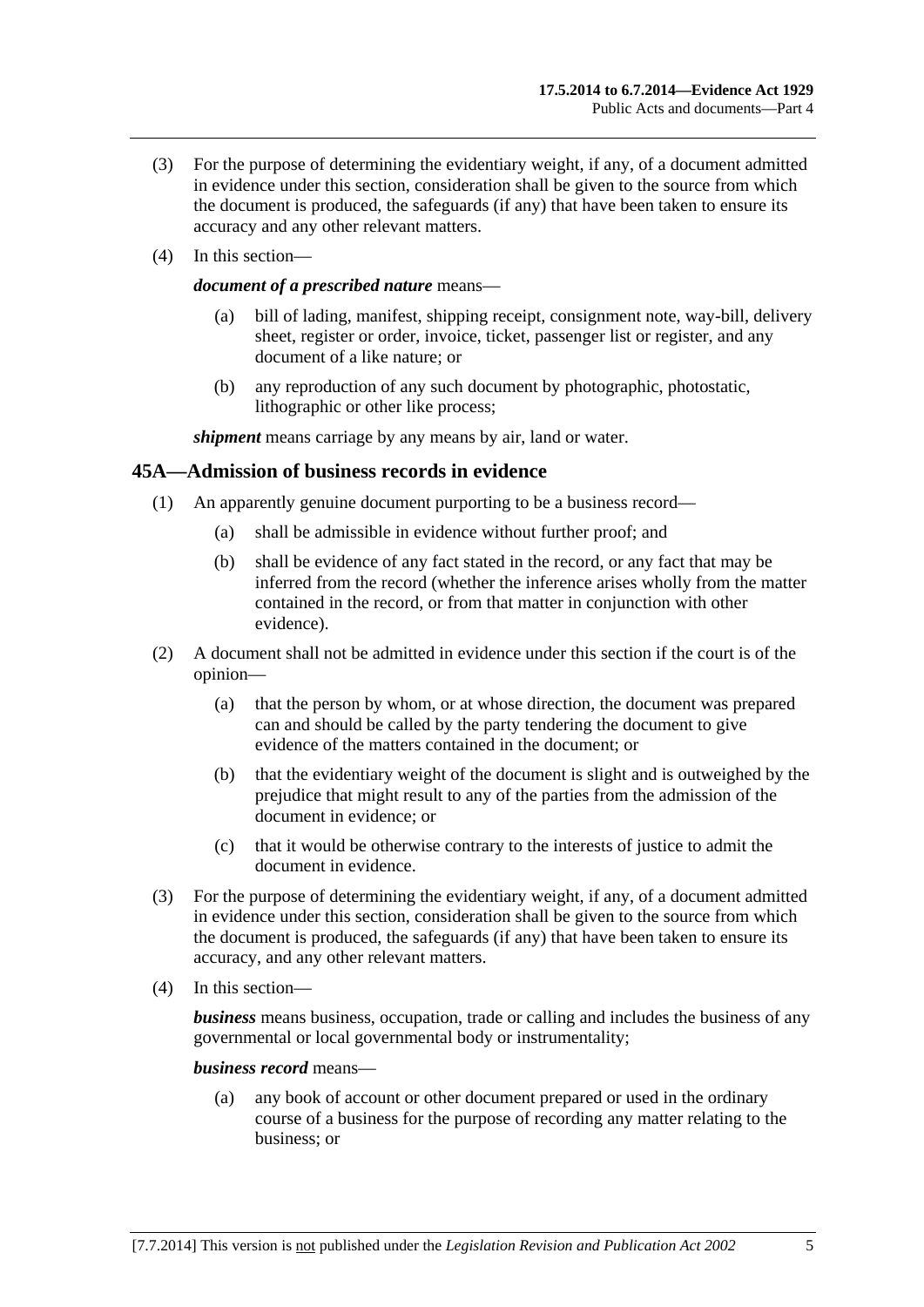(b) any reproduction of any such record by photographic, photostatic, lithographic or other like process.

#### **45B—Admission of certain documents in evidence**

- (1) An apparently genuine document purporting to contain a statement of fact, or written, graphical or pictorial matter in which a statement of fact is implicit, or from which a statement of fact may be inferred shall, subject to this section, be admissible in evidence.
- (2) A document shall not be admitted in evidence under this section where the court is not satisfied that the person by whom, or at whose direction, the document was prepared could, at the time of the preparation of the document have deposed of his own knowledge to the statement that is contained or implicit in, or may be inferred from, the contents of the document.
- (3) A document shall not be admitted in evidence under this section if the court is of the opinion—
	- (a) that the person by whom, or at whose direction, the document was prepared can and should be called by the party tendering the document to give evidence of the matters contained in the document; or
	- (b) that the evidentiary weight of the document is slight and is outweighed by the prejudice that might result to any of the parties from the admission of the document in evidence; or
	- (c) that it would be otherwise contrary to the interests of justice to admit the document in evidence.
- (4) In determining whether to admit a document in evidence under this section, the Court may receive evidence by affidavit of any matter pertaining to the admission of that document in evidence.
- (5) For the purpose of determining the evidentiary weight, if any, of a document admitted in evidence under this section, consideration shall be given to the source from which the document was produced, the safeguards (if any) that have been taken to ensure its accuracy, and any other relevant matters.
- (6) In this section—

#### *document* means—

- (a) any original document; or
- (b) any reproduction of an original document by photographic, photostatic or lithographic or other like process.

#### **45C—Modification of best evidence rule**

- (1) A document that accurately reproduces the contents of another document is admissible in evidence before a court in the same circumstances, and for the same purposes, as that other document (whether or not that other document still exists).
- (2) In determining whether a particular document accurately reproduces the contents of another, a court is not bound by the rules of evidence and, in particular—
	- (a) the court may rely on its own knowledge of the nature and reliability of the processes by which the reproduction was made;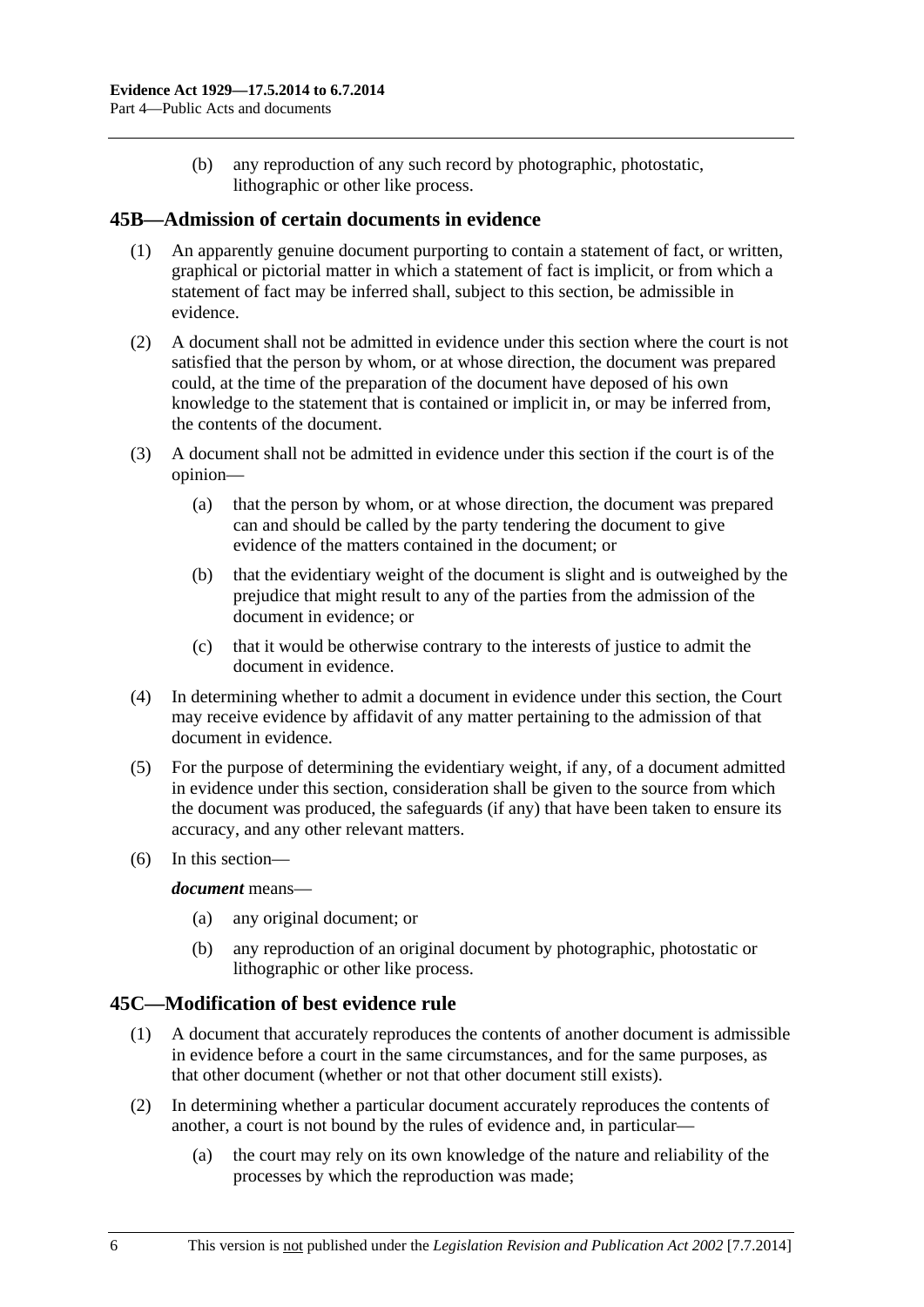- (b) the court may make findings based on the certificate of a person with knowledge and experience of the processes by which the reproduction was made;
- (c) the court may make findings based on the certificate of a person who has compared the contents of both documents and found them to be identical;
- (d) the court may act on any other basis it considers appropriate in the circumstances.
- (3) This section applies to reproductions made—
	- (a) by an instantaneous process; or
	- (b) by a process in which the contents of a document are recorded (by photographic, electronic or other means) and the reproduction is subsequently produced from that record; or
	- (c) in any other way.
- (4) Where a reproduction is made by an approved process, it will be presumed that it accurately reproduces the contents of the document purportedly reproduced unless the contrary is established.
- (5) The above reference to an approved process is a reference to a process prescribed by regulation for the purposes of this subsection.
- (6) Where a court admits or refuses to admit a document under this section, the court must, if so requested by a party to the proceedings, state the reason for its decision.
- (7) A person who gives a certificate for the purposes of this section knowing it to be false is guilty of an indictable offence.

Penalty: Division 5 imprisonment.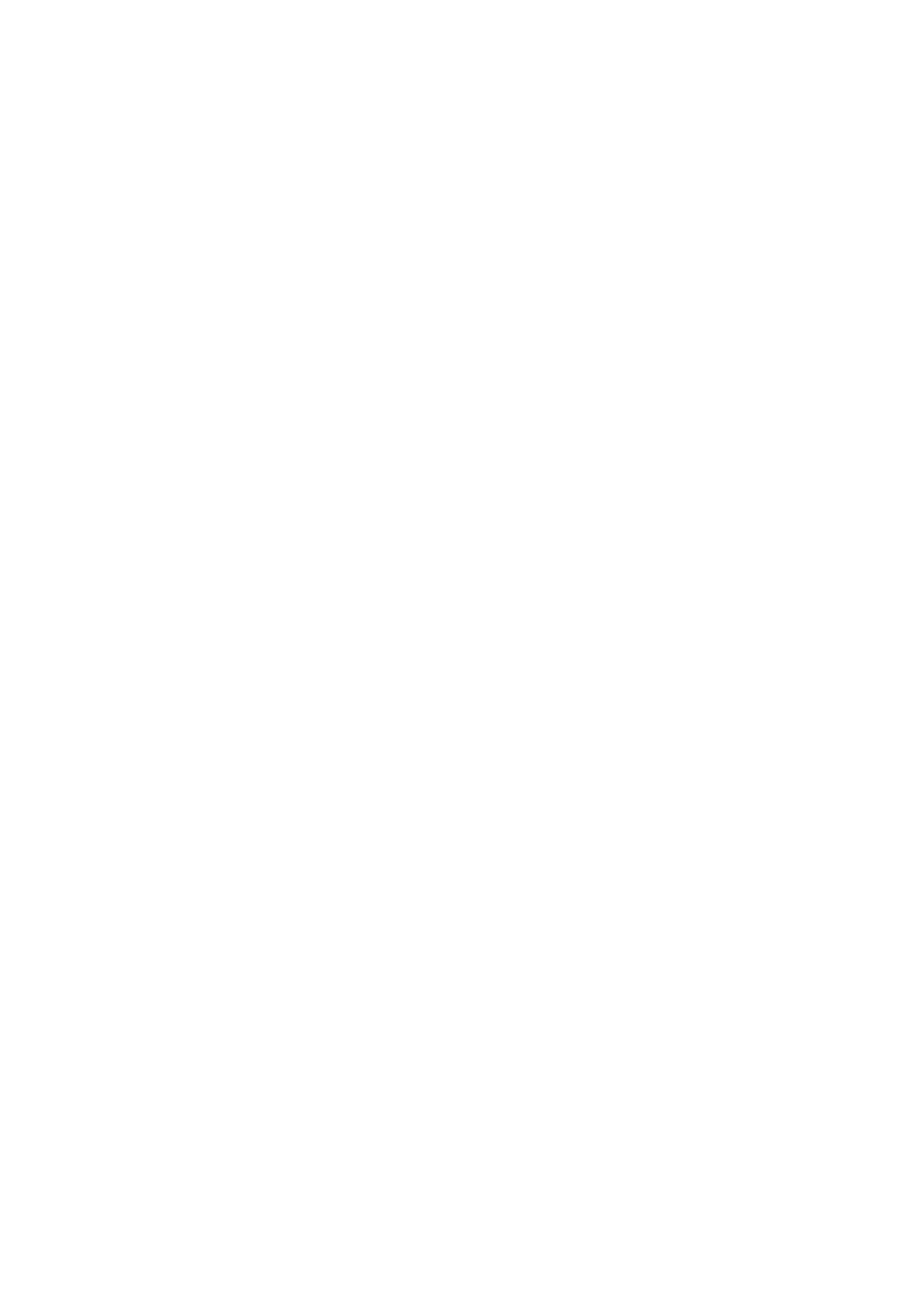# <span id="page-44-0"></span>**Part 5—Banking records**

#### **46—Interpretation**

#### In this Part—

#### *bank* means—

- (a) a body corporate carrying on the business of banking in a State or Territory of the Commonwealth; or
- (d) any other body that accepts money on deposit from the public;

#### *banking records* means—

- (a) books of account, accounts, and accounting records (including working papers and other documents necessary to explain the methods and calculations by which accounts are made up); and
- (b) books, diaries, or other records used in the course of carrying on the business of a bank; and
- (c) cheques, bills of exchange, promissory notes, deposit slips, orders for the payment of money, invoices, receipts and vouchers; and
- (d) securities, and documents of title to securities,

in the possession or control of a bank;

*copy*, in relation to a banking record made by microfilming or by a mechanical or electronic process, means a document produced from the record containing, in an intelligible form, the information stored in the record.

#### **47—Admission of banking record in evidence**

- (1) Subject to [subsection \(2\),](#page-44-0) a copy of a banking record is admissible in legal proceedings as evidence—
	- (a) of the record; and
	- (b) of the transactions or matters to which the record relates.
- (2) The copy shall not be admitted in evidence unless it is first proved—
	- (a) that the record was compiled in the ordinary course of business; and
	- (b) that the record is in the custody or control of the bank; and
	- (c) that reasonable steps have been taken to ensure that the copy is an accurate copy of the record, or accurately reproduces information stored in the record.
- (3) Evidence may be given orally or by affidavit by an officer of the bank for the purpose of proving the matters referred to in [subsection \(2\)](#page-44-0).

#### **48—Evidence of non-existence of account may be given by affidavit**

An affidavit made by an officer of a bank stating that a person named in the affidavit had at a time, or over a period, specified in the affidavit no account at the bank, or at a specified branch, is admissible in legal proceedings as evidence of the fact stated.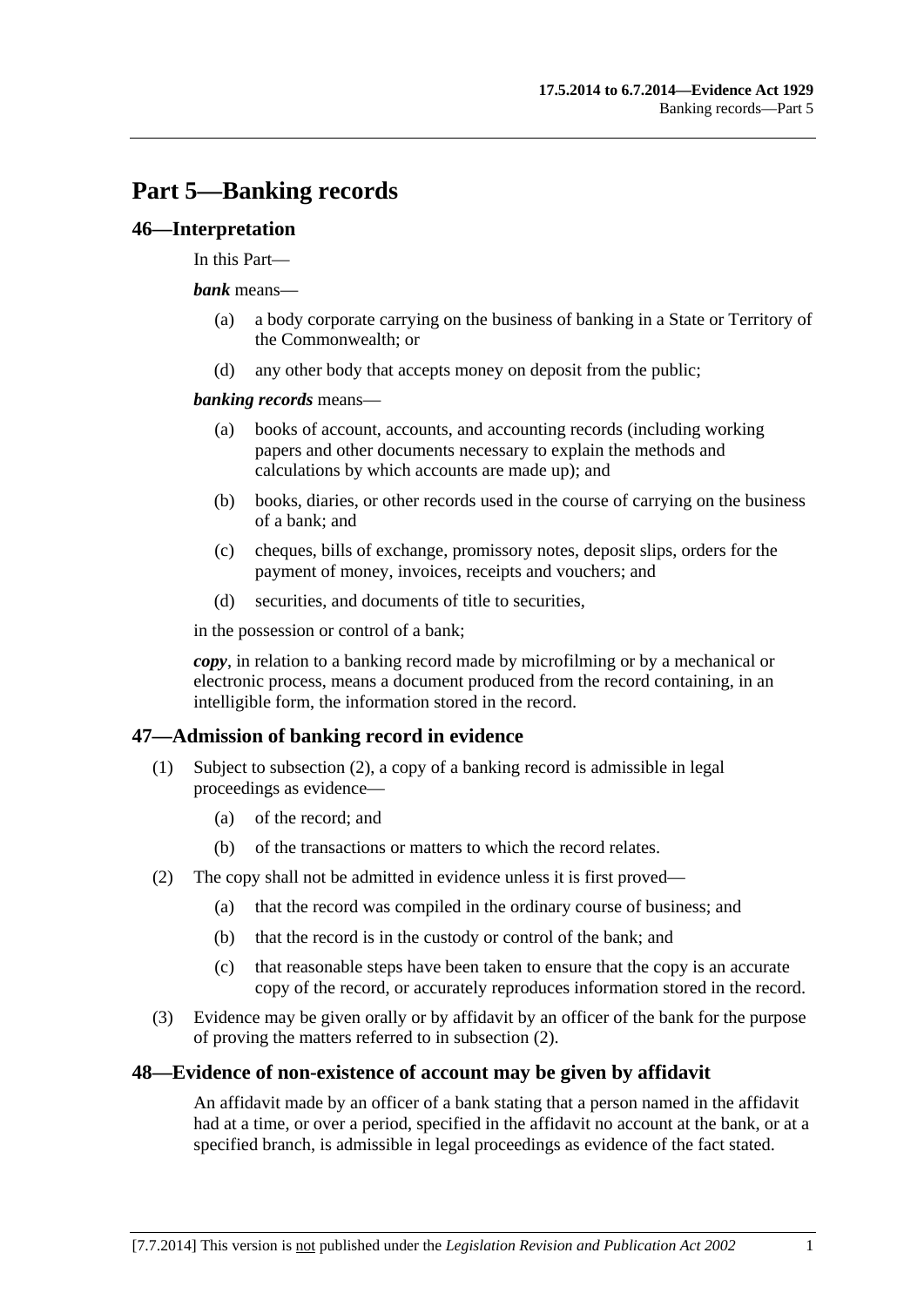#### <span id="page-45-0"></span>**49—Power to order inspection of banking records etc**

- (1) On the application of any party to a legal proceeding a judge may order that such party be at liberty to inspect and take copies of a banking record for any of the purposes of such proceedings.
- (1a) Where—
	- (a) a Judge of the Supreme Court; or
	- (b) a District Court Judge; or
	- (c) a Magistrate,

is satisfied on the application of a member of the police force or an officer of the Corporate Affairs Commission that it would be in the interests of the administration of justice to permit the applicant to inspect and take copies of banking records, the Judge may order that the applicant be at liberty to inspect and take copies of those banking records.

- (2) An order under this section may be made either with or without summoning the bank or any other person, and shall be served on the bank three clear days before the same is to be obeyed, unless the judge otherwise directs. Any Sunday or public holiday shall be excluded from the computation of time under this section.
- (3) Subject to [subsection \(4\),](#page-45-0) where an order is made under [subsection \(1a\),](#page-45-0) the applicant shall cause a copy of the order to be served personally or by post on the person subject to investigation within six months of the date of the order or such further period as may be allowed by a Judge.

Penalty: One thousand dollars.

- (4) Service of a copy of an order is not required under [subsection \(3\)](#page-45-0)
	- (a) if evidence of the commission of an offence was obtained in pursuance of the order and, within the period allowed under [subsection \(3\)](#page-45-0) for service of a copy of the order, the person subject to investigation is charged with that offence; or
	- (b) if the whereabouts of the person on whom the copy is to be served is unknown and not ascertainable by reasonable inquiry.
- (5) A reference in [subsection \(3\)](#page-45-0) or [\(4\)](#page-45-0) to the person subject to investigation shall be construed as a reference to the person to whose financial transactions the banking records subject to inspection in pursuance of an order under [subsection \(1a\)](#page-45-0) relate.
- (6) Copies of applications made under [subsection \(1a\)](#page-45-0) shall be retained for a period of six years—
	- (a) in the case of applications made by members of the police force—by the Commissioner of Police; and
	- (b) in the case of applications made by officers of the Corporate Affairs Commission—by the Corporate Affairs Commission.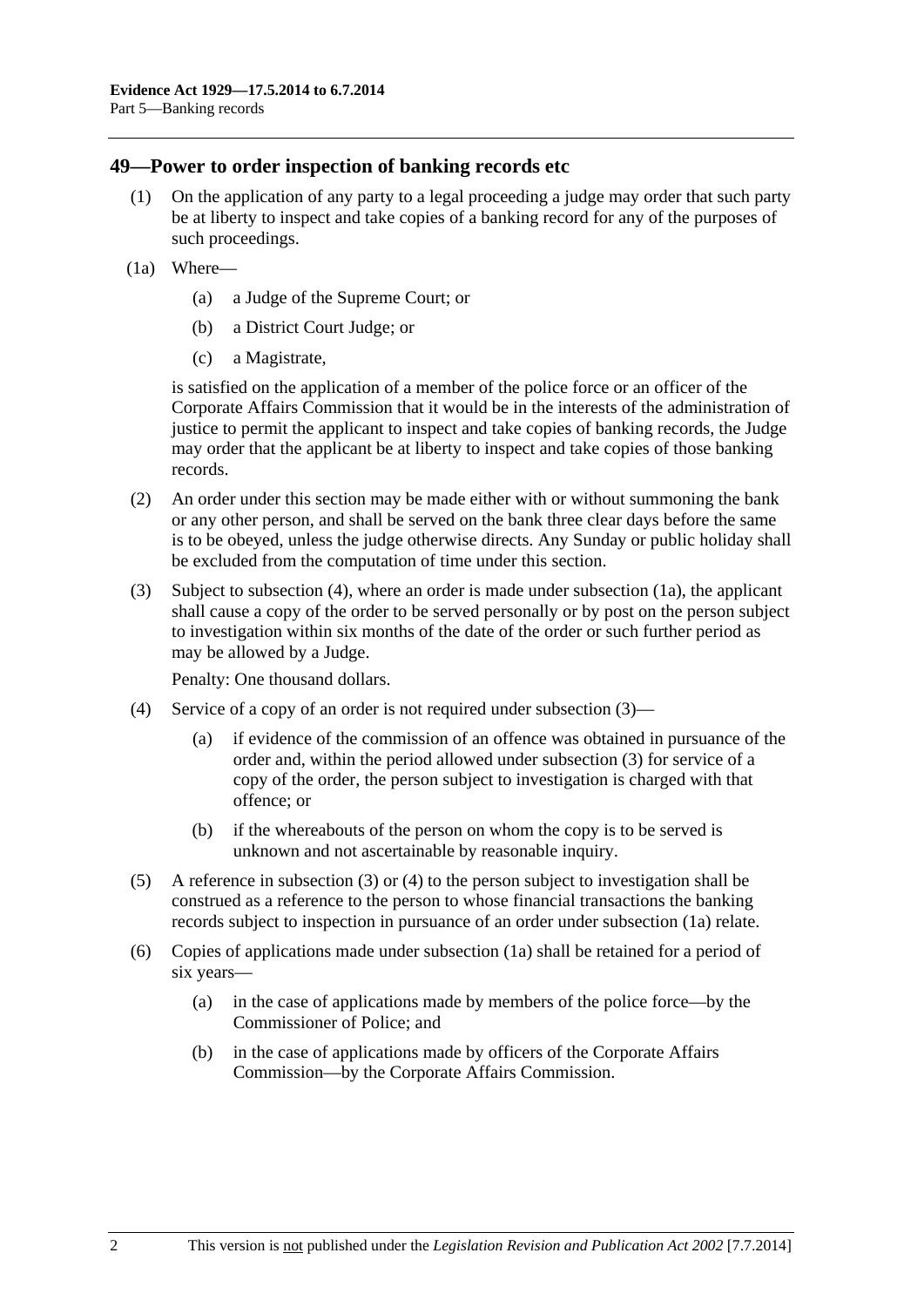- <span id="page-46-0"></span> (7) The Commissioner of Police shall in each calendar year report to the Minister responsible for the police force the number of applications made under [subsection \(1a\)](#page-45-0) by members of the police force during the previous calendar year, and the Corporate Affairs Commission shall in each calendar year report to the Minister to whom it is responsible the number of applications made under [subsection \(1a\)](#page-45-0) by officers of the Commission during the previous calendar year.
- (8) A report under [subsection \(7\)](#page-46-0) may be incorporated in any other annual report that the Commissioner of Police or the Corporate Affairs Commission (as the case may be) is required by or under statute to make to the Minister to whom the report under that subsection is to be submitted.
- (9) A person who divulges, otherwise than in the course of his official duties, information obtained by him by virtue of an order under [subsection \(1a\)](#page-45-0) shall be guilty of an offence and liable to a penalty not exceeding five thousand dollars.

#### **50—Bank not compellable to produce records except under order**

A bank or officer of a bank shall not in any legal proceeding to which the bank is not a party be compellable—

- (a) to produce any banking record, the contents of which can be proved under this Act; or
- (b) to appear as a witness to prove the matters, transactions, and accounts recorded in a banking record,

unless by order of a judge made for special cause.

#### **51—Costs occasioned by default of bank**

- (1) Costs occasioned by a default or delay by a bank in complying with an order under this Part (not being an order under [section 49\(1a\)\)](#page-45-0) may be awarded by the judge against the bank.
- (2) Any such order against a bank may be enforced as if the bank were a party to the proceedings in aid of which the application is made.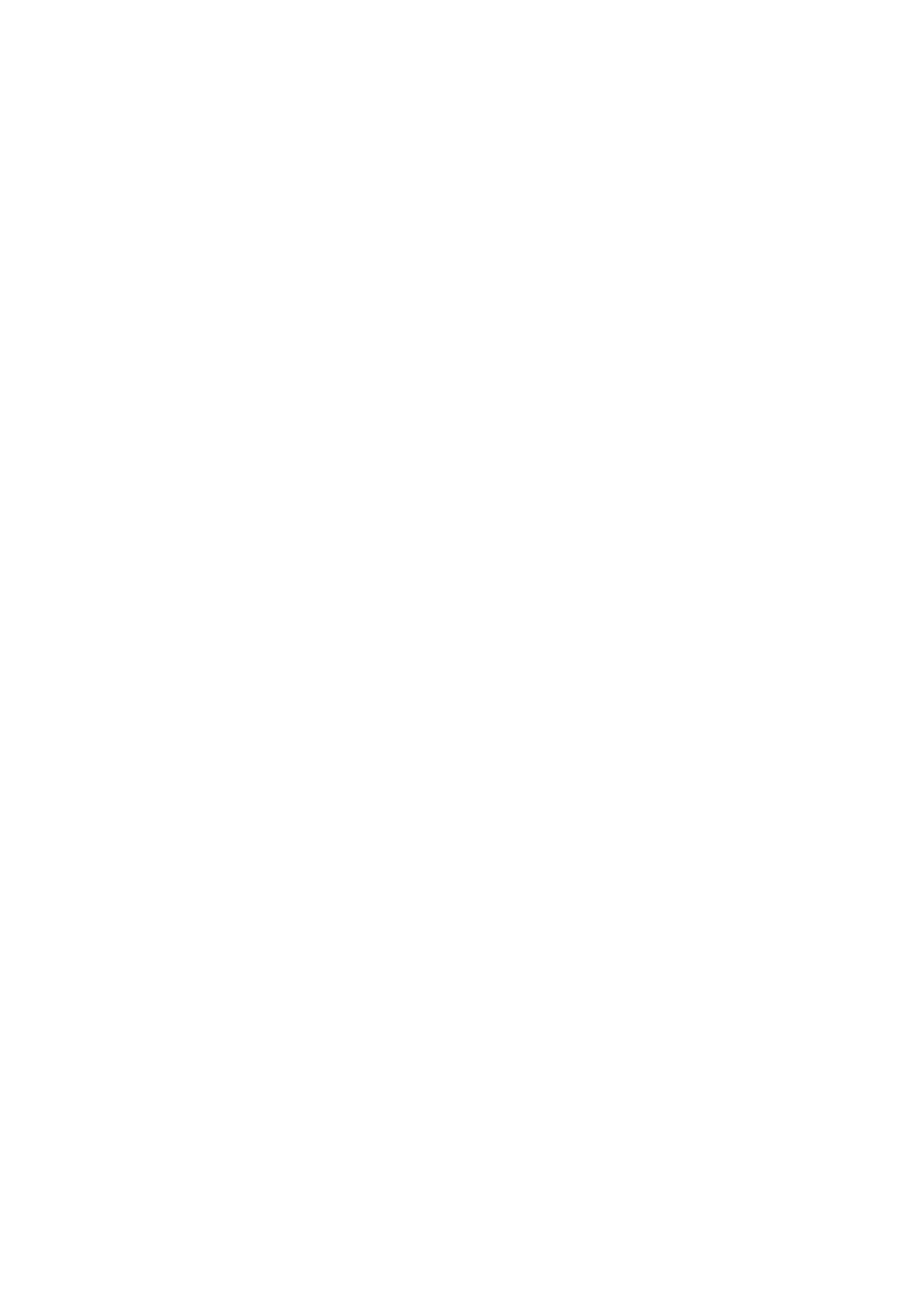# **Part 6—Telegraphic messages**

## **53—Party may give notice of intention to adduce telegraphic message in evidence**

- (1) Any party to any legal proceedings may at any time after the commencement thereof give notice to any other party that he proposes to adduce in evidence at the trial or hearing any telegraphic message that has been sent by electric telegraph from any station in the Commonwealth to any other station within the Commonwealth: Provided that the time between the giving of such notice and the day on which such evidence shall be tendered shall not in any case be less than two days.
- (2) Every such notice shall specify the names of the sender and receiver of the message, the subject matter thereof, and the date as nearly as may be.

## **54—And thereupon may produce message received with evidence that same received from telegraph station**

When such a notice has been given the production of any telegraphic message described in the notice, and purporting to have been sent by any person, together with evidence that the same was duly received from a telegraph station, shall be *prima facie* evidence that such message was signed and sent by the person so purporting to be the sender thereof to the person to whom the same shall be addressed without any further proof of the identity of the sender; but the party against whom any such message shall be given in evidence shall be at liberty, nevertheless, to prove that the same was not in fact sent by the person by whom it purports to have been sent.

## **55—After notice, sending a message may be proved by production of copy message and evidence of payment of fees for transmission**

In any legal proceedings, the production of any telegraphic message, or of a machine copy or press copy thereof, or a copy thereof verified on oath or affirmation together with evidence that such message was duly taken to a telegraph station, and that the fees (if any) for the transmission thereof were duly paid, shall be *prima facie* evidence that such message was duly delivered to the person named therein as the person to whom the same was to be transmitted; and the burden of proving that such message was not in fact received, shall be upon the person against whom such message shall be given in evidence: Provided that the party adducing the same in evidence shall give notice to the other party of his intention so to do in such manner and at such time as the practice of the court requires with respect to a notice to produce documents at the trial or hearing.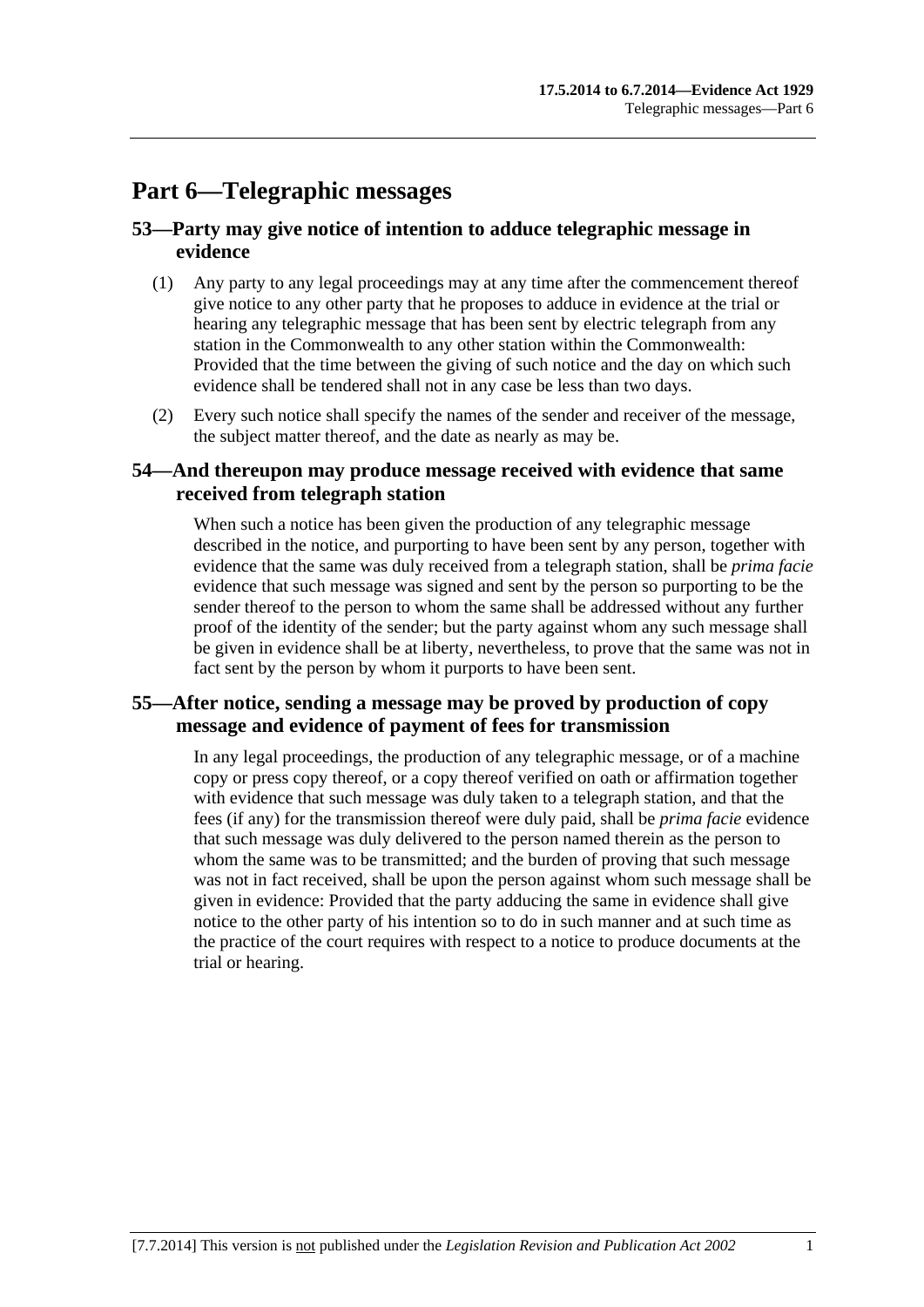# **56—Certain documents may be transmitted by electric telegraph under restriction**

- (1) The Governor, any Minister of the Crown, the President of the Legislative Council, the Speaker of the House of Assembly, a Judge of the Supreme Court, a Local Court Judge, or District Criminal Court Judge, the Judge in Insolvency, any special magistrate, and any principal officer of Government, or solicitor, may cause to be transmitted by electric telegraph the contents of any writ, warrant, rule, order, authority, or other communication requiring signature or seal subject to the provisions following, that is to say—
	- (a) the original document shall be delivered at the telegraph station in the presence and under the inspection of some justice of the peace or notary public;
	- (b) the person to whom the contents of any such document shall be so sent shall, forthwith and in the presence and under the supervision of a justice of the peace or notary public, cause to be sent back by electric telegraph, a copy of the message received by him; and in the event of any error appearing therein, the process shall be repeated under the like supervision, until it appears that a true copy of such document has been received by the person to whom it has been sent;
	- (c) when it appears that such true copy has been so received, such firstmentioned justice, or notary public, shall endorse upon the original document a certificate that a true copy thereof has been sent, under the provisions of this Act, to the person to whom the same has been so sent; and shall forthwith, by electric telegraph, inform such person that such certificate has been so endorsed;
	- (d) the person so receiving such true copy shall, upon receiving information of such certificate, endorse upon the copy of the original document received by him a certificate that the same has been duly received, under the provisions of this Act, which certificate shall be signed by him and by the justice or notary public so supervising the receipt of such copy as hereinbefore provided.
- (2) In this section—

*any principal officer of Government* includes the Auditor-General, the Under Secretary, the Under Treasurer, the Solicitor-General, the Crown Solicitor, the Director of Public Prosecutions and the secretary to any department presided over by a Minister of the Crown, the Clerk of the Legislative Council, the Clerk of the House of Assembly, the Surveyor-General, the Registrar-General, the Sheriff, the Master of the Supreme Court, the Commissioner of Police, inspectors of police, the Returning Officer for the State; and for the purposes of returns to writs of election, but not otherwise, also includes any returning officer or deputy returning officer of an electoral district.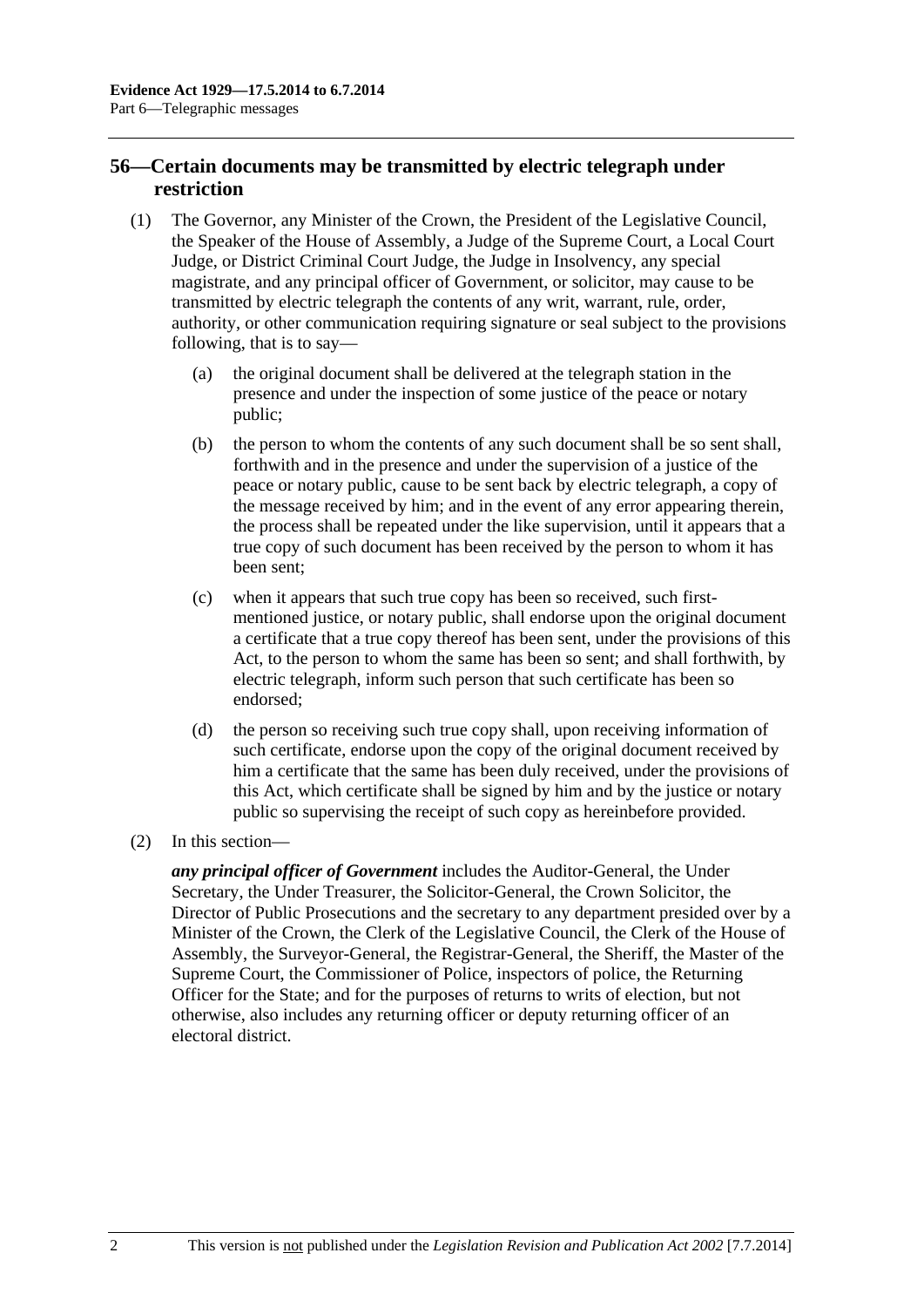# **57—Copies so transmitted to be as valid and effectual as originals**

- (1) Every copy so endorsed and certified as aforesaid shall be as valid to all intents and purposes as the original, whereof it purports to be a copy, would have been, and shall be admissible in evidence in any case in which the original would have been so admissible; and any person by whom such copy has been received, or who is thereby authorised, instructed, or commanded, or who is lawfully charged with any duty in respect thereof, shall have and become liable to the same rights and duties in respect thereof as if he had received the original document duly signed and sealed, or signed or sealed, as the case may be.
- (2) In the case of any document intended to be served, or the efficacy or use whereof depends upon service, every such copy shall for the purpose of such service be deemed to be the original document whereof it purports to be a copy.

#### **58—Penalty for false certificate of sending message**

Any justice or notary public who wilfully and falsely endorses upon any original document, delivered at a telegraph station for the purpose of being transmitted under the provisions of this Act, a certificate that a true copy thereof has been sent under this Act, or who by telegraph wilfully and falsely informs any person to whom such has been so sent that a certificate under the provisions of this Act has been endorsed thereon, shall forfeit a sum not exceeding two hundred dollars, which may be sued for and recovered by the first person who shall, for his own benefit and without collusion, sue for the same.

#### **59—Signing false certificate upon copy**

Any person by this Part of this Act required to sign a certificate upon any copy of a document that such copy has been duly received under the provisions of this Act, who shall wilfully sign such certificate, knowing the same to be false, shall be guilty of an offence, and, being convicted thereof, shall be liable to be imprisoned for any term not exceeding two years.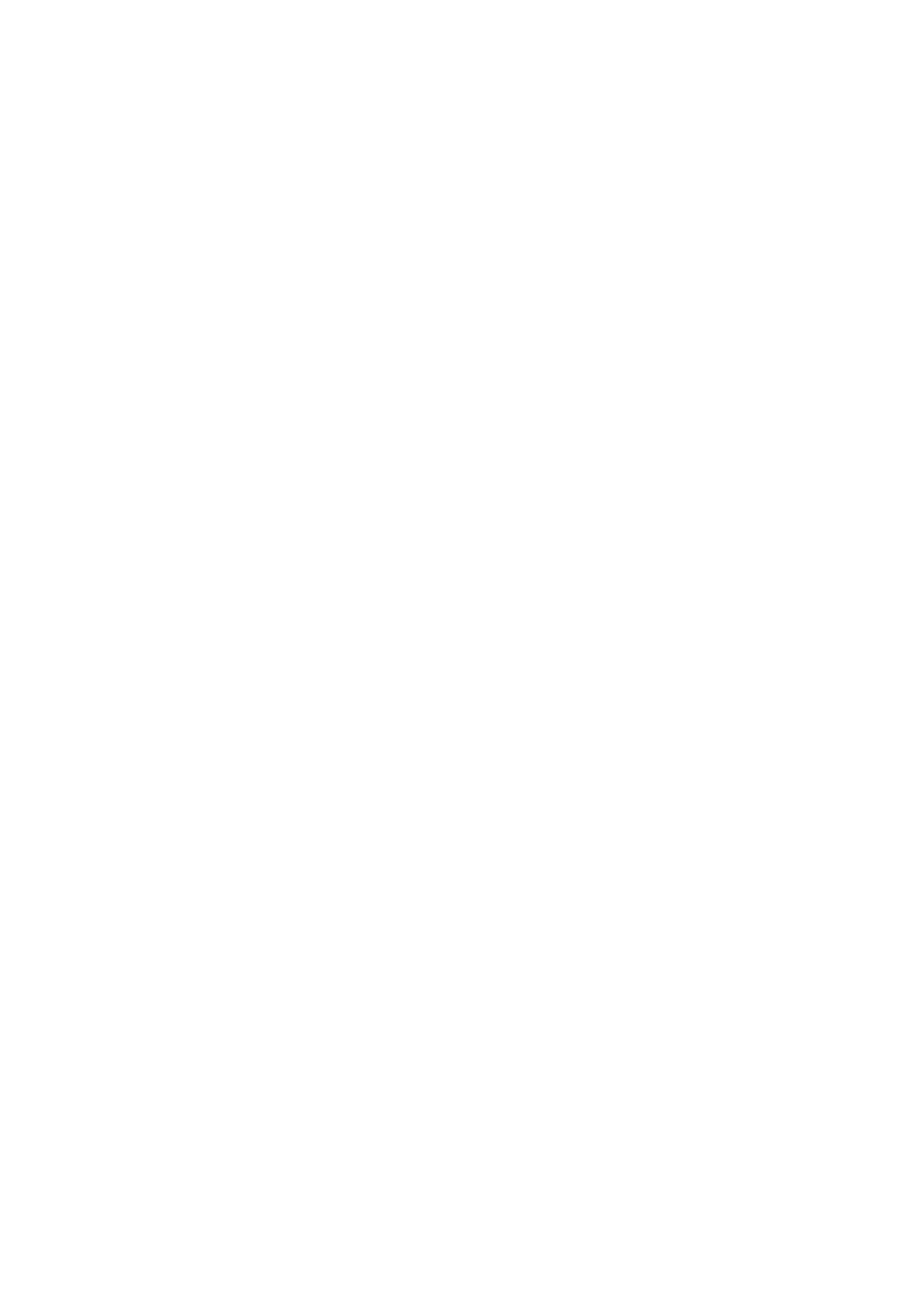# <span id="page-52-0"></span>**Part 6A—Computer evidence**

## **59A—Interpretation**

In this Part, unless the contrary intention appears—

*computer* means a device that is by electronic, electro-mechanical, mechanical or other means capable of recording and processing data according to mathematical and logical rules and of reproducing that data or mathematical or logical consequences thereof;

*computer output* or *output* means a statement or representation (whether in written, pictorial, graphical or other form) purporting to be a statement or representation of fact—

- (a) produced by a computer; or
- (b) accurately translated from a statement or representation so produced;

*data* means a statement or representation of fact that has been transcribed by methods, the accuracy of which is verifiable, into the form appropriate to the computer into which it is, or is to be, introduced.

#### **59B—Admissibility of computer output**

- (1) Subject to this section, computer output shall be admissible as evidence in any civil or criminal proceedings.
- (2) The court must be satisfied—
	- (a) that the computer is correctly programmed and regularly used to produce output of the same kind as that tendered in evidence pursuant to this section; and
	- (b) that the data from which the output is produced by the computer is systematically prepared upon the basis of information that would normally be acceptable in a court of law as evidence of the statements or representations contained in or constituted by the output; and
	- (c) that, in the case of the output tendered in evidence, there is, upon the evidence before the court, no reasonable cause to suspect any departure from the system, or any error in the preparation of the data; and
	- (d) that the computer has not, during a period extending from the time of the introduction of the data to that of the production of the output, been subject to a malfunction that might reasonably be expected to affect the accuracy of the output; and
	- (e) that during that period there have been no alterations to the mechanism or processes of the computer that might reasonably be expected adversely to affect the accuracy of the output; and
	- (f) that records have been kept by a responsible person in charge of the computer of alterations to the mechanism and processes of the computer during that period; and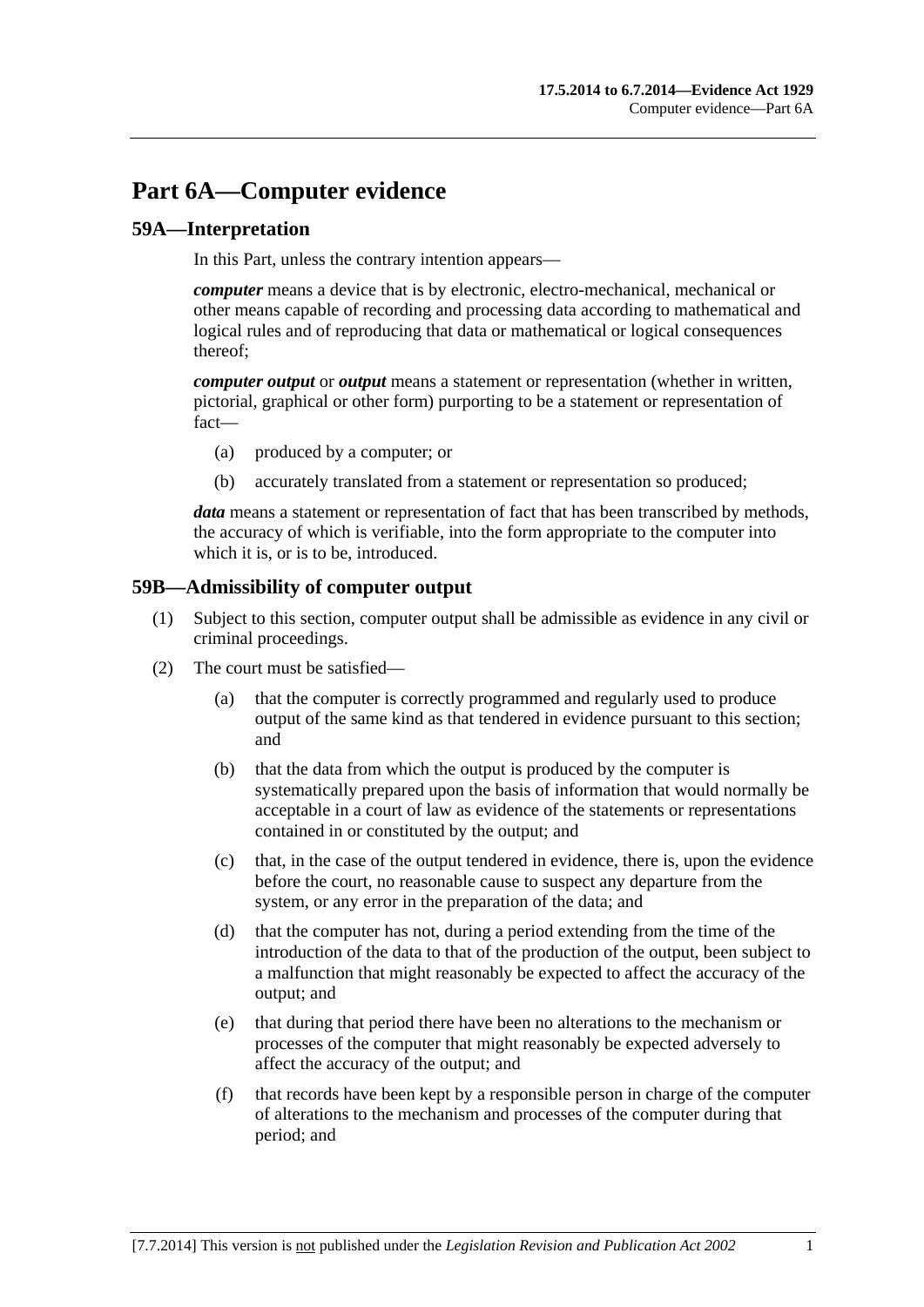- <span id="page-53-0"></span> (g) that there is no reasonable cause to believe that the accuracy or validity of the output has been adversely affected by the use of any improper process or procedure or by inadequate safeguards in the use of the computer.
- (3) Where two or more computers have been involved, in combination or succession, in the recording of data and the production of output derived therefrom and tendered in evidence under this section, the court must be satisfied that the requirements of [subsection \(2\)](#page-52-0) of this section have been satisfied in relation to each computer so far as those requirements are relevant in relation to that computer to the accuracy or validity of the output, and that the use of more than one computer has not introduced any factor that might reasonably be expected adversely to affect the accuracy or validity of the output.
- (4) A certificate under the hand of a person having prescribed qualifications in computer system analysis and operation or a person responsible for the management or operation of the computer system as to all or any of the matters referred to in [subsection \(2\)](#page-52-0) or [\(3\)](#page-53-0) of this section shall, subject to [subsection \(6\)](#page-53-0) of this section, be accepted in any legal proceedings, in the absence of contrary evidence, as proof of the matters certified.
- (5) An apparently genuine document purporting to be a record kept in accordance with [subsection \(2\)](#page-52-0) of this section, or purporting to be a certificate under [subsection \(4\)](#page-53-0) of this section shall, in any legal proceedings, be accepted as such in the absence of contrary evidence.
- (6) The court may, if it thinks fit, require that oral evidence be given of any matters comprised in a certificate under this section, or that a person by whom such a certificate has been given attend for examination or cross-examination upon any of the matters comprised in the certificate.

#### **59C—Regulations**

The Governor may make such regulations as he deems necessary or expedient for the purposes of this Part, and without limiting the generality of the foregoing those regulations may—

- (a) make any provision for the purposes of this Part with respect to the preparation, auditing or verification of data, or the methods by which it is prepared; and
- (b) prescribe the qualifications of a person by whom a certificate may be given, or a translation made, under this Part.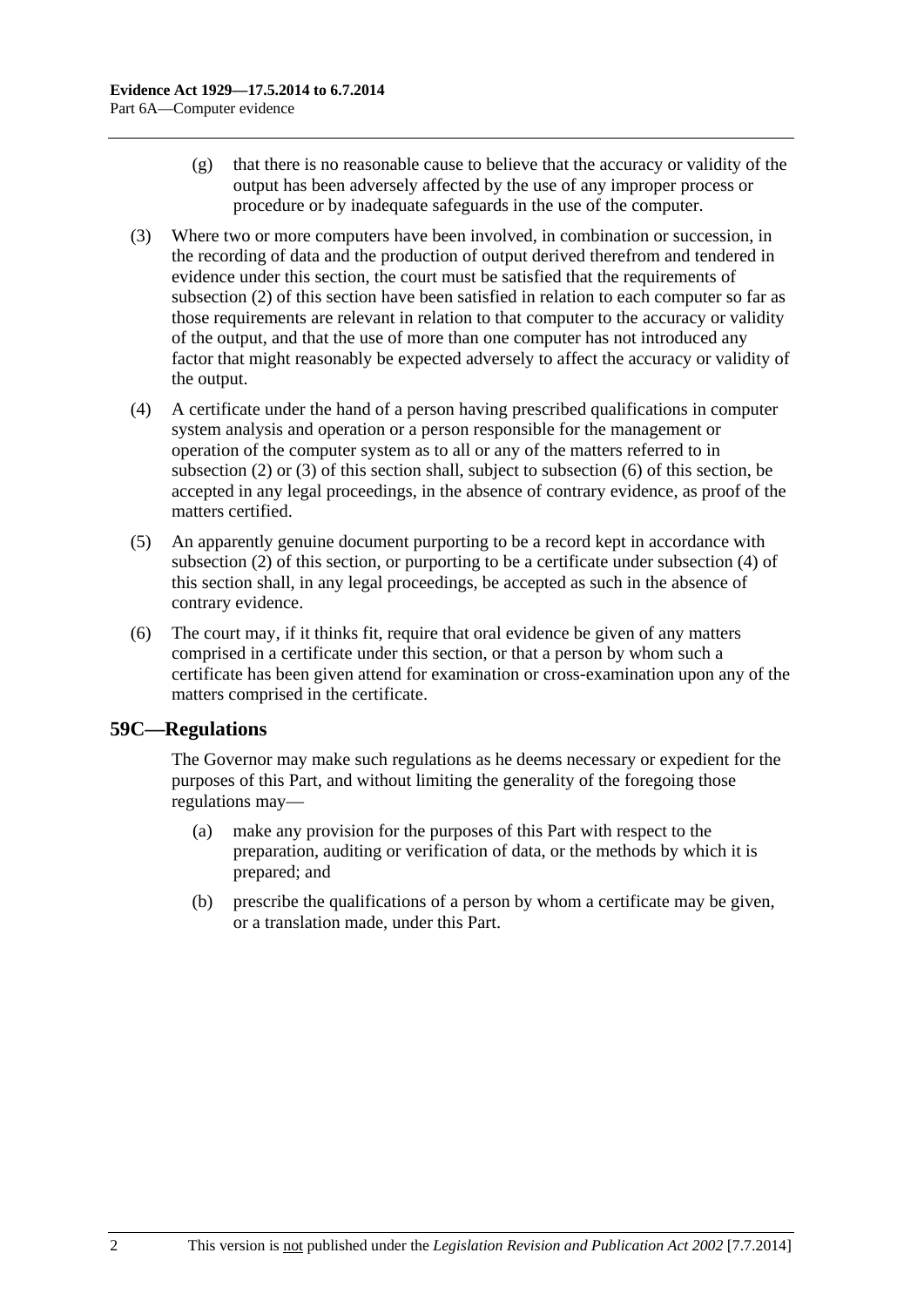# **Part 6B—Obtaining evidence from outside a court's territorial jurisdiction**

# **59D—Interpretation**

(1) In this Part—

#### *authorised South Australian court* means—

- (a) the Supreme Court;
- (b) the District Court;
- (c) the Magistrates Court;
- (e) a court or tribunal declared by the Attorney-General, by notice in the Gazette, to be an authorised South Australian court for the purposes of this Part;

*foreign court* means a court established under the law of some country, state or territory other than this State.

- (2) This Part applies in respect of—
	- (a) civil proceedings originating in courts within or outside Australia;
	- (b) criminal proceedings originating in Australian courts.

## **59E—Taking of evidence outside the State**

- (1) Where, in the opinion of an authorised South Australian court, it is necessary or expedient that evidence relating to proceedings before it be taken outside the State, the court may—
	- (a) sit outside the State for the purpose of taking the evidence; or
	- (b) issue a commission to an officer of the court or some other appropriate person to take the evidence; or
	- (c) request a foreign court to take the evidence.
- (2) Subject to any just exception—
	- (a) any depositions taken on commission or by a foreign court that takes evidence in pursuance of a request under this Part may be put in as evidence at the hearing of the proceedings to which they relate; and
	- (b) any documents produced to a commissioner or a foreign court that takes evidence in pursuance of a request under this Part are admissible at the hearing of the proceedings to which they relate as if produced at the hearing.
- (3) Any documents appearing to be depositions or documents so taken or produced, will, in the absence of evidence to the contrary, be accepted as such.
- (4) An authorised South Australian court may take evidence from a place outside the State by video link or any other form of telecommunication that the court thinks appropriate in the circumstances.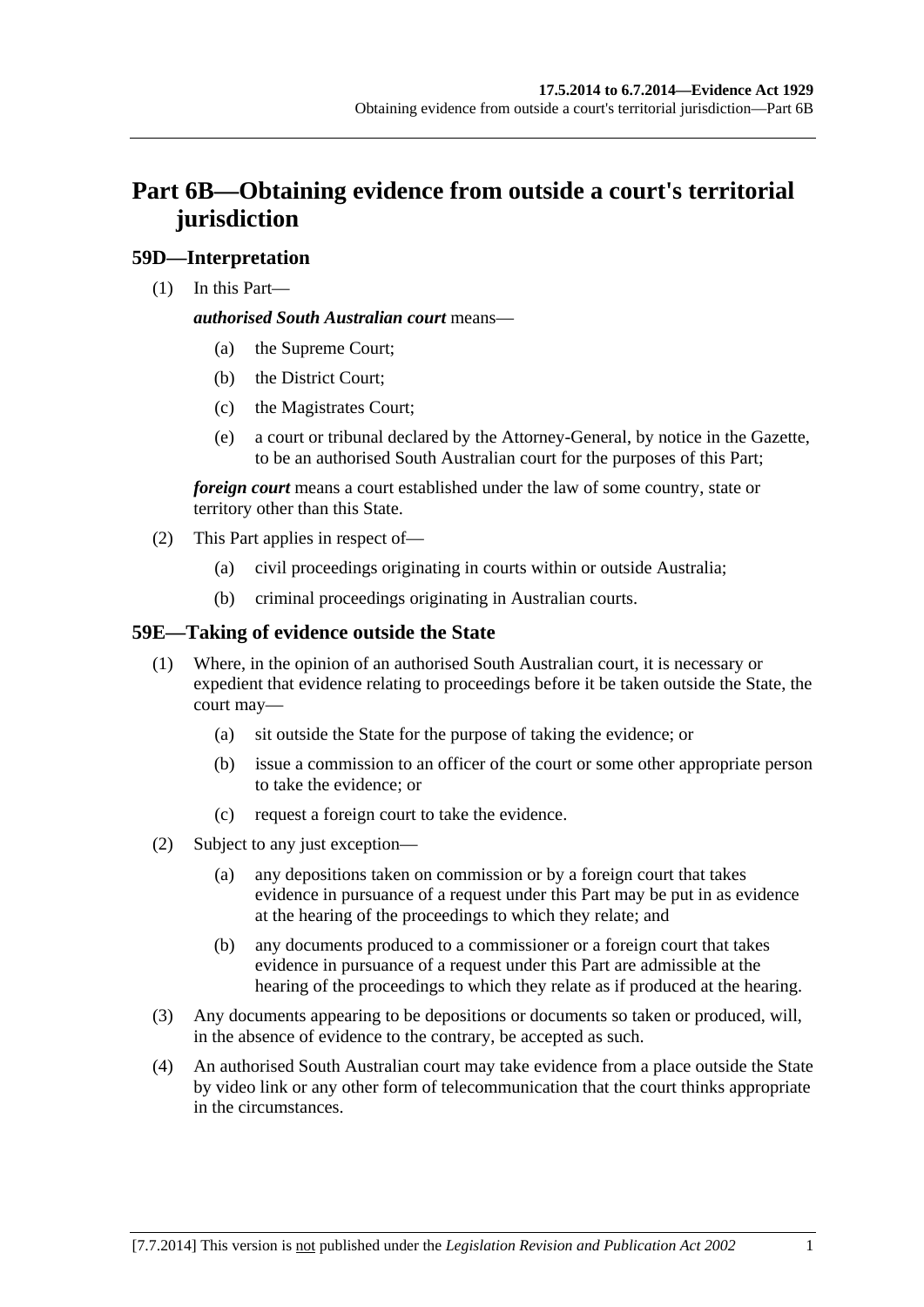<span id="page-55-0"></span>Part 6B—Obtaining evidence from outside a court's territorial jurisdiction

#### **59F—Power of South Australian Court to take evidence on request**

- (1) Where a foreign court requests an authorised South Australian court to take evidence in this State for the purpose of proceedings before that foreign court the South Australian court may summon any person to appear before it for the purpose of giving evidence or for the purpose of producing documents.
- (2) A witness summoned to appear before an authorised South Australian court under this section may be examined, cross-examined or re-examined before that court.
- (3) Subject to this Part, the South Australian court in taking evidence under this section shall have the same powers as if the proceedings originated in that court.
- (4) If, while any person is being examined before an authorised South Australian court, objection is taken to any question, or to answering any question, the ground of the objection and the answer (if any) to the question shall be set out in the deposition of that person.
- (5) Subject to [subsections \(6\)](#page-55-0) and [\(7\),](#page-55-0) the validity of the ground of any such objection shall not be determined by the authorised South Australian court but by the foreign court at whose request the examination is being conducted.
- (6) The authorised South Australian court may permit a witness to decline to answer a question where in the opinion of the court the answer to that question might incriminate him or where it would in the opinion of the court be unfair to the witness, or to any other person, that the answer should be given and recorded.
- (7) A witness cannot be compelled to give evidence on a particular subject if he or she could not be compelled to give evidence on that subject in the foreign court from which the request to take evidence originated.

#### **59G—Depositions to be signed**

Where pursuant to this Part—

- (a) a witness has given evidence before an authorised South Australian court, his deposition shall be signed by him and by the person presiding over the court; or
- (b) a document has been produced before an authorised South Australian court, the person presiding over the court shall attach to that document a certificate signed by him stating the name of the person by whom the document was produced.

#### **59H—Transmission of request**

Where an authorised South Australian court receives a request from a foreign court for the examination of a witness, or the production of documents, and it appears to the court that the witness or person by whom the evidence is to be given, or the documents produced, is not in South Australia and is not proceeding to South Australia, but is in, or proceeding to, some other country or State, the South Australian court—

 (a) may transmit the request to a foreign court in that other country or State together with such information as it possesses concerning the whereabouts of that person; and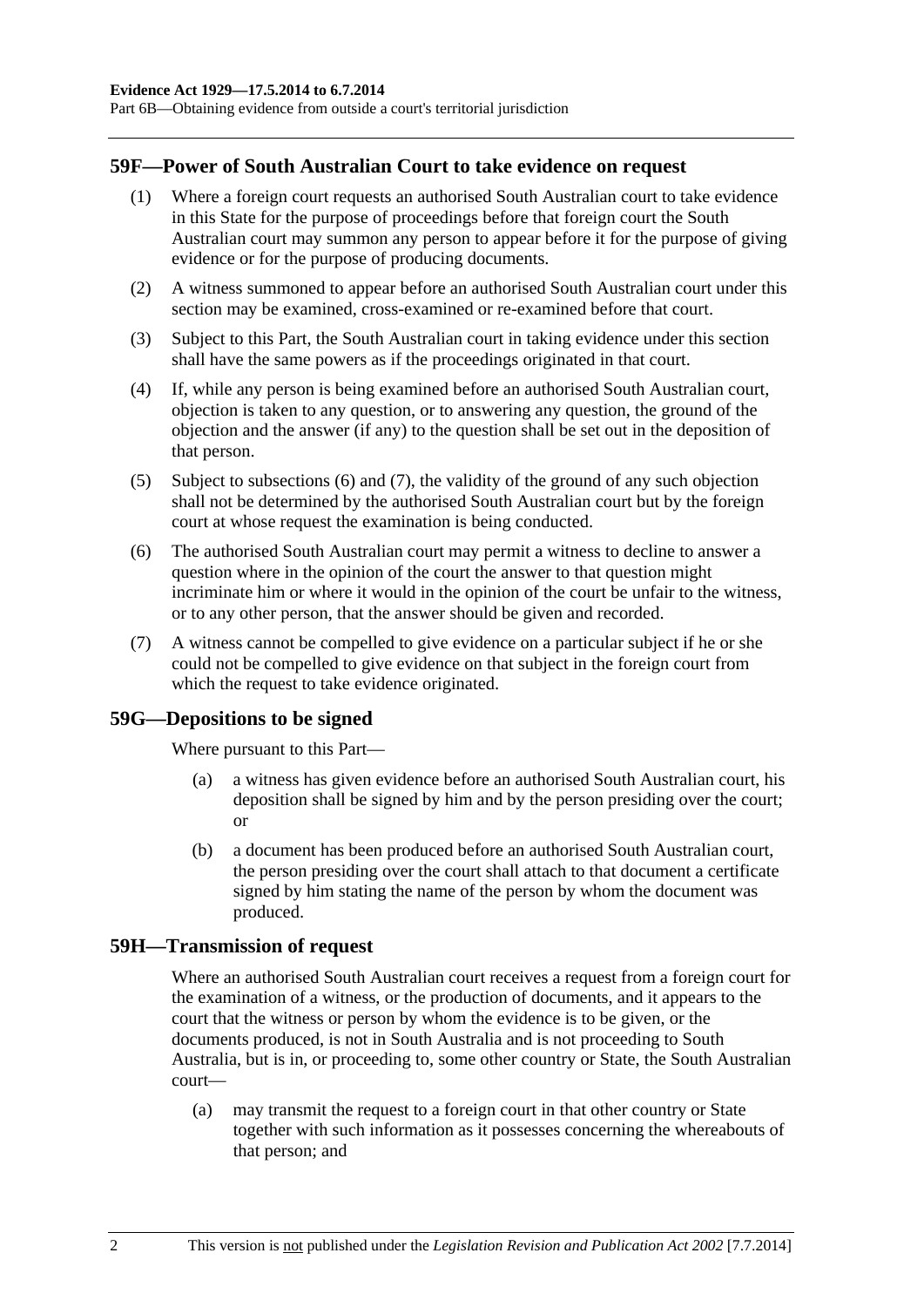(b) shall give notice to the foreign court from which it received the request of the fact that the request has been so transmitted.

# **59I—Saving provision**

- (1) Nothing in this Part limits the power of a court to require a witness to attend in person before the court.
- (2) The provisions of this Part are supplementary to, and do not derogate from, the provisions of any other Act or law.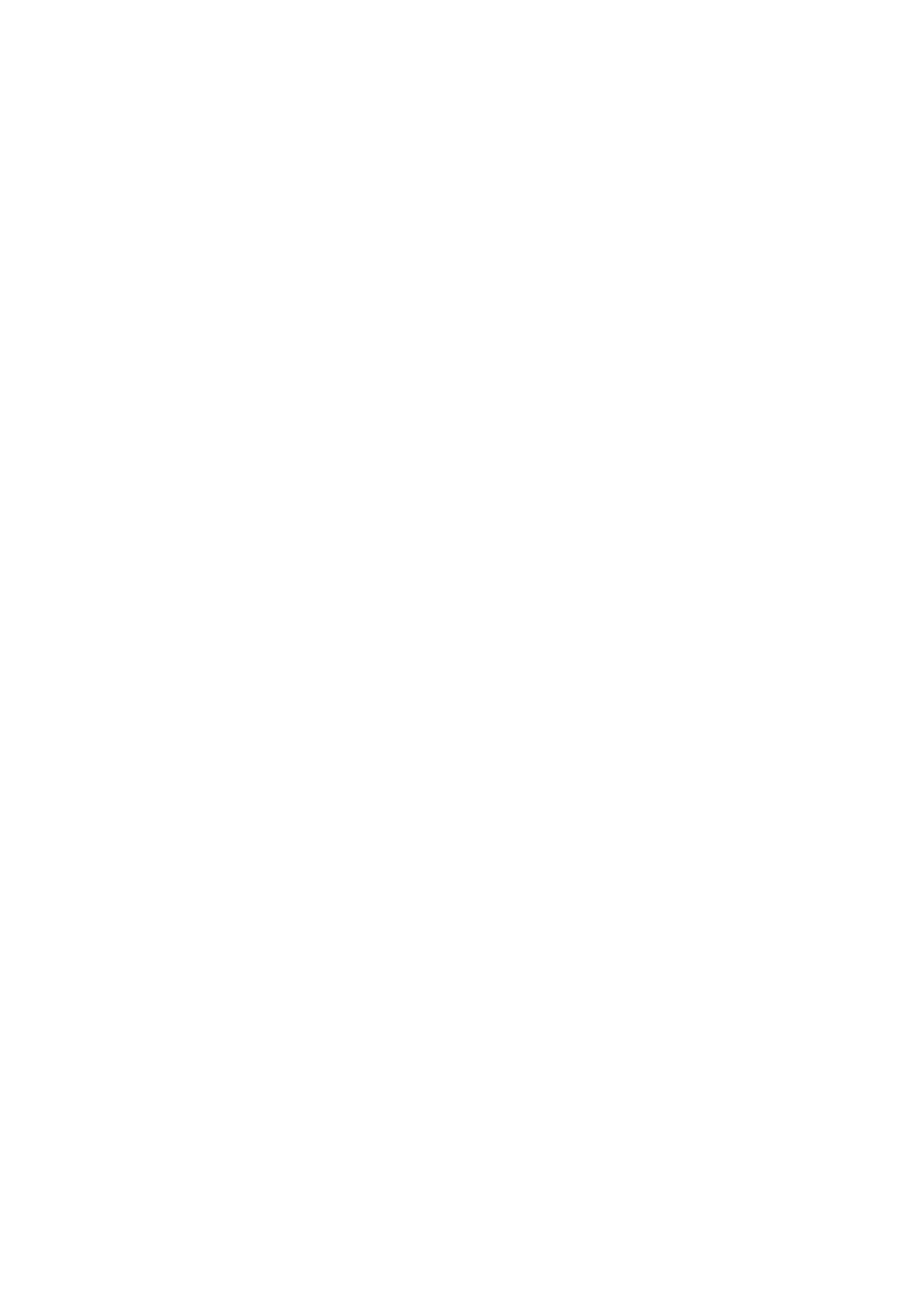# **Part 6C—Use of audio and audio visual links**

# **Division 1—Preliminary**

#### **59IA—Interpretation**

In this Part—

*audio link* means a system of two-way communication linking different places so that a person speaking at any one of the places can be heard at the other;

#### **Example—**

An audio link may be established by facilities such as a two-way radio or telephone.

*audio visual link* means a system of two-way communication linking different places so that a person speaking at any one of the places can be seen and heard at the other;

#### **Example—**

An audio visual link may be established by facilities such as a closed-circuit television.

*participating State* means another State in which statutory provisions substantially corresponding to this Part are in force;

*recognised court* means a court or tribunal of a participating State that is authorised by the provisions of an Act of that State in terms substantially corresponding to this Part to direct that evidence be taken or submissions made by audio, or audio visual, link from South Australia;

*South Australian court* means—

- (a) the Supreme Court;
- (b) the District Court;
- (c) the Magistrates Court;
- (d) the Coroner's Court;
- (e) a court or tribunal prescribed by regulation to be a South Australian court for the purposes of this Part;

*State* includes Territory;

*tribunal* of a State means a person or body authorised by or under a law of the State to take evidence on oath or affirmation.

#### **59IB—Transitional**

This Part extends to proceedings whether the proceedings were commenced, or the cause of action arose, before or after the commencement of this Part.

#### **59IC—Application of Part**

This Part is in addition to, and does not derogate from, other provisions of this Act or of any other law authorising the taking of evidence, or the conduct of proceedings, outside this State.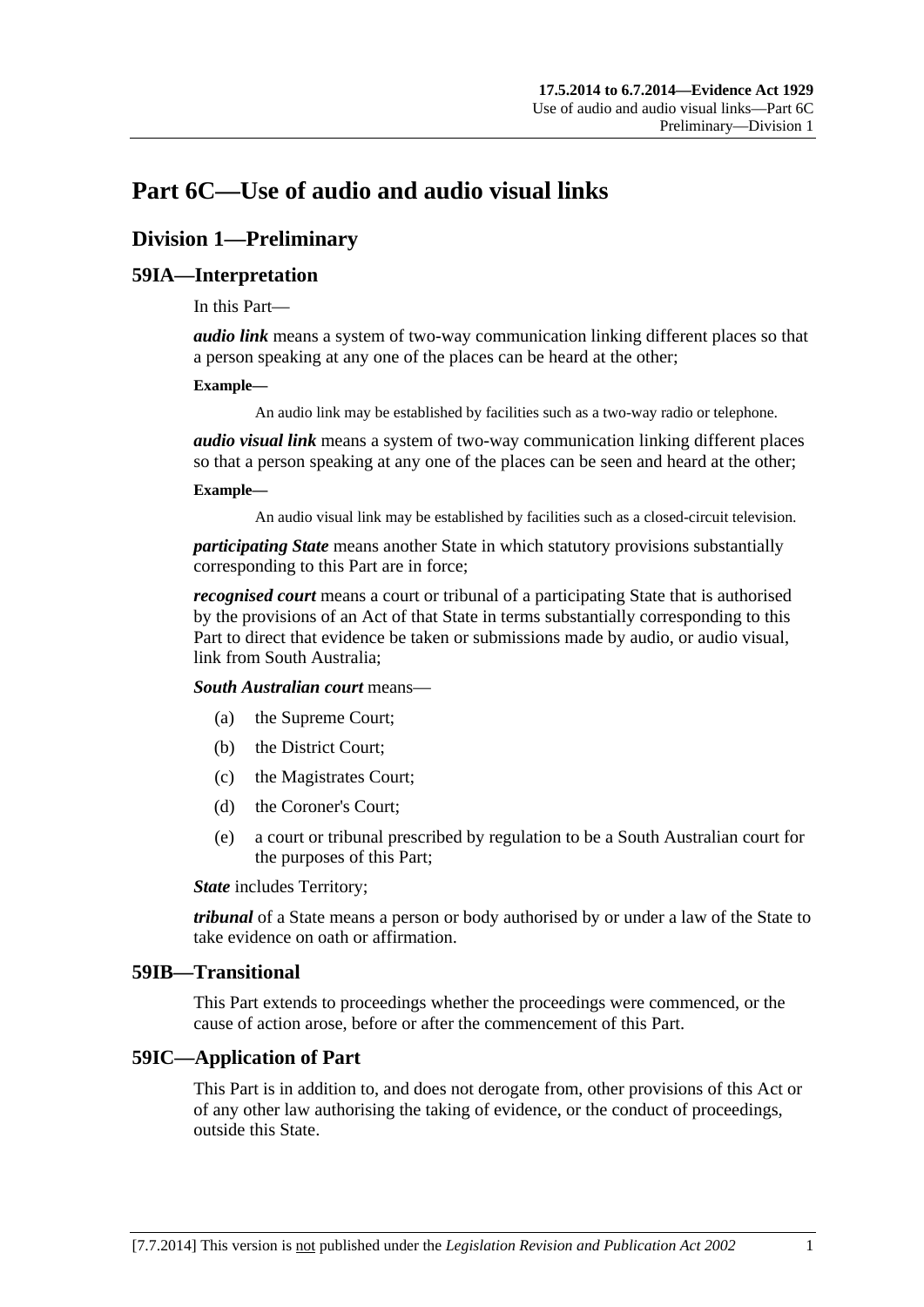# **Division 2—Use of interstate audio or audio visual link in proceedings before South Australian courts**

#### **59ID—Application of this Division**

This Division applies to any proceeding (including a criminal proceeding) before a South Australian court.

#### **59IE—State courts may take evidence and submissions from outside State**

- (1) A South Australian court may, on the application of a party to a proceeding before the court, direct that evidence be taken or submissions made by audio, or audio visual, link from a participating State.
- (2) The court must not make such a direction if—
	- (a) the necessary facilities are unavailable or cannot reasonably be made available; or
	- (b) the court is satisfied that the evidence or submission can be more conveniently given or made in this State; or
	- (c) the court is satisfied by a party opposing the making of the direction that the direction would be unfair to the party.
- (3) The court may exercise in the participating State in connection with taking evidence or receiving submissions by audio, or audio visual, link any of its powers that the court is permitted, under the law of the participating State, to exercise in the participating State.

#### **59IF—Expenses**

If a South Australian court directs evidence to be taken, or submissions to be made, by audio, or audio visual, link from a person in a participating State, the court may make such orders as it considers just for payment of expenses incurred in connection with—

- (a) taking the evidence or making the submissions; or
- (b) providing the audio, or audio visual, link.

#### **59IG—Counsel entitled to practise**

A person who is entitled to practise as a legal practitioner in a participating State is entitled to practise as a barrister, solicitor or both—

- (a) in relation to the examination-in-chief, cross-examination or re-examination of a witness in the participating State whose evidence is being given by audio, or audio visual, link in a proceeding before a South Australian court; and
- (b) in relation to the making of submissions by audio, or audio visual, link from the participating State in a proceeding before a South Australian court.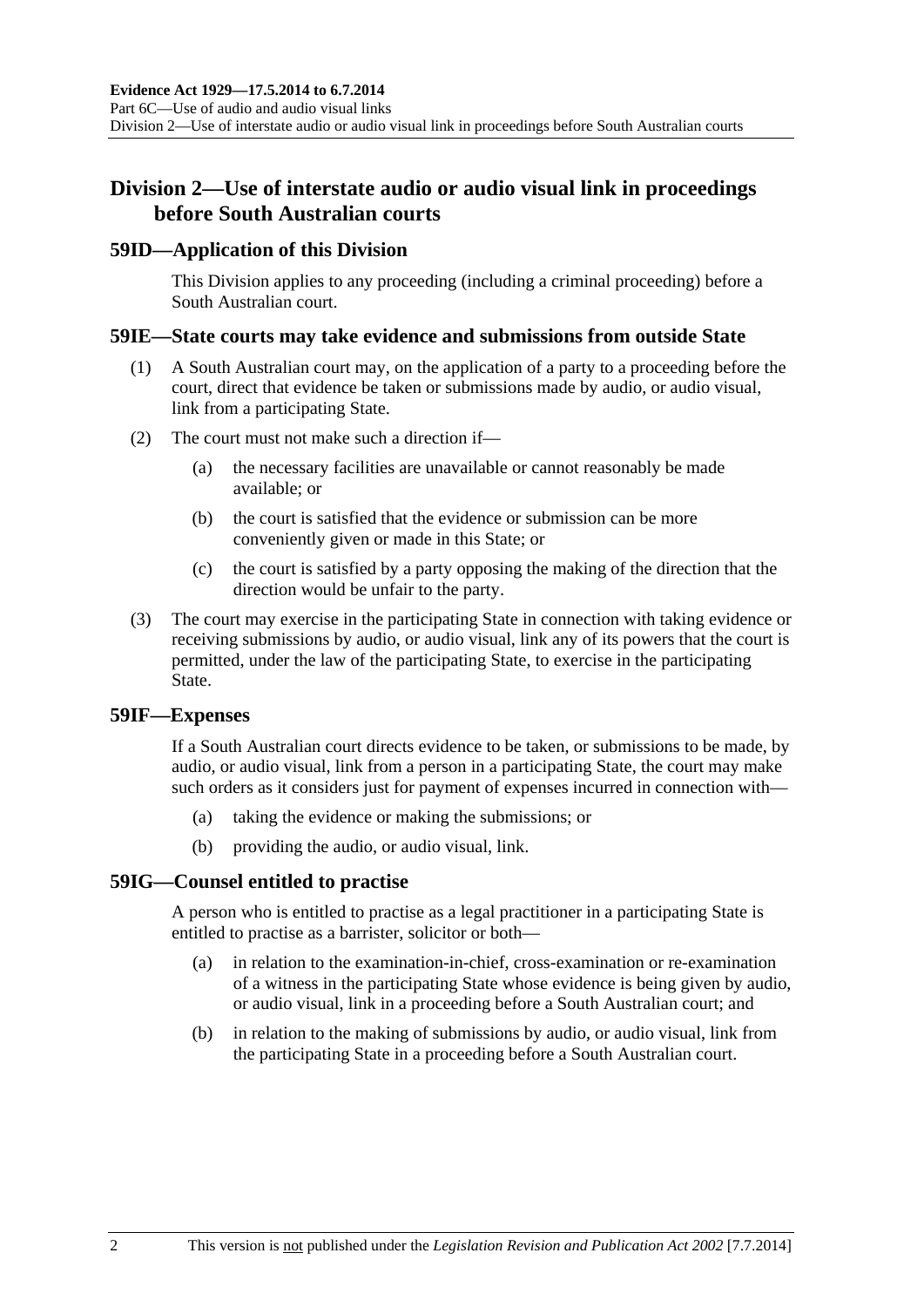# <span id="page-60-0"></span>**Division 3—Use of interstate audio or audio visual link in proceedings in participating States**

## **59IH—Application of Division**

This Division applies to any proceeding (including a criminal proceeding) before a recognised court.

### **59II—Recognised courts may take evidence or receive submissions from persons in South Australia**

A recognised court may, for the purposes of a proceeding before it, take evidence or receive submissions by audio, or audio visual, link from a person in South Australia.

#### **59IJ—Powers of recognised courts**

- (1) The recognised court may, for the purposes of the proceeding, exercise in South Australia, in connection with taking evidence or receiving submissions by audio, or audio visual, link any of its powers, except its powers—
	- (a) to punish for contempt; and
	- (b) to enforce or execute its judgments or process.
- (2) The laws of the participating State (including rules of court) that apply to the proceeding in that State also apply, by force of this subsection, to the practice and procedure of the recognised court in taking evidence or receiving submissions by audio, or audio visual, link from a person in South Australia.
- (3) For the purposes of the recognised court exercising its powers, the place in South Australia where evidence is given or submissions are made is taken to be part of the court.

#### **59IK—Orders made by recognised court**

Without limiting [section 59IJ,](#page-60-0) the recognised court may, by order—

- (a) direct that the proceeding, or a part of the proceeding, be conducted in private; or
- (b) require a person to leave a place in South Australia where the giving of evidence or the making of submissions is taking place or is going to take place; or
- (c) prohibit or restrict the publication of evidence given in the proceeding or of the name of a party to, or a witness in, the proceeding.

#### **59IL—Enforcement of order**

- (1) An order of a recognised court under this Division must be complied with.
- (2) Subject to rules of court, the order may be enforced by the Supreme Court as if the order were an order of the Supreme Court.
- (3) Without limiting [subsection \(2\),](#page-60-0) a person who contravenes the order—
	- (a) is taken to be in contempt of the Supreme Court; and
	- (b) is punishable accordingly,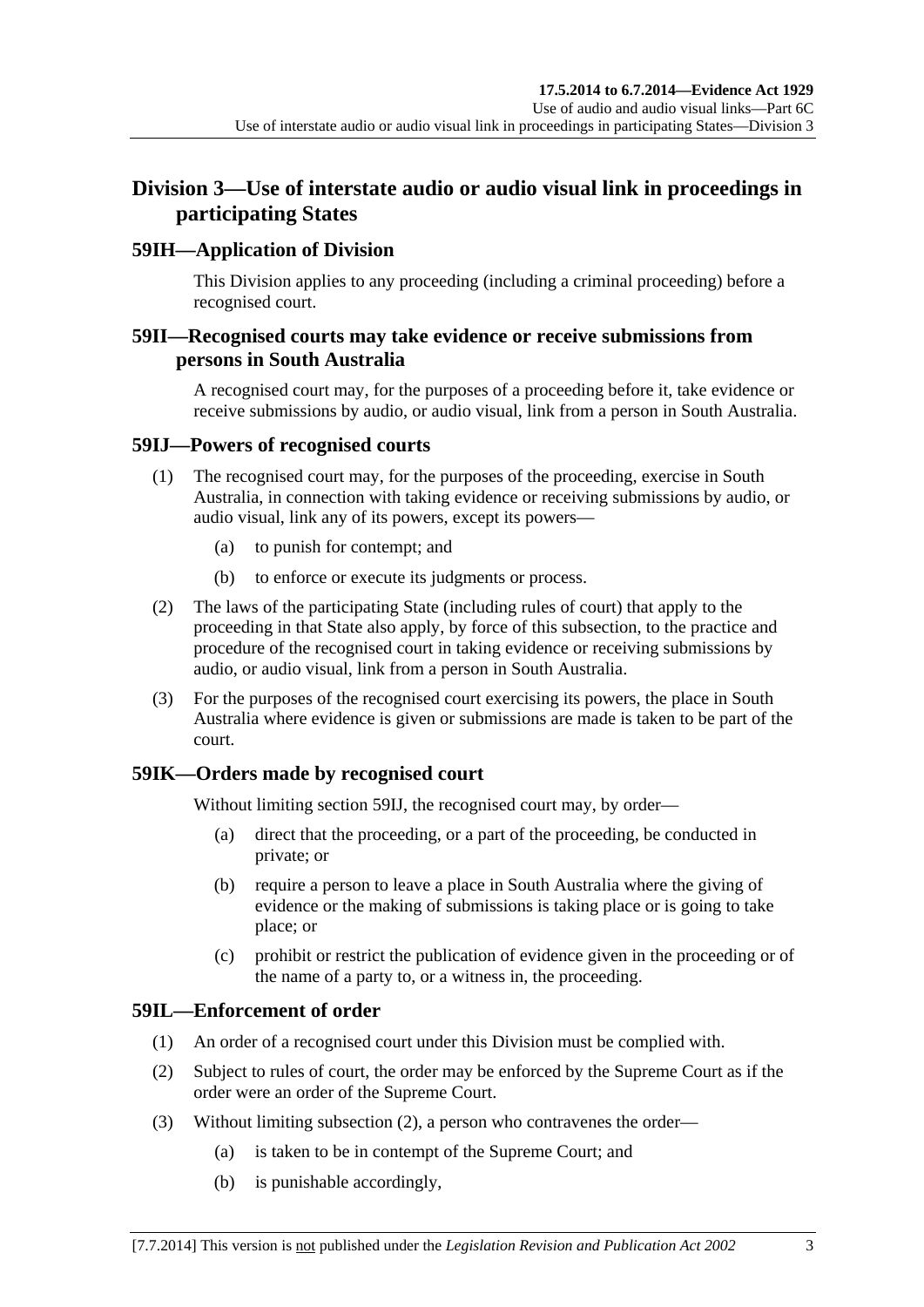unless the person establishes that the contravention should be excused.

# <span id="page-61-0"></span>**59IM—Privileges, protection and immunity of participants in proceedings in courts of participating States**

- (1) A judge or other person presiding at a proceeding before a recognised court has, in connection with evidence taken or submissions received by audio, or audio visual, link from a person in South Australia, the same privileges, protection and immunity as a judge of the Supreme Court.
- (2) A person appearing as a legal practitioner in a proceeding before a recognised court has, in connection with evidence taken or submissions received by audio, or audio visual, link from a person in South Australia, the same protection and immunity as a legal practitioner has in appearing for a party in a proceeding before the Supreme Court.
- (3) A person appearing as a witness in a proceeding before a recognised court by audio, or audio visual, link from South Australia has the same protection as a witness in a proceeding before the Supreme Court.

## **59IN—Recognised court may administer oath in South Australia**

- (1) A recognised court may, for the purpose of obtaining in the proceeding by audio, or audio visual, link the testimony of a person in South Australia, administer an oath or affirmation in accordance with the practice and procedure of the recognised court.
- (2) Evidence given by a person on oath or affirmation so administered is, for the purposes of the law of South Australia, testimony given in a judicial proceeding.

#### **59IO—Assistance to recognised court**

An officer of a South Australian court may, at the request of a recognised court—

- (a) attend at the place in the State where evidence is to be or is being taken, or submissions are to be or are being made, in the proceeding; and
- (b) take such action as the recognised court directs to facilitate the proceeding; and
- (c) assist with the administering by the recognised court of an oath or affirmation.

#### **59IP—Contempt of recognised courts**

- (1) A person must not, in relation to proceedings in South Australia for the purpose of taking of evidence or the receiving of submissions by a recognised court by audio, or audio visual, link, engage in conduct that would, if the proceeding were before the Supreme Court, constitute—
	- (a) an offence; or
	- (b) a contempt of the Supreme Court.
- (2) A person who contravenes [subsection \(1\)](#page-61-0) is liable to—
	- (a) if the conduct would have constituted an offence—the same penalty as if the offence had been committed in relation to proceedings before the Supreme Court; or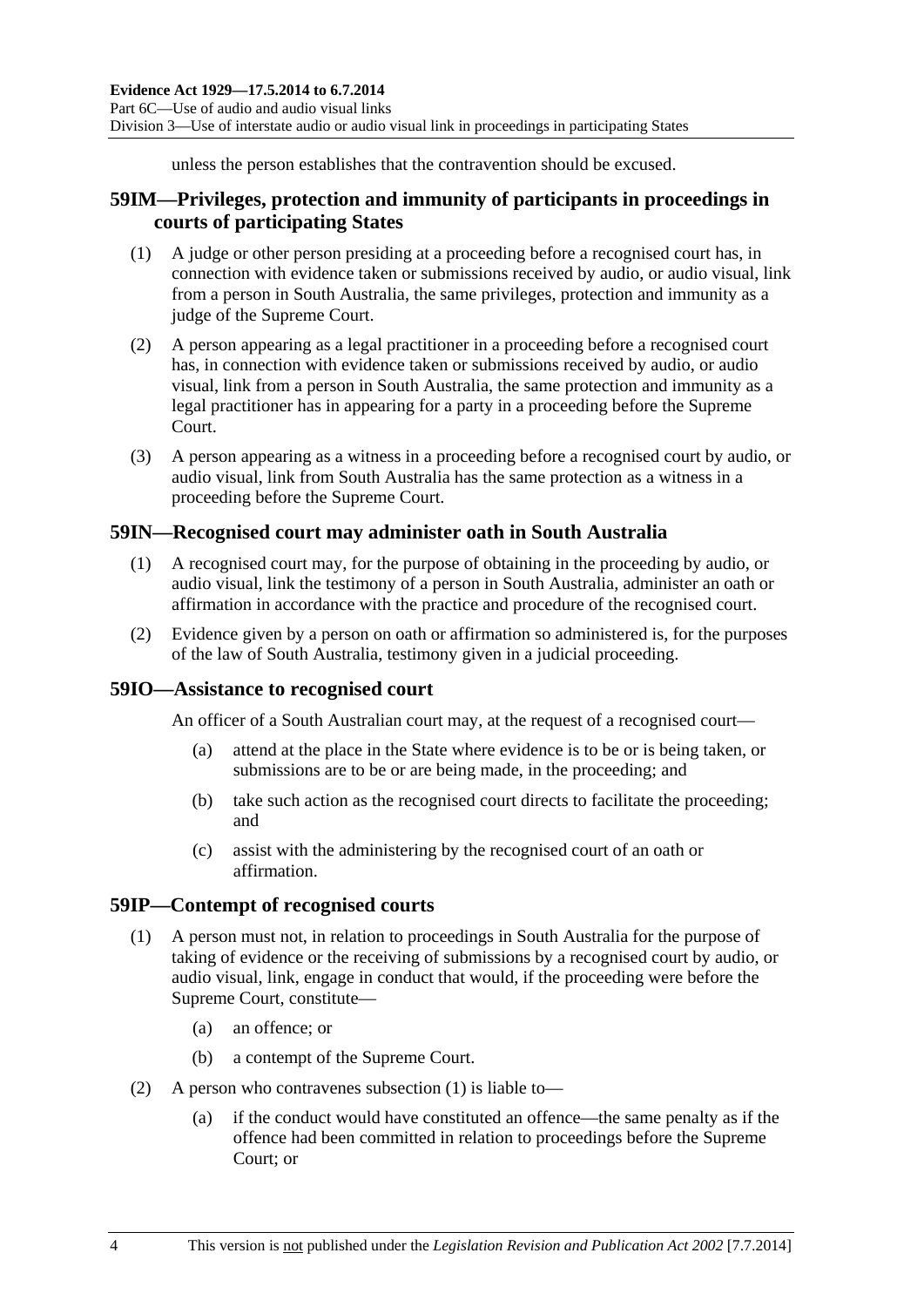(b) if the conduct would have constituted a contempt—imprisonment for 3 months.

# <span id="page-62-0"></span>**Division 4—Use of audio visual link or audio link generally**

# **59IQ—Appearance etc by audio visual link or audio link**

- (1) A court may, subject to this Division and any relevant rules of court, receive evidence or submissions from a person who is in the State but not physically present in the courtroom by means of an audio visual link or an audio link.
- (2) The court may administer an oath or affirmation by means of the link for the purpose of taking evidence (and may adapt its normal practice in that regard to the extent necessary in the circumstances).
- (3) While the link is in operation the person from whom evidence or submissions are taken, and anyone else present in the place from which that person gives evidence or makes submissions, is taken to be before the court.

Any law or rule of practice relevant to contempt of the court applies accordingly.

Any law or rule of practice requiring the personal appearance of a person before the court is taken to be satisfied while the link between the court and the person remains in operation.

 $(4)$  If—

- (a) a defendant is in custody prior to trial and is to be dealt with by a court to which the provisions of this subsection are extended by regulation; and
- (b) facilities exist for dealing with the proceedings by audio visual link,

the court should, subject to [subsection \(5\)](#page-62-0) and relevant rules of court, deal with the proceedings by audio visual link and without requiring the personal attendance of the defendant.

- (5) The personal attendance of a defendant who is in custody is, however, required if—
	- (a) the proceeding is—
		- (i) the defendant's first appearance before a court in connection with the charge or charges for which the defendant is in custody; or
		- (ii) a preliminary examination of an indictable offence that involves the taking of oral evidence (but this subparagraph does not prevent the use of an audio visual link for parts of the proceeding that do not involve the taking of oral evidence or for incidental proceedings such as an adjournment or an application for bail or further remand in custody that do involve the taking of oral evidence); or
		- (iii) a proceeding for which the defendant's personal attendance is required by regulation,

(but in any of the above cases, the defendant may ask the court to be allowed to use an audio visual link and, if the court agrees, the defendant need not attend personally before the court); or

(b) the proceeding is an investigation into the defendant's fitness to stand trial; or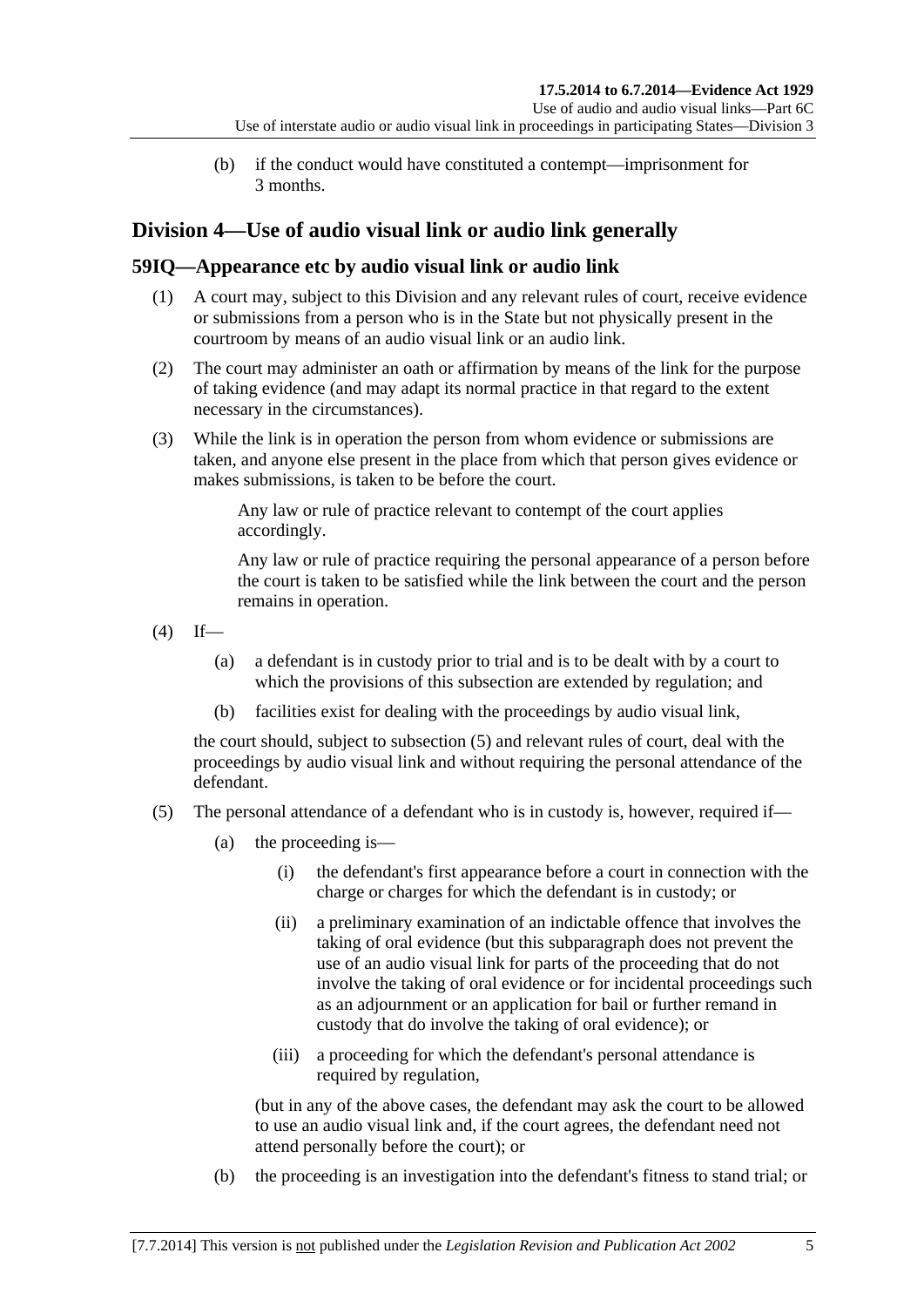- <span id="page-63-0"></span> (c) the court is of the opinion that there are good reasons in the circumstances of the particular case for requiring the defendant's personal attendance and directs accordingly; or
- (d) there are other matters to be dealt with on the same occasion for which the defendant's personal attendance is necessary or desirable.
- (6) The court should give the parties a reasonable opportunity to object to the use of an audio visual link or an audio link under this Division (but may, if it is convenient to do so, use the link for the purpose of hearing the objection).
- (7) In proceedings relating to an offence (other than proceedings to which [subsection \(4\)](#page-62-0) applies), the prosecuting authority must object to the use by the court of an audio visual link or an audio link if requested to do so by—
	- (a) an alleged victim of the offence; or
	- (b) if an alleged victim of the offence—
		- (i) is a child—a parent or guardian of the alleged victim; or
		- (ii) is deceased or unable to represent himself or herself because of some physical or medical condition—a member of the alleged victim's immediate family.

#### (8) In [subsection \(7\)—](#page-63-0)

*immediate family* of an alleged victim means—

- (a) a spouse or domestic partner; or
- (b) a parent or guardian; or
- (c) a grandparent; or
- (d) an adult child; or
- (e) an adult grandchild; or
- (f) a brother or sister;

*victim*, in relation to an offence, means—

- (a) a person who suffers physical or mental injury, damage or loss as a result of the commission of the offence;
- (b) a person who suffers psychological injury as a result of being directly involved in the circumstances of the offence or in operations in the immediate aftermath of the offence to deal with its consequences.

#### **59IR—Communication between lawyer and client**

- (1) This section applies where—
	- (a) a person who is to give evidence or make submissions (or on whose behalf submissions are to be made) is represented by a lawyer; and
	- (b) the lawyer and the client are physically separated—the lawyer being in the courtroom and the client in the remote location.
- (2) Evidence or submissions are not to be taken by audio visual link or by audio link if facilities do not exist to enable private oral communication between the lawyer and the client.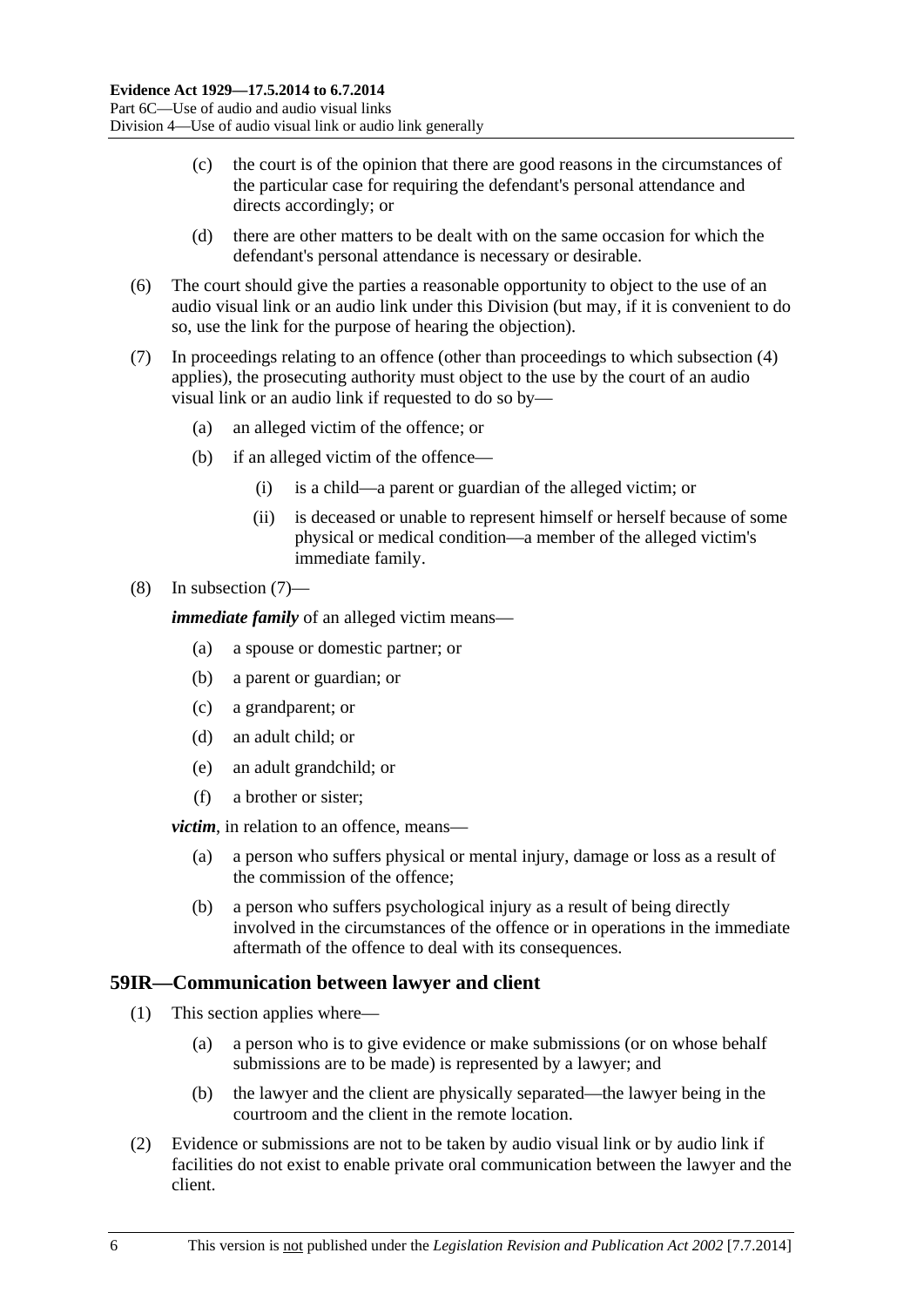- (3) The court must, at the lawyer's request, make appropriate arrangements for the private communication of a document between the lawyer and the client.
- (4) Any communication between lawyer and client is absolutely privileged.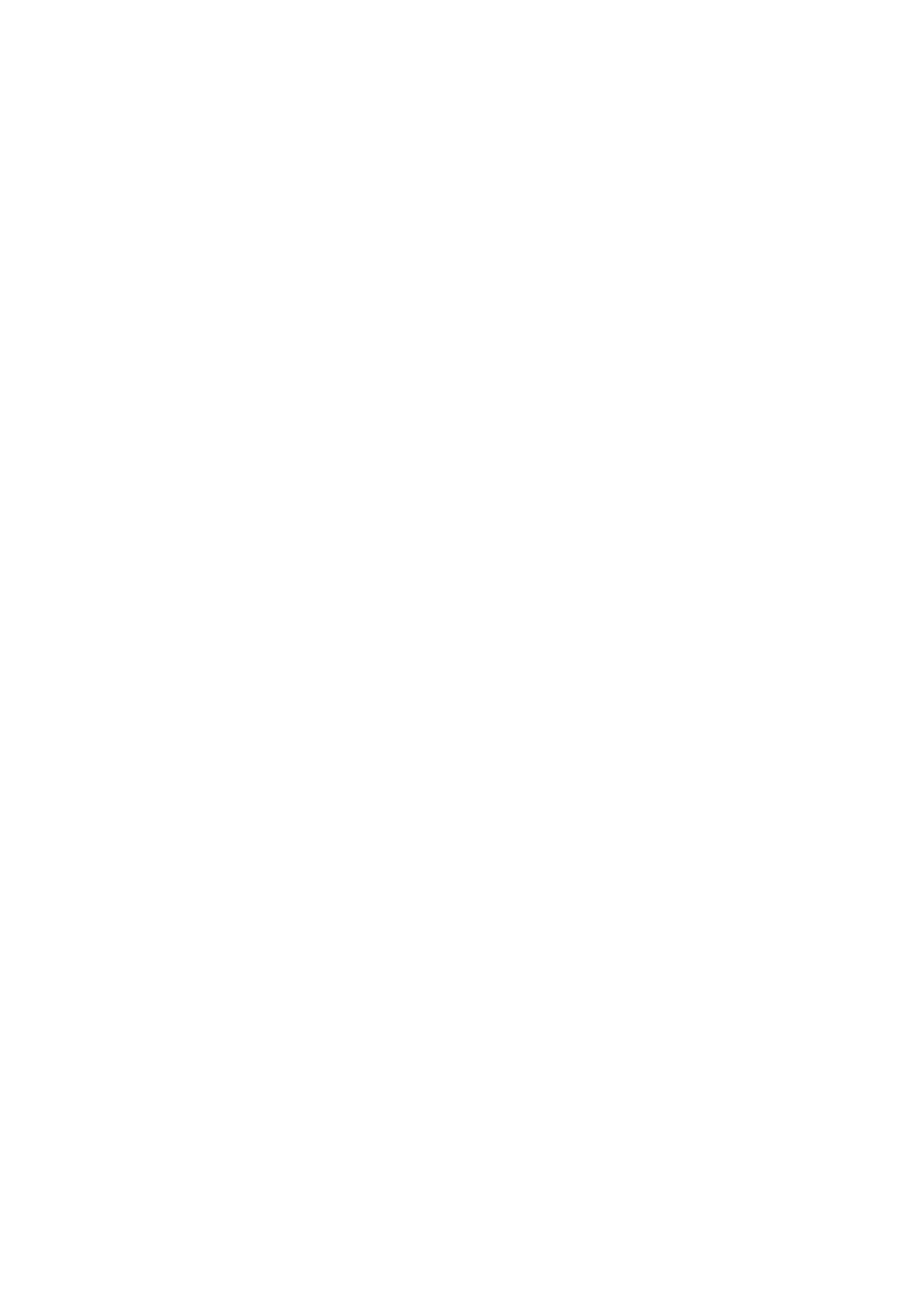# <span id="page-66-0"></span>**Part 7—General provisions**

# **Division 1—Power to dispense with formal proof**

### **59J—Court's power to dispense with formal proof**

- (1) A court may at any stage of civil or criminal proceedings—
	- (a) dispense with compliance with the rules of evidence for proving any matter that is not genuinely in dispute; or
	- (b) dispense with compliance with the rules of evidence where compliance might involve unreasonable expense or delay.
- (2) In exercising its power under [subsection \(1\)](#page-66-0) the court may, for example, dispense with proof of—
	- (a) a document or the execution of a document;
	- (b) handwriting;
	- (c) the identity of a party;
	- (d) the conferral of an authority to do a particular act.
- (3) A court is not bound by the rules of evidence in informing itself on any matter relevant to the exercise of its discretion under this section.

# **Division 2—Notice of action**

#### **60—Sufficiency of notice of action**

In any action or other proceeding in any court of justice in which notice of action is required, such notice shall be deemed sufficient if, in the opinion of the person presiding, such notice shall have given the defendant reasonable notice of the cause of such action, and the sufficiency of such notice shall be a question of fact and not of law; and no notice of action shall be held insufficient merely for want of form.

# **Division 3—Facilitation of proof of certain matters**

#### **62—Proof of "public place" in certain cases**

Whenever in any proceedings before justices, in respect of any offence, it is an essential ingredient of the offence that the place (where any fact or matter occurred or was done) should be a public place, an allegation, in the complaint or information, that the place (specified as that in which the fact or matter charged occurred or was done) was a public place, shall be *prima facie* evidence of that fact, but the court may, if it thinks fit, and at any stage of the proceedings, permit evidence to be called with respect to the said fact.

#### **62A—Proof of place being within municipality etc**

 (1) In any complaint or information an allegation that any place is within a municipality, district council district, town or township, shall be *prima facie* evidence of the fact so alleged.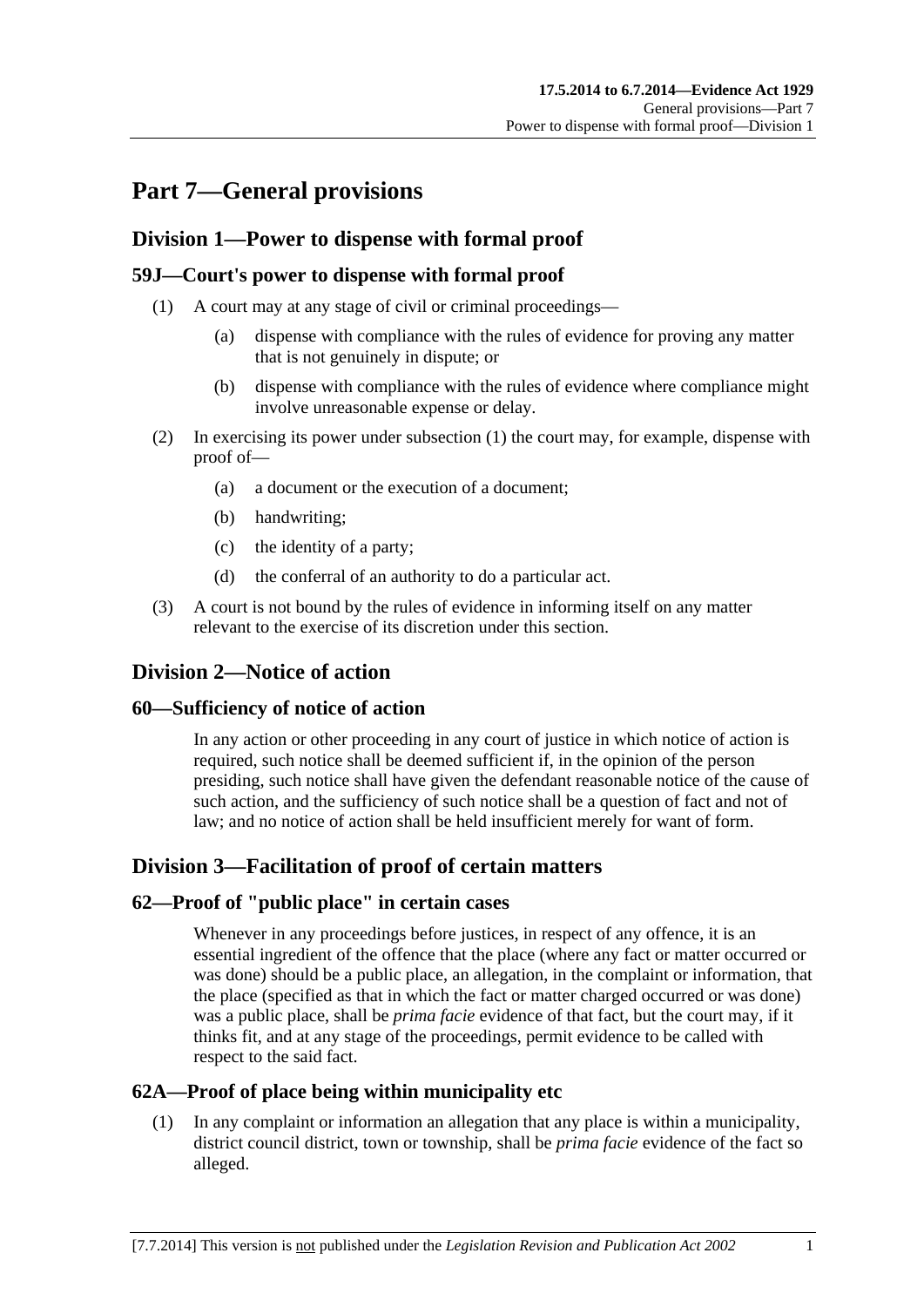(2) In this section the word *place* shall include any place, public or private, however described in the complaint or information, including any street road or other thoroughfare, or part thereof, and any building or structure or part thereof.

### **63—Proof of foreign law**

Printed books purporting to contain statutes, ordinances or other written laws in force in any country, although not purporting to have been printed or published by authority, and books purporting to contain reports of decisions of courts or judges in such country, and text books treating of the laws of such country, may be referred to by all courts for the purpose of ascertaining the laws in force in such country; but such courts shall not be bound to accept or act on the statements in any such books as evidence of such laws.

#### **63A—Evidence as to foreign law**

Where upon trial of any proceedings by judge and jury it is necessary to ascertain the law of any other country or state applicable to the proceedings, any question as to the effect of evidence given with respect to that law shall, instead of being submitted to the jury, be decided by the judge.

#### **64—Proof of matters of history, science etc**

All courts may, in matters of public history, literature, science, or art, refer, for the purposes of evidence, to such published books, calendars, maps, or charts as such courts consider to be of authority on the subjects to which they respectively relate: Provided that nothing herein contained shall be deemed to require any such court to accept or act upon any such evidence when tendered, unless it thinks fit.

#### **65—Reference by court to books, official certificates etc**

- (1) In any matter relating to—
	- (a) the ordinary course of the post between any place within the Commonwealth and any other place, whether within or without the Commonwealth, or to the public business and transactions of the Australian Postal Commission; or
	- (b) the territorial limits of the area controlled by any municipal or district council or other local governing body, or of any other area designated or proclaimed or appointed by or under any statute or to the inclusion in any such area or the exclusion therefrom of any particular place; or
	- (c) the distance between any two places in the State;

every court may refer to—

- (d) any such published book, map, chart, or document as the court considers to be of authority upon the subject to which it relates; or
- (e) any certificate purporting to be signed by some person occupying any official position which, in the opinion of the court, qualifies him to certify to the fact in question.
- (2) However nothing herein contained shall be deemed to require any such court to accept or act upon any such evidence when tendered unless it thinks fit.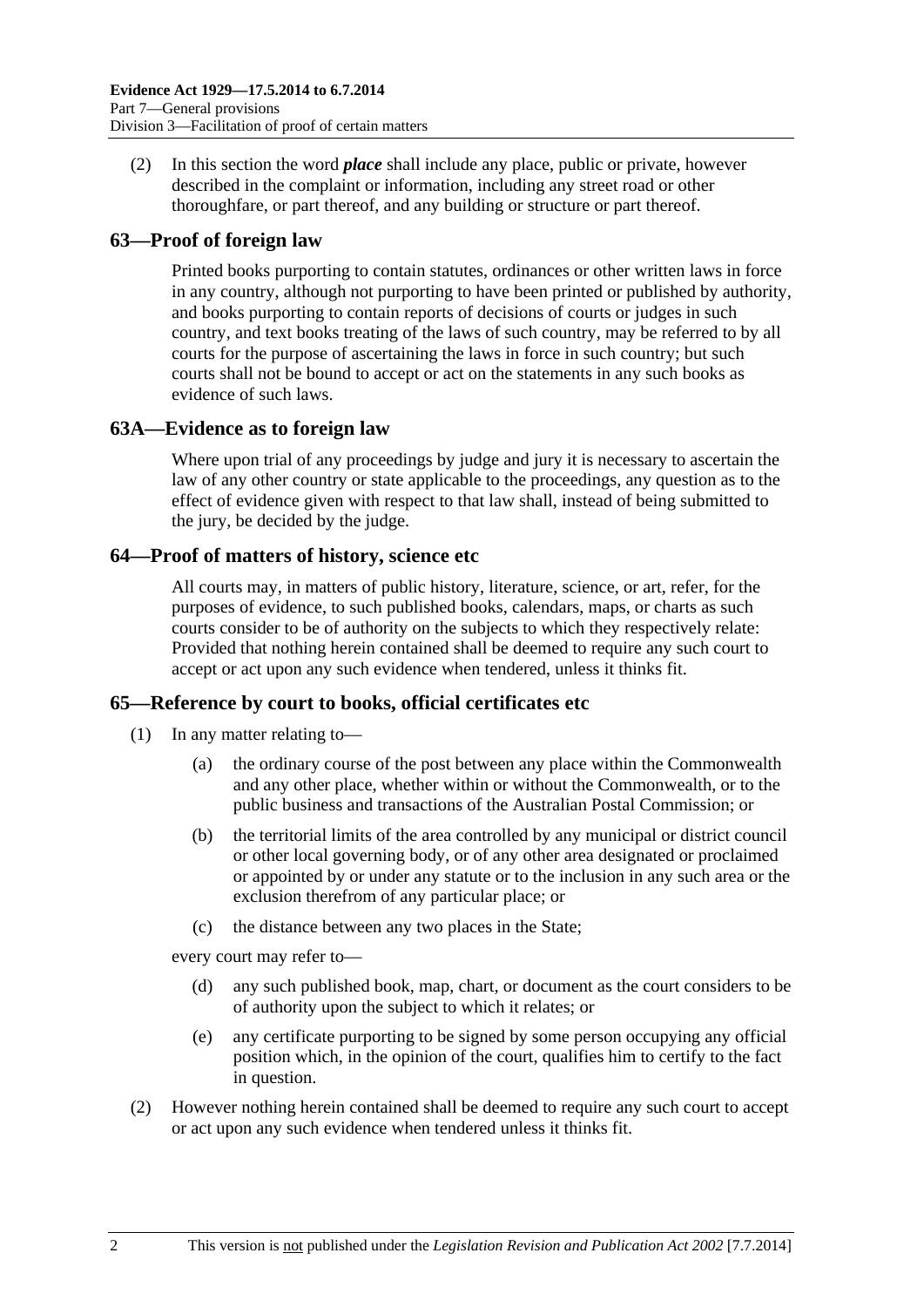#### <span id="page-68-0"></span>**65A—Proof of age**

If—

- (a) the age of a person is relevant to proceedings before a court; and
- (b) a document that appears to be a certified copy of, or extract from, a register of births kept under an Australian law, or under the law of the country in which the person was born, is produced to the court; and
- (c) the name of the person to whom the document relates is the name or a former name of the person whose age is to be established,

it will be presumed, in the absence of evidence to the contrary, that the person whose age is to be established is the person named in the document produced to the court and that the date of his or her birth is the date of birth shown in that document.

# **Division 4—Taking affidavits etc outside the State**

#### **66—Taking of affidavits out of the State**

- (1) Any oath or affidavit required for the purpose of any court or matter in the State may be taken or made, in any place out of the State, before—
	- (a) a commissioner for taking affidavits in the Supreme Court empowered and authorised to act in that place; or
	- (b) a British diplomatic or consular agent exercising his function in that place; or
	- (ba) any person appointed to hold or act in any of the following offices of the Commonwealth in that place:
		- (i) ambassador;
		- (ii) high commissioner;
		- (iii) minister;
		- (iv) head of mission;
		- (v) commissioner;
		- (vi) charge d'affaires;
		- (vii) counsellor or secretary at an embassy, high commissioner's office, legation or other post;
		- (viii) consul-general;
		- (ix) consul;
		- (x) vice-consul;
		- (xi) trade commissioner;
		- (xii) consular agent; or
	- (bb) an employee of the Commonwealth, or the Australian Trade Commission, authorised under section 3 of the *Consular Fees Act 1955* (Commonwealth) and exercising his or her function in that place; or
	- (c) any person having authority to administer an oath in that place.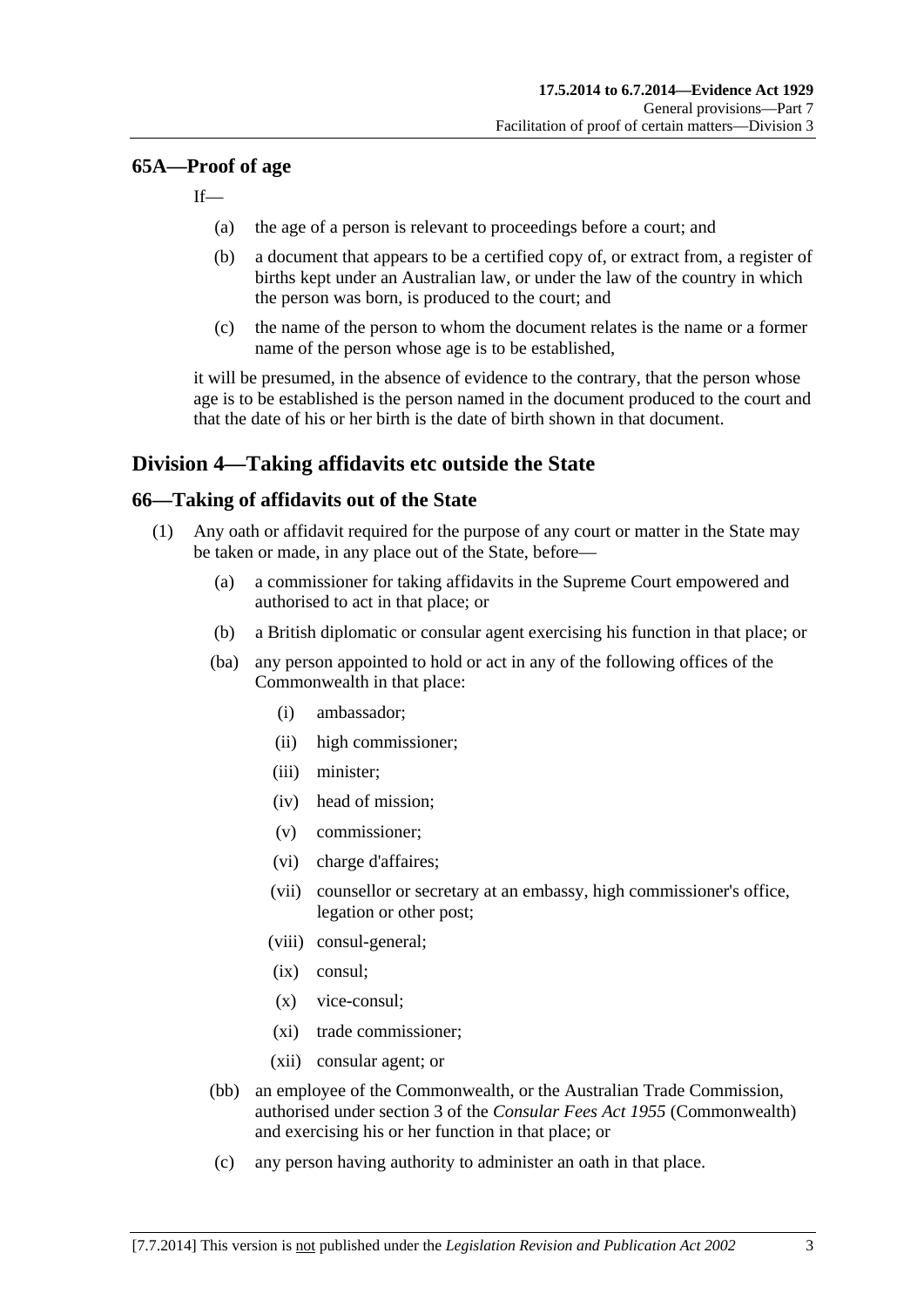- <span id="page-69-0"></span> (2) Judicial and official notice may be taken—
	- (a) of the signature or seal of any such commissioner or agent or of any person appointed as aforesaid, or of any person having authority as aforesaid if he purports to have such authority, otherwise than by the law of a foreign country not under the dominion of His Majesty; and
	- (b) of the fact that any particular place is under the dominion of His Majesty.
- (3) In the case of a person purporting to have such authority by the law of a foreign country not under the dominion of His Majesty, such authority may be verified by any of the persons mentioned in [paragraphs \(a\)](#page-68-0), [\(b\)](#page-68-0) and [\(ba\)](#page-68-0) of [subsection \(1\)](#page-68-0) hereof, or by the certificate of the superior court of such place, and if such authority purports to be so verified the oath or affidavit may be admitted or received without further proof of the signature or seal, or of the judicial, official, or other character of such first mentioned person.
- (4) In this section—

*oath* includes affirmation and declaration;

*affidavit* includes any statutory or other declaration, acknowledgment, or examination;

*diplomatic agent* means ambassador, envoy, minister, charge d'affaires, or secretary of embassy or legation;

*consular agent* means consul-general, consul, vice-consul, or consular agent, or acting consul-general, acting consul, acting vice-consul, or acting consular agent.

#### **66A—Taking of affidavits out of the State by sailors, soldiers and airmen**

- (1) Any oath or affidavit required to be made by any member of a fighting force, for the purpose of any court or matter in the State, may be taken or made in any place out of the State before any officer of any naval, military or air force of any part of His Majesty's dominions who holds a rank not below the following, namely:
	- (a) in the case of a naval officer, lieutenant;
	- (b) in the case of a military officer, captain;
	- (c) in the case of an officer of an air force, flight-lieutenant,

or before any person having authority to administer an oath in the State.

- (2) An officer administering an oath or taking an affidavit by virtue of the powers conferred by this section shall state in the jurat or attestation to the oath or affidavit the following matters, namely:
	- (a) the date on which the oath or affidavit is taken or sworn;
	- (b) the full name and rank of the officer.
- (3) An apparently genuine signature purporting to be the signature of a person administering an oath or taking an affidavit, and purporting to be the signature of an officer of a naval, military or air force of any part of His Majesty's dominions who holds a rank not below that specified in [subsection \(1\)](#page-69-0) of this section, may be deemed to be the signature of such an officer unless the contrary is shown.
- (5) In this section—

*affidavit* includes any statutory or other declaration, acknowledgment, or examination;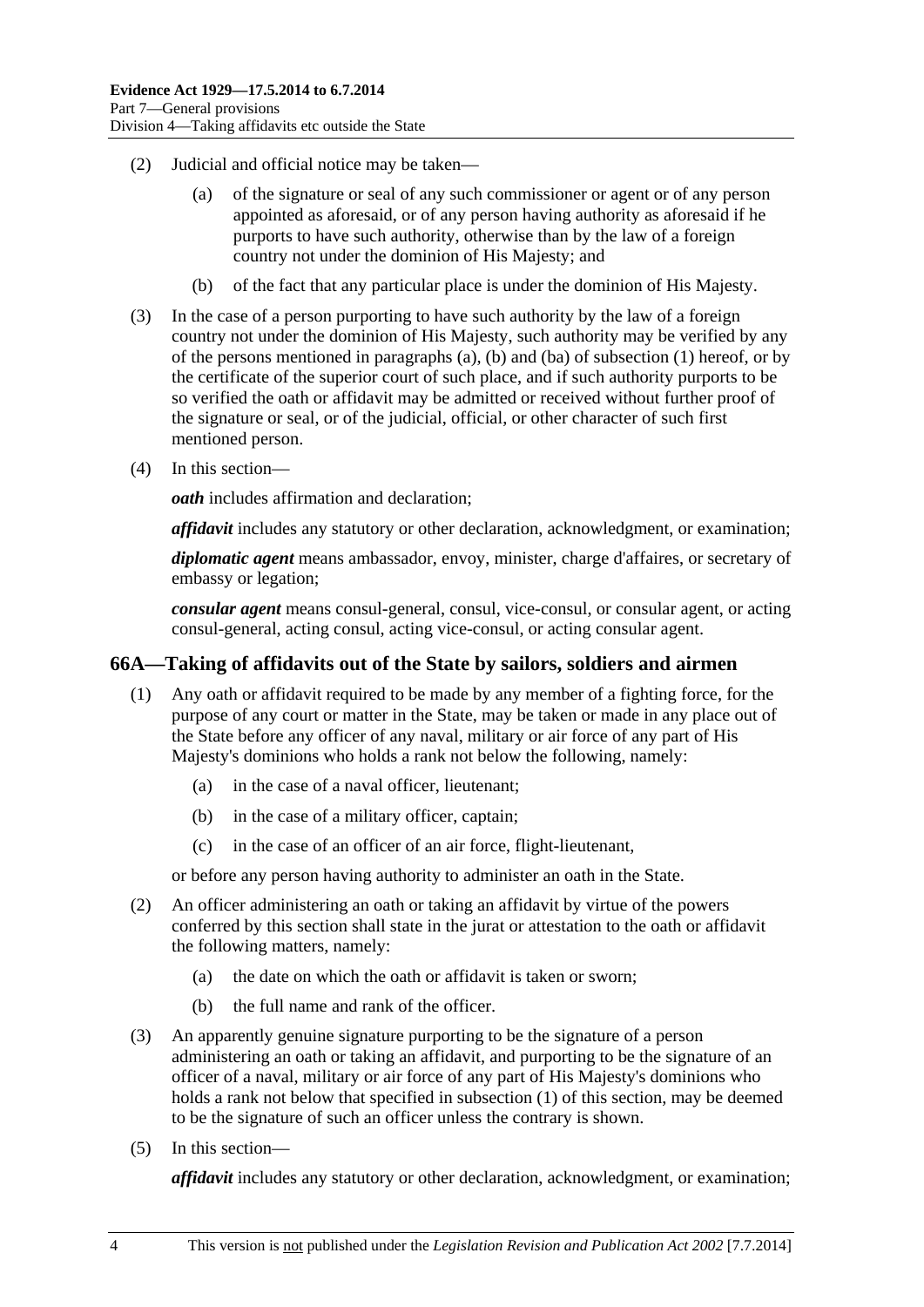<span id="page-70-0"></span>*His Majesty's dominions* includes the United Kingdom of Great Britain and Northern Ireland, and all self-governing dominions, dependencies, colonies, protectorates, protected states, and mandated territories of His Majesty;

*member of a fighting force* includes any man or woman who is a member of a naval, military or air force of any country, and any person who, as a representative or employee of any charitable, religious or other organisation for promoting the welfare of members of any such force, is attached to any such force;

*oath* includes affirmation and declaration.

## **67—Extension of provisions relating to affidavits to attestation etc of other documents**

- (1) The provisions of [section 66](#page-68-0) and [66A](#page-69-0) shall, as far as applicable, extend to every attestation, verification, acknowledgment, or signature in relation to any document required, authorised, or permitted by or under any statute or by custom or otherwise to be attested, verified, acknowledged, or signed, and to the doing of all notarial acts as if such provisions had been re-enacted in this section, excluding words relating to the administration of oaths or affirmations and the taking of affidavits and substituting therefor words relating to attestation, verification, acknowledgment, or signature, as the case may be.
- (1a) Notwithstanding the provisions of [section 66](#page-68-0) of this Act as affected by [subsection \(1\)](#page-70-0) of this section, judicial and official notice may be taken of the signature or seal of a person who, in connection with any of the matters to which those provisions so extend, appears to have signed that signature or affixed that seal while acting in the capacity of a notary public under the law for the time being in force in any country state or territory that is declared by proclamation to be a place within the Commonwealth of Nations to which this subsection applies, whether or not his authority for so acting has been verified in accordance with the provisions of [subsection \(3\)](#page-70-0) of [section 66](#page-68-0) as so extended.
- (1b) A proclamation referred to in [subsection \(1a\)](#page-70-0) of this section may be made, and may be varied or cancelled by subsequent proclamation, as the Governor thinks fit.
- (2) *Notarial act* includes any act, matter, or thing which in South Australia or elsewhere a notary public can attest or verify or otherwise do by or under any Act of Parliament or custom or otherwise for the purpose of being used in the State.
- (3) The provisions of this section apply to documents required, authorised, or permitted by or under the *[Real Property Act 1886](http://www.legislation.sa.gov.au/index.aspx?action=legref&type=act&legtitle=Real%20Property%20Act%201886)*.

# **Division 5—Admission of official documents in evidence**

#### **67A—Admissibility of documents without proof of seal etc**

Every document admissible in evidence for any purpose in any court of justice in England or Wales without proof of the seal, or stamp, or signature authenticating the document, or of the judicial or official character of the person appearing to have signed it, shall be admissible in evidence for the like purpose in any court of the State or before any person acting judicially under any law of the State, without proof of the seal, or stamp, or signature authenticating the document, or of the judicial or official character of the person appearing to have signed it.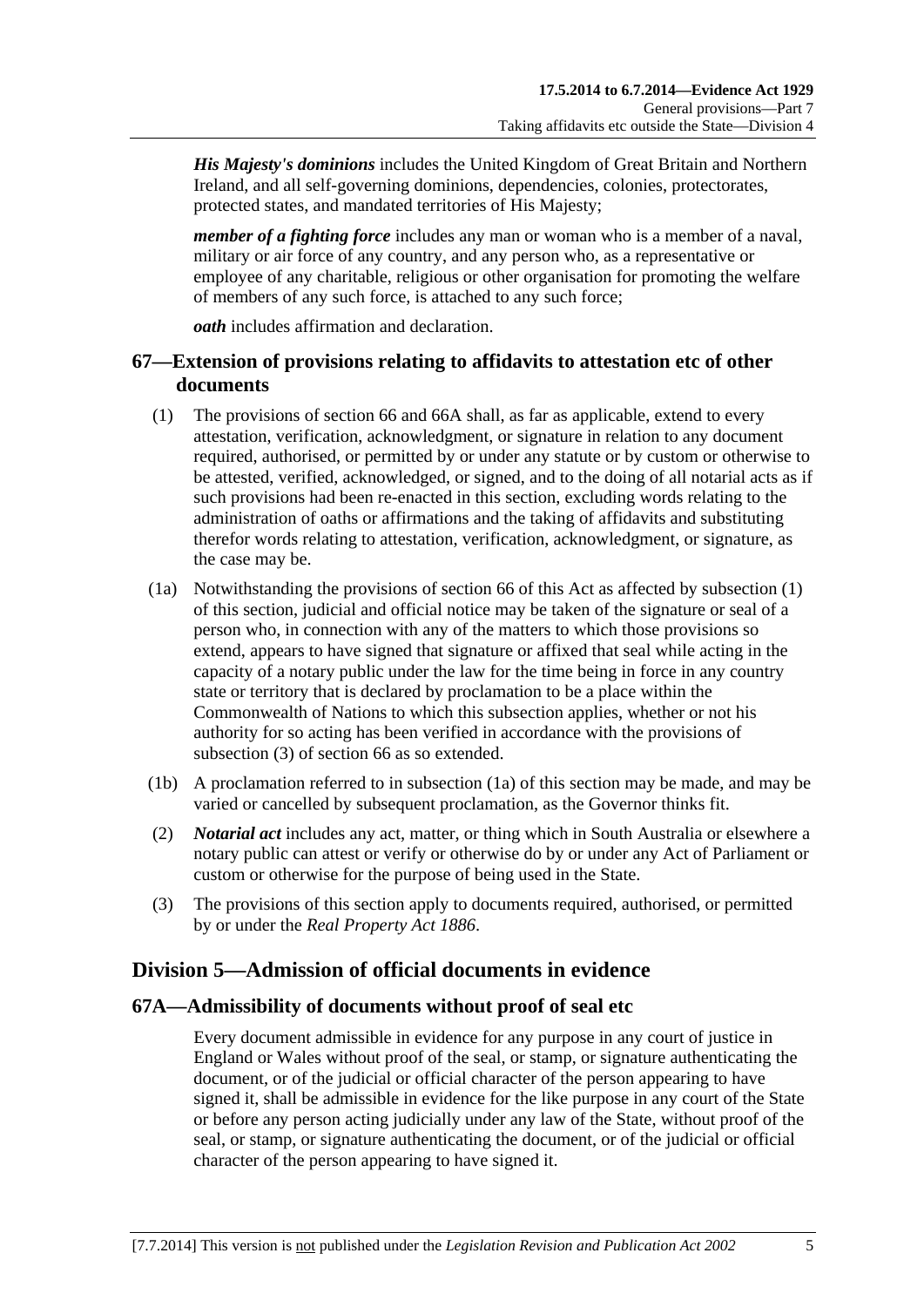# <span id="page-71-0"></span>**Division 6—Power of foreign authority to take evidence**

### **67AB—Taking of evidence in this State by foreign authorities**

- (1) Subject to [subsection \(2\)](#page-71-0) of this section, a foreign authority may—
	- (a) take evidence; and
	- (b) administer an oath or affirmation to any witness for the purpose of taking evidence,

in this State.

- (2) Where—
	- (a) the foreign authority is not a court constituted of a person who holds judicial office under the laws of the place in which the court is established; or
	- (b) the evidence to be taken by the foreign authority relates to criminal proceedings,

it shall not be lawful for the foreign authority to take evidence, or to administer an oath or affirmation, in this State without the authority of the Attorney-General.

(3) In this section—

*foreign authority* means—

- (a) a court established under the law of a place outside this State; or
- (b) any body or person authorised under the law of a place outside this State to take evidence; or
- (c) any person commissioned or otherwise authorised by any such court, body or person to act on its behalf in taking evidence in this State.

# **Division 7—Select Committee evidence**

## **67B—Evidence before the Parliamentary Select Committee of Inquiry into Prostitution**

- (1) Where a person in evidence, or in a submission, to the Select Committee makes a statement tending to incriminate himself of an offence, no proceedings in respect of that offence shall be commenced against him in respect of that offence except upon the authorisation of the Attorney-General.
- (2) Notwithstanding any law to the contrary no Minister or other person shall have power to give an authorisation under [subsection \(1\)](#page-71-0) of this section on behalf of or in place of the Attorney-General.
- (3) An apparently genuine document purporting to be under the hand of the Attorney-General and to authorise the commencement of proceedings in respect of an offence shall be accepted, in the absence of proof to the contrary, as proof of the authorisation required by [subsection \(1\)](#page-71-0) of this section.
- (4) A person who, without the authority of the Select Committee, publishes—
	- (a) the name of any person who gives evidence, or makes a submission, to the Select Committee; or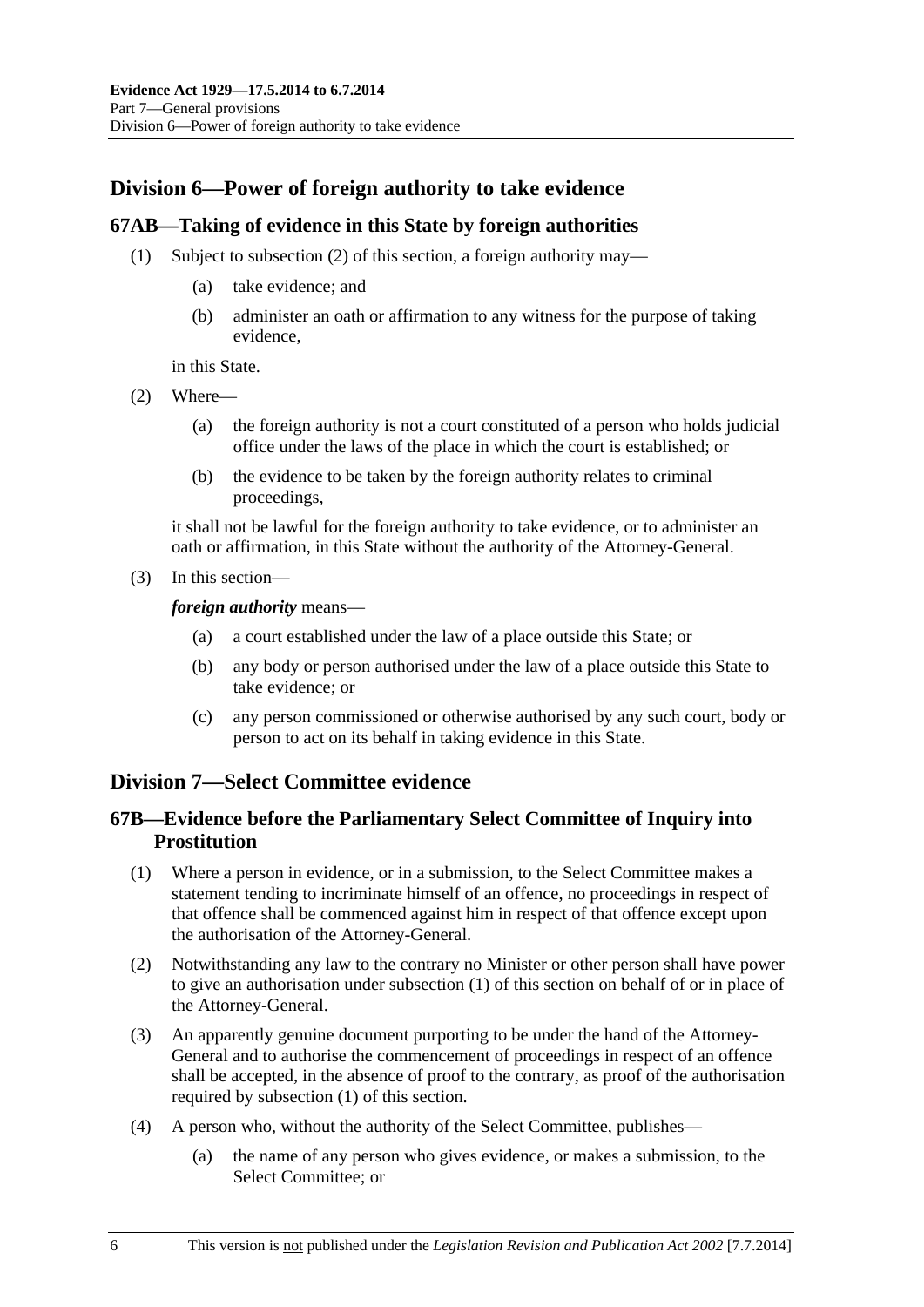<span id="page-72-0"></span> (b) any information or material tending to identify any person who gives evidence, or makes a submission, to the Select Committee,

shall be guilty of an offence and liable, upon summary conviction, to a penalty not exceeding five thousand dollars.

(5) In this section—

*the Select Committee* means the Parliamentary Select Committee of Inquiry into Prostitution.

# **Division 8—Evidence of settlement negotiations**

### **67C—Exclusion of evidence of settlement negotiations**

- (1) Subject to this section, evidence of a communication made in connection with an attempt to negotiate the settlement of a civil dispute, or of a document prepared in connection with such an attempt, is not admissible in any civil or criminal proceedings.
- (2) Such evidence is, however, admissible if—
	- (a) the parties to the dispute consent; or
	- (b) the substance of the evidence has been disclosed with the express or implied consent of the parties to the dispute; or
	- (c) the substance of the evidence has been partly disclosed with the express or implied consent of the parties to the dispute, and full disclosure of the evidence is reasonably necessary to—
		- (i) enable a proper understanding of the other evidence that has already been adduced; or
		- (ii) avoid unfairness to any of the parties to the dispute; or
	- (d) the communication or document included a statement to the effect that it was not to be treated as confidential; or
	- (e) the proceeding in which the evidence is to be adduced is a proceeding to enforce an agreement for the settlement of the dispute or a proceeding in which the making of such an agreement is in issue; or
	- (f) the evidence tends to contradict or to qualify evidence that has already been admitted about the course of an attempt to settle the dispute; or
	- (g) the making of the communication, or the preparation of the document, affects the rights of a party to the dispute; or
	- (h) the communication was made, or the document was prepared, in furtherance of—
		- (i) the commission of a fraud or an offence; or
		- (ii) the doing of an act that renders a person liable to a civil penalty; or
		- (iii) the abuse of a statutory power.
- (3) [Subsection \(1\)](#page-72-0) does not apply to parts of a document that do not concern attempts to negotiate a settlement of a dispute, if it would not be misleading to adduce evidence of only those parts of the document.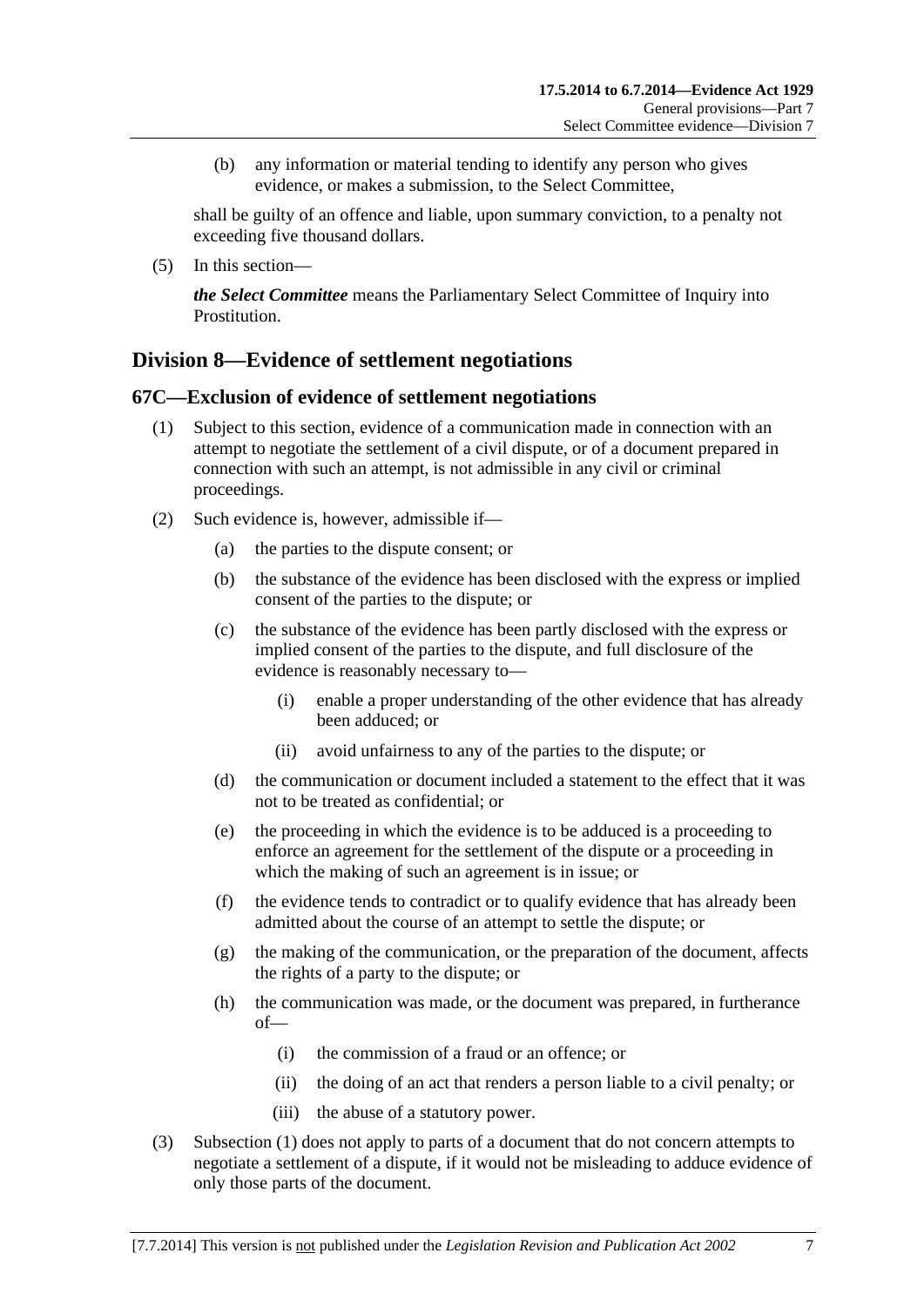# <span id="page-73-0"></span>**Division 9—Protected communications**

### **67D—Interpretation**

In this Division—

*committal proceedings* means proceedings for the preliminary examination of a charge of an indictable offence;

*counsellor or therapist* means a person whose profession or work consists of, or includes, providing psychiatric or psychological therapy to victims of trauma (and includes a person who works voluntarily in that field);

*protected communication* means a communication that is protected by public interest immunity under [section 67E](#page-73-0);

*psychiatric or psychological therapy* includes counselling;

*therapeutic context*—a communication relating to a victim or alleged victim of a sexual offence is made in a therapeutic context if—

- (a) the communication is made—
	- (i) to enable a counsellor or therapist to assess the nature and severity of the trauma suffered by the victim or alleged victim, or consequent psychiatric, psychological or emotional harm; or
	- (ii) for the purposes, or in the course, of psychiatric or psychological therapy provided to the victim or alleged victim; and
- (b) the communication is made in circumstances that give rise to a duty of confidentiality or a reasonable expectation of confidentiality.

### **67E—Certain communications to be protected by public interest immunity**

- (1) A communication relating to a victim or alleged victim of a sexual offence is, if made in a therapeutic context, protected from disclosure in legal proceedings by public interest immunity.
- (2) However, the following communications are not subject to public interest immunity:
	- (a) a communication made for the purposes of, or in the course of, a physical examination of the victim or alleged victim of a sexual offence by a registered medical practitioner or registered nurse; or
	- (b) a communication made for the purposes of legal proceedings arising from the commission of the alleged offence or for commencing such legal proceedings; or
	- (c) a communication as to which reasonable grounds exist to suspect that the communication evidences a criminal fraud, an attempt to pervert the administration of justice, perjury or another offence.
- (3) A public interest immunity arising under this section cannot be waived by—
	- (a) the counsellor or therapist; or
	- (b) a party to the protected communication; or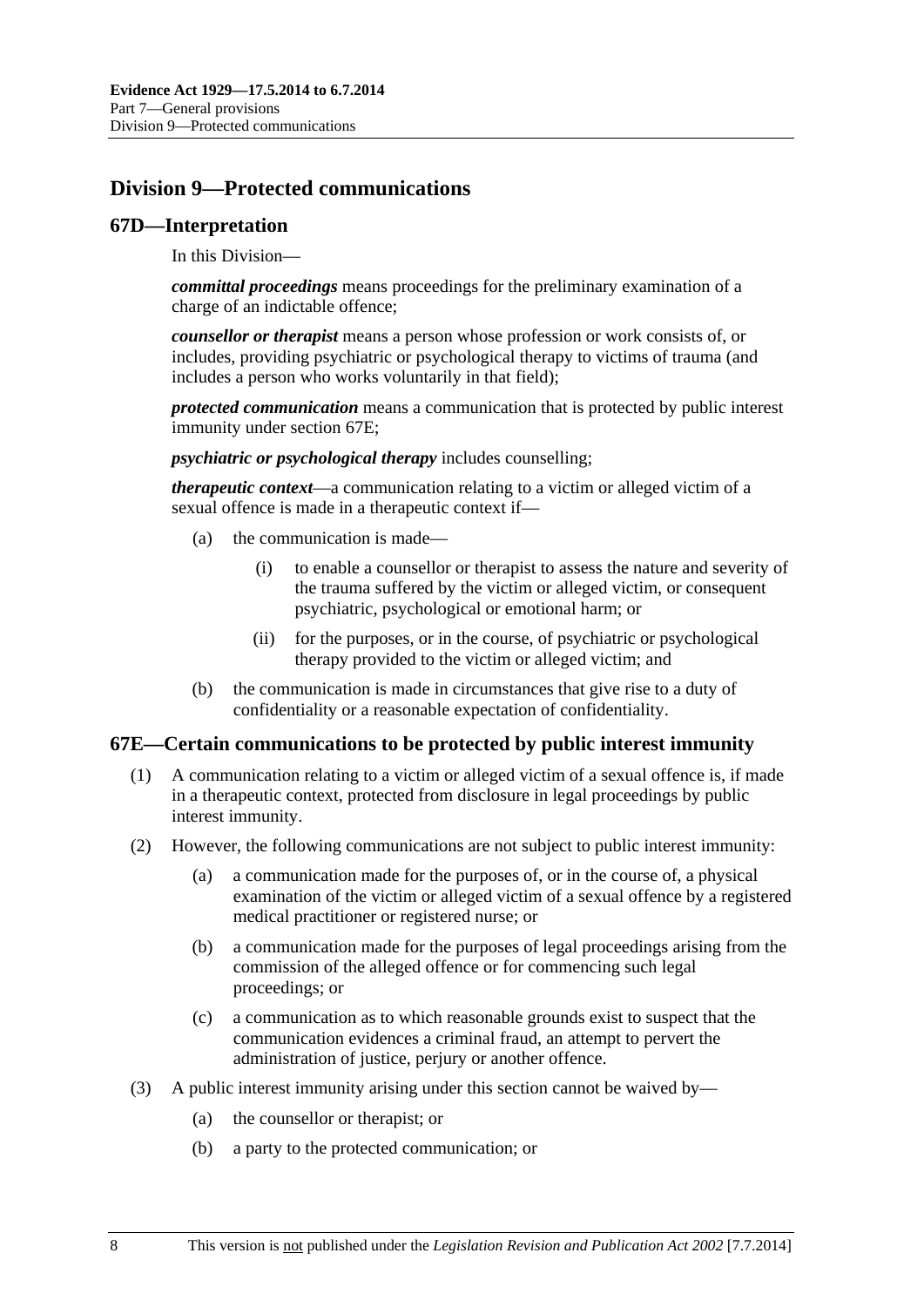(c) the victim or alleged victim of the sexual offence or the guardian of the victim or alleged victim.

## **67F—Evidence of protected communications**

- (1) Evidence of a protected communication—
	- (a) is entirely inadmissible in committal proceedings; and
	- (b) cannot be admitted in other legal proceedings unless—
		- (i) the court gives permission to a party to the proceedings to adduce the evidence; and
		- (ii) the admission of the evidence is consistent with any limitations or restrictions fixed by the court; and
	- (c) is not liable to discovery or any other form of pre-trial disclosure.
- (2) On an application for permission to adduce evidence of a protected communication, the judge may make a preliminary examination of the relevant evidence if satisfied that—
	- (a) the applicant has a legitimate forensic purpose for seeking permission to adduce the evidence; and
	- (b) there is an arguable case that the evidence would materially assist the applicant in the presentation or furtherance of his or her case.
- (3) For the purposes of a preliminary examination of evidence, the court may order the counsellor or therapist to do one or more of the following:
	- (a) to provide written answers to questions;
	- (b) to produce written materials relating to the relevant protected communications;
	- (c) to appear for oral examination.

### **Exceptions—**

- 1 If the counsellor or therapist who provided the counselling or therapy is an employee, answerable to another (the *principal*) in the organisation in which the counsellor or therapist is employed, an order under this subsection is to be addressed to the principal unless the court is satisfied that there are good reasons for not taking that course in the circumstances of the particular case.
- 2 An order requiring a person to appear for oral examination is not to be made unless the court is satisfied that the examination cannot otherwise be effectively conducted.
- (4) The following provisions govern the conduct of a preliminary examination:
	- (a) the preliminary examination is to be conducted—
		- (i) in the absence of the jury (if any); and
		- (ii) in a room closed to the public; and
	- (b) the evidence taken at the preliminary examination is not to be disclosed to the parties or their legal representatives except to the extent determined by the court; and
	- (c) no record of the preliminary examination is to be available for public access.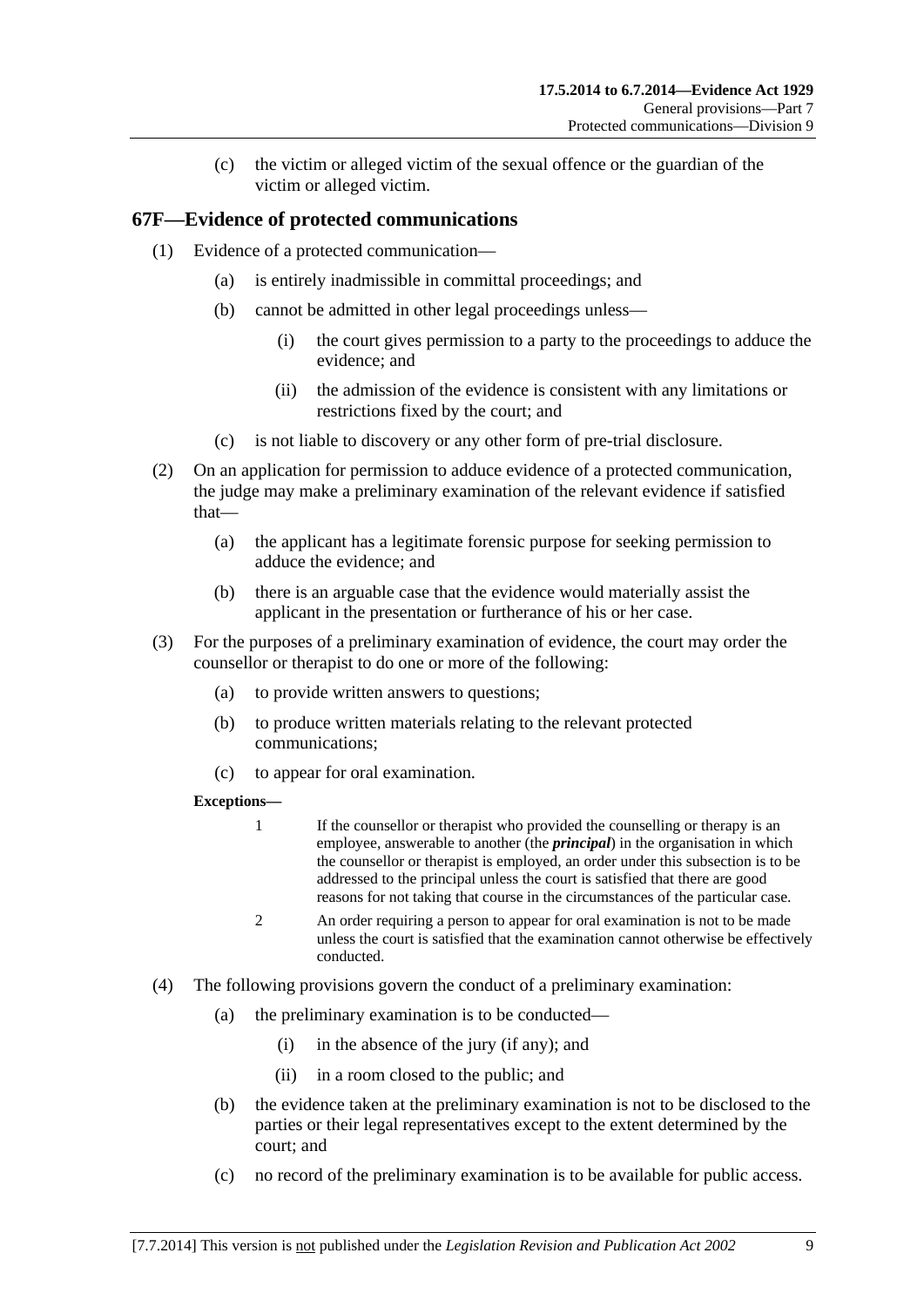- (5) In deciding whether to grant permission to adduce evidence of a protected communication, the court is to weigh—
	- (a) the public interest in preserving the confidentiality of protected communications;

against—

- (b) the public interest in preventing a miscarriage of justice that might arise from suppression of relevant evidence.
- (6) In weighing the above considerations, the court is to have regard to—
	- (a) the need to encourage victims of sexual offences to seek psychiatric or psychological therapy and the extent to which the effectiveness of such therapy is dependent on the maintenance of confidentiality between the counsellor or therapist and the victim;
	- (b) the probative value of the evidence and whether its exclusion may lead to a miscarriage of justice;
	- (c) the attitude of the victim or alleged victim to whom the communication relates (or the guardian of the victim or alleged victim) to the admission of the evidence;
	- (d) whether admission of the evidence is being sought on the basis of a discriminatory belief or bias;
	- (e) the extent to which admission of the evidence would infringe a reasonable expectation of privacy and the potential prejudice to any person who would otherwise be protected by public interest immunity.
- (7) The court is not to grant permission to adduce evidence of a protected communication unless satisfied that the public interest in preserving the confidentiality of protected communications is outweighed, in the circumstances of the case, by the public interest in preventing a miscarriage of justice that might arise from suppression of relevant evidence.
- (8) If the court decides to grant permission to adduce evidence of a protected communication, it may make ancillary orders—
	- (a) to prevent further publication or dissemination of the evidence; or
	- (b) for any other purpose the court considers appropriate.

## **Division 10—Sensitive material**

### **67G—Interpretation and application**

- (1) In this Division
	- *access*—a person gives another person access to sensitive material if the person—
		- (a) allows the other to view the material; or
		- (b) gives the other a copy of the material; or
		- (c) gives the other a tape, disk or device from which the material may be produced or reproduced; or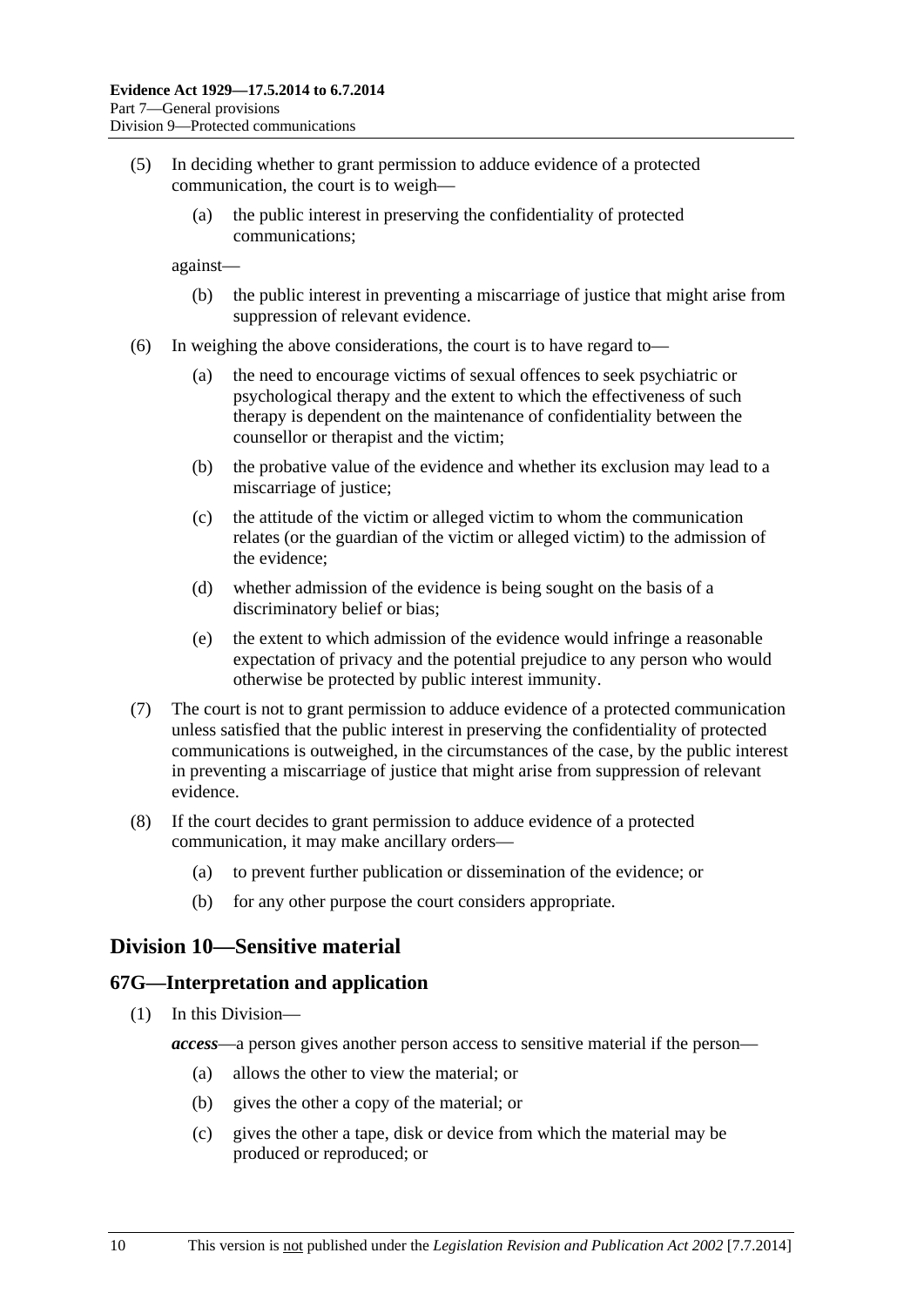(d) transmits the material, or a copy of the material, to the other in the form of computer data;

*conditions of access*—see [section 67I\(4\);](#page-77-0)

*criminal investigation* means the investigation of an offence, or alleged offence;

*criminal proceedings* means proceedings against a person for an offence (whether summary or indictable), including the following:

- (a) proceedings for the preliminary examination of an indictable offence;
- (b) proceedings relating to bail;
- (c) proceedings for the trial of an offence;
- (d) proceedings relating to sentencing;
- (e) proceedings on an appeal against conviction or sentence;

*private act* means—

- (a) a sexual act; or
- (b) an act involving an intimate bodily function such as using a toilet; or
- (c) an activity involving nudity or exposure or partial exposure of sexual organs, pubic area, buttocks or female breasts;

*prosecuting authority* means—

- (a) in relation to criminal proceedings—the Director of Public Prosecutions, a delegate of the Director of Public Prosecutions, a police officer, or any other person acting in a public official capacity, who is responsible for commencing or conducting a prosecution; and
- (b) in relation to a criminal investigation—a police officer or any other person acting in a public official capacity who is responsible for conducting a criminal investigation;

*public official* means—

- (a) a police officer; or
- (b) a person who holds an office or position in the employment of the State or an instrumentality or agency of the State; or
- (c) any person classified by regulation as a public official;

*restricted access* to sensitive material means access subject to conditions imposed under this Division;

*sensitive material* has the meaning given by [section 67H](#page-77-0);

*sensitive material notice*—see [section 67I](#page-77-0);

*unrestricted access* to sensitive material means access that is not subject to conditions imposed under this Division.

 (2) In this Division, a reference to a *prosecuting authority* includes a reference to a legal practitioner representing the prosecuting authority.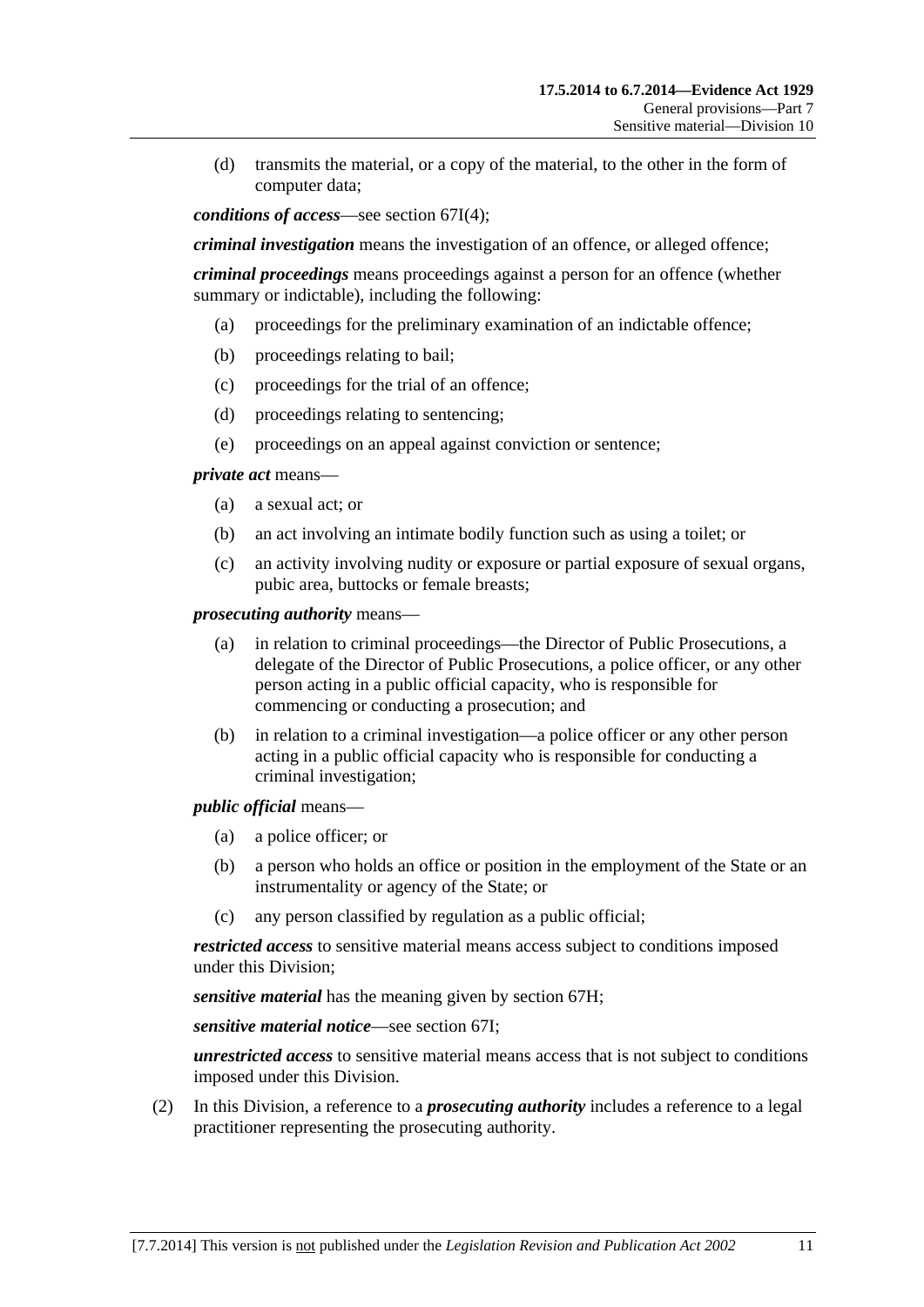### <span id="page-77-0"></span>**67H—Meaning of sensitive material**

- (1) For the purposes of this Division, anything that contains or displays an image of a person is *sensitive material* if—
	- (a) the image is of the person engaged or apparently engaged in a private act; or
	- (b) the image is of the victim, or alleged victim, of a sexual offence or an offence of stalking under section 19AA of the *[Criminal Law Consolidation Act 1935](http://www.legislation.sa.gov.au/index.aspx?action=legref&type=act&legtitle=Criminal%20Law%20Consolidation%20Act%201935)*; or
	- (c) the image is of the person taken or made after the person's death.
- (2) A reference to *sensitive material* extends to anything in a prosecuting authority's possession that the prosecuting authority reasonably considers to be sensitive material.

### **67I—Procedures for giving restricted access to sensitive material**

- (1) If, but for this Division, a prosecuting authority would be required to give unrestricted access to sensitive material, the prosecuting authority has a discretion to give either unrestricted or restricted access to the sensitive material.
- (2) A prosecuting authority cannot, however, exercise its powers under this Division to restrict access to sensitive material by—
	- (a) a court; or
	- (b) a public official who reasonably requires access to the sensitive material for purposes connected with his or her official functions.
- (3) If the prosecuting authority decides to give restricted access, the authority must give the person entitled to access a notice (a *sensitive material notice*) that complies with this section.
- (4) The sensitive material notice must—
	- (a) describe the sensitive material; and
	- (b) indicate that the prosecuting authority has decided to exercise its powers under this section to restrict the person's access to the sensitive material; and
	- (c) state that the restricted access to the sensitive material is subject to the following conditions:
		- (i) the condition that the material will be available for examination by the person under the supervision of the prosecuting authority at a place specified in the notice and at a time to be arranged at the request of the person;
		- (ii) any other condition the prosecuting authority considers necessary or desirable to protect the integrity of the material and to prevent unauthorised reproduction or dissemination; and
	- (d) set out the name and contact details of the person who is responsible for arranging restricted access to the material on behalf of the prosecuting authority.
- (5) After receiving a sensitive material notice, the person entitled to restricted access may ask the prosecuting authority to give the person access to the sensitive material.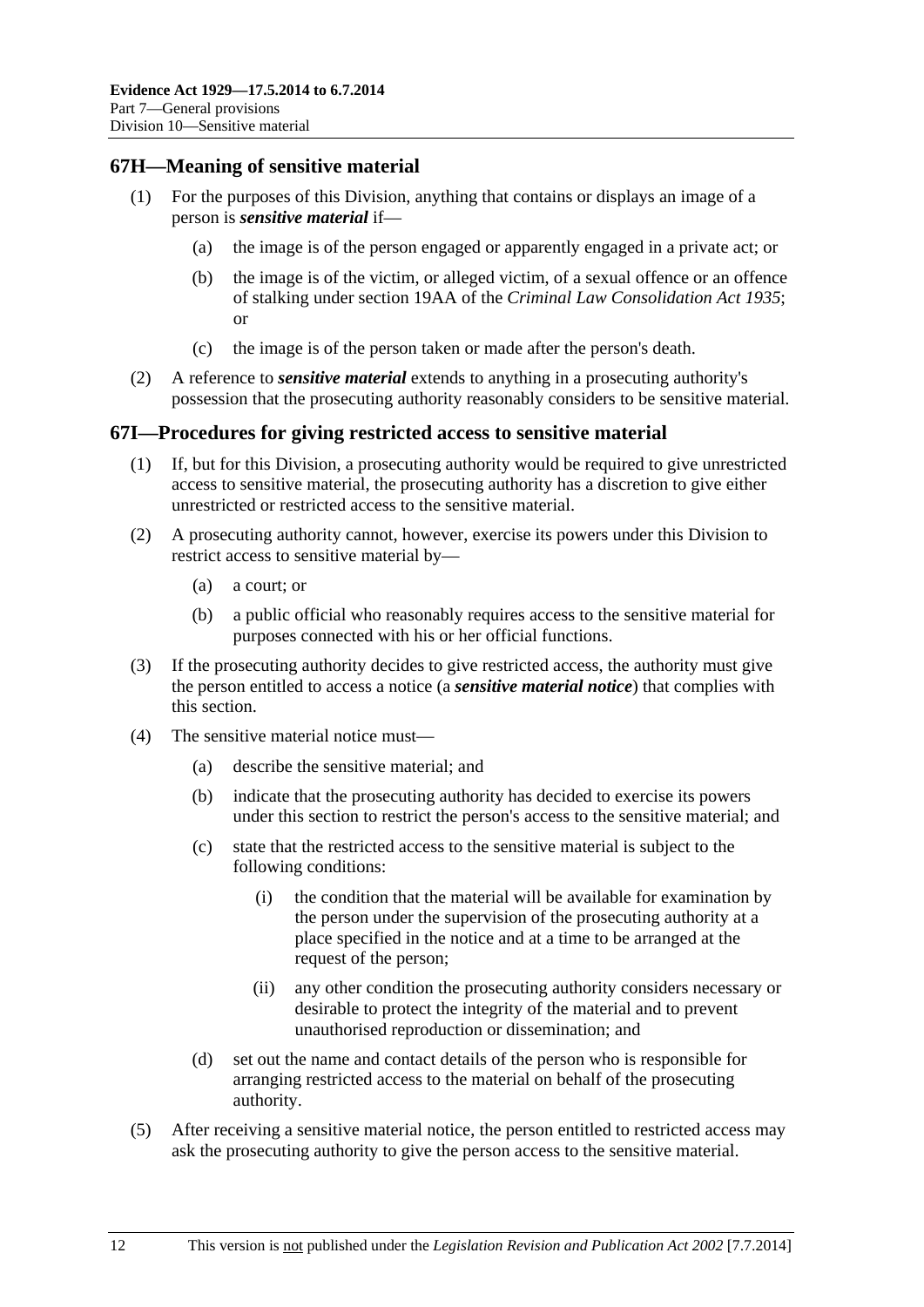- <span id="page-78-0"></span> (6) The prosecuting authority must, as soon as practicable after receiving such a request, give the person entitled to restricted access such opportunity or opportunities as may be reasonable in the circumstances to access the sensitive material under the conditions of access.
- (7) A decision by a prosecuting authority under this section to restrict access to sensitive material is administrative and final and not subject to any form of review.
- (8) A person who is given restricted access to sensitive material by a prosecuting authority under this section must not contravene a condition of access. Maximum penalty: \$8 000 or imprisonment for 2 years or both.

## **67J—Improper dissemination of sensitive material**

- (1) A person who creates sensitive material for a prosecuting authority, or who obtains possession of sensitive material on behalf of or from a prosecuting authority, in connection with a criminal investigation, or criminal or civil proceedings, must not allow access to the material except—
	- (a) for the legitimate purposes of the investigation or proceedings; or
	- (b) as may be authorised by the prosecuting authority.

Maximum penalty: \$8 000 or imprisonment for 2 years or both.

 (2) A public official who creates, or obtains possession of, sensitive material in connection with official functions must not allow access to the material except as reasonably required for purposes connected with his or her official functions (which may include functions relating to education or training).

Maximum penalty: \$8 000 or imprisonment for 2 years or both.

 (3) In proceedings for an offence against [subsection \(1\)](#page-78-0) or [\(2\)](#page-78-0), it is a defence to prove that the act or omission constituting the offence was attributable to an honest and reasonable mistake on the defendant's part.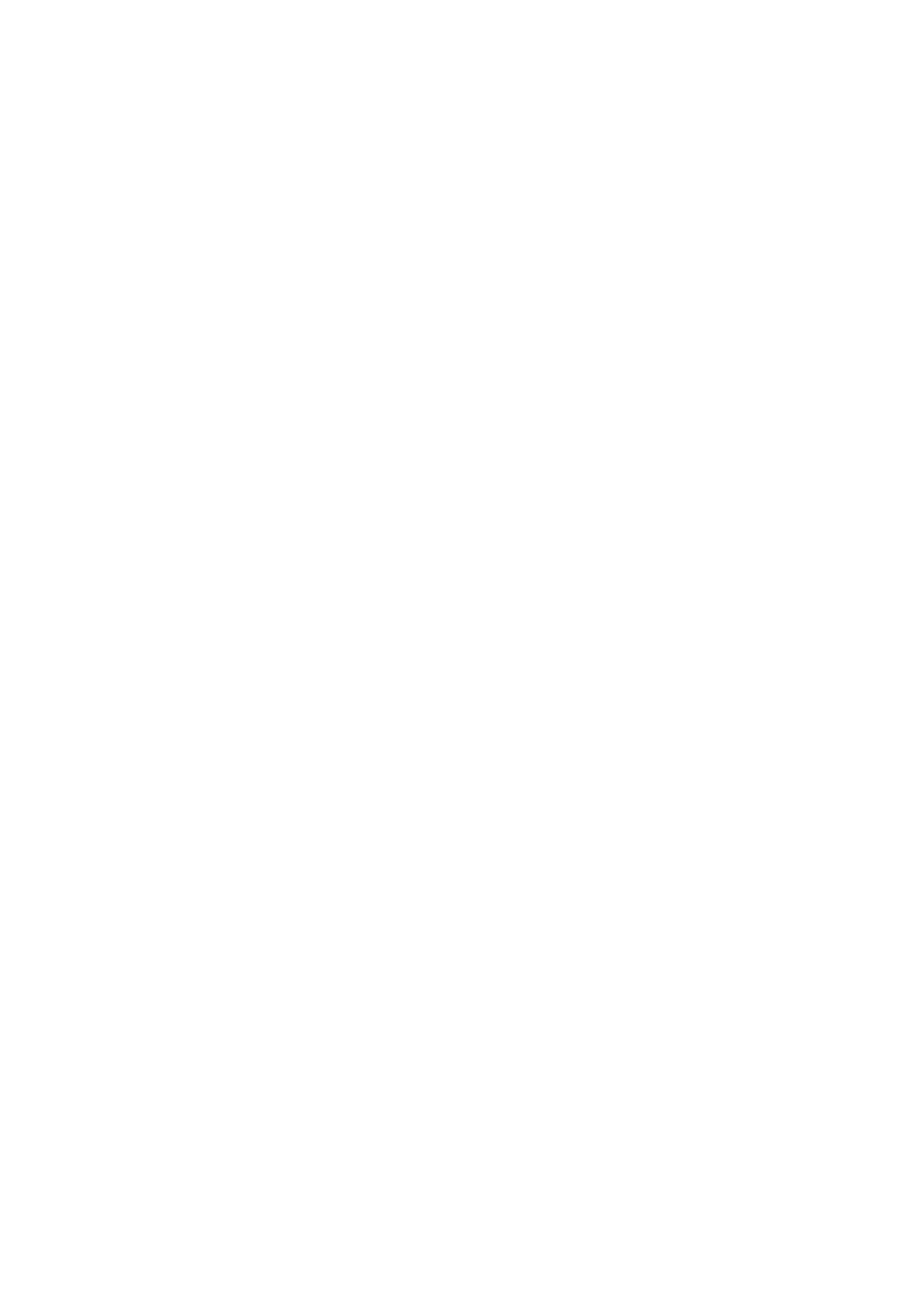# <span id="page-80-0"></span>**Part 8—Publication of evidence**

# **Division 1—Preliminary**

## **68—Interpretation**

In this Part—

*court* includes any person acting judicially;

*evidence* includes any statement made before a court whether or not the statement constitutes evidence for the purposes of the proceedings before the court;

*interim suppression order* means a suppression order under [section 69A\(3\)](#page-81-0);

*news media* means those who carry on the business of publishing;

*newspaper* means a newspaper, journal, magazine or other publication that is published at periodic intervals;

*primary court*, in relation to an appeal, means the court by which the decision or order subject to appeal was made;

*publish* means publish by newspaper, radio or television, or on the internet, or by other similar means of communication to the public;

*suppression order* means an order—

- (a) forbidding the publication of specified evidence or of any account or report of specified evidence; or
- (b) forbidding the publication of the name of—
	- (i) a party or witness; or
	- (ii) a person alluded to in the course of proceedings before the court,

and of any other material tending to identify any such person.

# **Division 2—Orders for clearing court or suppressing publication of evidence etc**

### **69—Order for clearing the court**

- (1) Where a court considers it desirable in the interests of the administration of justice, or in order to prevent hardship or embarrassment to any person, to exercise the powers conferred by this section, it may order specified persons, or all persons except those specified, to absent themselves from the place in which the court is being held during the whole or any part of the proceedings before the court.
- (1a) Where the alleged victim of a sexual offence is a child and is to give evidence in proceedings related to the offence, an order must be made under [subsection \(1\)](#page-80-0)  requiring all persons except—
	- (a) those whose presence is required for the purposes of the proceedings; and
	- (b) a person who is present at the request or with the consent of the child to provide emotional support for the child; and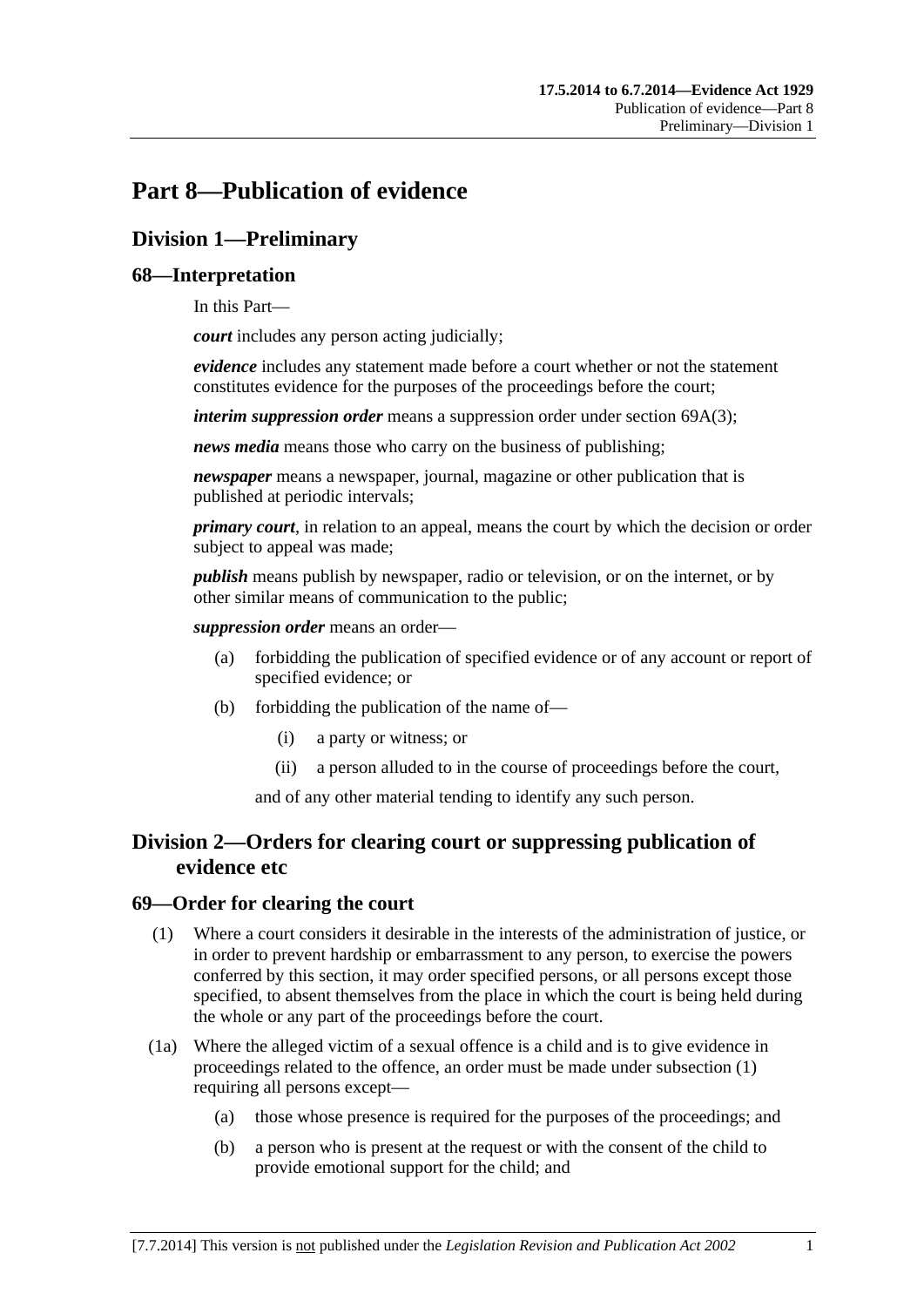<span id="page-81-0"></span> (c) any other person who, in the opinion of the court, should be allowed to be present,

to absent themselves from the place in which the court is being held while the child is giving evidence.

- (2) The court may, on the application of a person against whom an order under [subsection \(1\)](#page-80-0) operates, make available to him a transcript of evidence, and a record of proceedings, taken before the court during the operation of the order.
- (3) Where a court refuses an application under [subsection \(2\),](#page-81-0) the applicant may appeal against the refusal.

### **69A—Suppression orders**

- (1) Where a court is satisfied that a suppression order should be made—
	- (a) to prevent prejudice to the proper administration of justice; or
	- (b) to prevent undue hardship—
		- (i) to an alleged victim of crime; or
		- (ii) to a witness or potential witness in civil or criminal proceedings who is not a party to those proceedings; or
		- (iii) to a child,

the court may, subject to this section, make such an order.

- (2) If a court is considering whether to make a suppression order (other than an interim suppression order), the court—
	- (a) must recognise that a primary objective in the administration of justice is to safeguard the public interest in open justice and the consequential right of the news media to publish information relating to court proceedings; and
	- (b) may only make a suppression order if satisfied that special circumstances exist giving rise to a sufficiently serious threat of prejudice to the proper administration of justice, or undue hardship, to justify the making of the order in the particular case.
- (3) Where an application is made to a court for a suppression order, the court may, without inquiring into the merits of the application, make such an order (an *interim suppression order*) to have effect, subject to revocation by the court, until the application is determined; but if such an order is made the court must determine the application as a matter of urgency and, wherever practicable, within 72 hours after making the interim suppression order.
- (4) A suppression order may be made subject to such exceptions and conditions as the court thinks fit and specifies in the order.
- (5) Where an application is made to a court for a suppression order—
	- (a) any of the following persons, namely:
		- (i) the applicant for the suppression order;
		- (ii) a party to the proceedings in which the suppression order is sought;
		- (iii) a representative of a newspaper or a radio or television station;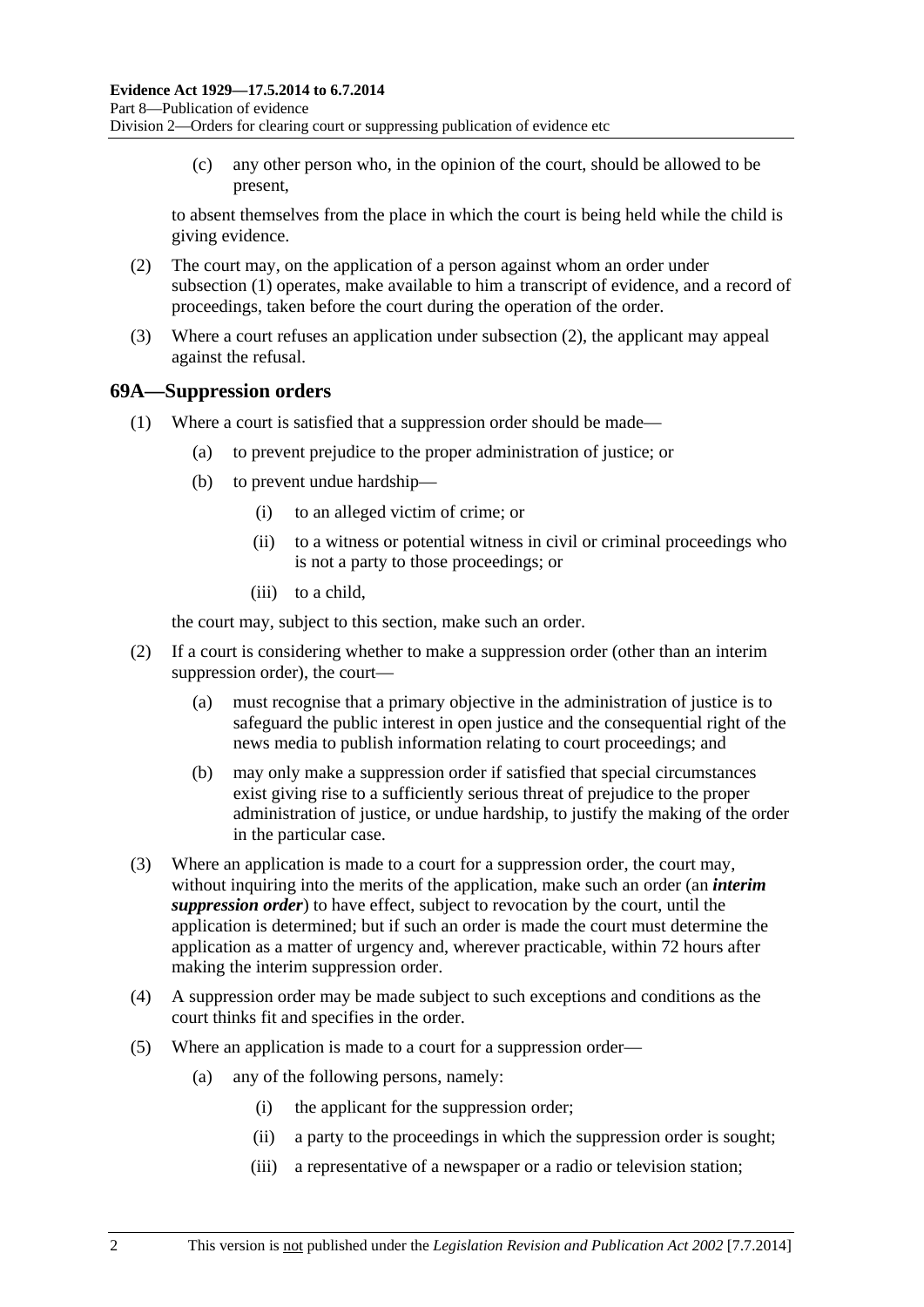<span id="page-82-0"></span> (iv) any person who has, in the opinion of the court, a proper interest in the question of whether a suppression order should be made,

is entitled to make submissions to the court on the application and may, with the permission of the court, call or give evidence in support of those submissions;

- (b) the court may (but is not obliged to) delay determining the application to make possible or facilitate non-party intervention in the proceedings under [paragraph \(a\)\(iii\)](#page-81-0) or [\(iv\)](#page-82-0).
- (6) A suppression order may be varied or revoked by the court by which it was made, on the application of any of the persons entitled to make submissions by virtue of subsection  $(5)(a)$ .
- (7) On an application for the making, variation or revocation of a suppression order—
	- (a) a matter of fact is sufficiently proved if proved on the balance of probabilities;
	- (b) if there appears to be no serious dispute as to a particular matter of fact, the court (having regard to the desirability of dealing expeditiously with the application) may—
		- (i) dispense with the taking of evidence on that matter; and
		- (ii) accept the relevant fact as proved.
- (8) If a court makes a suppression order, the court must—
	- (a) as soon as reasonably practicable forward to the Registrar a copy of the order; and
	- (b) except in the case of an interim suppression order—within 30 days, forward to the Attorney-General a report setting out—
		- (i) the terms of the order; and
		- (ii) the name of any person whose name is suppressed from publication; and
		- (iii) a transcript or other record of any evidence suppressed from publication; and
		- (iv) full particulars of the reasons for which the order was made.
- (9) If a court orders the variation or revocation of a suppression order, the court must as soon as reasonably practicable forward a copy of the order to the Registrar.
- (10) The Registrar—
	- (a) will establish and maintain a register of all suppression orders; and
	- (b) will, immediately after receiving a copy of a suppression order, or an order for the variation or revocation of a suppression order, enter the order in the register; and
	- (c) will, when an order is entered in the register, immediately transmit by fax, email or other electronic means notice of the order to the nominated address of each authorised news media representative.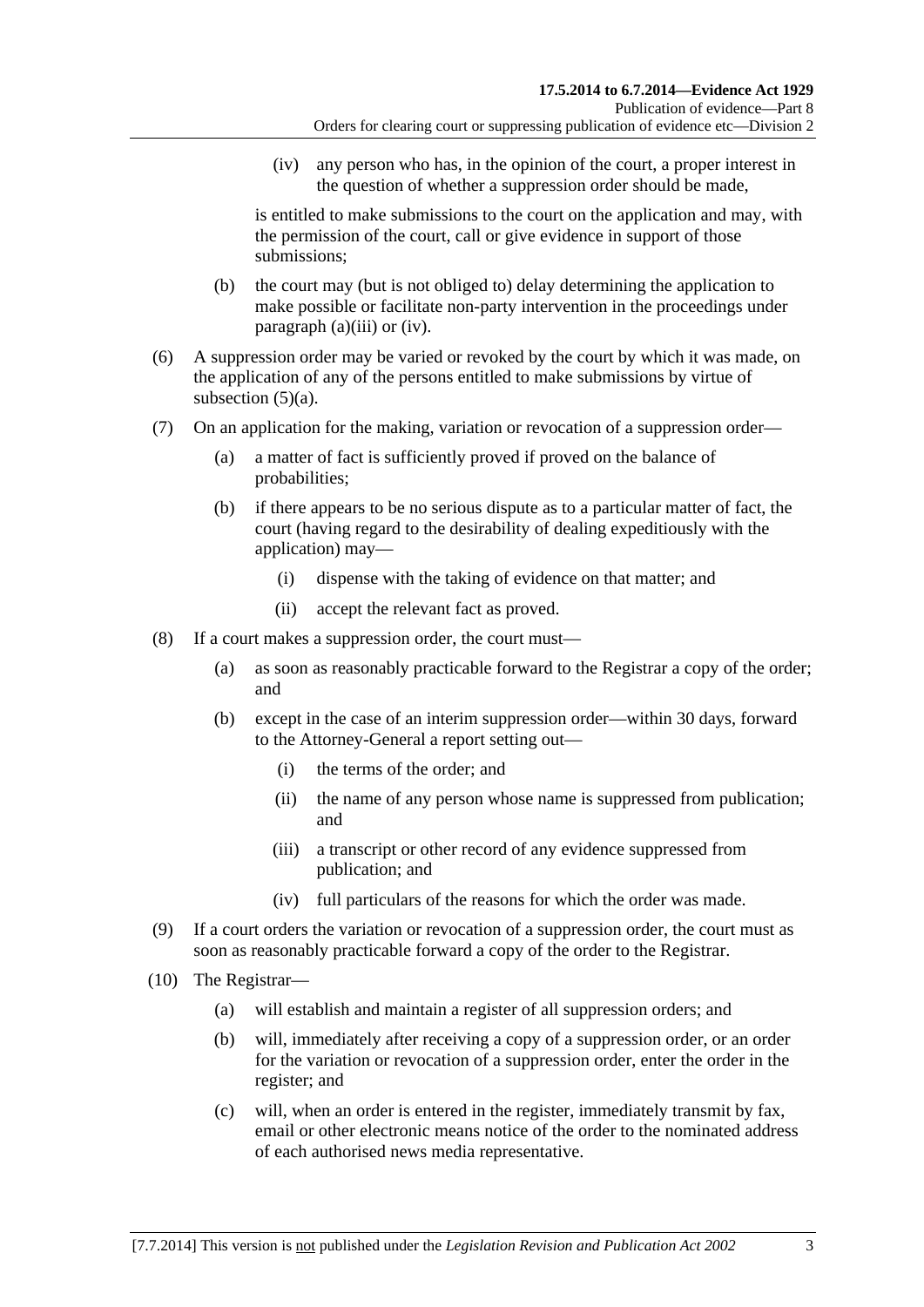- (11) The register will be made available for inspection by members of the public free of charge during ordinary office hours.
- (12) Without limiting the ways in which notice of a suppression order, or an order varying or revoking a suppression order, may be given, the entry of such an order in the register is notice to the news media and the public generally (within and outside the State) of the making and terms of the order.
- (13) In this section—

*authorised news media representative* means a person—

- (a) who is nominated by a member of the news media to be the member's authorised representative for the purpose of receiving notices under subsection  $(10)(c)$ ; and
- (b) who has given the Registrar a notice specifying the representative's nominated address for the receipt of notices under [subsection \(10\)\(c\);](#page-82-0) and
- (c) who has paid the relevant fee or fees (which may consist of, or include, periodic fees) fixed by the regulations;

*nominated address* of a nominated representative means the fax number, email address or other address for the receipt of electronic communications nominated by the representative as the address to which notices may be sent to the representative by the Registrar under subsection  $(10)(c)$ ;

*Registrar* means a person to whom the functions of the Registrar under this section are assigned by the Attorney-General.

### **69AB—Review of suppression orders**

- (1) Subject to the regulations, a suppression order becomes liable to review as follows:
	- (a) if the order relates to criminal proceedings and is in force at the time, the order becomes liable to review as follows:
		- (i) on the completion or termination of a preliminary examination;
		- (ii) on the withdrawal of a charge after the completion of a preliminary examination;
		- (iii) on the acquittal of the defendant;
		- (iv) when an appeal against conviction or sentence has been determined or all rights to appeal against conviction or sentence have been exhausted or expired;
		- (v) on the defendant being declared under Part 8A of the *[Criminal Law](http://www.legislation.sa.gov.au/index.aspx?action=legref&type=act&legtitle=Criminal%20Law%20Consolidation%20Act%201935)  [Consolidation Act 1935](http://www.legislation.sa.gov.au/index.aspx?action=legref&type=act&legtitle=Criminal%20Law%20Consolidation%20Act%201935)* to be liable to supervision;
		- (vi) in any other case—when the proceedings are otherwise concluded or terminated,

(and, if more than 1 such occasion for review occurs in the course of the same proceedings, the order becomes liable to review on each such occasion);

 (b) if the order relates to a coronial inquest, the order becomes liable to review when the coroner gives his or her findings on the inquest;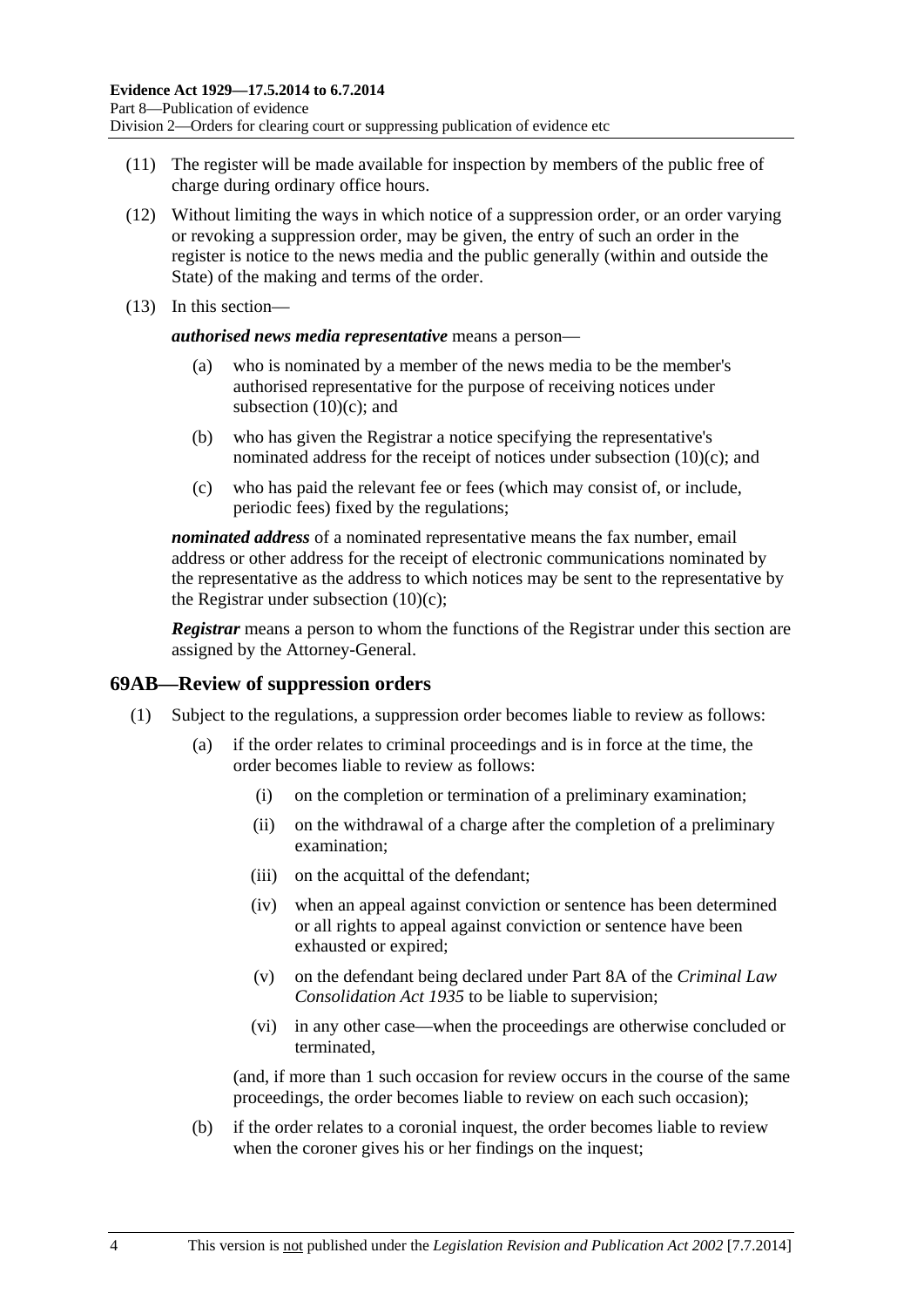- (c) if the order relates to civil proceedings, the order becomes liable to review when the court gives its judgment in the proceedings or the proceedings are settled or withdrawn.
- (2) When a suppression order becomes liable to review, the court that made the order must conduct a review as soon as practicable.
- (3) The following persons are entitled to be heard on a review:
	- (a) the applicant for the suppression order;
	- (b) a party to the proceedings in which the suppression order was made;
	- (c) a representative of a newspaper or a radio or television station;
	- (d) any other person who has, in the opinion of the court, a proper interest in the matters to be considered on the review.
- (4) On a review, the court may confirm, vary or revoke the suppression order.

## **69AC—Appeal against suppression order etc**

- (1) An appeal lies against—
	- (a) a suppression order or a decision by a court not to make a suppression order; or
	- (b) the variation or revocation of a suppression order or a decision by a court not to vary or revoke a suppression order; or
	- (c) a decision by a court on the review of a suppression order.
- (2) Any of the following persons is entitled to bring, or to be heard on, an appeal under this section:
	- (a) the applicant for the suppression order;
	- (b) a party to the proceedings in which the order or decision subject to appeal was made;
	- (c) a representative of a newspaper or a radio or television station;
	- (d) a person who appeared in proceedings before the primary court related to the making or review of the suppression order;
	- (e) a person who—
		- (i) did not appear in proceedings before the primary court related to the making or review of the suppression order but has, in the opinion of the appellate court, a proper interest in the subject matter of the appeal or proposed appeal; and
		- (ii) satisfies the appellate court that the failure to appear in the proceedings before the primary court is not attributable to a lack of proper diligence.

## **69B—Appeals**

- (1) An appeal under this Division lies to—
	- (a) the court to which appeals lie against final judgments or orders of the primary court; and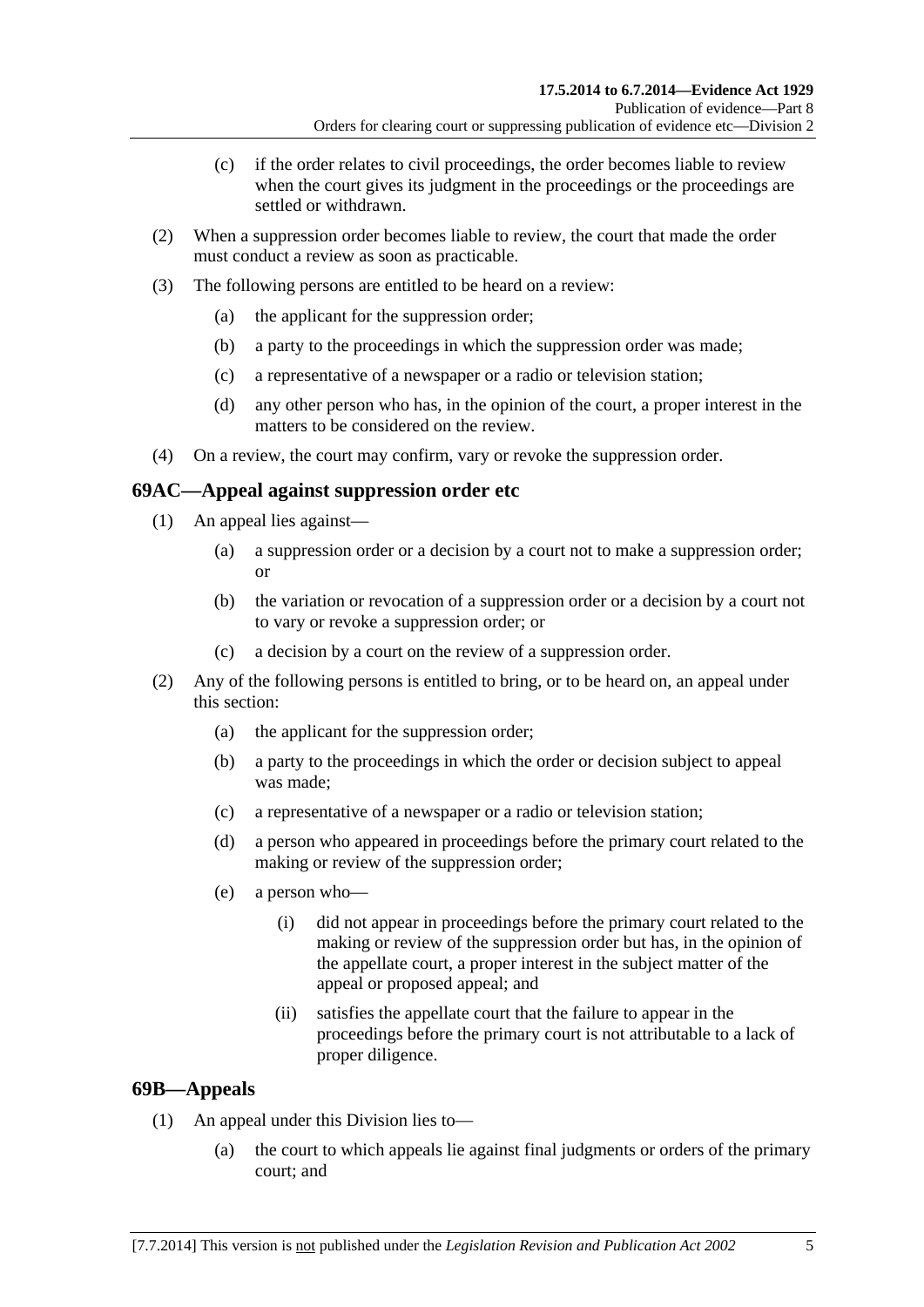(b) where there is no such court—the Supreme Court constituted of a single judge,

and where the appeal lies in accordance with the above principles to some court other than the Full Court, a further appeal lies to the Full Court from a judgment or order of the primary appellate court.

- (2) An appeal under this Division shall be heard and determined as expeditiously as possible.
- (3) Upon an appeal under this Division, the appellate court—
	- (a) may confirm, vary or revoke the order or decision subject to the appeal; and
	- (b) may make any order or decision under this Division that could have been made in the first instance; and
	- (c) may make orders for costs and orders dealing with any other incidental or ancillary matters.
- (4) Except as provided in this Division, no appeal lies against a decision or order of a court made under this Division.

### **70—Disobedience to orders under this Division**

- (1) If a person disobeys an order under this Division and the court by which the order was made has power to punish for contempt, the person is guilty of a contempt of the court.
- (1a) If a person disobeys an order under this Division, whether or not the court by which the order was made has power to punish for contempt, the person is guilty of an offence.

Maximum penalty:

- (a) in the case of a natural person—\$10 000 or imprisonment for 2 years;
- (b) in the case of a body corporate—\$120 000.
- (2) A person shall not, in respect of the same act or default, be proceeded against under this section both for a contempt of court and a summary offence.

### **71—Attorney-General to provide annual report**

- (1) The Attorney-General shall, on or before the thirty-first day of October in each year, prepare a report relating to the preceding financial year specifying—
	- (a) the total number of orders made under this Division or a corresponding previous enactment; and
	- (b) the number of such orders made by each of the various courts; and
	- (c) a summary of the reasons assigned by the courts for making such orders.
- (2) The Attorney-General shall, as soon as practicable after the report is prepared, cause a copy of the report to be laid before each House of Parliament.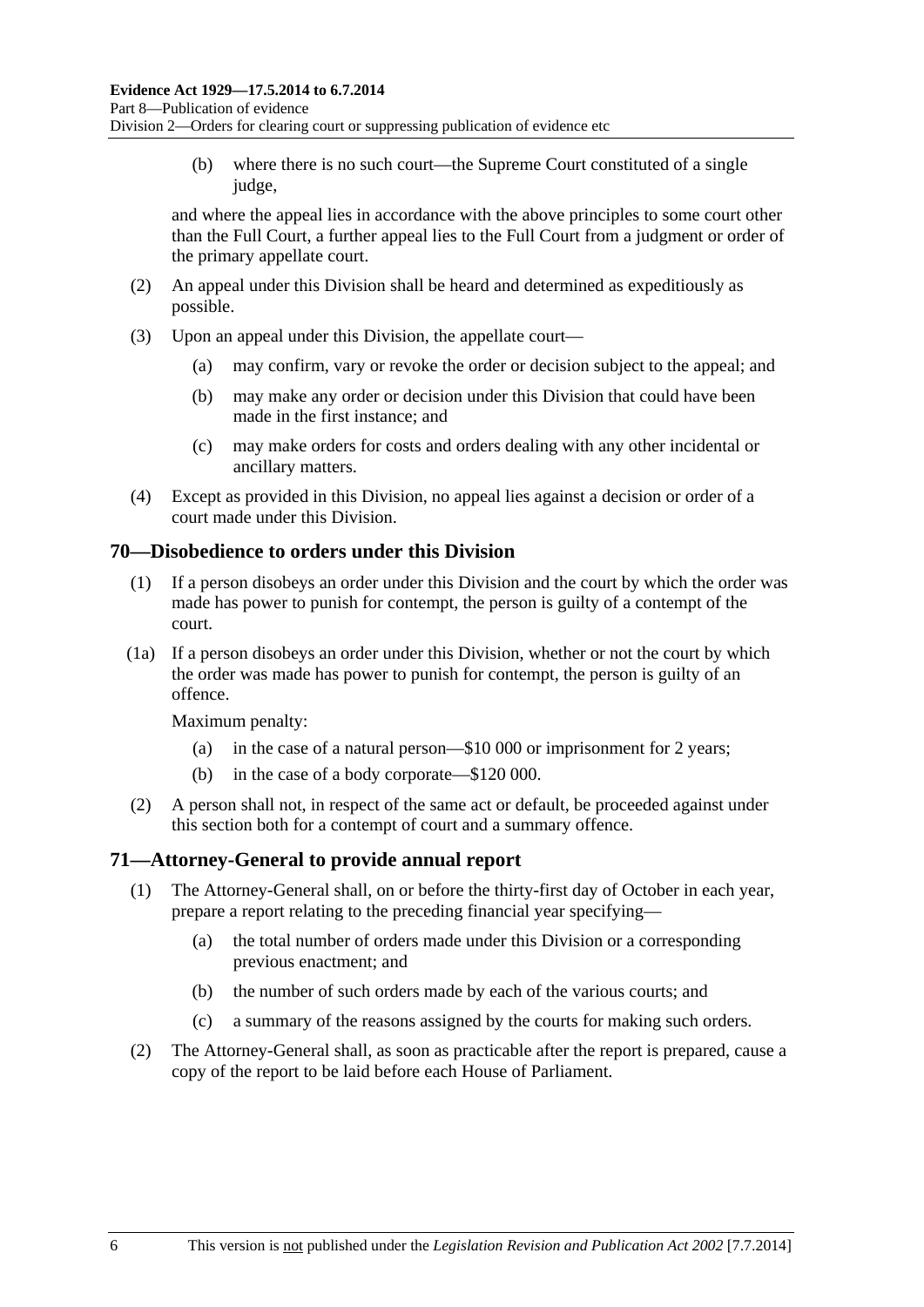# <span id="page-86-0"></span>**Division 3—Sexual cases**

### **71A—Restriction on reporting on sexual offences**

- (1) Subject to this section, a person must not, before the relevant date, publish—
	- (a) any evidence given in proceedings against a person charged with a sexual offence (whether the evidence is given in the course of proceedings for a summary or minor indictable offence or in a preliminary examination of an indictable offence); or
	- (b) any report on such proceedings; or
	- (c) any evidence given in, or report of, related proceedings in which the accused person is involved after the accused person is charged but before the relevant date,

unless the accused person consents to the publication.

Maximum penalty:

- (a) in the case of a natural person—\$10 000;
- (b) in the case of a body corporate—\$120 000.
- (2) Subject to this section, a person must not, before the relevant date, publish any statement or representation—
	- (a) by which the identity of a person who has been, or is about to be, charged with a sexual offence is revealed; or
	- (b) from which the identity of a person who has been, or is about to be, charged with a sexual offence, might reasonably be inferred,

unless the accused person consents to the publication.

Maximum penalty:

- (a) in the case of a natural person—\$10 000;
- (b) in the case of a body corporate—\$120 000.
- (3) If an accused person has not consented to the publication of material under [subsection \(1\)](#page-86-0) or [\(2\)](#page-86-0), the court may, on application, make an order (a *publication order*) that the restriction on publication under the relevant subsection be varied or removed altogether, if satisfied that to do so—
	- (a) may assist in the investigation of an offence; or
	- (b) is otherwise in the public interest.
- (3a) A publication order may be subject to such exceptions and conditions as the court thinks fit and specifies in the order.
- (3b) An application for a publication order may be made, with the permission of the court, by any person who has, in the opinion of the court, a proper interest in the question of whether an order should be made.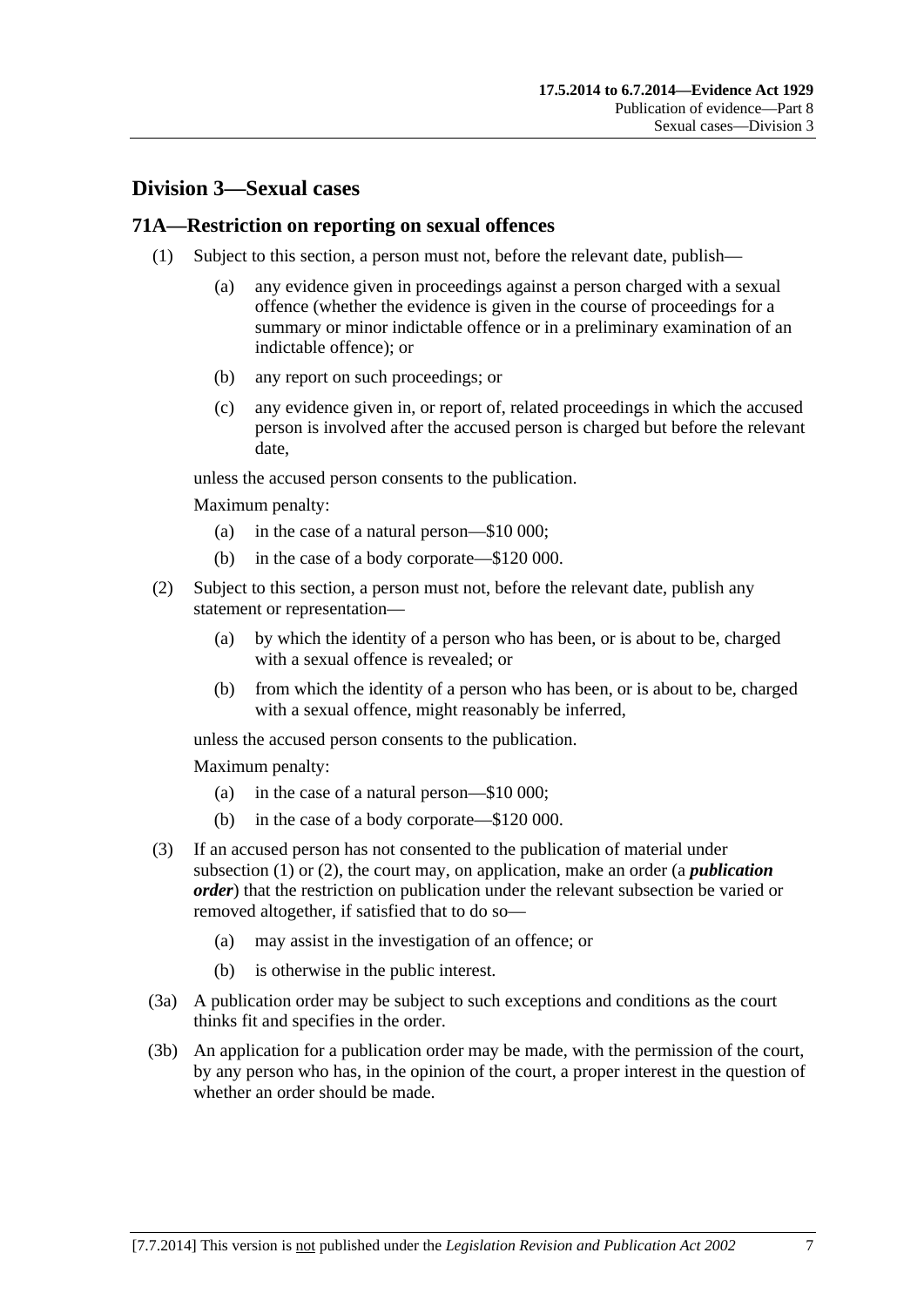- <span id="page-87-0"></span> (3c) If the court permits an application for a publication order to be made, any of the following persons may make submissions to the court on the application and, with the permission of the court, call or give evidence in support of those submissions:
	- (a) the applicant for the publication order;
	- (b) a party to the proceedings in which the order is sought;
	- (c) a representative of a newspaper or a radio or television station;
	- (d) any other person who has, in the opinion of the court, a proper interest in the question of whether an order should be made.
- (3d) A publication order may be varied or revoked by the court by which it was made, on the application of any of the persons entitled to make submissions by virtue of [subsection \(3c\).](#page-87-0)
- (3e) On an application for the making, variation or revocation of a publication order—
	- (a) a matter of fact is sufficiently proved if proved on the balance of probabilities; and
	- (b) if there appears to be no serious dispute as to a particular matter of fact, the court (having regard to the desirability of dealing expeditiously with the application) may—
		- (i) dispense with the taking of evidence on that matter; and
		- (ii) accept the relevant fact as proved.
- (4) A person must not publish any statement or representation—
	- (a) by which the identity of a person alleged in any legal proceedings to be the victim of a sexual offence is revealed; or
	- (b) from which the identity of a person alleged in any legal proceedings to be the victim of a sexual offence might reasonably be inferred,

unless the judge authorises, or the alleged victim consents to, the publication (but no such authorisation or consent can be given where the alleged victim is a child).

Maximum penalty:

- (a) in the case of a natural person—\$10 000;
- (b) in the case of a body corporate—\$120 000.
- (5) In this section—

### *relevant date* means—

- (aa) in relation to a charge of a major indictable offence for which the Magistrates Court is to determine and impose sentence—the date on which a plea of guilty is entered by the accused person; or
- (a) in relation to a charge of any other major indictable offence or a charge of a minor indictable offence for which the accused person has elected to be tried by a superior court—the date on which the accused person is committed for trial or sentence; or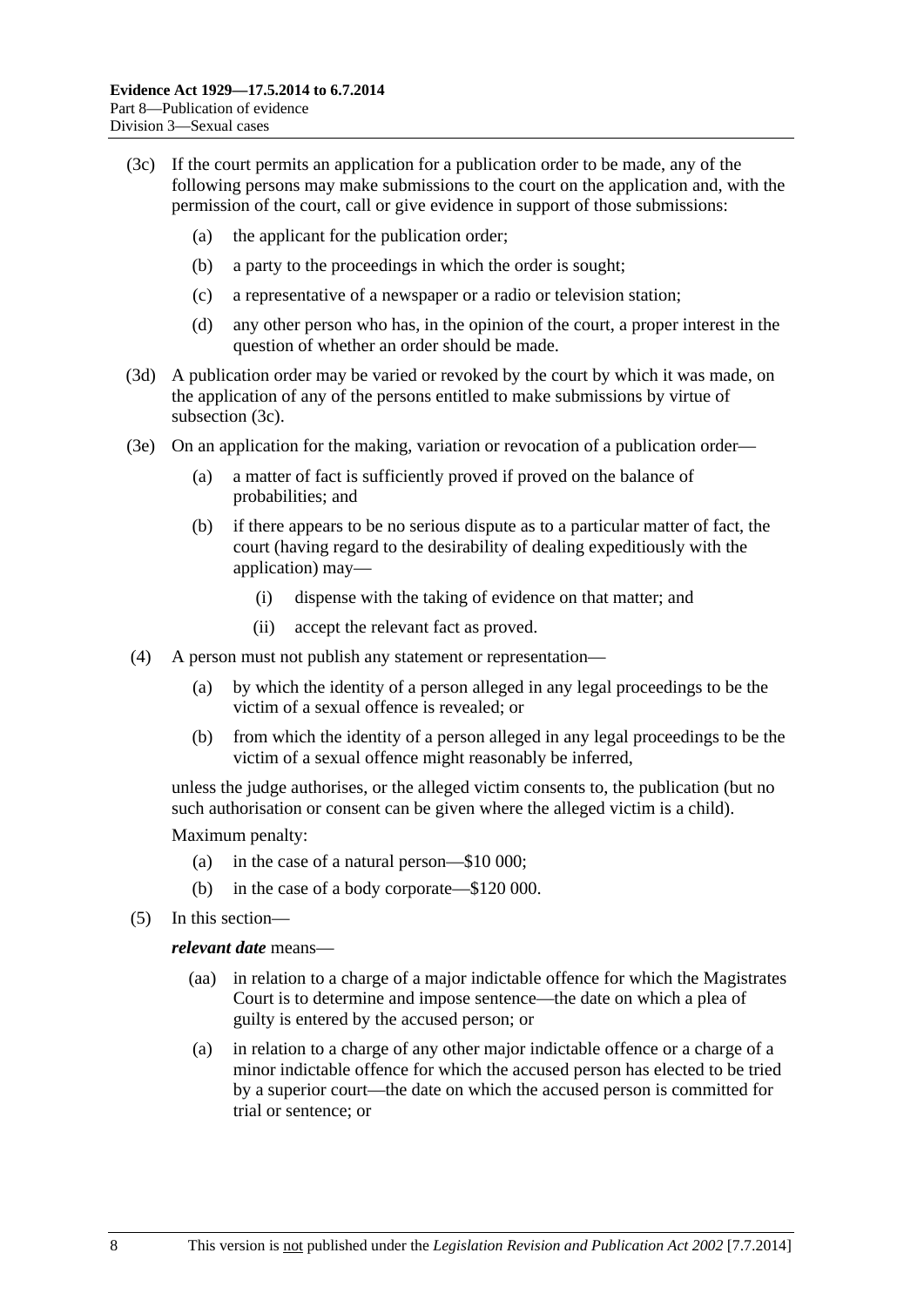- <span id="page-88-0"></span> (b) in relation to a charge of any other minor indictable offence or a charge of a summary offence—the date on which a plea of guilty is entered by the accused person or the date on which the accused person is found guilty following a trial; or
- (c) in any case—the date on which the charge is dismissed or the proceedings lapse by reason of the death of the accused person, for want of prosecution, or for any other reason.

# **Division 4—Cases generally**

## **71B—Publishers required to report result of certain proceedings**

- (1) Where—
	- (a) a report of proceedings taken against a person for an offence is published;
	- (b) the report identifies the person against whom the proceedings have been taken or contains information tending to identify that person;
	- (c) the report is published before the result of the proceedings is known;
	- (d) those proceedings do not result in conviction of the person to whom the report relates of the offence with which he was charged,

the person by whom the publication is made shall, as soon as practicable after the determination of the proceedings, publish a fair and accurate report of the result of the proceedings with reasonable prominence having regard to the prominence given to the earlier report.

Maximum penalty:

- (a) in the case of a natural person—\$10 000;
- (b) in the case of a body corporate—\$120 000.
- (2) A person required under [subsection \(1\)](#page-88-0) to publish a report of the result of proceedings may apply to the Supreme Court for directions in relation to the manner in which he should comply with that subsection.
- (3) Where—
	- (a) a report of proceedings taken against a person for an offence is published;
	- (b) the report identifies the person against whom the proceedings have been taken or contains information tending to identify that person;
	- (c) the report is published after the result of the proceedings is known;
	- (d) those proceedings did not result in conviction of the person to whom the report relates of the offence with which he was charged,

the person by whom the publication is made shall include prominently in the report a statement of the result of the proceedings.

Maximum penalty:

- (a) in the case of a natural person—\$10 000;
- (b) in the case of a body corporate—\$120 000.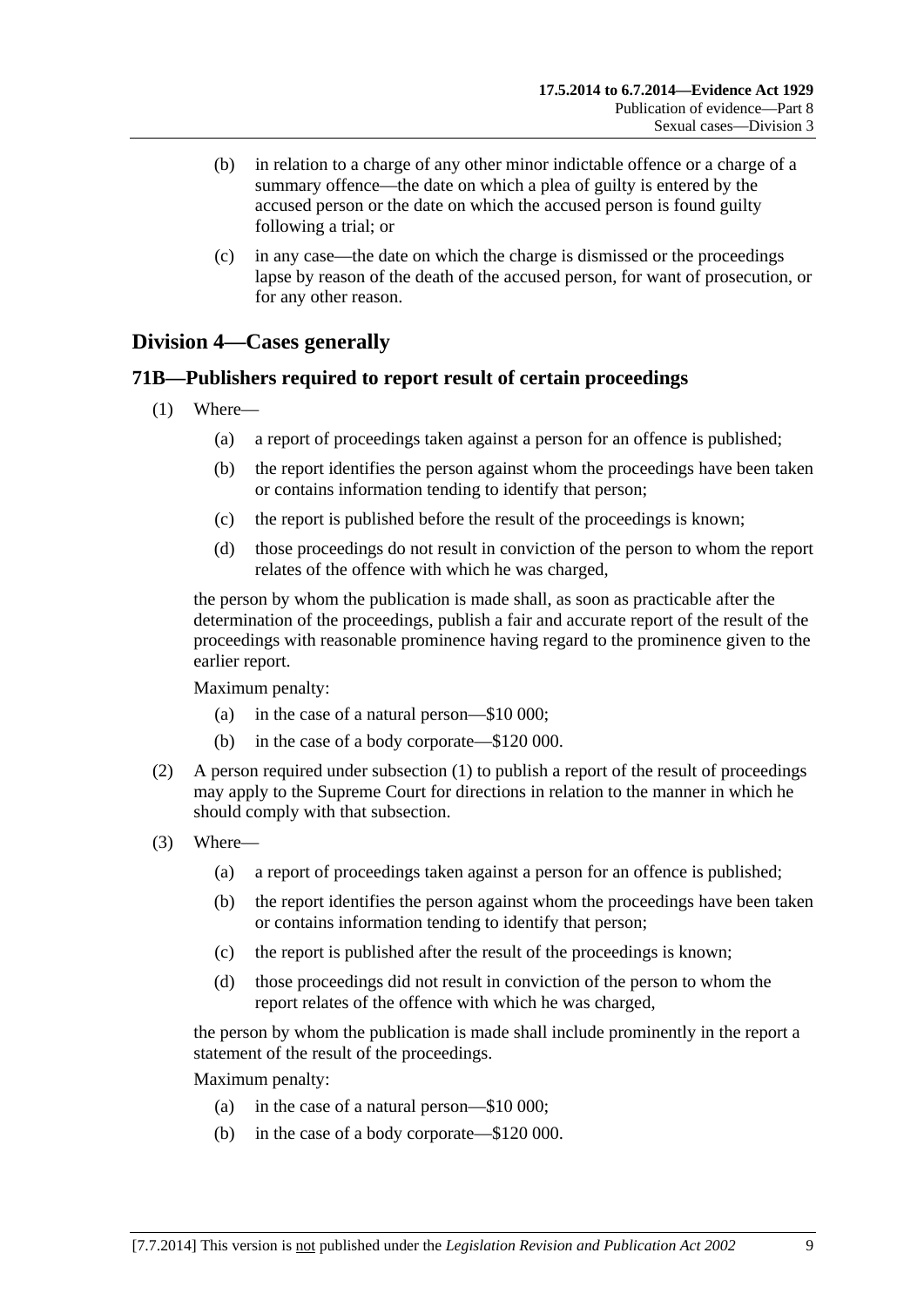(4) In this section—

*proceedings* includes, in relation to an offence, the laying of a charge of the offence.

### **71C—Restriction on reporting of proceedings following acquittals**

- (1) Where an application has been made for the reservation of a question of law arising at the trial of a person who was tried on information and acquitted, a person must not publish any report, statement or representation in relation to the application or any consequent proceedings—
	- (a) by which the identity of the acquitted person is revealed; or
	- (b) from which the identity of the acquitted person might reasonably be inferred,

unless the acquitted person consents to the publication.

Maximum penalty:

- (a) in the case of a natural person—\$10 000;
- (b) in the case of a body corporate—\$120 000.
- (2) This section does not apply to the publication in printed or electronic form of material that—
	- (a) consists solely or primarily of the reported judgements or decisions of a court or courts; or
	- (b) is of a technical nature designed primarily for use by legal practitioners.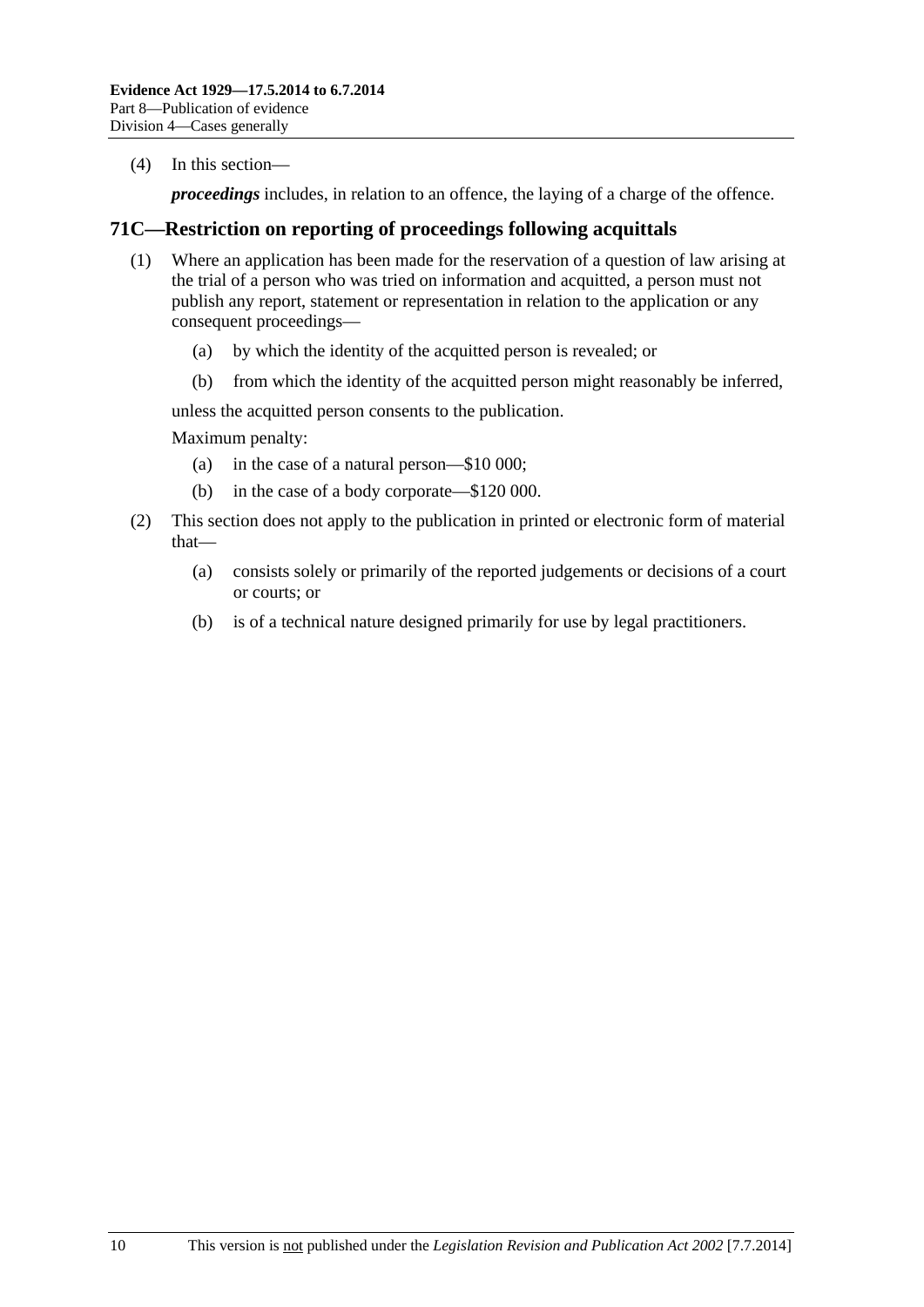# **Part 9—Miscellaneous**

# **73—Regulations**

The Governor may make such regulations as are necessary or expedient for the purposes of, or as are contemplated by, this Act.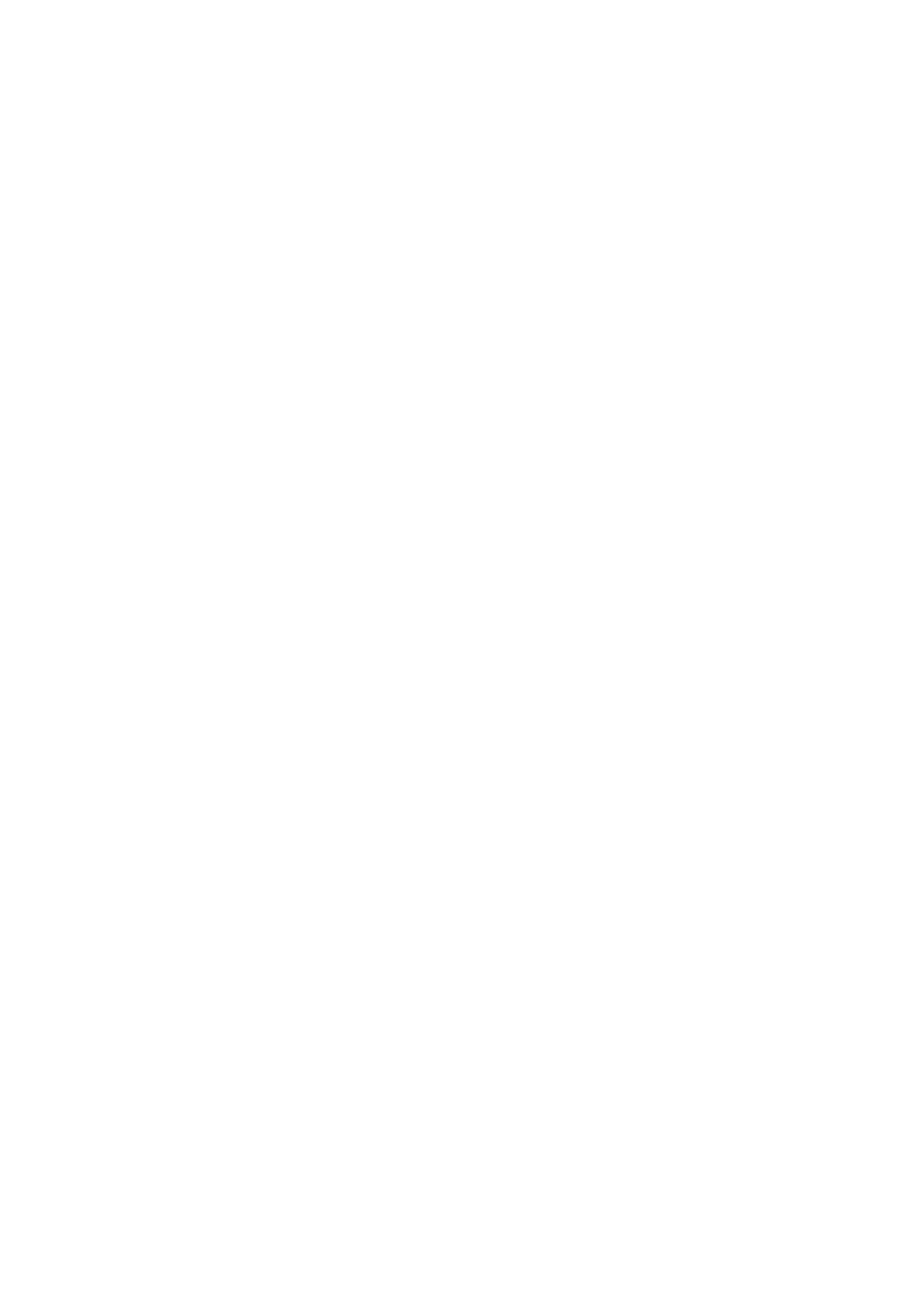| Number and year                                                   | <b>Title of Act</b>                                                                                                                          | <b>Extent of repeal</b>                                                                    |
|-------------------------------------------------------------------|----------------------------------------------------------------------------------------------------------------------------------------------|--------------------------------------------------------------------------------------------|
| Imperial 6 & 7 Vic.<br>c. 85 (adopted by<br>Ordinance 17 of 1846) | An Act for Improving the Law of Evidence                                                                                                     | The whole as the same<br>is adopted and<br>subsisting pursuant to<br>Ordinance 17 of 1846. |
| 3 of 1848                                                         | Ordinance to Facilitate the Admission of the unsworn<br>Testimony of the Aboriginal Inhabitants of South<br>Australia and the parts adjacent | The whole.                                                                                 |
| 4 of 1849                                                         | Ordinance to amend Ordinance 3 of 1848                                                                                                       | The whole.                                                                                 |
| 2 of 1852                                                         | An Act to amend the Law of Evidence                                                                                                          | The whole.                                                                                 |
| 24 of 1855–6                                                      | The Supreme Court Procedure Act 1855                                                                                                         | Sections 16 to 21<br>inclusive.                                                            |
| 13 of 1866–7                                                      | An Act for amending the Law of Evidence and<br>Practice on Criminal trials                                                                   | Sections 3 to 8<br>inclusive.                                                              |
| 3 of 1867                                                         | <b>Matrimonial Causes Act 1867</b>                                                                                                           | Section 57.                                                                                |
| 10 of 1869-70                                                     | Evidence Further Amendment Act 1869                                                                                                          | The whole.                                                                                 |
| 9 of 1872                                                         | An Act for Shortening and Explaining the Language<br>used in Acts of Parliament, and for other purposes                                      | The whole as unrepealed<br>by 1215 of 1915.                                                |
| 3 of 1873                                                         | The Telegraphic Messages Act 1873                                                                                                            | The whole.                                                                                 |
| 38 of 1876                                                        | The Criminal Law Consolidation Act 1876                                                                                                      | Sections 377 and 378.                                                                      |
| 162 of 1879                                                       | The Bankers Books Evidence Act 1879                                                                                                          | The whole.                                                                                 |
| 435 of 1888                                                       | <b>Evidence Further Amendment Act 1888</b>                                                                                                   | The whole.                                                                                 |
| 1056 of 1911                                                      | The Oaths and Affirmations Act 1911                                                                                                          | The whole.                                                                                 |
| 1287 of 1917                                                      | <b>Evidence Publication Act 1917</b>                                                                                                         | The whole.                                                                                 |
| 1669 of 1925                                                      | Evidence Amendment Act 1925                                                                                                                  | The whole.                                                                                 |

# **Schedule 1—Acts repealed or amended**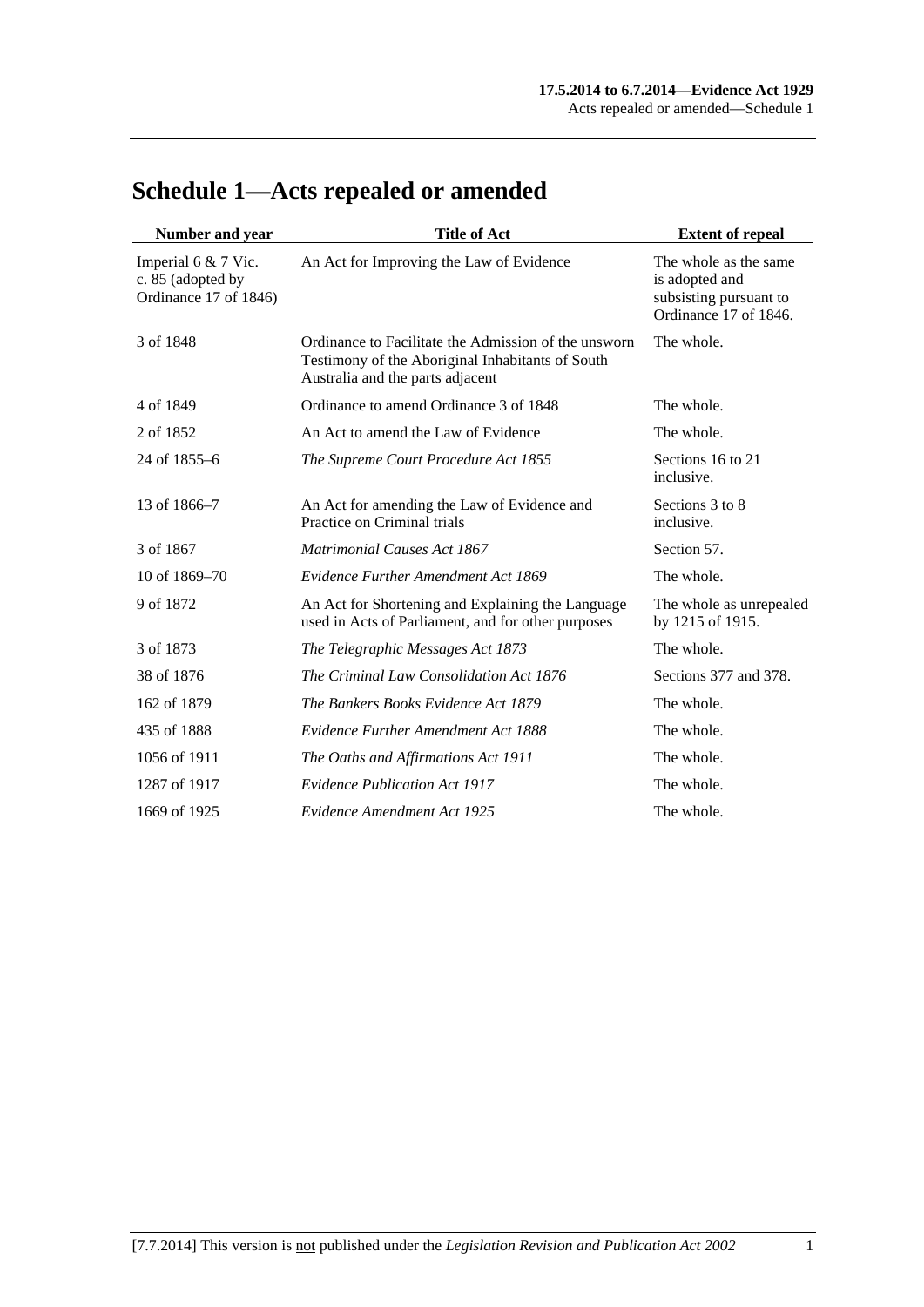**Schedule 4—Affidavit about proof of identity of person convicted in another State or Territory** 

South Australia Court] [In the or as the case may bel a fingerprint expert attached to the Police Department of the State [or Territory] of ........................ I have examined the fingerprint card now produced and shown to me marked "A". The  $\mathbf{1}$ fingerprints on the said card are identical with those on a fingerprint card portion of the 2 of the offences set out below, namely: [Here insert description of offences, the Courts in which the convictions took place and the dates of the convictions] 3 From an examination of the said records I believe that the person referred to as having been convicted, in the document(s) now shown to me and marked respectively "B" ["C", "D" etc], is identical with the person whose fingerprints are on the said card marked "A". Before me

> A person having authority to take affidavits in the State [or Territory] in which the affidavit is sworn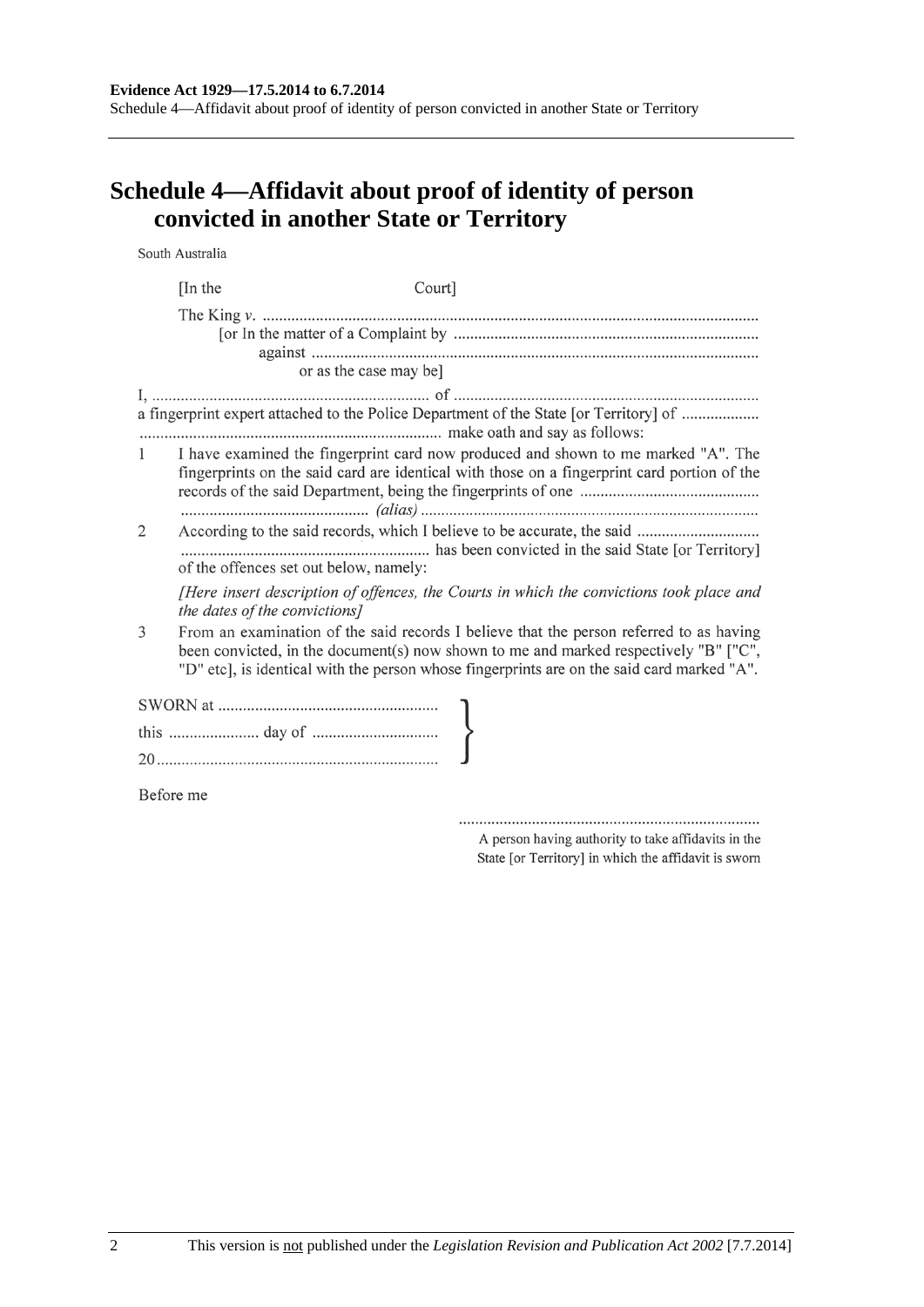# **Legislative history**

## **Notes**

• This version is comprised of the following:

| Part 1    | 17.6.2012                  |
|-----------|----------------------------|
| Part 2    | 9.6.2013                   |
| Part 3    | 17.5.2014                  |
| Part 4    | 18.1.2007                  |
| Part 5    | 1.1.2003 (Reprint No 13)   |
| Part 6    | 24.11.2003 (Reprint No 15) |
| Part 6A   | 1.1.2003 (Reprint No 13)   |
| Part 6B   | 1.1.2003 (Reprint No 13)   |
| Part 6C   | 23.11.2008                 |
| Part 7    | 4.7.2013                   |
| Part 8    | 17.5.2014                  |
| Part 9    | 1.1.2003 (Reprint No 13)   |
| Schedules | 24.11.2003 (Reprint No 15) |
|           |                            |

- Amendments of this version that are uncommenced are not incorporated into the text.
- Please note—References in the legislation to other legislation or instruments or to titles of bodies or offices are not automatically updated as part of the program for the revision and publication of legislation and therefore may be obsolete.
- Earlier versions of this Act (historical versions) are listed at the end of the legislative history.
- For further information relating to the Act and subordinate legislation made under the Act see the Index of South Australian Statutes or www.legislation.sa.gov.au.

# **Principal Act and amendments**

New entries appear in bold.

| Year    | N <sub>0</sub> | Title                                | Assent     | Commencement |
|---------|----------------|--------------------------------------|------------|--------------|
| 1929    | 1907           | Evidence Act 1929                    | 30.10.1929 | 30.10.1929   |
| 1933    | 2110           | Evidence Act Amendment Act 1933      | 31.8.1933  | 31.8.1933    |
| 1940    | 40             | Evidence Act Amendment Act 1940      | 28.11.1940 | 28.11.1940   |
| 1941 27 |                | Evidence Act Amendment Act 1941      | 13.11.1941 | 13.11.1941   |
| 1945 29 |                | Evidence Act Amendment Act 1945      | 3.1.1946   | 3.1.1946     |
| 1947 5  |                | Evidence Act Amendment Act 1947      | 2.10.1947  | 2.10.1947    |
| 1949    | 36             | Evidence Act Amendment Act 1949      | 24.11.1949 | 24.11.1949   |
| 1952 42 |                | <i>Statute Law Revision Act 1952</i> | 4.12.1952  | 4.12.1952    |
| 1955    | 26             | Evidence Act Amendment Act 1955      | 1.12.1955  | 1.12.1955    |
| 1957    | 36             | Evidence Act Amendment Act 1957      | 14.11.1957 | 14.11.1957   |
| 1960    | 25             | Evidence Act Amendment Act 1960      | 27.10.1960 | 27.10.1960   |
| 1968    | 46             | Evidence Act Amendment Act 1968      | 19.12.1968 | 19.12.1968   |
|         |                |                                      |            |              |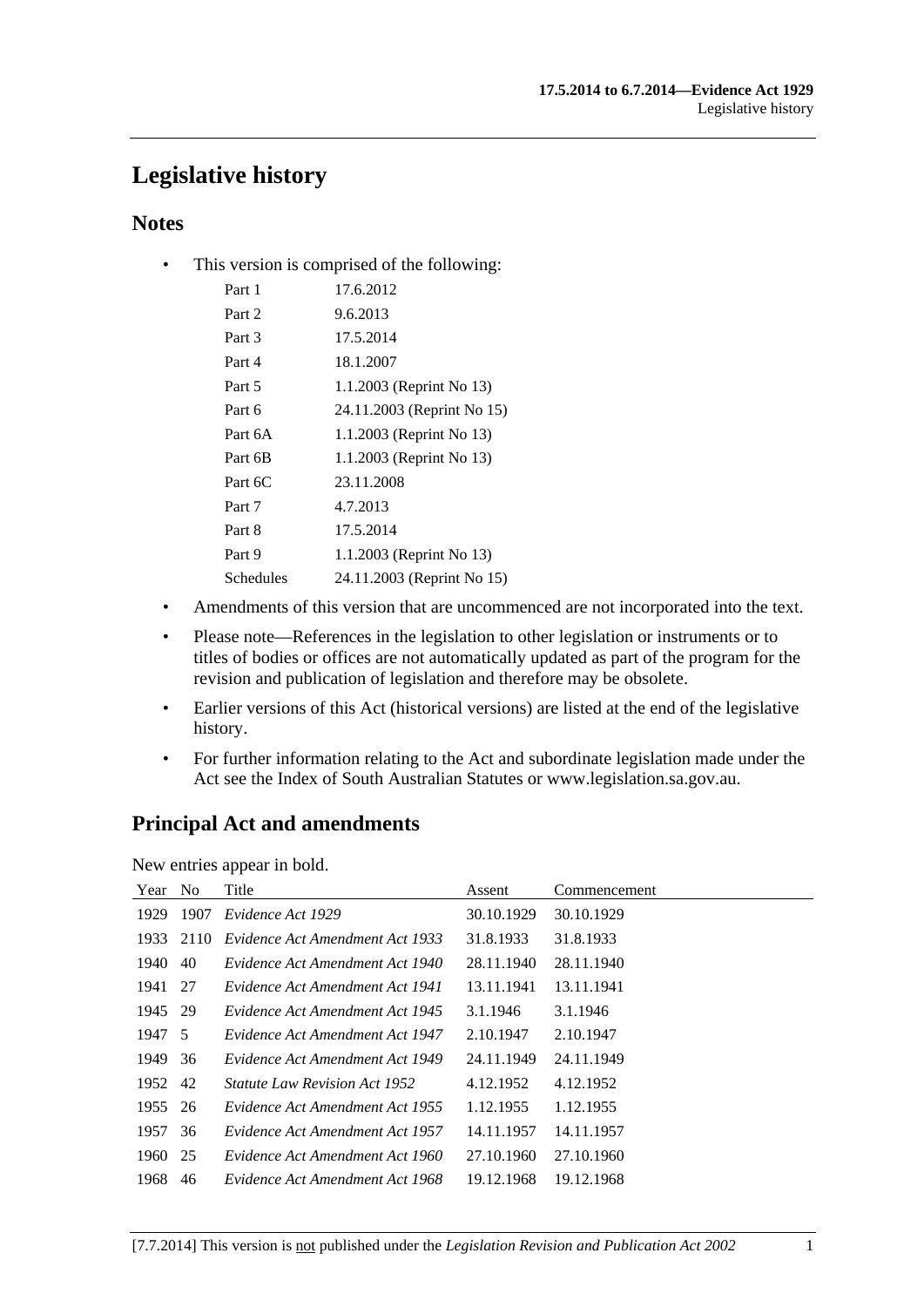| 1969    | 72  | Evidence Act Amendment Act 1969                                                  | 11.12.1969 | 31.8.1970 (Gazette 20.8.1970 p701)                          |
|---------|-----|----------------------------------------------------------------------------------|------------|-------------------------------------------------------------|
| 1972    | 53  | Evidence Act Amendment Act 1972                                                  | 27.4.1972  | 1.2.1973 (Gazette 1.2.1973 p377)                            |
| 1972    | 54  | <b>Local and District Criminal Courts</b><br><b>Act Amendment Act 1972</b>       | 27.4.1972  | 9.11.1972 (Gazette 9.11.1972 p2252)                         |
| 1974    | 71  | Evidence Act Amendment Act 1974                                                  | 17.10.1974 | 28.11.1974 (Gazette 28.11.1974 p3372)                       |
| 1976    | 84  | Evidence Act Amendment Act 1976                                                  | 9.12.1976  | 9.12.1976                                                   |
| 1978    | 65  | Evidence Act Amendment Act 1978                                                  | 28.9.1978  | 28.9.1978                                                   |
| 1979    | 9   | Evidence Act Amendment Act 1979                                                  | 1.3.1979   | 1.3.1979                                                    |
| 1982    | 40  | Evidence Act Amendment Act 1982                                                  | 22.4.1982  | 6.5.1982 (Gazette 6.5.1982 p1438)                           |
| 1983    | 47  | Evidence Act Amendment Act 1983                                                  | 16.6.1983  | 16.6.1983                                                   |
| 1983    | 55  | Evidence Act Amendment Act<br>$(No. 2)$ 1983                                     | 16.6.1983  | 1.8.1983 (Gazette 7.7.1983 p5)                              |
| 1984    | 24  | Evidence Act Amendment Act 1984                                                  | 10.5.1984  | 10.5.1984                                                   |
| 1984    | 56  | Statutes Amendment (Oaths and<br>Affirmations) Act 1984                          | 24.5.1984  | 1.7.1984 (Gazette 28.6.1984 p1897)                          |
| 1984    | 90  | Evidence Act Amendment Act<br>$(No. 2)$ 1984                                     | 29.11.1984 | 1.1.1985 (Gazette 13.12.1984 p1811)                         |
| 1984    | 107 | Evidence Act Amendment Act<br>$(No. 3)$ 1984                                     | 20.12.1984 | 20.12.1984                                                  |
| 1985    | 96  | Evidence Act Amendment Act 1985                                                  | 1.11.1985  | 1.12.1985 (Gazette 7.11.1985 p1361)                         |
| 1986    | 107 | Evidence Act Amendment Act 1986                                                  | 18.12.1986 | 5.4.1987 (Gazette 26.2.1987 p434)                           |
| 1988    | 32  | Evidence Act Amendment Act 1988                                                  | 21.4.1988  | 1.5.1988 (Gazette 28.4.1988 p1066)                          |
| 1988    | 45  | Evidence Act Amendment Act<br>$(No. 2)$ 1988                                     | 5.5.1988   | 5.5.1988                                                    |
| 1989    | 43  | Evidence Act Amendment Act 1989                                                  | 4.5.1989   | 15.5.1989 (Gazette 11.5.1989 p1250)                         |
| 1990    | 72  | Evidence Act Amendment Act 1990                                                  | 20.12.1990 | 20.12.1990                                                  |
| 1991    | 41  | Evidence Amendment Act 1991                                                      | 31.10.1991 | 16.7.1992 (Gazette 16.7.1992 p622)                          |
| 1991    | 49  | <b>Director of Public Prosecutions</b><br>Act 1991                               | 21.11.1991 | 6.7.1992 (Gazette 25.6.1992 p1869)                          |
| 1992    | 26  | <b>Statutes Amendment (Attorney-</b><br>General's Portfolio) Act 1992            | 14.5.1992  | 6.7.1992 (Gazette 2.7.1992 p209)                            |
| 1992 76 |     | <b>Statutes Amendment (Right of Reply)</b><br>Act 1992                           | 26.11.1992 | s 5-1.1.1993 (Gazette 10.12.1992<br><i>p1752</i> )          |
| 1993    | 37  | Evidence (Miscellaneous)<br>Amendment Act 1993                                   | 13.5.1993  | 15.7.1993 (Gazette 15.7.1993 p520)                          |
| 1993    | 53  | Evidence (Vulnerable Witnesses)<br>Amendment Act 1993                            | 27.5.1993  | 1.9.1993 (Gazette 15.7.1993 p520)                           |
| 1994    | 59  | Criminal Law Consolidation<br>(Felonies and Misdemeanours)<br>Amendment Act 1994 | 27.10.1994 | 1.1.1995 (Gazette 8.12.1994 p1942)                          |
| 1995    | 27  | <b>Statutes Amendment (Attorney-</b><br>General's Portfolio) Act 1995            | 27.4.1995  | s 13-10.7.1995 (Gazette 29.6.1995<br><i>p</i> 2973)         |
| 1996    | 26  | Evidence (Settlement Negotiations)<br>Amendment Act 1996                         | 2.5.1996   | 2.5.1996                                                    |
| 1997    | 59  | <b>Statutes Amendment (Attorney-</b><br>General's Portfolio) Act 1997            | 31.7.1997  | Pt 4 (s $6$ )-14.9.1997 ( <i>Gazette</i><br>11.9.1997 p704) |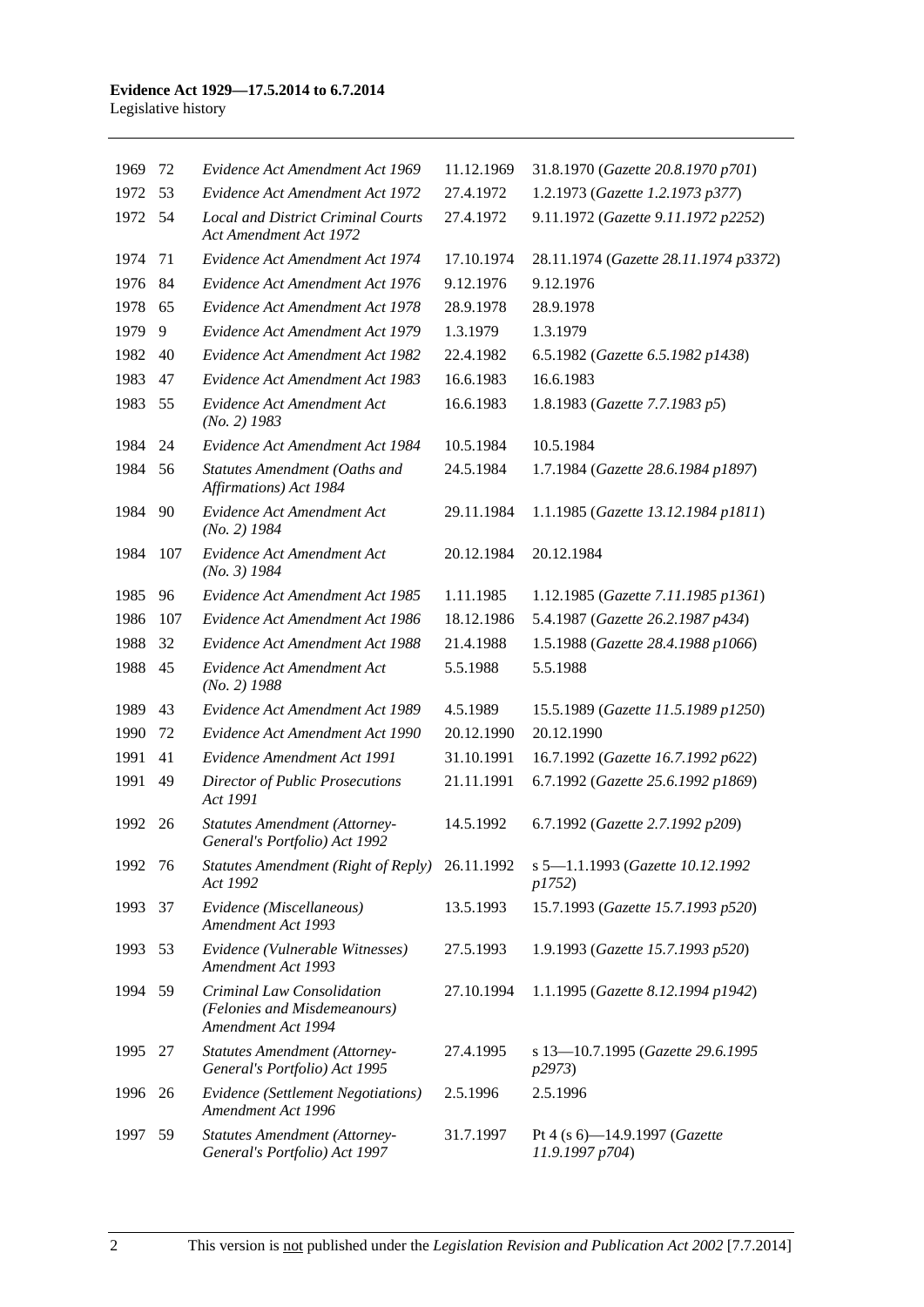| 1998    | - 9 | Evidence (Use of Audio and Audio<br>Visual Links) Amendment Act 1998               | 2.4.1998   | 27.6.1999 (Gazette 17.6.1999 p3090)                                                                                                                                                                                                                       |
|---------|-----|------------------------------------------------------------------------------------|------------|-----------------------------------------------------------------------------------------------------------------------------------------------------------------------------------------------------------------------------------------------------------|
| 1999    | 17  | Evidence (Confidential<br>Communications) Amendment<br>Act 1999                    | 1.4.1999   | 27.6.1999 (Gazette 17.6.1999 p3090)                                                                                                                                                                                                                       |
| 1999    | 18  | Evidence (Miscellaneous)<br>Amendment Act 1999                                     | 1.4.1999   | 27.6.1999 (Gazette 17.6.1999 p3090)                                                                                                                                                                                                                       |
| 1999    | 33  | <b>Financial Sector Reform (South</b><br>Australia) Act 1999                       | 17.6.1999  | Sch (item $21$ )—1.7.1999 being the date<br>specified under s 3(16) of the Financial<br>Sector Reform (Amendments and<br>Transitional Provisions) Act (No. 1)<br>1999 of the Commonwealth as the<br>transfer date for the purposes of that<br>Act: $s(2)$ |
| 2000 57 |     | <b>Statutes Amendment and Repeal</b><br>(Attorney-General's Portfolio)<br>Act 2000 | 20.7.2000  | Pt 11 (s 25)-14.8.2000 (Gazette<br>10.8.2000 p444)                                                                                                                                                                                                        |
| 2002    | 32  | Legislation Revision and Publication 28.11.2002<br>Act 2002                        |            | Sch (cl 2)-1.1.2003 (Gazette<br>19.12.2002 p4735)                                                                                                                                                                                                         |
| 2002    | 33  | <b>Statutes Amendment (Attorney-</b><br>General's Portfolio) Act 2002              | 28.11.2002 | Pt 6 (ss 8 & 9)-3.3.2003 (Gazette<br>27.2.2003 p807)                                                                                                                                                                                                      |
| 2003    | 33  | Coroners Act 2003                                                                  | 31.7.2003  | Sch (cll 10-12)-1.7.2005 (Gazette<br>23.6.2005 p1899)                                                                                                                                                                                                     |
| 2003    | 44  | <b>Statute Law Revision Act 2003</b>                                               | 23.10.2003 | Sch 1-24.11.2003 (Gazette 13.11.2003)<br>p4048)                                                                                                                                                                                                           |
| 2005    | 50  | Defamation Act 2005                                                                | 27.10.2005 | Sch 1 (cl 5)-1.1.2006: s 2                                                                                                                                                                                                                                |
| 2006    | 17  | <b>Statutes Amendment (New Rules of</b><br>Civil Procedure) Act 2006               | 6.7.2006   | Pt 31 (ss 113-118)-4.9.2006 (Gazette<br>17.8.2006 p2831)                                                                                                                                                                                                  |
| 2006    | 30  | Evidence (Suppression Orders)<br>Amendment Act 2006                                | 23.11.2006 | 1.4.2007 (Gazette 29.3.2007 p929)                                                                                                                                                                                                                         |
| 2006    | 33  | Evidence (Use of Audio and Audio<br>Visual Links) Amendment Act 2006               | 30.11.2006 | 1.4.2007 (Gazette 22.3.2007 p864)                                                                                                                                                                                                                         |
| 2006    | 43  | <b>Statutes Amendment (Domestic</b><br>Partners) Act 2006                          | 14.12.2006 | Pt 33 (s 97)-1.6.2007 (Gazette<br>26.4.2007 p1352)                                                                                                                                                                                                        |
| 2006    | 44  | <b>Statutes Amendment (Justice</b><br>Portfolio) Act 2006                          | 14.12.2006 | Pt 13 (s 21)-18.1.2007 (Gazette<br>18.1.2007 p234)                                                                                                                                                                                                        |
| 2007    | 48  | <b>Statutes Amendment (Victims of</b><br>Crime) Act 2007                           | 8.11.2007  | Pt 4 (s 6)-17.7.2008 (Gazette<br>17.7.2008 p3372)                                                                                                                                                                                                         |
| 2008    | 7   | Statutes Amendment (Evidence and<br>Procedure) Act 2008                            | 17.4.2008  | Pt 4 (ss 10-22)-23.11.2008 (Gazette<br>20.11.2008 p5171) except new ss 13A,<br>13C $\&$ 13D (as inserted by s 12)—<br>4.10.2009 (Gazette 1.10.2009 p4764)                                                                                                 |
| 2008    | 10  | Criminal Law Consolidation (Rape<br>and Sexual Offences) Amendment<br>Act 2008     | 17.4.2008  | Sch 1 (cl 5)-23.11.2008 (Gazette<br>20.11.2008 p5171)                                                                                                                                                                                                     |
| 2009    | 85  | Intervention Orders (Prevention of<br>Abuse) Act 2009                              | 10.12.2009 | Sch 1 (cl 14)-9.12.2011 (Gazette<br>20.10.2011 p4269)                                                                                                                                                                                                     |
| 2011    | 34  | Evidence (Discreditable Conduct)<br>Amendment Act 2011                             | 22.9.2011  | Pt 2 (s 4) & Sch 1-1.6.2012 (Gazette<br>31.5.2012 p2637)                                                                                                                                                                                                  |
| 2012    | 12  | <b>Statutes Amendment (Serious and</b><br>Organised Crime) Act 2012                | 10.5.2012  | Pt 8 (ss 40-42)-17.6.2012 (Gazette<br>14.6.2012 p2756)                                                                                                                                                                                                    |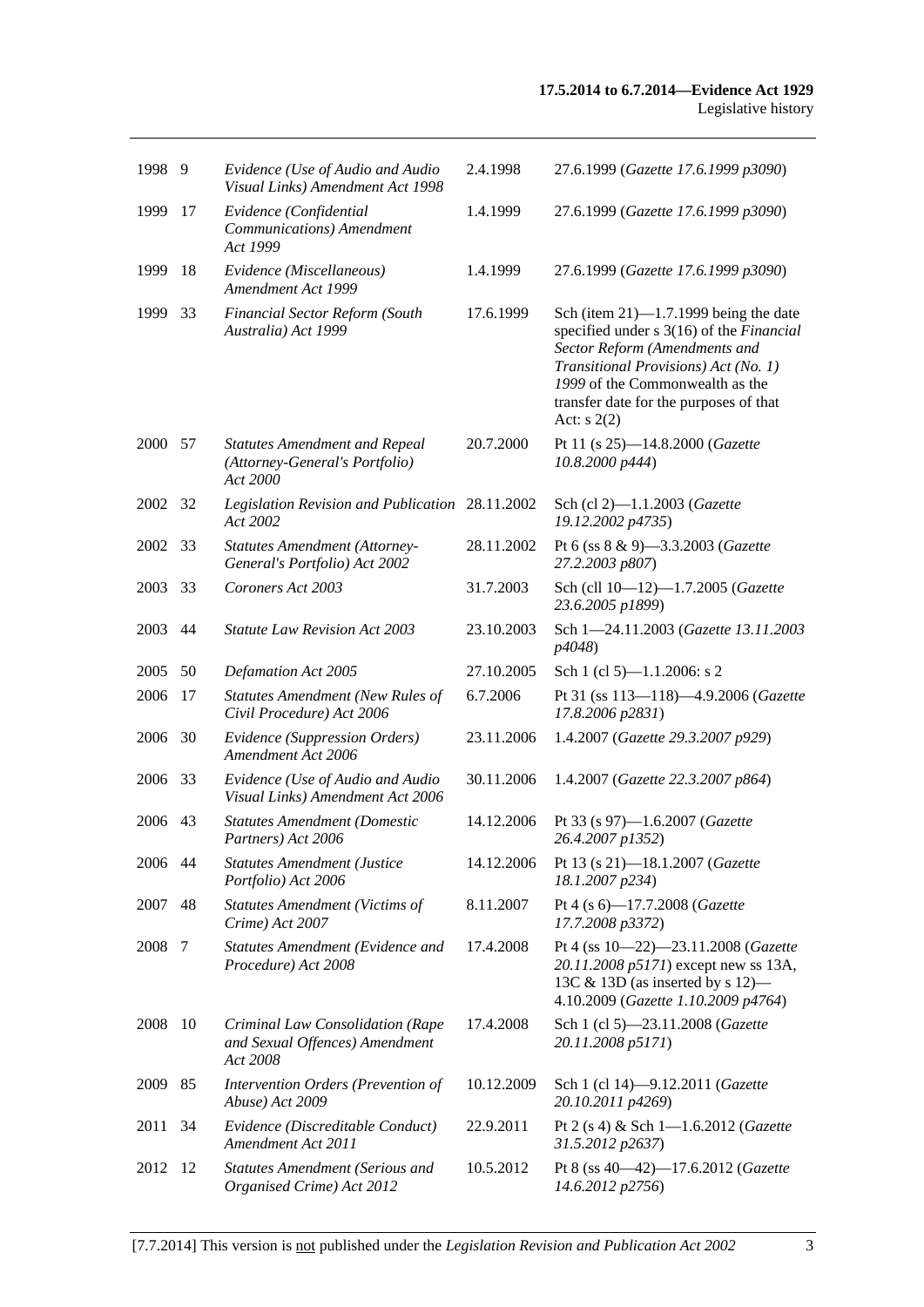| 2012    | -44 | Evidence (Reporting on Sexual<br>Offences) Amendment Act 2012              | 22.11.2012 | 11.2.2013 ( <i>Gazette 7.2.2013 p262</i> )                       |
|---------|-----|----------------------------------------------------------------------------|------------|------------------------------------------------------------------|
| 2013    | -11 | <b>Statutes Amendment (Attorney-</b><br>General's Portfolio) Act 2013      | 18.4.2013  | Pt 6 (s 14)–9.6.2013 ( <i>Gazette 6.6.2013</i><br><i>p</i> 2498) |
| 2013 26 |     | <i>Magistrates (Miscellaneous)</i><br>Amendment Act 2013                   | 27.6.2013  | Sch 1 (cl 2)-4.7.2013 ( <i>Gazette</i><br>4.7.2013 p2970)        |
|         |     |                                                                            |            |                                                                  |
| 2013    | 47  | <b>Statutes Amendment (Attorney-</b><br>General's Portfolio No 2) Act 2013 | 24.10.2013 | Pt 5 (ss 7 & 8)-17.5.2014 (Gazette<br>$8.5.2014$ p $1630$ )      |
| 2013    | 50  | Evidence (Discreditable Conduct)<br>Amendment Act 2013                     | 24.10.2013 | 25.11.2013 (Gazette 21.11.2013 p4276)                            |

# **Provisions amended since 3 February 1976**

 • Legislative history prior to 3 February 1976 appears in marginal notes and footnotes included in the consolidation of this Act contained in Volume 3 of The Public General Acts of South Australia 1837-1975 at page 790.

New entries appear in bold.

Entries that relate to provisions that have been deleted appear in italics.

| Provision                             | How varied                                                            | Commencement |
|---------------------------------------|-----------------------------------------------------------------------|--------------|
| Pt 1                                  |                                                                       |              |
| s <sub>2</sub>                        | amended by 40/1982 s 3                                                | 6.5.1982     |
|                                       | omitted under Legislation Revision and<br><b>Publication Act 2002</b> | 1.1.2003     |
| s <sub>4</sub>                        |                                                                       |              |
| bank                                  | deleted by $40/1982$ s 4                                              | 6.5.1982     |
| banker                                | deleted by $40/1982$ s 4                                              | 6.5.1982     |
| banker's book                         | deleted by $40/1982$ s 4                                              | 6.5.1982     |
| child                                 | inserted by $32/1988$ s $3(a)$                                        | 1.5.1988     |
| court                                 | substituted by $56/1984$ s $3(a)$                                     | 1.7.1984     |
| domestic partner                      | inserted by $7/2008$ s $10(1)$                                        | 23.11.2008   |
| electric telegraph                    | amended by 9/1979 s 2                                                 | 1.3.1979     |
| mental disability                     | inserted by $7/2008$ s $10(2)$                                        | 23.11.2008   |
| serious offence<br>against the person | inserted by $7/2008$ s $10(2)$                                        | 23.11.2008   |
| sexual offence                        | inserted by $84/1976$ s 2                                             | 9.12.1976    |
|                                       | amended by 26/1992 s 7                                                | 6.7.1992     |
|                                       | amended by 10/2008 Sch 1 cl 5                                         | 23.11.2008   |
| spouse                                | inserted by $7/2008$ s $10(3)$                                        | 23.11.2008   |
| statement                             | inserted by $12/2012$ s $40(1)$                                       | 17.6.2012    |
| sworn evidence                        | inserted by 18/1999 s 3                                               | 27.6.1999    |
| telegraph station                     | amended by 9/1979 s 2                                                 | 1.3.1979     |
| vulnerable witness                    | inserted by $7/2008$ s $10(4)$                                        | 23.11.2008   |
|                                       | amended by 12/2012 s 40(2)                                            | 17.6.2012    |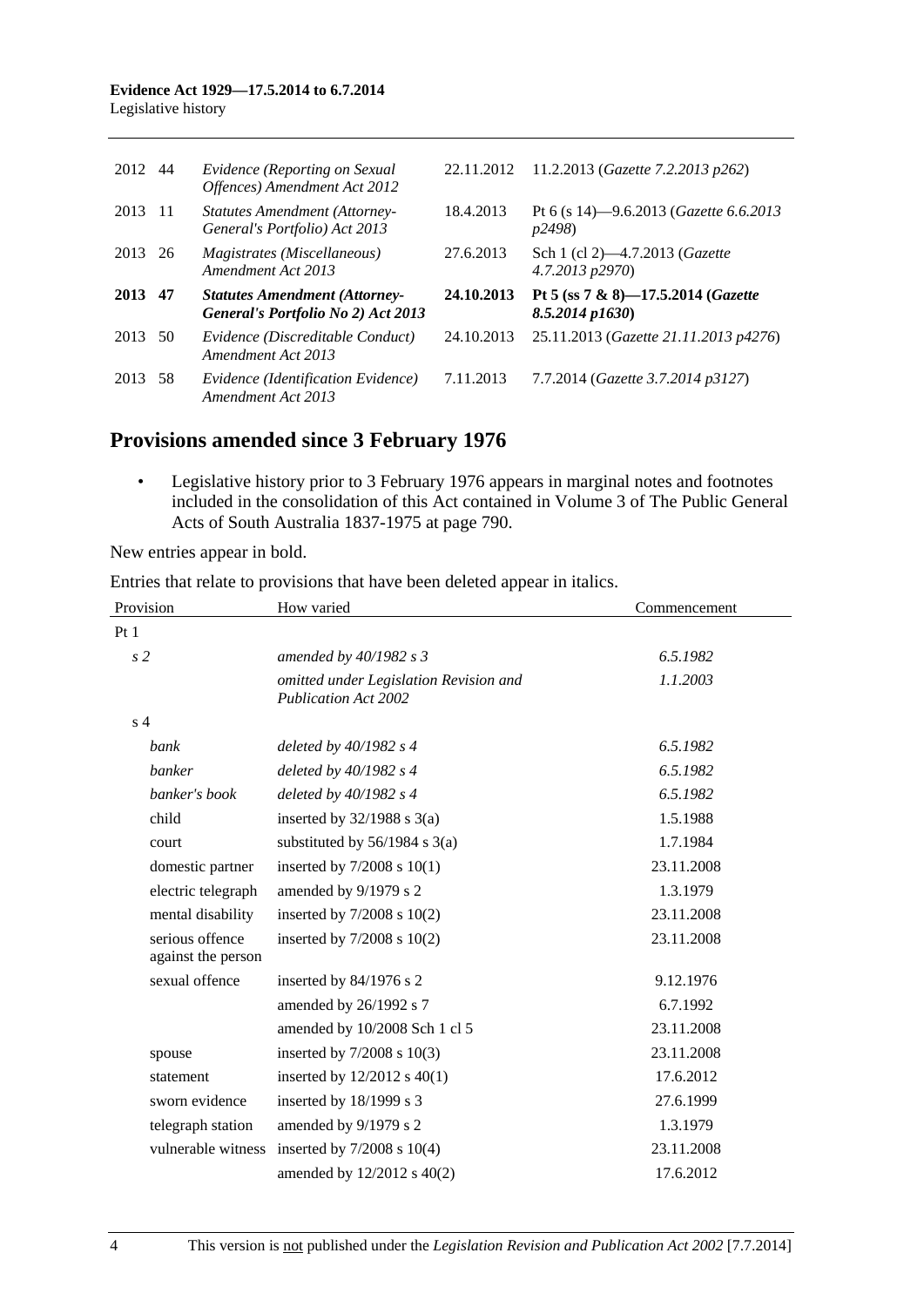#### **17.5.2014 to 6.7.2014—Evidence Act 1929**  Legislative history

| young child                              | inserted by $32/1988$ s $3(b)$                       | 1.5.1988   |
|------------------------------------------|------------------------------------------------------|------------|
| Pt 2                                     |                                                      |            |
| s <sub>6</sub>                           | substituted by $56/1984$ s $3(b)$                    | 1.7.1984   |
| s(6(3))                                  | substituted by 18/1999 s 4                           | 27.6.1999  |
| s 6(4)                                   | substituted by 33/2002 s 8                           | 3.3.2003   |
| s 7                                      | substituted by $56/1984$ s $3(b)$                    | 1.7.1984   |
| $s\,8$                                   | deleted by $56/1984 s 3(b)$                          | 1.7.1984   |
| s 9                                      | amended by 32/1988 s 4                               | 1.5.1988   |
|                                          | substituted by 18/1999 s 5                           | 27.6.1999  |
| $s\,9(4)$                                | amended by 7/2008 s 11                               | 23.11.2008 |
| s 12                                     | substituted by 32/1988 s 5                           | 1.5.1988   |
| s $12(1)$ —(3)                           | deleted by $18/1999 s 6$                             | 27.6.1999  |
| s 12A                                    | inserted by 37/1993 s 3                              | 15.7.1993  |
|                                          | substituted by 18/1999 s 7                           | 27.6.1999  |
|                                          | substituted by 7/2008 s 12                           | 23.11.2008 |
| s 13 before<br>substitution by<br>7/2008 | deleted by 32/1988 s 5                               | 1.5.1988   |
|                                          | inserted by 53/1993 s 3                              | 1.9.1993   |
| $s\,13(4)$                               | amended by 18/1999 s 8                               | 27.6.1999  |
| s 13                                     | substituted by 7/2008 s 12                           | 23.11.2008 |
| s 13A                                    | inserted by 7/2008 s 12                              | 4.10.2009  |
| s 13B                                    | inserted by 7/2008 s 12                              | 23.11.2008 |
| s 13B(1)                                 | amended by 85/2009 Sch 1 cl 14(1)                    | 9.12.2011  |
| $s$ 13B(2)                               | deleted by 85/2009 Sch 1 cl 14(2)                    | 9.12.2011  |
| s 13B(5)                                 |                                                      |            |
| offence to which<br>this section applies | amended by 85/2009 Sch 1 cl 14(3)                    | 9.12.2011  |
| s 13C                                    | inserted by 7/2008 s 12                              | 4.10.2009  |
| $s$ 13C(2)                               | amended by 11/2013 s 14(1)                           | 9.6.2013   |
| s $13C(2a)$                              | inserted by $11/2013$ s $14(2)$                      | 9.6.2013   |
| s 13D                                    | inserted by 7/2008 s 12                              | 4.10.2009  |
| s 14                                     | inserted by 107/1986 s 3                             | 5.4.1987   |
| s 14(1a)                                 | inserted by 18/1999 s 9                              | 27.6.1999  |
| s 18                                     |                                                      |            |
| s 18(1)                                  | s 18 amended by 47/1983 s 2(a)–(d)                   | 16.6.1983  |
|                                          | s 18 redesignated as s $18(1)$ by $47/1983$ s $2(e)$ | 16.6.1983  |
|                                          | amended by $55/1983$ s $3(a)$ , (b)                  | 1.8.1983   |
|                                          | III and IV deleted by $55/1983$ s $3(c)$             | 1.8.1983   |
|                                          | amended by 44/2003 s 3(1) (Sch 1)                    | 24.11.2003 |
| s $18(2)$ and $(3)$                      | inserted by $47/1983$ s $2(e)$                       | 16.6.1983  |
|                                          | amended by 44/2003 s 3(1) (Sch 1)                    | 24.11.2003 |
| s 18A                                    | inserted by 47/1983 s 3                              | 16.6.1983  |
|                                          | substituted by 96/1985 s 3                           | 1.12.1985  |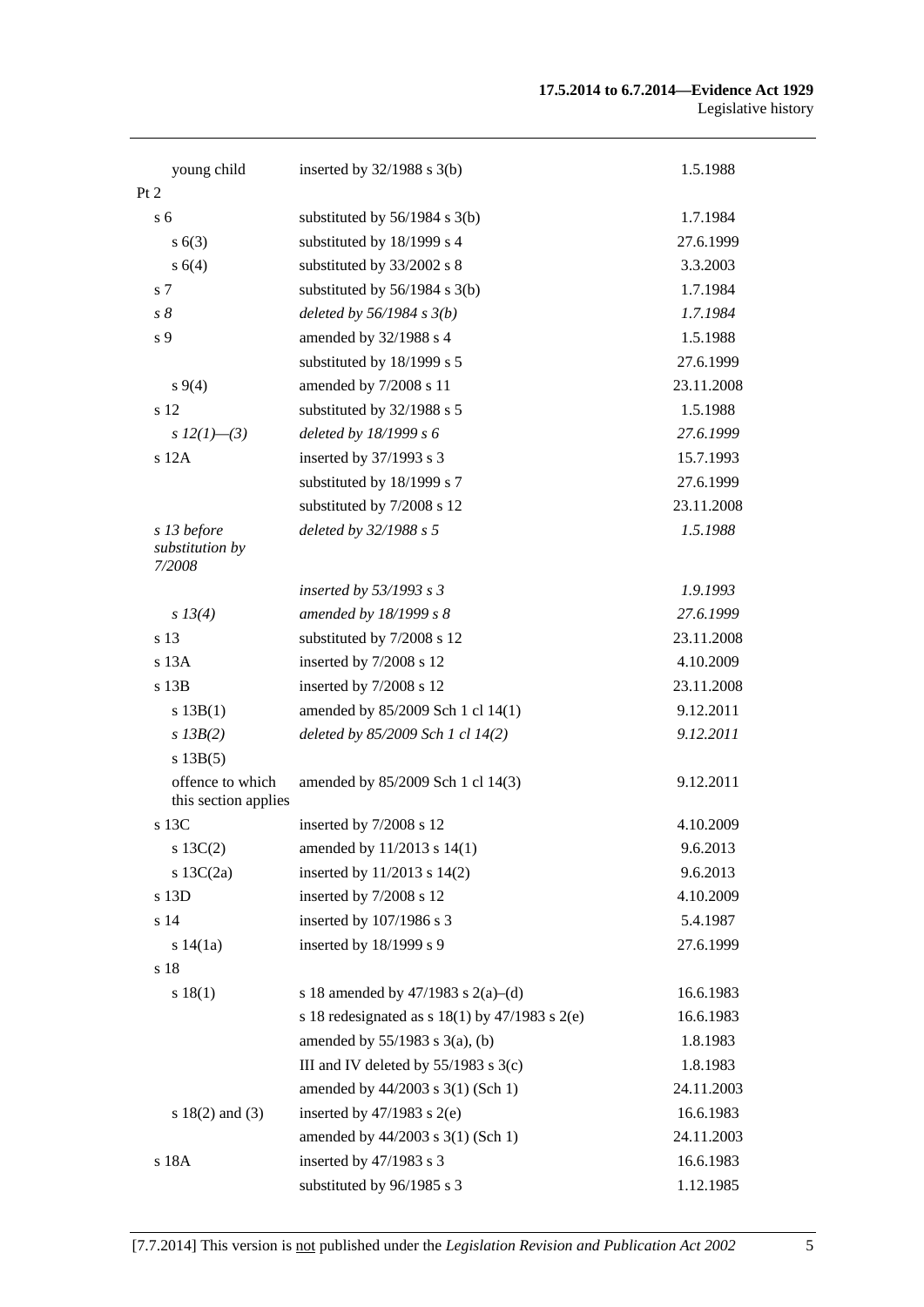#### **Evidence Act 1929—17.5.2014 to 6.7.2014**  Legislative history

|                                    | substituted by 18/1999 s 10                                                                                                              | 27.6.1999                       |
|------------------------------------|------------------------------------------------------------------------------------------------------------------------------------------|---------------------------------|
| ss 19 and 20                       | deleted by 76/1992 s 5                                                                                                                   | 1.1.1993                        |
| s 21                               | substituted by 55/1983 s 4                                                                                                               | 1.8.1983                        |
| $s \, 21(3a)$                      | inserted by 37/1993 s 4                                                                                                                  | 15.7.1993                       |
| $s \, 21(5)$                       | substituted by 27/1995 s 13                                                                                                              | 10.7.1995                       |
| $s\,21(7)$                         |                                                                                                                                          |                                 |
| close relative                     | amended by $43/2006$ s $97(1)$                                                                                                           | 1.6.2007                        |
| domestic partner                   | inserted by $43/2006$ s $97(2)$                                                                                                          | 1.6.2007                        |
|                                    | deleted by 7/2008 s 13                                                                                                                   | 23.11.2008                      |
| spouse                             | substituted by $43/2006$ s $97(2)$                                                                                                       | 1.6.2007                        |
|                                    | deleted by 7/2008 s 13                                                                                                                   | 23.11.2008                      |
| s 23                               | amended by 44/2003 s 3(1) (Sch 1)                                                                                                        | 24.11.2003                      |
| s <sub>25</sub>                    | substituted by 7/2008 s 14                                                                                                               | 23.11.2008                      |
| s <sub>26</sub>                    | amended by 59/1994 Sch 2                                                                                                                 | 1.1.1995                        |
| s 27                               | amended by 17/2006 s 113                                                                                                                 | 4.9.2006                        |
| s 29A                              | inserted by 48/2007 s 6                                                                                                                  | 17.7.2008                       |
| $Pt\,3$                            |                                                                                                                                          |                                 |
| Pt 3 Div 1                         |                                                                                                                                          |                                 |
| heading                            | inserted by 7/2008 s 15                                                                                                                  | 23.11.2008                      |
| s <sub>32</sub>                    | deleted by 9/1979 s 3                                                                                                                    | 1.3.1979                        |
| s 33                               | substituted by 50/2005 Sch 1 cl 5                                                                                                        | 1.1.2006                        |
| $s\,33(1)$                         | amended by $47/2013$ s $7(1)$ —(3)                                                                                                       | 17.5.2014                       |
| $s\,33(2)$                         | amended by 47/2013 s 7(4)                                                                                                                | 17.5.2014                       |
| s34A                               | substituted by 33/2002 s 9                                                                                                               | 3.3.2003                        |
|                                    |                                                                                                                                          |                                 |
| $s$ 34 $AB$                        | inserted by 58/2013 s 4                                                                                                                  | uncommenced-not<br>incorporated |
| $s \overline{34B}$                 | deleted by 18/1999 s 11                                                                                                                  | 27.6.1999                       |
| s 34C                              |                                                                                                                                          |                                 |
| s $34C(1)$                         | amended by 44/2003 s 3(1) (Sch 1)                                                                                                        | 24.11.2003                      |
| s $34C(1a)$                        | contents commencing "Provided that" amended<br>and designated as $s \frac{34C(1a)}{y} \frac{44}{2003} \frac{s \cdot 3(1)}{y}$<br>(Sch 1) | 24.11.2003                      |
| s 34CA                             | inserted by 32/1988 s 6                                                                                                                  | 1.5.1988                        |
|                                    | substituted by 7/2008 s 16                                                                                                               | 23.11.2008                      |
| s 34CB                             | inserted by 7/2008 s 16                                                                                                                  | 23.11.2008                      |
| s 34I before deletion<br>by 7/2008 | inserted by $84/1976$ s 3                                                                                                                | 9.12.1976                       |
|                                    | amended by 47/1983 s 4                                                                                                                   | 16.6.1983                       |
|                                    | substituted by 90/1984 s 3                                                                                                               | 1.1.1985                        |
| $s \, 34I(1)$                      | amended by 17/2006 s 114(1)                                                                                                              | 4.9.2006                        |
| $s \frac{34I(2)}{2}$               | amended by 17/2006 s 114(2)                                                                                                              | 4.9.2006                        |
| $s \, 34I(3)$                      | amended by 17/2006 s 114(3)                                                                                                              | 4.9.2006                        |
| $s \, 34I(4)$                      | amended by 17/2006 s 114(4)                                                                                                              | 4.9.2006                        |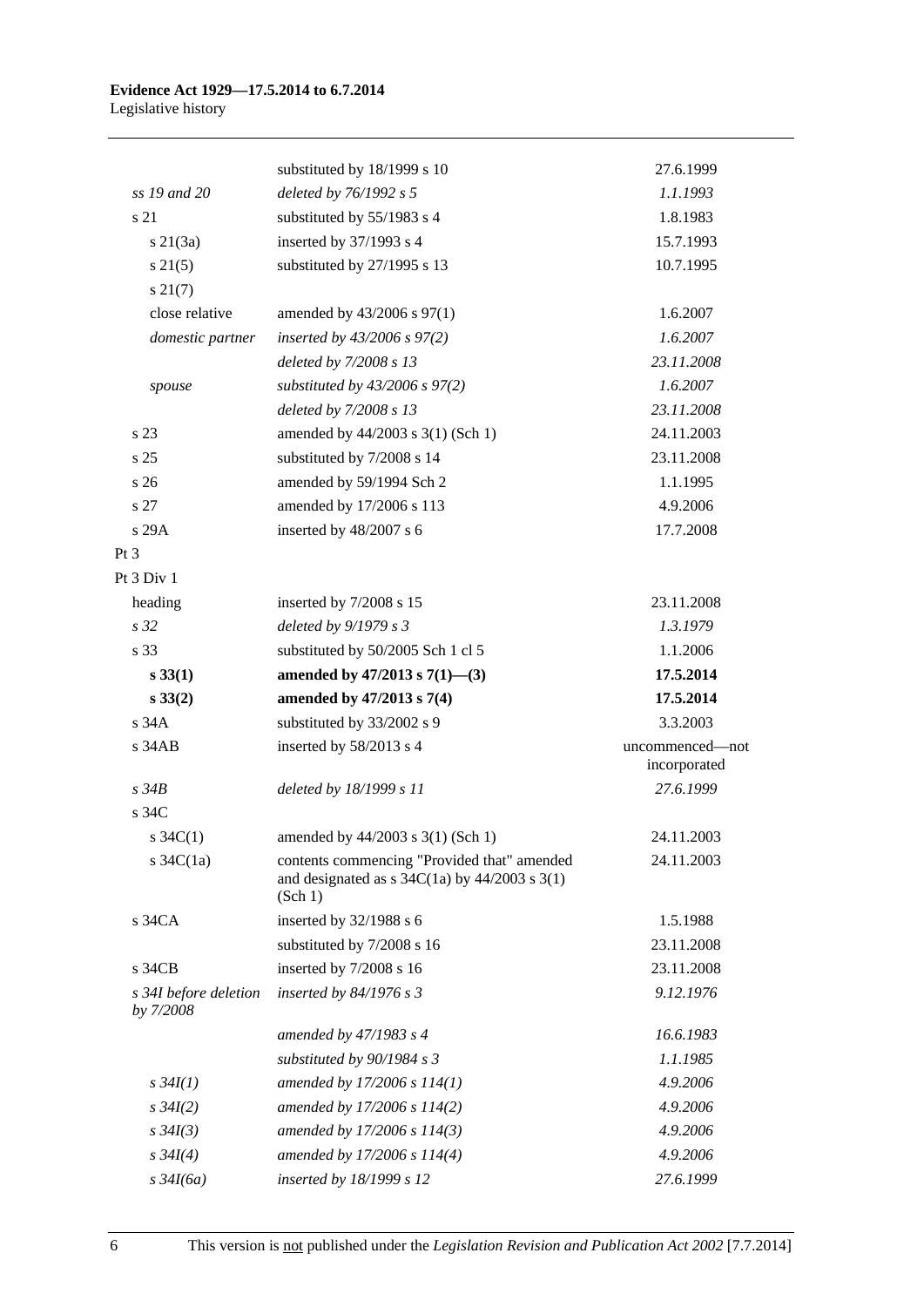#### **17.5.2014 to 6.7.2014—Evidence Act 1929**  Legislative history

| $s\,34I$                  | deleted by 7/2008 s 17                         | 23.11.2008 |
|---------------------------|------------------------------------------------|------------|
| s 34J                     | inserted by 41/1991 s 3                        | 16.7.1992  |
| s $34J(2)$                | substituted by 18/1999 s 13                    | 27.6.1999  |
| s 34K                     | inserted by 41/1991 s 3                        | 16.7.1992  |
| $s \, 34K(1)$             | amended by 17/2006 s 115(1)                    | 4.9.2006   |
| $s \, 34K(2)$             | amended by 17/2006 s 115(2)                    | 4.9.2006   |
| ss 34KA-34KD              | inserted by 12/2012 s 41                       | 17.6.2012  |
| Pt 3 Div 2                | inserted by 7/2008 s 18                        | 23.11.2008 |
| Pt 3 Div 3                | inserted by 34/2011 s 4                        | 1.6.2012   |
| s 34P                     |                                                |            |
| s $34P(4)$                | amended by 50/2013 s 4                         | 25.11.2013 |
| Pt 4                      |                                                |            |
| s <sub>35</sub>           | substituted by 72/1990 s 2                     | 20.12.1990 |
| $s \, 35(2)$              |                                                |            |
| legislative<br>instrument | amended by 32/2002 Sch cl 2                    | 1.1.2003   |
| s 37                      | amended by 9/1979 s 4                          | 1.3.1979   |
|                           | substituted by 72/1990 s 3                     | 20.12.1990 |
| s 37C                     | inserted by 9/1979 s 5                         | 1.3.1979   |
| s 41                      | amended by 59/1994 Sch 2                       | 1.1.1995   |
|                           | amended by 44/2006 s 21                        | 18.1.2007  |
| s 42                      |                                                |            |
| $s\ 42(1)$                | amended by 33/2002 s 10                        | 3.3.2003   |
| s 45A                     |                                                |            |
| $s\,45A(2)$               | amended by 9/1979 s 6                          | 1.3.1979   |
| s 45B                     |                                                |            |
| $s\,45B(3)$               | amended by 9/1979 s 7                          | 1.3.1979   |
| s 45C                     | inserted by 24/1984 s 2                        | 10.5.1984  |
|                           | substituted by 72/1990 s 4                     | 20.12.1990 |
| Pt 5                      | heading amended by 40/1982 s 5                 | 6.5.1982   |
| s 46                      | substituted by 40/1982 s 6                     | 6.5.1982   |
| bank                      | (b) and (c) deleted by $33/1999$ Sch (item 21) | 1.7.1999   |
| ss 47 and 48              | substituted by 40/1982 s 6                     | 6.5.1982   |
| ss 48A and 48B            | deleted by 40/1982 s 6                         | 6.5.1982   |
| s 49                      |                                                |            |
| $s\,49(1)$                | amended by $40/1982$ s $7(a)$                  | 6.5.1982   |
| $s\,49(1a)$               | inserted by $40/1982$ s $7(b)$                 | 6.5.1982   |
|                           | amended by 37/1993 s 5                         | 15.7.1993  |
| $s\,49(2)$                | amended by $40/1982$ s $7(c)$                  | 6.5.1982   |
| $s\,49(3)$ —(9)           | inserted by $40/1982$ s $7(d)$                 | 6.5.1982   |
| s 50                      | amended by 40/1982 s 8                         | 6.5.1982   |
| s 51                      |                                                |            |
| s 51(1)                   | substituted by 40/1982 s 9                     | 6.5.1982   |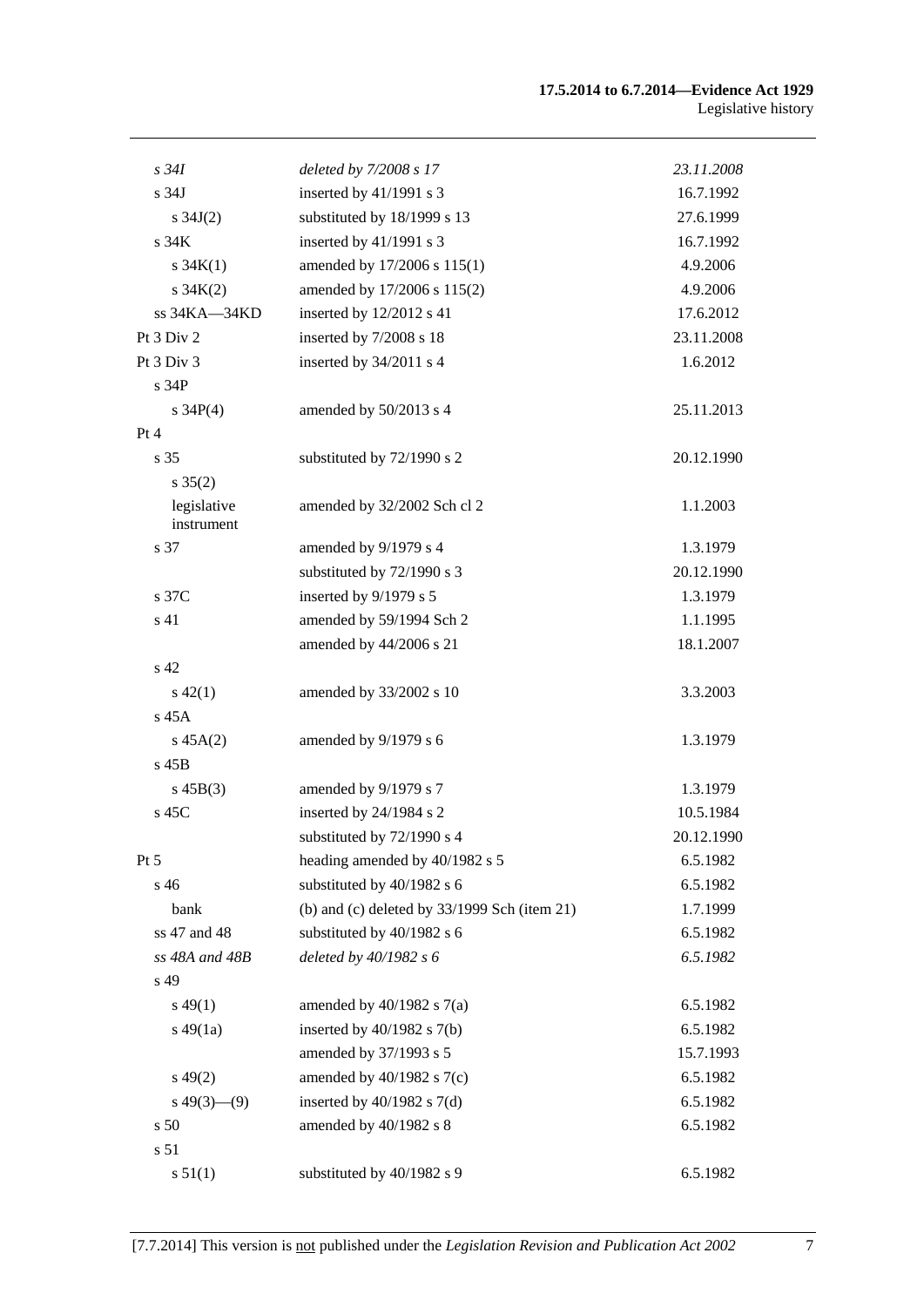## **Evidence Act 1929—17.5.2014 to 6.7.2014**

Legislative history

| s <sub>52</sub>                      | deleted by 40/1982 s 10                | 6.5.1982   |
|--------------------------------------|----------------------------------------|------------|
| Pt $6$                               |                                        |            |
| s <sub>55</sub>                      | amended by 18/1999 s 14                | 27.6.1999  |
| s 56                                 |                                        |            |
| s 56(1)                              | amended by 44/2003 s 3(1) (Sch 1)      | 24.11.2003 |
| $s\,56(2)$                           | amended by 49/1991 Sch 2               | 6.7.1992   |
| s 59                                 | amended by 59/1994 Sch 2               | 1.1.1995   |
| Pt 6A                                |                                        |            |
| $s$ 59 $B$                           |                                        |            |
| s 59B(1)                             | amended by 9/1979 s 8                  | 1.3.1979   |
| Pt 6B                                | heading substituted by 45/1988 s 2     | 5.5.1988   |
| $s$ 59D                              | substituted by 45/1988 s 3             | 5.5.1988   |
| s 59D(1)                             |                                        |            |
| authorised South<br>Australian court | amended by $37/1993$ s $6(a)$          | 15.7.1993  |
|                                      | (d) deleted by $37/1993$ s $6(a)$      | 15.7.1993  |
| foreign court                        | amended by 37/1993 s 6(b)              | 15.7.1993  |
| s 59D(2)                             | substituted by 72/1990 s 5             | 20.12.1990 |
| $s$ 59 $E$                           | substituted by 45/1988 s 4             | 5.5.1988   |
| s 59E(4)                             | inserted by 37/1993 s 7                | 15.7.1993  |
| s 59F                                |                                        |            |
| $s$ 59 $F(1)$                        | amended by 45/1988 s 5                 | 5.5.1988   |
| s 59F(5)                             | amended by 45/1988 s 5                 | 5.5.1988   |
|                                      | amended by $72/1990$ s $6(a)$          | 20.12.1990 |
| s 59F(7)                             | inserted by 72/1990 s 6(b)             | 20.12.1990 |
| s 59H                                | amended by 45/1988 s 6                 | 5.5.1988   |
| Pt 6C                                | inserted by 9/1998 s 3                 | 27.6.1999  |
| Pt 6C Div 1                          |                                        |            |
| s 59IA                               |                                        |            |
| South Australian<br>court            | amended by 33/2003 Sch (cl 10)         | 1.7.2005   |
| Pt 6C Div 4                          | inserted by 33/2006 s 4                | 1.4.2007   |
| s 59IQ                               |                                        |            |
| s $59IQ(8)$                          |                                        |            |
| immediate family                     | amended by 7/2008 s 19                 | 23.11.2008 |
| Pt 7                                 |                                        |            |
| Pt 7 Div 1                           | heading inserted by $17/1999$ s $3(a)$ | 27.6.1999  |
| s 59J                                | inserted by 26/1992 s 8                | 6.7.1992   |
| Pt 7 Div 2                           | heading inserted by 17/1999 s 3(b)     | 27.6.1999  |
| s 60                                 | amended by 17/2006 s 116               | 4.9.2006   |
|                                      | amended by 26/2013 Sch 1 cl 2          | 4.7.2013   |
| s 61                                 | deleted by 9/1979 s 9                  | 1.3.1979   |
| Pt 7 Div 3                           | heading inserted by $17/1999$ s $3(c)$ | 27.6.1999  |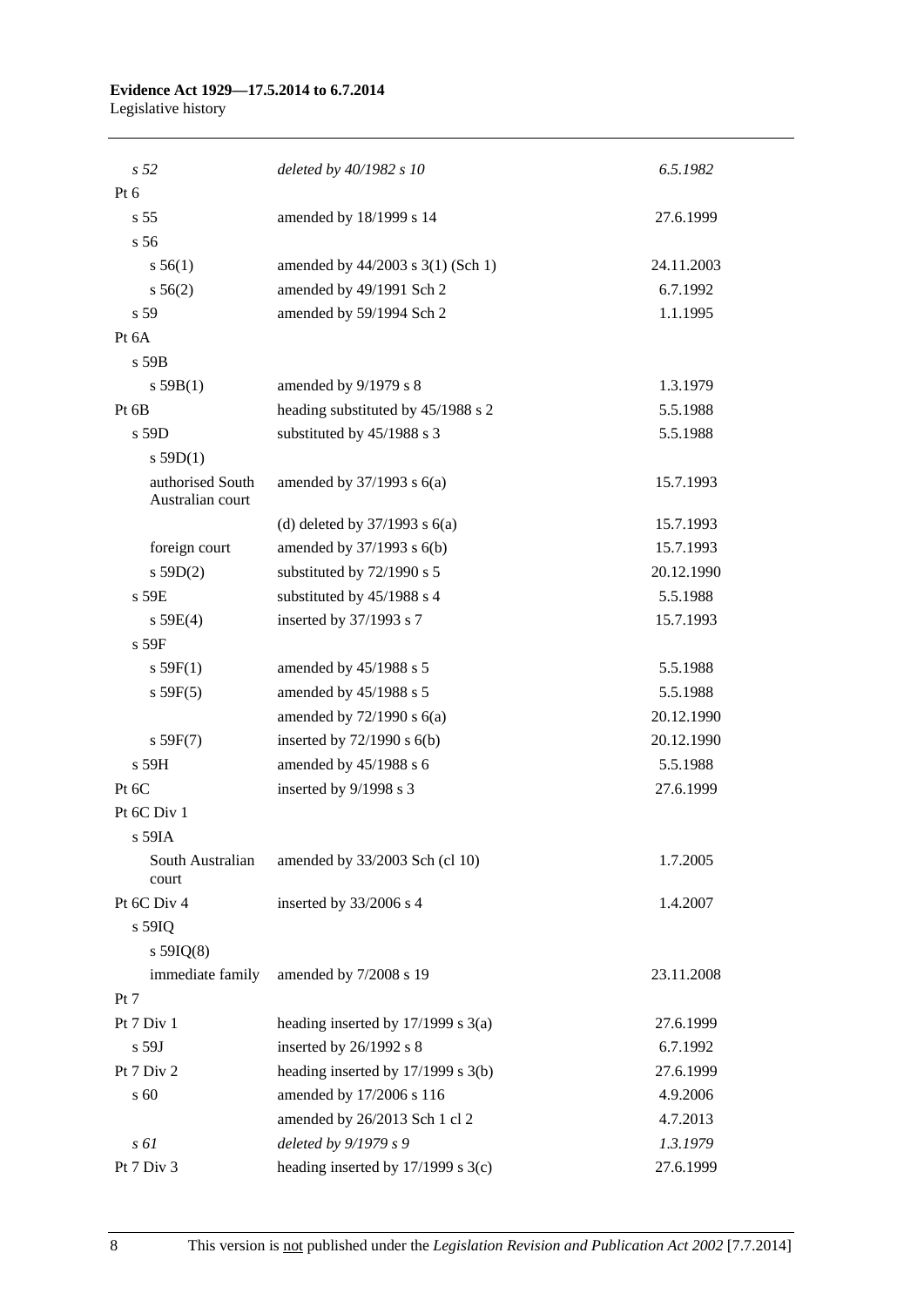#### **17.5.2014 to 6.7.2014—Evidence Act 1929**  Legislative history

| s <sub>65</sub>                  |                                                                           |            |
|----------------------------------|---------------------------------------------------------------------------|------------|
| s 65(1)                          | s 65 amended by 9/1979 s 10                                               | 1.3.1979   |
|                                  | s 65 amended and redesignated as $s$ 65(1) by<br>$44/2003$ s 3(1) (Sch 1) | 24.11.2003 |
| s 65(2)                          | s 65 amended and redesignated as $s$ 65(2) by<br>$44/2003$ s 3(1) (Sch 1) | 24.11.2003 |
| $s$ 65A                          | inserted by 32/1988 s 7                                                   | 1.5.1988   |
| Pt 7 Div 4                       | heading inserted by $17/1999$ s $3(d)$                                    | 27.6.1999  |
| s 66                             |                                                                           |            |
| s 66(1)                          | amended by 57/2000 s 25                                                   | 14.8.2000  |
|                                  | amended by 44/2003 s 3(1) (Sch 1)                                         | 24.11.2003 |
| $s\,66(3)$                       | amended by 44/2003 s 3(1) (Sch 1)                                         | 24.11.2003 |
| s 67                             |                                                                           |            |
| s 67(1)                          | amended by 18/1999 s 15                                                   | 27.6.1999  |
| Pt 7 Div 5                       | heading inserted by $17/1999$ s $3(e)$                                    | 27.6.1999  |
| Pt $7$ Div $6$                   | heading inserted by $17/1999$ s 3(f)                                      | 27.6.1999  |
| $s$ 67AB                         | inserted by 9/1979 s 11                                                   | 1.3.1979   |
| $s$ 67AB $(1)$                   | amended by 18/1999 s 16(a)                                                | 27.6.1999  |
| $s$ 67AB $(2)$                   | amended by 18/1999 s 16(b)                                                | 27.6.1999  |
| Pt 7 Div 7                       | heading inserted by $17/1999$ s 3(g)                                      | 27.6.1999  |
| $s$ 67B                          | inserted by $65/1978$ s 2                                                 | 28.9.1978  |
| Pt 7 Div 8                       | heading inserted by $17/1999$ s $3(h)$                                    | 27.6.1999  |
| s 67C                            | inserted by $37/1993$ s 8                                                 | 15.7.1993  |
| $s \, 67C(2)$                    | amended by 26/1996 s 2                                                    | 2.5.1996   |
| Pt 7 Div 9                       | inserted by $17/1999$ s 4                                                 | 27.6.1999  |
| s 67F                            |                                                                           |            |
| s 67F(1)                         | amended by 17/2006 s 117(1)                                               | 4.9.2006   |
| s 67F(2)                         | amended by 17/2006 s 117(2)                                               | 4.9.2006   |
| $s$ 67F(5)                       | amended by 17/2006 s 117(3)                                               | 4.9.2006   |
| s67F(7)                          | amended by 17/2006 s 117(4)                                               | 4.9.2006   |
| $s$ 67F(8)                       | amended by 17/2006 s 117(5)                                               | 4.9.2006   |
| Pt 7 Div 10                      | inserted by 7/2008 s 20                                                   | 23.11.2008 |
| Pt 8                             |                                                                           |            |
| Pt 8 Div 1                       | heading inserted by 107/1984 s 2                                          | 20.12.1984 |
| s 68                             | substituted by 47/1983 s 5                                                | 16.6.1983  |
| court                            | substituted by 33/2003 Sch (cl 11)                                        | 1.7.2005   |
| court of summary<br>jurisdiction | inserted by $107/1984$ s $3(a)$                                           | 20.12.1984 |
|                                  | deleted by 33/2003 Sch (cl 11)                                            | 1.7.2005   |
| interim<br>suppression order     | inserted by $107/1984$ s $3(b)$                                           | 20.12.1984 |
| news media                       | inserted by $43/1989$ s $3(a)$                                            | 15.5.1989  |
|                                  | substituted by $18/1999$ s $17(a)$                                        | 27.6.1999  |
| newspaper                        | inserted by 18/1999 s 17(a)                                               | 27.6.1999  |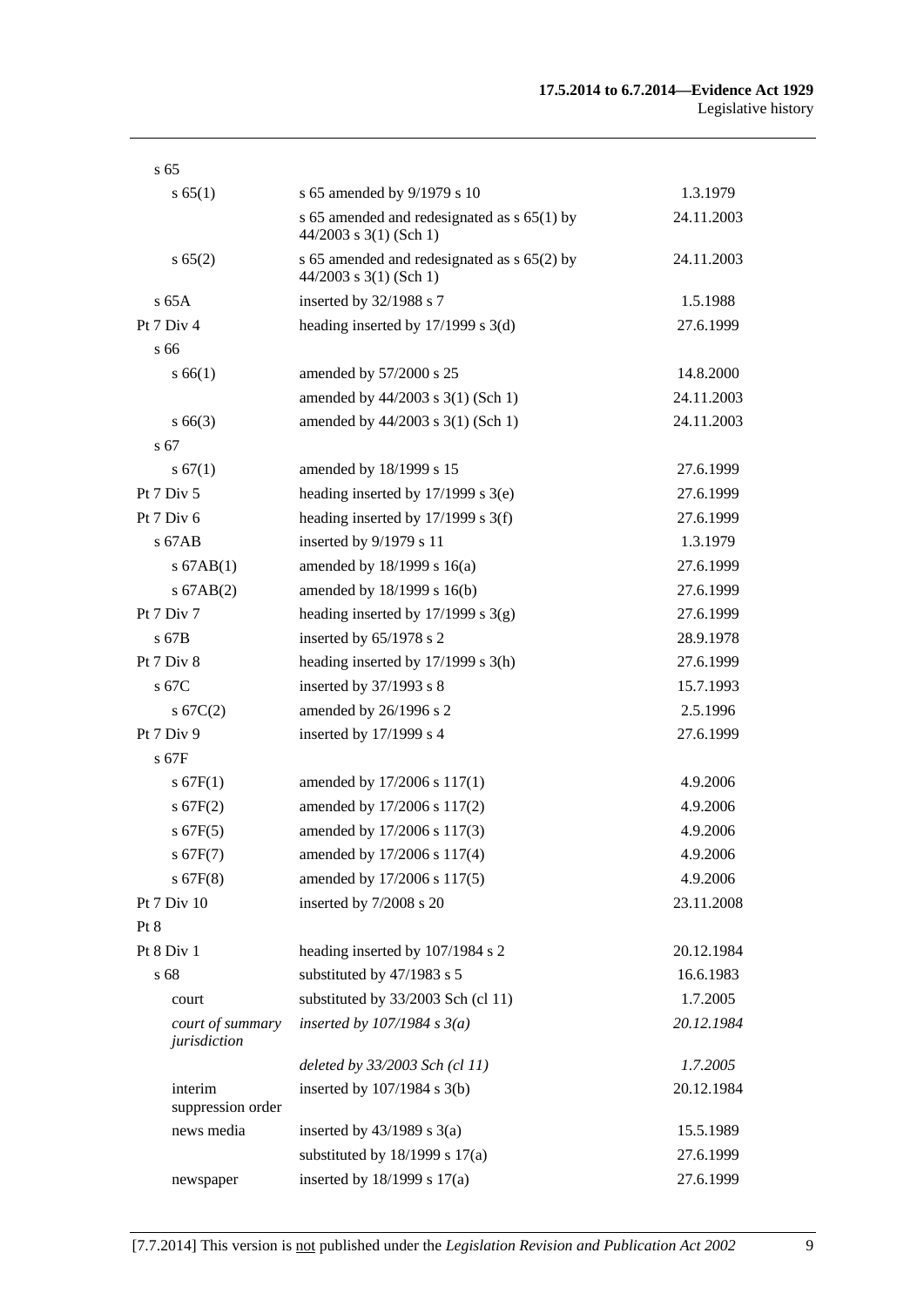### **Evidence Act 1929—17.5.2014 to 6.7.2014**  Legislative history

| primary court     | inserted by $107/1984$ s $3(b)$     | 20.12.1984 |
|-------------------|-------------------------------------|------------|
| publish           | inserted by 18/1999 s 17(b)         | 27.6.1999  |
| suppression order | inserted by $107/1984$ s $3(b)$     | 20.12.1984 |
|                   | substituted by $43/1989$ s $3(b)$   | 15.5.1989  |
| Pt 8 Div 2        | heading inserted by 107/1984 s 4    | 20.12.1984 |
| s 69              | substituted by 9/1979 s 12          | 1.3.1979   |
|                   | substituted by 107/1984 s 4         | 20.12.1984 |
| s 69(1a)          | inserted by 32/1988 s 8             | 1.5.1988   |
| s 69A             | inserted by 107/1984 s 4            | 20.12.1984 |
|                   | substituted by 43/1989 s 4          | 15.5.1989  |
| s 69A(1)          | amended by 72/1990 s 7              | 20.12.1990 |
|                   | amended by 18/1999 s 18             | 27.6.1999  |
| s 69A(2)          | substituted by $30/2006$ s $4(1)$   | 1.4.2007   |
| s 69A(5)          | amended by 17/2006 s 118(1)         | 4.9.2006   |
| $s$ 69A $(8)$     | substituted by $30/2006$ s $4(2)$   | 1.4.2007   |
| s 69A(9)          | amended by 17/2006 s 118(2)         | 4.9.2006   |
|                   | substituted by $30/2006$ s $4(2)$   | 1.4.2007   |
| s $69A(10)$ (13)  | substituted by $30/2006$ s $4(2)$   | 1.4.2007   |
| $s\,69A(14)$      | deleted by $30/2006 s 4(2)$         | 1.4.2007   |
| ss 69AB and 69AC  | inserted by 30/2006 s 5             | 1.4.2007   |
| s 69B             | inserted by 107/1984 s 4            | 20.12.1984 |
| $s$ 69B(1)        | amended by $43/1989$ s $5(a)$       | 15.5.1989  |
| s69B(3)           | amended by $43/1989$ s $5(b)$ , (c) | 15.5.1989  |
| s 70              | substituted by 107/1984 s 4         | 20.12.1984 |
| 570(1)            | substituted by 30/2006 s 6          | 1.4.2007   |
| $s \, 70(1a)$     | inserted by 30/2006 s 6             | 1.4.2007   |
| $s \, 70(3)$      | deleted by 33/2003 Sch (cl 12)      | 1.7.2005   |
| s 71              | amended by 9/1979 s 13              | 1.3.1979   |
|                   | amended by 40/1982 s 11             | 6.5.1982   |
|                   | substituted by 107/1984 s 4         | 20.12.1984 |
| Pt 8 Div 3        | heading inserted by 107/1984 s 5    | 20.12.1984 |
| s 71A             | inserted by 84/1976 s 4             | 9.12.1976  |
| s 71A(1)          | amended by 40/1982 s 12             | 6.5.1982   |
|                   | amended by 37/1993 s 9              | 15.7.1993  |
|                   | amended by $59/1997$ s $6(a)$       | 14.9.1997  |
|                   | amended by 18/1999 s 19(a)          | 27.6.1999  |
|                   | amended by $30/2006$ s $7(1)$       | 1.4.2007   |
|                   | amended by 44/2012 s 4(1), (2)      | 11.2.2013  |
| s 71A(2)          | amended by 40/1982 s 12             | 6.5.1982   |
|                   | amended by 18/1999 s 19(b)          | 27.6.1999  |
|                   | amended by 30/2006 s 7(2)           | 1.4.2007   |
|                   | amended by 44/2012 s 4(3)           | 11.2.2013  |
| $s$ 71A(3)        | amended by 40/1982 s 12             | 6.5.1982   |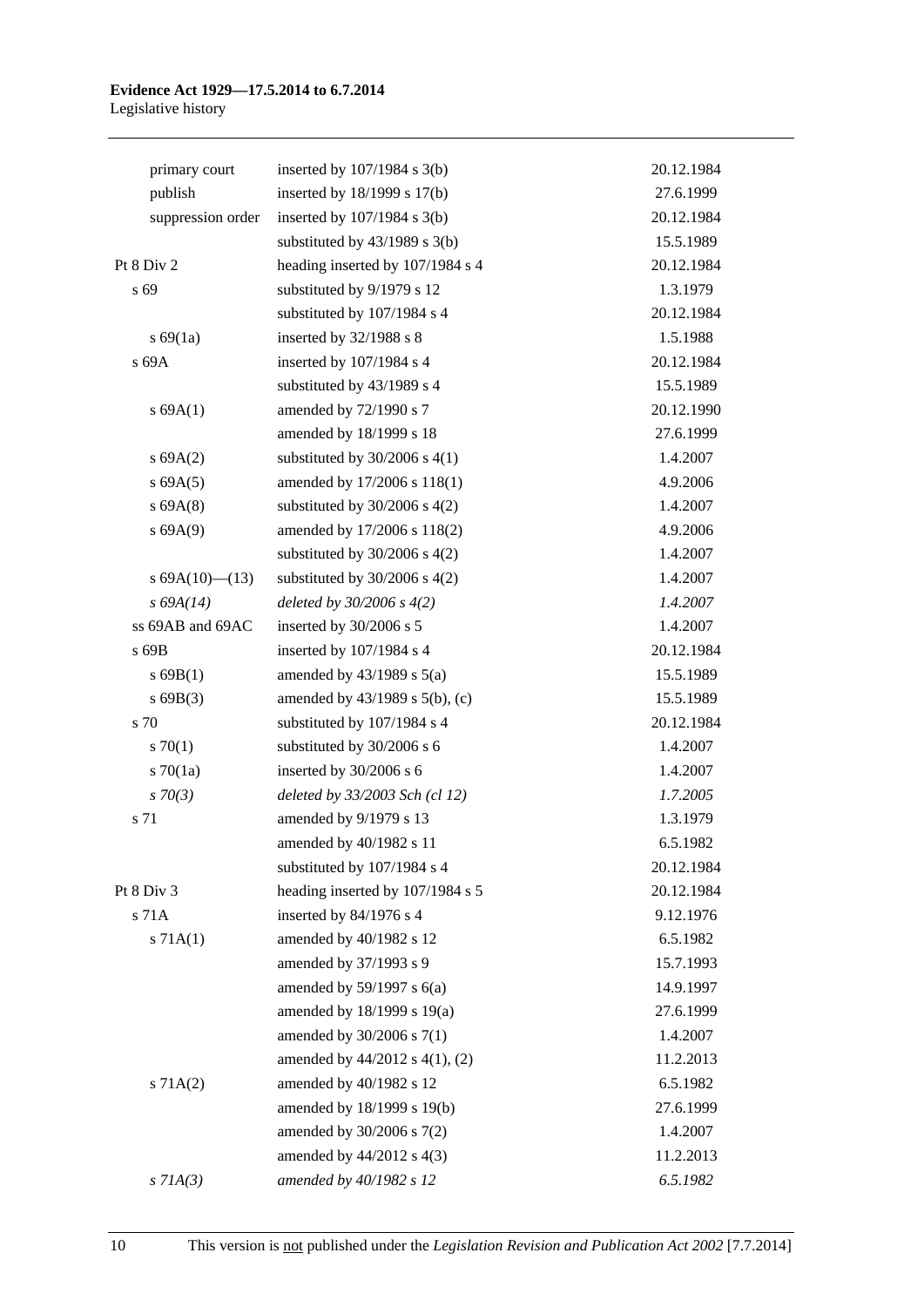|                     | deleted by $107/1984 s 6(a)$                    | 20.12.1984                      |
|---------------------|-------------------------------------------------|---------------------------------|
| s $71A(3)$ — $(3e)$ | inserted by $44/2012$ s $4(4)$                  | 11.2.2013                       |
| s 71A(4)            | amended by 40/1982 s 12                         | 6.5.1982                        |
|                     | amended by 32/1988 s 9                          | 1.5.1988                        |
|                     | amended by $18/1999$ s $19(c)$                  | 27.6.1999                       |
|                     | amended by 30/2006 s 7(3)                       | 1.4.2007                        |
|                     | amended by 44/2012 s 4(5)                       | 11.2.2013                       |
| s 71A(5)            |                                                 |                                 |
| acquittal           | deleted by $107/1984 s 6(b)$                    | 20.12.1984                      |
| newspaper           | deleted by $18/1999 s 19(d)$                    | 27.6.1999                       |
| relevant date       | substituted by $59/1997$ s $6(b)$               | 14.9.1997                       |
|                     | amended by $47/2013$ s $8(1)$ , (2)             | 17.5.2014                       |
| Pt 8 Div 4          | heading inserted by 107/1984 s 7                | 20.12.1984                      |
| s 71B               | inserted by 107/1984 s 7                        | 20.12.1984                      |
| $s$ 71B(1)          | amended by 18/1999 s 20(a)                      | 27.6.1999                       |
|                     | amended by 7/2008 s 21(1)                       | 23.11.2008                      |
| $s$ 71 $B(2)$       | amended by 30/2006 s 8(1)                       | 1.4.2007                        |
|                     | amended by $7/2008$ s $21(2)$                   | 23.11.2008                      |
| $s$ 71B(3)          | amended by $18/1999$ s $20(b)$                  | 27.6.1999                       |
|                     | amended by 30/2006 s 8(2)                       | 1.4.2007                        |
| s 71C               | inserted by 37/1993 s 10                        | 15.7.1993                       |
| $s \, 71C(1)$       | amended by 18/1999 s 21(a)                      | 27.6.1999                       |
|                     | amended by 30/2006 s 9                          | 1.4.2007                        |
| $s \, 71C(2)$       | substituted by $18/1999$ s $21(b)$              | 27.6.1999                       |
| Pt 8 Div 5          | amended by 107/1984 s 8                         | 20.12.1984                      |
|                     | deleted by $44/2003$ s $3(1)$ (Sch 1)           | 24.11.2003                      |
| Pt 9                | inserted by 72/1990 s 8                         | 20.12.1990                      |
| Sch 1               |                                                 |                                 |
| heading             | substituted by $44/2003$ s 3(1) (Sch 1)         | 24.11.2003                      |
| Sch 1               | substituted by 58/2013 s 5                      | uncommenced—not<br>incorporated |
| Sch <sub>3</sub>    | deleted by 55/1983 s 5                          | 1.8.1983                        |
| Sch 4               | heading substituted by $44/2003$ s 3(1) (Sch 1) | 24.11.2003                      |

# **Transitional etc provisions associated with Act or amendments**

## *Evidence (Settlement Negotiations) Amendment Act 1996*

# **3—Application of amendment**

The amendment made by this Act applies to proceedings commenced before or after the commencement of this Act, but does not affect any order made before the commencement of this Act.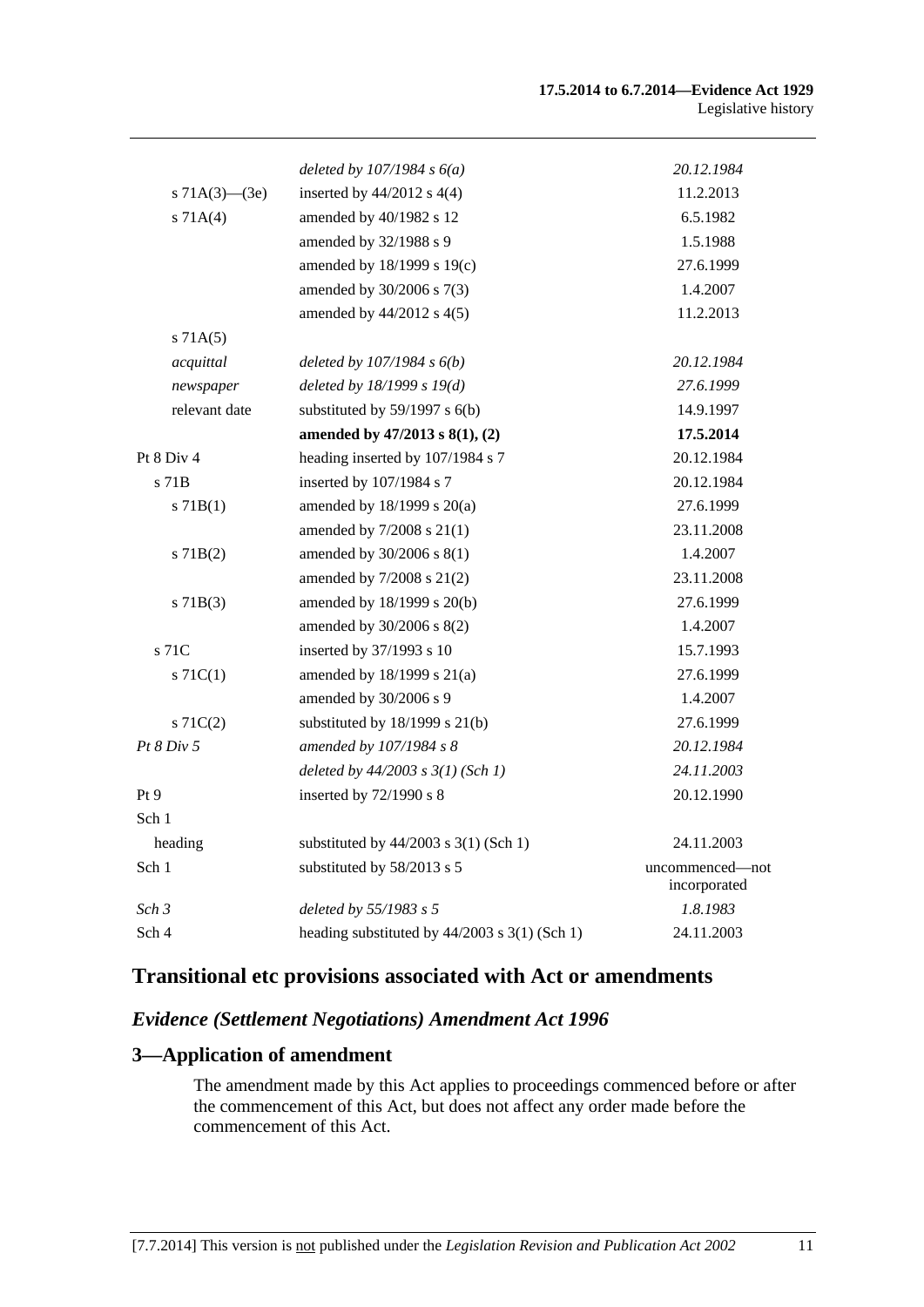## *Statutes Amendment (Evidence and Procedure) Act 2008*

### **22—Transitional provision**

The amendments made by [Part 4](#page-0-0) of this Act to the *[Evidence Act 1929](http://www.legislation.sa.gov.au/index.aspx?action=legref&type=act&legtitle=Evidence%20Act%201929)* apply to proceedings commenced after the commencement of that Part.

### *Evidence (Discreditable Conduct) Amendment Act 2011, Sch 1*

### **1—Transitional provision**

- (1) The amendments made by [Part 2](#page-0-0) of this Act to the *[Evidence Act 1929](http://www.legislation.sa.gov.au/index.aspx?action=legref&type=act&legtitle=Evidence%20Act%201929)* are intended to apply in respect of—
	- (a) proceedings for an offence commenced but not determined before the commencement of this clause; and
	- (b) proceedings for an offence commenced after the commencement of this clause.
- (2) An order made by a court under the *[Evidence Act 1929](http://www.legislation.sa.gov.au/index.aspx?action=legref&type=act&legtitle=Evidence%20Act%201929)* as in force immediately before the commencement of this clause will remain in force according to its terms.

### *Statutes Amendment (Serious and Organised Crime) Act 2012*

### **42—Transitional provision**

Sections 34KA, 34KB, 34KC and 34KD of the *[Evidence Act 1929](http://www.legislation.sa.gov.au/index.aspx?action=legref&type=act&legtitle=Evidence%20Act%201929)* as inserted by [section 41](#page-0-0) of this Act only apply in relation to proceedings commenced after the commencement of [section 41.](#page-0-0)

### **Historical versions**

Reprint No 1—1.7.1991 Reprint No 2—16.7.1992 Reprint No 3—1.1.1993 Reprint No 4—15.7.1993 Reprint No 5—1.9.1993 Reprint No 6—1.1.1995 Reprint No 7—10.7.1995 Reprint No 8—2.5.1996 Reprint No 9—14.9.1997 Reprint No 10—27.6.1999 Reprint No 11—1.7.1999 Reprint No 12—14.8.2000 Reprint No 13—1.1.2003 Reprint No 14—3.3.2003 Reprint No 15—24.11.2003 1.7.2005 1.1.2006 4.9.2006 18.1.2007